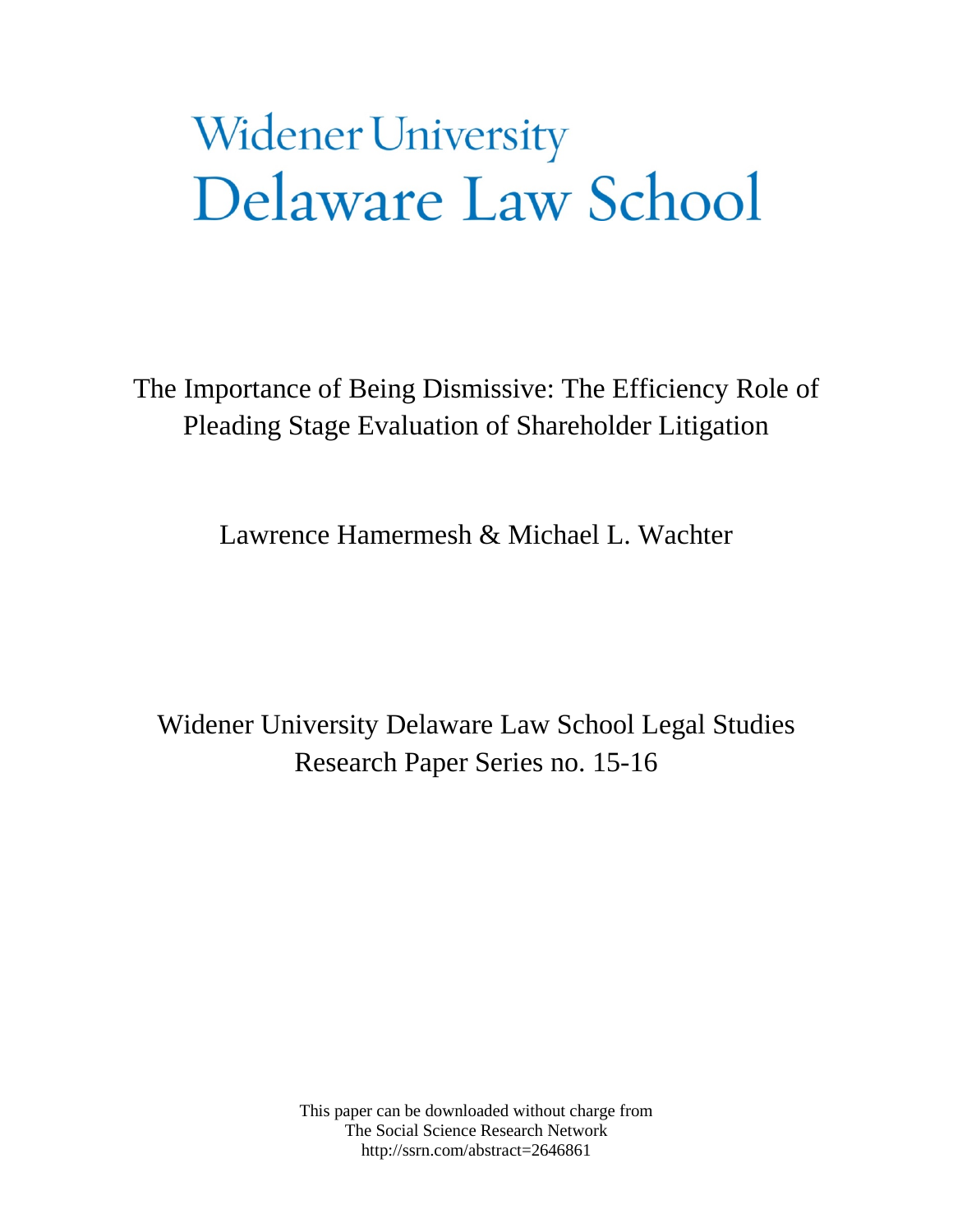*University of Pennsylvania Law School* 



# **INSTITUTE FOR LAW AND ECONOMICS**

A Joint Research Center of the Law School, the Wharton School, and the Department of Economics in the School of Arts and Sciences at the University of Pennsylvania

### **RESEARCH PAPER NO. 15-32**

# **The Importance of Being Dismissive: The Efficiency Role of Pleading Stage Evaluation of Shareholder Litigation**

**Lawrence A. Hamermesh** 

*WIDENER UNIVERSITY*

## **Michael L. Wachter**

*UNIVERSITY OF PENNSYLVANIA*

This paper can be downloaded without charge from the Social Science Research Network Electronic Paper Collection: http://ssrn.com/abstract=2646861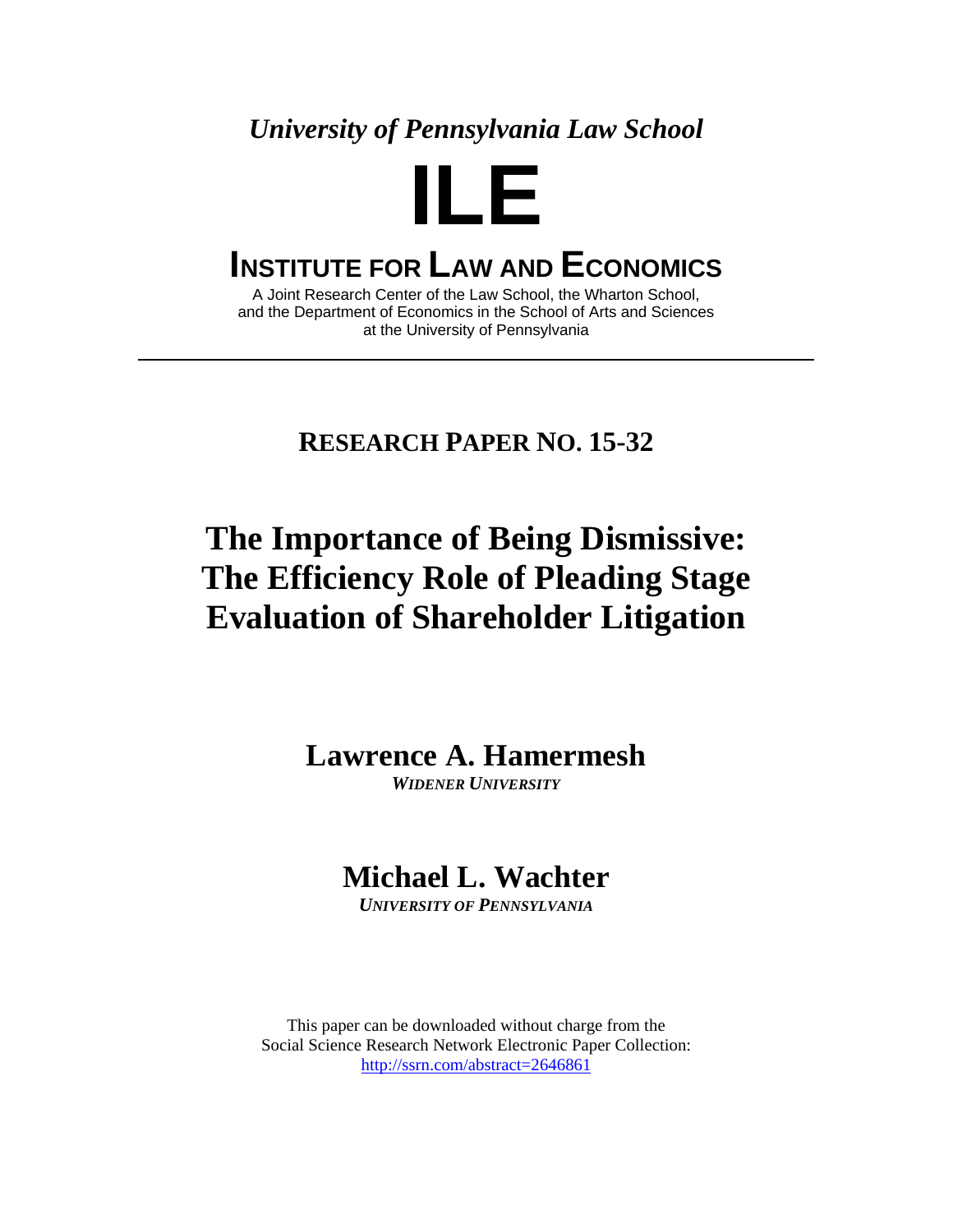### **The Importance of Being Dismissive: The Efficiency Role of Pleading Stage Evaluation of Shareholder Litigation**

Lawrence A. Hamermesh<sup>[1](#page-2-0)</sup> & Michael L. Wachter<sup>[2](#page-2-1)</sup>

*Abstract*

*It has been claimed that the risk/reward dynamics of shareholder litigation have encouraged quick settlements with substantial attorneys' fee awards but no payment to shareholders, regardless of the merits of the case. Fee-shifting charter and bylaw provisions may be too blunt a tool to control agency costs associated with excessive shareholder litigation, and are in any event now prohibited by Delaware statute. We claim, however, that active judicial supervision of public company shareholder litigation at an early stage reduces the costs of frivolous litigation to shareholders by separating meritorious from unmeritorious litigation before the full costs of discovery are incurred. Using procedures and doctrines that have not previously been catalogued and appreciated as a coherent set of interrelated dynamics, the Delaware Court of Chancery has relied on the motion to dismiss as the primary procedural vehicle for accomplishing that early stage triage. Such early stage analysis depends upon consideration of essentially undisputed facts, and upon the availability of such facts to the plaintiff shareholder through sources that compensate for the problem of asymmetric access to relevant information. The motion to dismiss in representative shareholder litigation has thus come to resemble, and substitute for, the motion for summary judgment. The Delaware courts' atypical demand for, and unusual willingness to consider, extensive facts in resolving motions to dismiss encourage defendants to supply relevant information voluntarily, on a cost efficient basis that avoids largely unlimited discovery. Where time constraints preclude disposition via a motion to dismiss, the motion for expedited discovery must necessarily come to serve the same efficiency promoting functions as the motion to dismiss, and the Court of Chancery has come to apply essentially the same level of substantive factual review of the merits encountered in resolving motions to dismiss. The result is a system in which cases are dismissed or settle at the motion to dismiss stage: from 2011 through 2014, for example, there were only four public company shareholder* 

<span id="page-2-0"></span><sup>&</sup>lt;sup>1</sup> Ruby R. Vale Professor of Corporate and Business Law, Widener University Delaware Law School; Director, Widener Institute of Delaware Corporate and Business Law. Professor Hamermesh is a member of the Council of the Delaware State Bar Association ("DSBA") Corporation Law Section, which developed and advocated the adoption of recent Delaware legislation discussed in this Article. The views expressed here, however, are solely those of the authors, and do not necessarily represent the views of the DSBA or any of its institutional components or representatives.

<span id="page-2-1"></span> $2$  William B. Johnson Professor of Law and Economics, University of Pennsylvania Law School; Co-Director, Institute for Law and Economics at the University of Pennsylvania. The authors gratefully acknowledge the contributions of Gregory Williams, William Lafferty, Gregory Varallo, Donald F. Wolfe, Jr., Martin Lessner, [etc], and the research assistance of Nickolas Bogdanovich, Michael Arsiotis, Sabrina Hendershot, Jessica Paletsky, and Tyler Cook.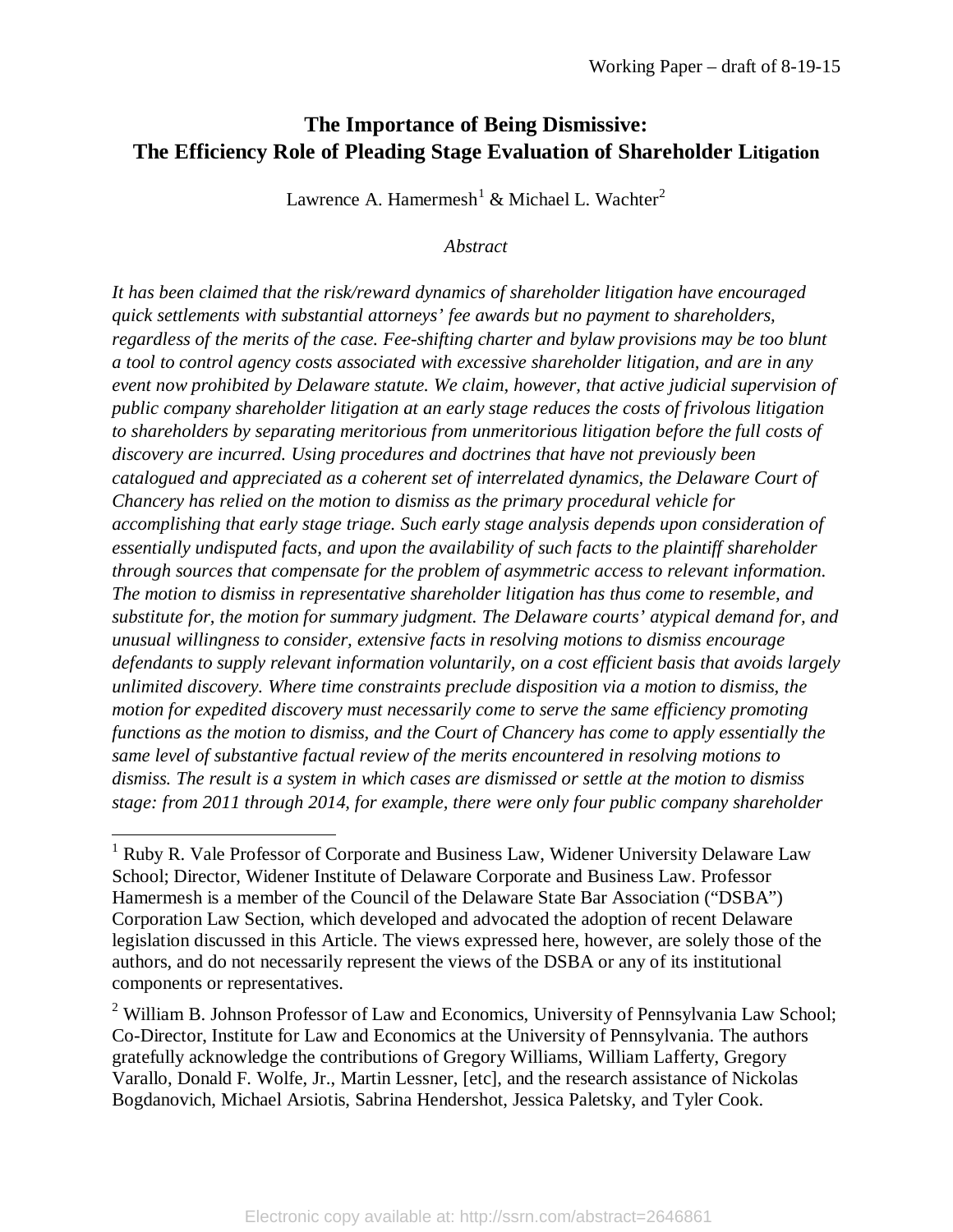*class or derivative suits in which the Court of Chancery resolved the case after trial. With the likely concentration of deal litigation in the Delaware courts resulting from increasingly prevalent exclusive forum charter and bylaw provisions, the motion to dismiss and the motion to expedite discovery are likely to become even more important in promoting the efficient conduct of shareholder class and derivative litigation involving public companies.*

#### Contents

| I.                                                              |                                                                            |  |  |
|-----------------------------------------------------------------|----------------------------------------------------------------------------|--|--|
| A.                                                              | A Public Solution to the Problem of Unmeritorious Shareholder Litigation 2 |  |  |
| <b>B.</b>                                                       |                                                                            |  |  |
| $\mathcal{C}$ .                                                 |                                                                            |  |  |
| D.                                                              |                                                                            |  |  |
| II.                                                             | THE PROCEDURAL FOUNDATIONS OF PLEADING STAGE EVALUATION 18                 |  |  |
| A.                                                              |                                                                            |  |  |
|                                                                 | 1.                                                                         |  |  |
|                                                                 | 2.                                                                         |  |  |
|                                                                 | 3.                                                                         |  |  |
| <b>B.</b>                                                       | Measures to Improve the Predictive Value of Pleading Stage Evaluation 31   |  |  |
|                                                                 | 1.                                                                         |  |  |
| 2.                                                              |                                                                            |  |  |
|                                                                 |                                                                            |  |  |
| PLEADING-STAGE EVALUATION OF REPRESENTATIVE SHAREHOLDER<br>III. |                                                                            |  |  |
| A.                                                              |                                                                            |  |  |
| <b>B.</b>                                                       |                                                                            |  |  |
|                                                                 | 1.                                                                         |  |  |
|                                                                 | Caremark and Stone v. Ritter: Fact Pleading in Oversight Cases 42<br>2.    |  |  |
|                                                                 | 3.                                                                         |  |  |
| $\boldsymbol{4}$ .                                              |                                                                            |  |  |
|                                                                 | 5.                                                                         |  |  |
|                                                                 | i.                                                                         |  |  |
|                                                                 | ii.                                                                        |  |  |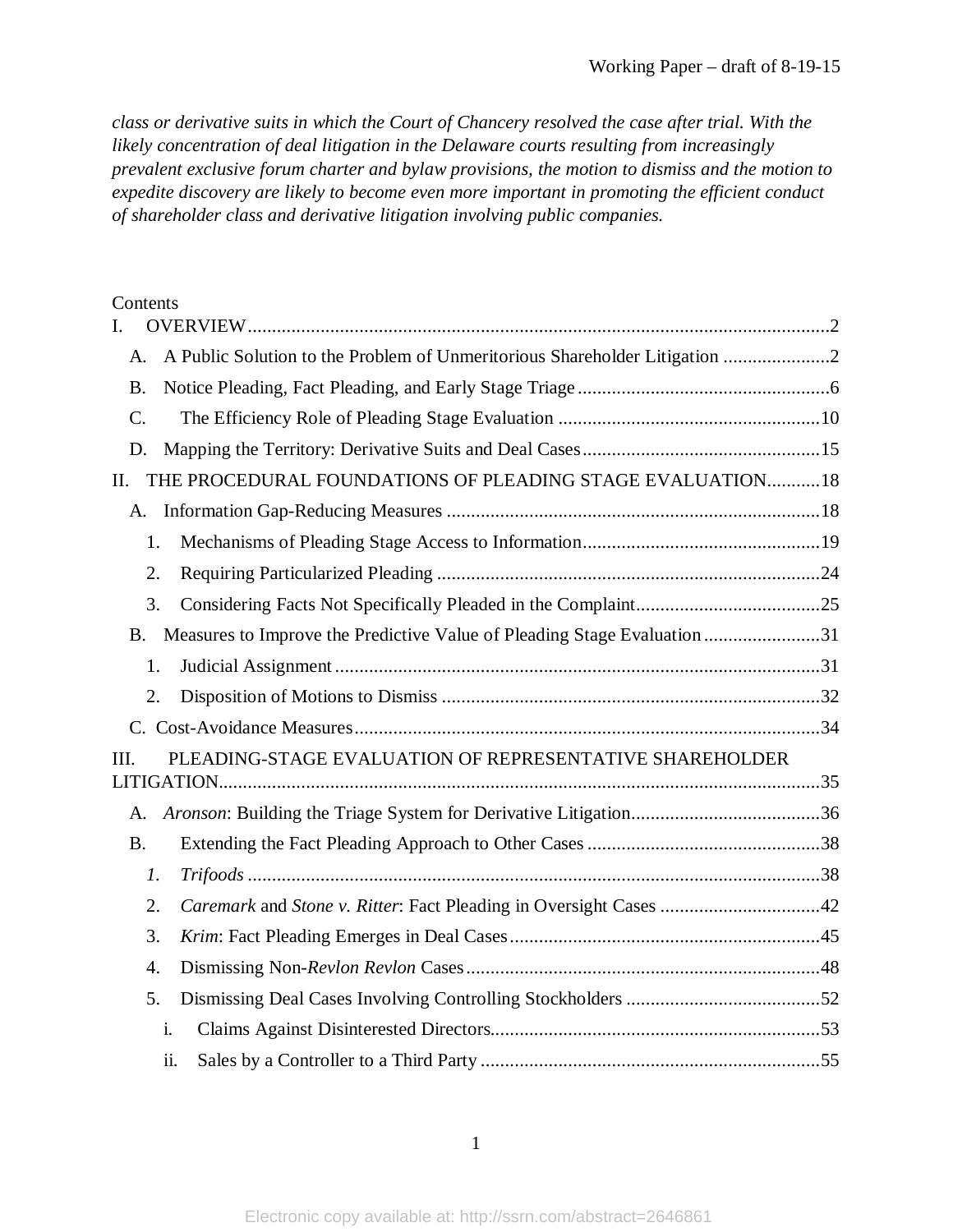| iii. Controller Freeze-Outs Conditioned on Special Committee and Minority Stockholder |  |
|---------------------------------------------------------------------------------------|--|
|                                                                                       |  |
|                                                                                       |  |
|                                                                                       |  |
|                                                                                       |  |
|                                                                                       |  |
|                                                                                       |  |
|                                                                                       |  |

#### <span id="page-4-0"></span>**I. OVERVIEW**

 $\overline{\phantom{a}}$ 

#### <span id="page-4-1"></span>**A. A Public Solution to the Problem of Unmeritorious Shareholder Litigation**

The torrid pace of recent merger and acquisition activity has heartened – and enriched – the lawyers, bankers, and financial advisers who negotiate, craft, and finance those transactions.<sup>[3](#page-4-2)</sup> At the same time, however, many observers have noted and criticized the fact that litigation by shareholders challenging those transactions has become ubiquitous: almost every deal valued at over \$100 million is subjected to litigation.<sup>[4](#page-4-3)</sup> Given the size of the financial stakes involved, and

<span id="page-4-2"></span><sup>3</sup> *See, e.g.*, Dana Mattioli and Dana Cimilluca, *Fear of Losing Out Drives Deal Boom*, Wall St. J. (June 26, 2015) ("Companies are merging at a pace unseen in nearly a decade."); Diego Villegas-Sierra, *Global M&A Revenue at Highest YTD Level Since 2011*, May 28, 2015, *available at* http://www.dealogic.com/media/market-insights/ib-revenue-statshot/; Paul Harman, "Global Acquisition Related Financing Revenue at Highest YTD Level Since 2007," *available at*  [http://www.dealogic.com/media/market-insights/ib-revenue-statshot/;](http://www.dealogic.com/media/market-insights/ib-revenue-statshot/) Jesse Solomon, *Boom Time for Mergers and Acquisitions*, Jun. 16, 2014, *available at*  <http://money.cnn.com/2014/06/16/investing/mergers-and-acquisitons-boom/index.html> (reporting "\$786 billion worth of mergers and acquisitions in the United States" in just the first half of 2014, substantially higher than any year since 2007).

<span id="page-4-3"></span><sup>4</sup> Robert M. Daines & Olga Koumrian, *Shareholder Litigation Involving Mergers and Acquisitions*, CORNERSTONE RES. (Feb. 2013),

https://www.cornerstone.com/GetAttachment/9d8fd78f-7807-485a-a8fc-4ec4182dedd6/2012- Shareholder-Litigation-Involving-M-and-A.pdf (stating that in 2012, shareholders challenged 93 percent of merger and acquisition deals valued over \$100 million and 96 percent of transactions valued over \$500 million.); Matthew D. Cain & Steven M. Davidoff Solomon, *A Great Game:*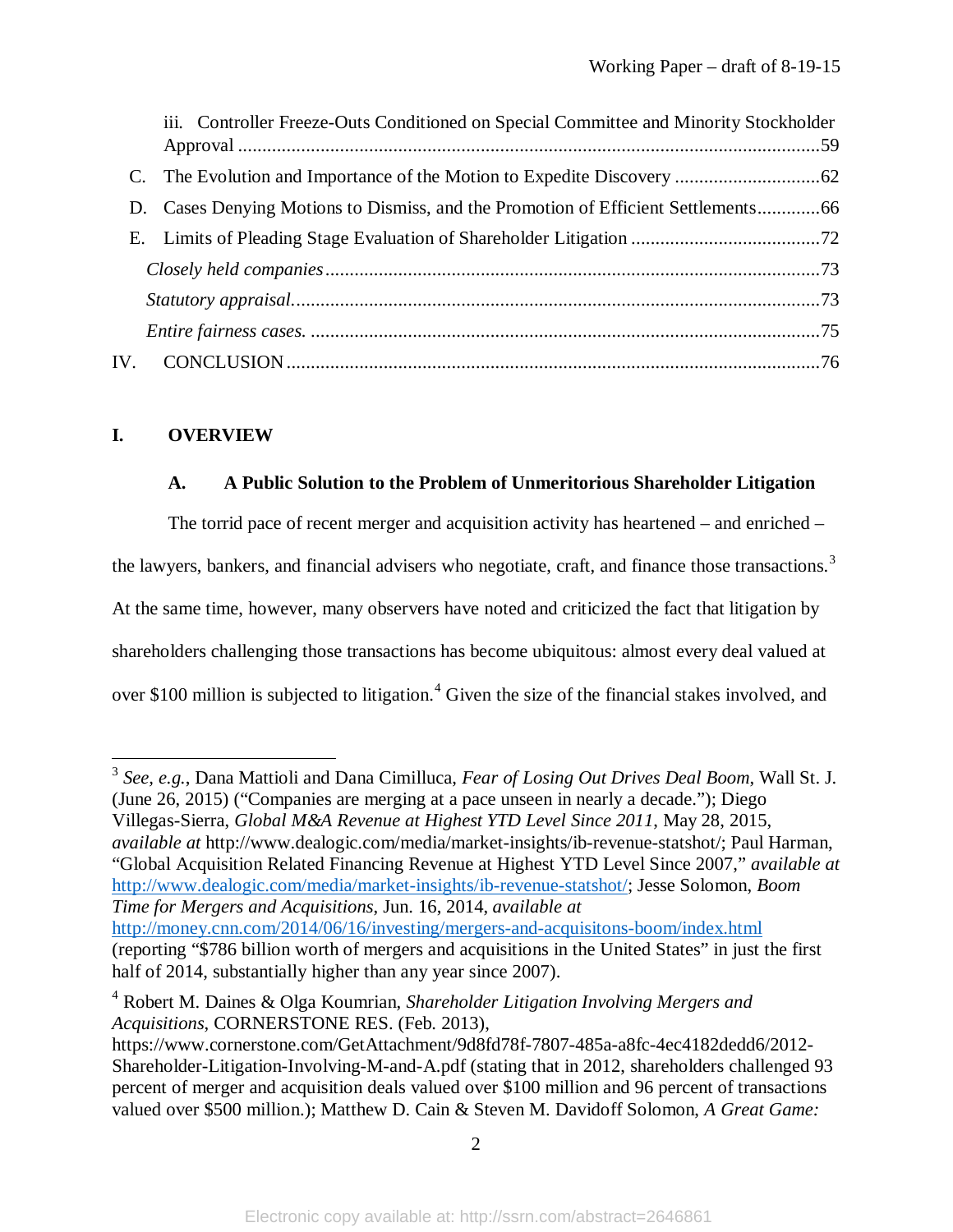the prospect that even modestly successful litigation in that arena can yield substantial fee awards for the plaintiffs' counsel who initiate it,<sup>[5](#page-5-0)</sup> the frequency of such litigation is not surprising. The rampant phenomenon of early settlements of such litigation, however, usually for modified disclosure only,<sup>[6](#page-5-1)</sup> with no improvement in the deal price, has led some to claim that Delaware "hasn't done enough to curb" a "growing tide of shareholder litigation,"[7](#page-5-2) and that such litigation amounts to a wasteful "merger tax" ultimately borne by shareholders and collected by the plaintiffs' class action bar.<sup>[8](#page-5-3)</sup>

A tax on mergers, however, is not a deadweight loss to the system if the litigation that it funds encourages managerial conduct that enhances shareholder value. But that enhancement

*The Dynamics of State Competition and Litigation*, 100 IOWA L. REV. 465, 475 tbl. I (2015) (stating that in 2011, 92.1 percent of public company merger and acquisition deals were challenged whereas in 2007, 38.7 percent of deals were challenged, this occurred even as the number of total deals sharply declined from 248 deals in 2007 to 127 deals in 2011). The number of suits brought per deal is also on the rise. In 2007, the mean number of independently filed suits brought per deal was 3.1. *Id*. In 2011, this incidence had risen to 5 suits per deal. *Id*. at 476 tbl. II. *See also* Daines *supra* (finding that among deals valued over \$100 million, an average of 4.8 lawsuits filed per deal; for deals valued over \$500 million, an average of 5.4 lawsuits filed per deal). Another recent trend has been a sharp increase in the incidence of appraisal petitions. *See generally* Charles R. Korsmo and Minor Myers, *Appraisal Arbitrage and the Future of Public Company M&A*, 92 WASH. U. L. REV. [ ] (2015). Approximately five percent of appraisal-eligible transactions led to some form of appraisal litigation from 2004 through 2010. *Id*. By 2013, more than fifteen percent of appraisal-eligible transactions attracted an appraisal petition. *Id*.

<span id="page-5-0"></span><sup>5</sup> Cain & Davidoff Solomon, note [4] above, 100 IOWA L. REV. at 481-482, tbls. IVA and IVB.

<span id="page-5-1"></span><sup>6</sup> *Id.* at 478 tbl. III.

 $\overline{a}$ 

<span id="page-5-2"></span><sup>7</sup> Liz Hoffman, *Dole and Other Companies Sour on Delaware as Corporate Haven*, Aug. 2, 2015, *available at* http://finance.yahoo.com/news/dole-other-companies-sour-delaware-023800338.html.

<span id="page-5-3"></span><sup>8</sup> U.S. Chamber Institute for Legal Reform, by Andrew Pincus, *The Trial Lawyers' New Merger Tax: Corporate Mergers and the Mega Million-Dollar Litigation Toll on Our Economy*, Oct. 24, 2012, *available at* [http://www.instituteforlegalreform.com/resource/the-trial-lawyers-new](http://www.instituteforlegalreform.com/resource/the-trial-lawyers-new-merger-tax-corporate-mergers-and-the-mega-million-dollar-litigation-toll-on-our-economy/)[merger-tax-corporate-mergers-and-the-mega-million-dollar-litigation-toll-on-our-economy/](http://www.instituteforlegalreform.com/resource/the-trial-lawyers-new-merger-tax-corporate-mergers-and-the-mega-million-dollar-litigation-toll-on-our-economy/) (describing merger litigation as "*extortion through litigation,* plain and simple" (emphasis in original)).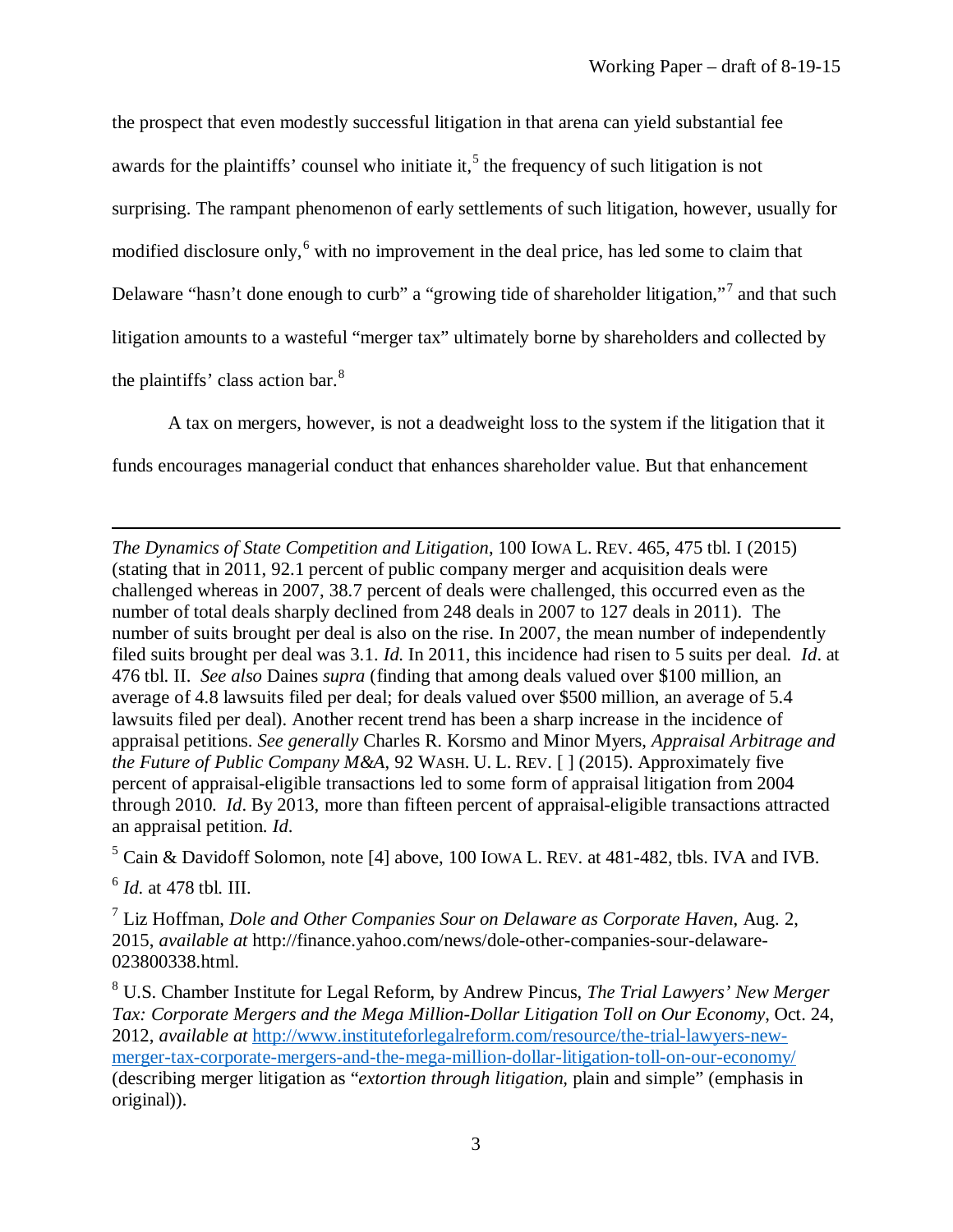could be more than offset if corporate defendants (and, indirectly, their shareholders) were required to bear the substantial costs of discovery and trial (or pay substantial plaintiff's attorneys fees in settlements to avoid such costs) in cases with little or no merit. And given the high percentages of deal transactions that lead to complaints, it would be difficult to conclude that all deal litigation has substantial merit. That problem, in turn, presents the central conundrum addressed in this Article: how can the corporate litigation system separate meritorious shareholder derivative and deal claims from those that lack merit, and do so early enough in the proceedings to avoid the costs of discovery and trial?

One possible approach surfaced prominently after the Delaware Supreme Court's 2014 opinion in *ATP Tour Inc. v. Deutscher Tennis Bund,*[9](#page-6-0) some corporations and their advisers engaged in a brief dalliance with bylaws that purported to shift the costs of defending shareholder litigation to plaintiff shareholders whose lawsuits were anything other than totally successful.<sup>[10](#page-6-1)</sup> At least in Delaware, that dalliance was thwarted before it became a commonly

l

<span id="page-6-0"></span><sup>&</sup>lt;sup>9</sup> 91 A.3d 554 (Del. 2014).

<span id="page-6-1"></span><sup>10</sup> *E.g.*, Wilson Sonsini Goodrich & Rosati LLP, *Delaware Supreme Court Endorses "Fee-Shifting" Bylaw in Certified Question of Law*, (May 12, 2014), *available at*  https://www.wsgr.com/WSGR/Display.aspx?SectionName=publications/PDFSearch/wsgralertfee-shifting.htm ("The practical effect of [the *ATP*] decision … is that many boards of directors of private and public Delaware corporations should seriously consider adopting fee-shifting bylaws of their own"); Claudia H. Allen, *Fee-Shifting Bylaws: Where Are We Now?*, (Feb. 2, 2015), *available at* <http://www.bna.com/feeshifting-bylaws-n17179922685/> (noting that between May 2014 and February 2015, thirty-nine public companies, thirty incorporated in Delaware, adopted fee-shifting charter or bylaw provisions); *see also* Letter from Lisa Rickard, President of U.S. Chamber Institute for Legal Reform*,* to Norman Monhait, Chairman of Section of Corp. Law Del. State Bar Ass'n *Letter to the Delaware State Bar Association in Response to the Corporation Law Council's March 6 Proposal* (Apr. 8, 2015) *available at*  [http://www.instituteforlegalreform.com/uploads/sites/1/de-bar-letter-4\\_8\\_2015.pdf](http://www.instituteforlegalreform.com/uploads/sites/1/de-bar-letter-4_8_2015.pdf) ("What is needed are solutions – either in terms of bylaw authorization or additional tools for the Court of Chancery – that eliminate the incentive to file meritless lawsuits in the first place … . Limiting corporations' authority to adopt fee-shifting bylaws, and thereby depriving them of the ability to protect shareholders against the cost of these claims, … is unjustified and unwise … . ").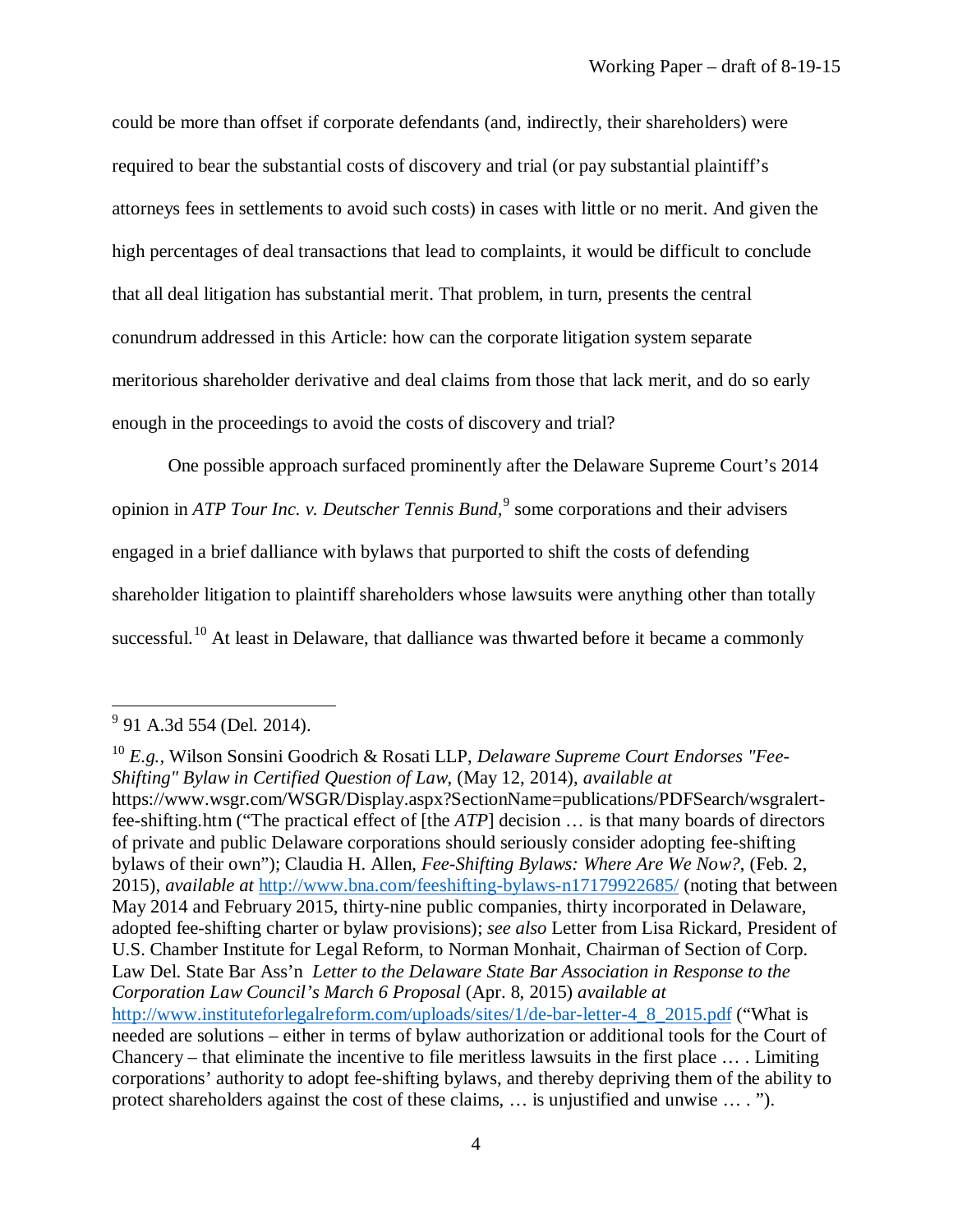adopted practice: the use of such bylaws has now been prohibited by legislation.<sup>[11](#page-7-0)</sup> The Delaware State Bar Association committee that drafted that legislation nevertheless recognized that it was important to identify ways "to address and deter litigation of limited merit."<sup>[12](#page-7-1)</sup> Instead of private ordering, however, that committee advocated a solution based on public ordering: specifically, it urged that "courts can and should be trusted to address real problems effectively when and if they arise on a case by case basis."[13](#page-7-2) That public ordering solution is the focus of this Article. To assure, or at least make it more likely, that only meritorious cases reach the stage of full discovery and trial, the Delaware courts have developed an intricate but highly efficient system for managing the flow of shareholder complaints.

This Article presents for the first time an inventory and analysis of the interrelated procedures and doctrines that constitute this system. Most fundamentally, this system resolves shareholder litigation by encouraging the early presentation of relevant facts pleaded in the complaint, and by either dismissing the complaint if those facts fail to demonstrate legal merit,  $14$ or identifying how the complaint is meritorious, in a fashion that encourages the protagonists to settle. With its emphasis on early, and often extensive, factual inquiry, the motion to dismiss in

<span id="page-7-1"></span><sup>12</sup> Delaware State Bar Association Corporation Law Section Council, *Explanation of Council Legislative Proposal*, at 7, *available at* http://www.corporatedefensedisputes.com/files/2015/03/COUNCIL-SECOND-PROPOSAL-EXPLANATORY-PAPER-3-6-15-U0124513.pdf.

<span id="page-7-2"></span><sup>13</sup> *Id.* at 8.

<span id="page-7-0"></span><sup>&</sup>lt;sup>11</sup> SB No. 75, 148<sup>th</sup> Gen. Assemb. (Del. 2015), amending tit. 8, DEL. CODE ANN., §§ 102 and 109(b), *available at*

[http://legis.delaware.gov/LIS/lis148.nsf/vwLegislation/SB+75/\\$file/legis.html?open](http://legis.delaware.gov/LIS/lis148.nsf/vwLegislation/SB+75/$file/legis.html?open) (providing that the certificate of incorporation and the bylaws "may not contain any provision that would impose liability on a stockholder for the attorneys' fees or expenses of the corporation or any other party in connection with an internal corporate claim … .")

<span id="page-7-3"></span> $14$  For the proponents of the legislation precluding fee-shifting by charter or bylaw provisions, the first item on their list of judicial tools to limit unmeritorious shareholder litigation were "[m]otions to dismiss, which enable the court to terminate litigation at the outset, before expensive discovery proceedings, where the complaint lacks merit on its face." *Id*.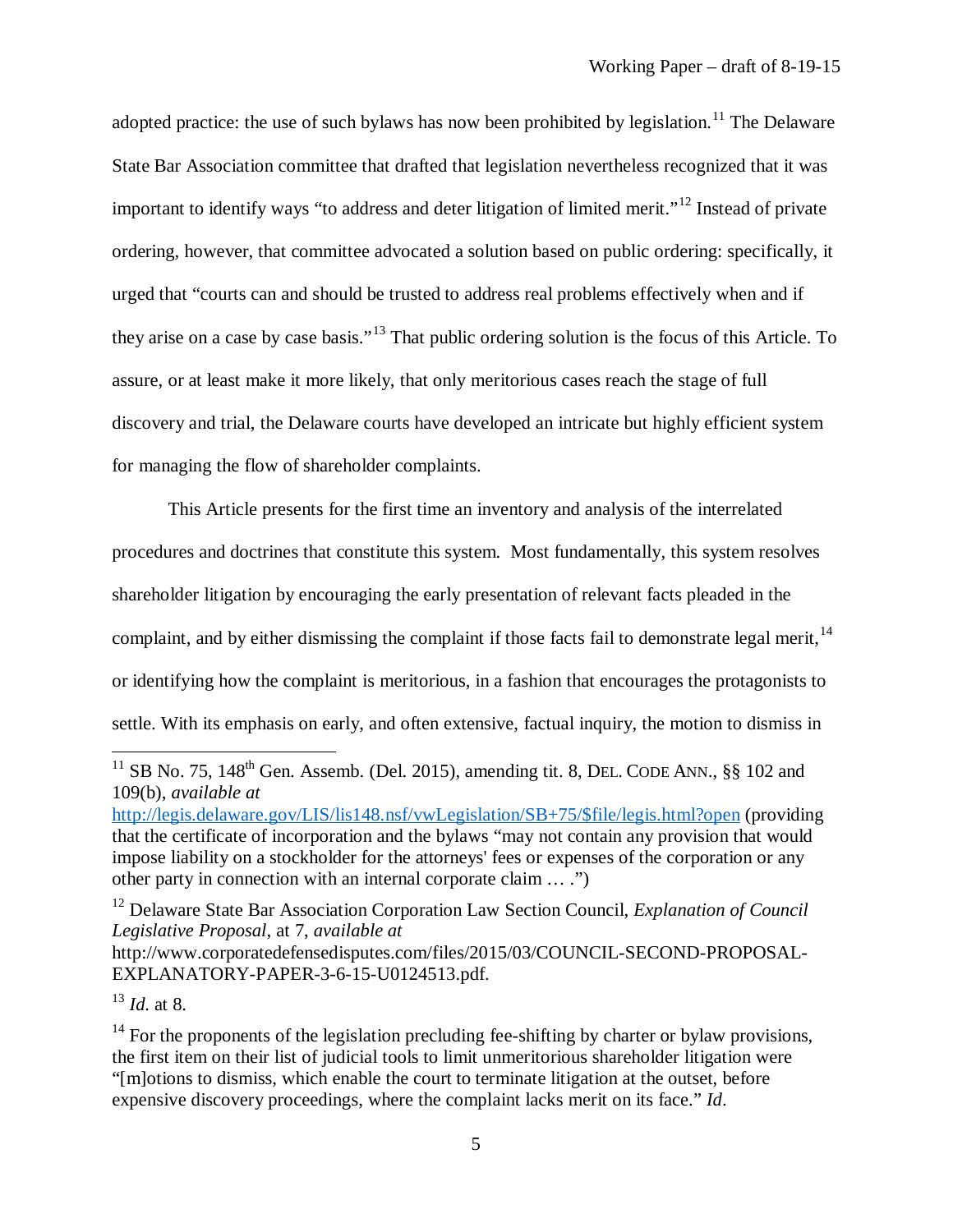Delaware representative shareholder litigation -- specifically, derivative litigation and class actions asserting breaches of fiduciary duty by the corporation's directors – functions in a fashion similar to the motion summary judgment, but with substantially less pre-motion discovery and its associated costs.

#### **B. Notice Pleading, Fact Pleading, and Early Stage Triage**

 $\overline{a}$ 

<span id="page-8-0"></span>Those familiar with principles of civil procedure would not ordinarily expect the motion to dismiss to be such an important tool for early stage triage: <sup>[15](#page-8-1)</sup> to survive a motion to dismiss, a complaint is only required to set forth "a short and plain statement of the claim showing that the pleader is entitled to relief."[16](#page-8-2) As first year law students have been taught for decades, this embrace of "notice pleading" is intended to promote the resolution of disputes based on facts presented in evidence at trial, rather than based on the content of pleadings.<sup>[17](#page-8-3)</sup> And in litigation in which both sides generally bear the costs of litigation equally and the burdens of gathering

<span id="page-8-1"></span><sup>15</sup> *See, e.g.*, William M. Lafferty & W. Leighton Lord, III, *Toward a Relaxed Summary Judgment Standard for the Delaware Court of Chancery: A New Weapon Against "Strike" Suits*, 15 Del. J. Corp. L. 921, 927 (1990) ("a motion to dismiss is usually easily defeated by the plaintiff, because of the minimal requirements for a complaint to state a claim under the 'notice pleading' standard in the Delaware Chancery Court Rules.").

<span id="page-8-2"></span> $16$  Court of Chancery Rule 8(a) (requiring that a pleading contain only "a short and plain statement of the claim showing that the pleader is entitled to relief."). The Delaware Supreme Court has explained, moreover, that "[t]he pleading standards governing the motion to dismiss stage of a proceeding in Delaware … are minimal." *Cent. Mortg. Co. v. Morgan Stanley Mortg. Capital Holdings LLC*, 27 A.3d 531, 536 (Del. 2011). *See also* A. Benjamin Spencer, *Plausibility Pleading,* 49 B.C. L. REV. 431, 484-485 (2008) ("Before the shift to 'notice pleading' accomplished by the Federal Rules, motions to dismiss a complaint or to strike a defense were the principal tools by which factually insufficient claims or defenses could be isolated and prevented from going to trial with the attendant unwarranted consumption of public and private resources. But with the advent of 'notice pleading,' the motion to dismiss seldom fulfills this function any more").

<span id="page-8-3"></span><sup>17</sup> *See Conley v. Gibson*, 355 U.S. 41, 48 (1957) ("[T]he purpose of pleading is to facilitate a proper decision on the merits."); *see also* Richard L. Marcus, *The Revival of Fact Pleading Under the Federal Rules of Civil Procedure*, 86 COLUM. L. REV. 433, 454 (1986) ("the problem with common law pleading practice was that, while it led to actual decisions, it often did not lead to merits decisions because cases were frequently resolved on technicalities.")*.*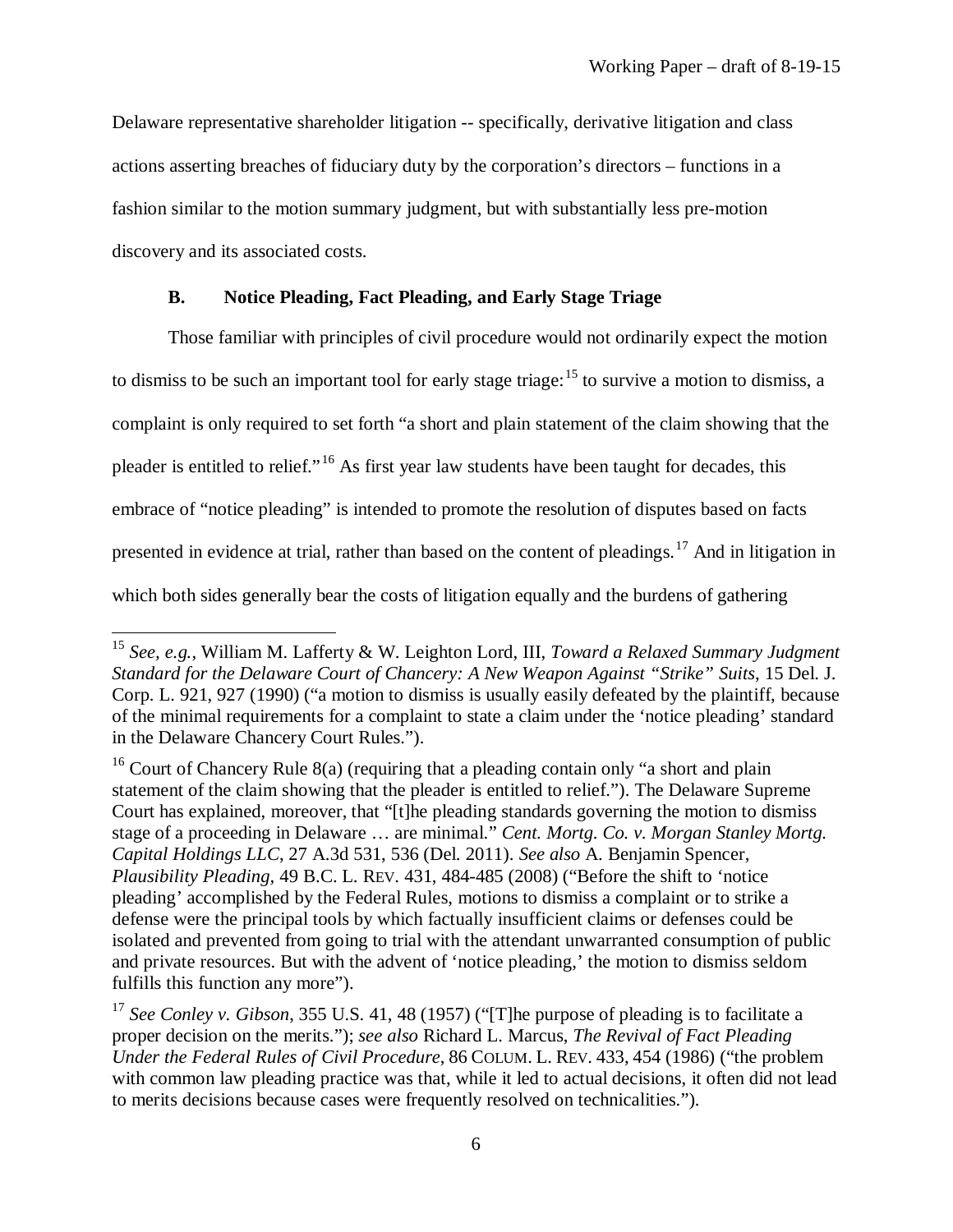evidence fall upon them more or less equally, the "notice pleading" concept makes sense as a means to avoid unnecessarily costly attention to the formulation of pleadings, when the resolution of the dispute ought to turn instead on an evaluation of actual facts.<sup>[18](#page-9-0)</sup>

In representative stockholder litigation, however, the burdens of discovery fall almost exclusively on the defendants. Thus, one cannot count on symmetry of litigation costs to generate an efficient equilibrium in which unmeritorious cases are either dismissed or not brought at all: the one-sided threat of unchecked discovery costs<sup>[19](#page-9-1)</sup> becomes a source of leverage for extracting settlement payments without regard to the merits of the litigation.<sup>[20](#page-9-2)</sup> In that setting, efficiency depends upon a system of judicial supervision and triage at an early stage of the litigation, so that cases lacking merit are dismissed and thereby deprived of their extortive effect, and meritorious cases are identified as such early on and settled, so that the enormous costs of discovery and trial can be avoided.

<span id="page-9-0"></span><sup>18</sup> Paul Stancil, *Balancing the Pleading Equation,* 61 BAYLOR L. REV. 90, 146 (2009) ("To the extent there exist some cases or claim types for which pretrial costs are typically balanced or favor the defendant, the model demonstrates that the pleading standard should err on the side of correcting informational asymmetries. For those claim types, the risk of strike suit is minimal, and thus the pleading standard can and should legitimately focus upon correcting plaintiff's presumed knowledge deficit. Notice pleading often works.").

<span id="page-9-1"></span><sup>19</sup> The costs of discovery can be significant. *See e.g.*, *Judicial Conference Adopts Rules Changes, Confronts Projected Budget Shortfalls*, Third Branch (Admin. Office U.S. Cts., D.C.), Oct. 1999, at 2-3 ("Discovery represents 50 percent of the litigation costs in the average case and up to 90 percent of the litigation costs in cases in which it is actively used."), *available at*  http://www.uscourts.gov/News/TheThirdBranch/99-10-01/Judicial\_Conference\_Adopts\_Rules\_ Changes\_Confronts\_Projected\_Budget\_Shortfalls.aspx; Frank H. Easterbrook, *Discovery as Abuse*, 69 B. U. L. REV. 635, 636 (1989) (noting how the high costs of discovery shape litigants' decisions). The costs and abuses of discovery were also a key focus of the debates concerning the Private Securities Litigation Reform Act of 1995 (PSLRA). Pub. L. No. 104-67, 109 Stat. 737 (1995).

<span id="page-9-2"></span><sup>&</sup>lt;sup>20</sup> Stancil, note  $\lceil$  ] above, at 133 ("When cost disparity significantly favors the plaintiff, the expected trial value of her claim becomes irrelevant to her filing decision. In the extreme, the economic model predicts that a plaintiff may file suit - and the defendant may settle the claim even when the plaintiff's claim is wholly frivolous.").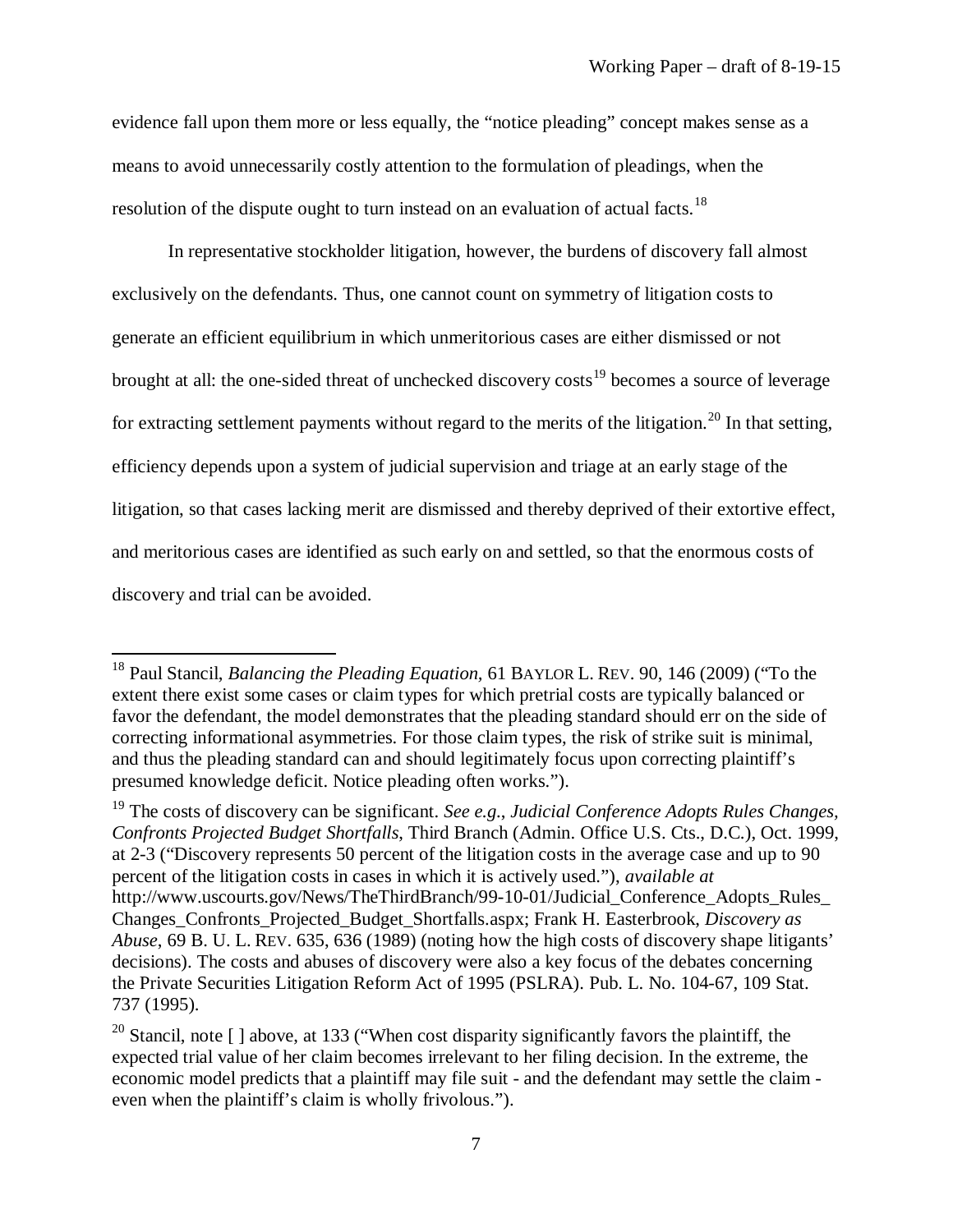This Article describes the unique and highly evolved system employed in the Delaware courts to achieve that efficiency. For good reasons, that system is notably different from the "notice pleading" system extolled in civil procedure courses: as we demonstrate below, Delaware's system affirmatively encourages reliance on factually specific pleadings as a basis for substantive evaluation of shareholder litigation at an early stage of the proceedings. On the other hand, the Delaware system provides or depends on mechanisms that enable and encourage the plaintiff and the defendants as well to supply relevant information that meaningfully assists the courts in improving the fairness and utility of that substantive, pleading stage evaluation.

As we explain more fully below, the role served by the motion to dismiss in Delaware representative shareholder litigation has come to more closely resemble the role of the motion for summary judgment: it has evolved into a procedure in which, despite occurring at the pleading stage and before formal discovery, the court often evaluates the merits with the benefit of a substantial record, assembled from publicly available information or provided by defendants, consisting of facts essentially beyond dispute. In essence, with the benefit of significant factual inquiry, the motion to dismiss has evolved in Delaware shareholder litigation practice to constitute something of a proxy for a trial: a relatively inexpensive inquiry that approximates the result of a trial, and either avoids further litigation and its attendant costs altogether, or provides the parties with an informed prediction of the result at trial that facilitates rational settlement at an early stage, again, before the bulk of litigation costs is incurred.

Also, as we explain more fully below,  $2<sup>1</sup>$  where time pressures in shareholder litigation make the motion to dismiss unavailable as a practical matter – typically, where a shareholder plaintiff seeks a preliminary injunction against completion of a merger – the efficiency-

<span id="page-10-0"></span> $21$  Part III.C below.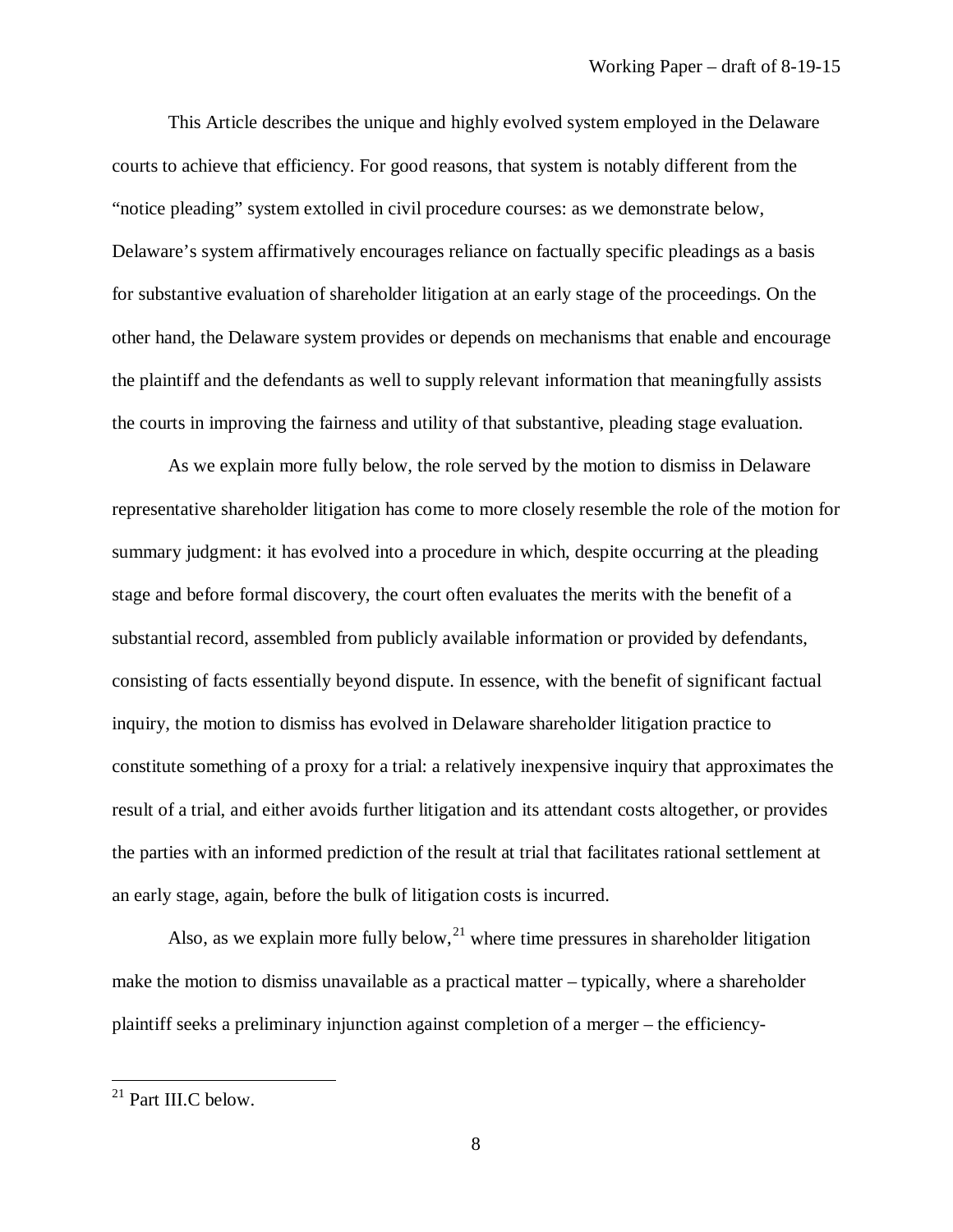promoting function of the motion to dismiss has been taken over by the motion to expedite discovery. Instead of examining whether a complaint sets forth facts establishing a "reasonably conceivable" basis for relief,  $^{22}$  $^{22}$  $^{22}$  the court on a motion to expedite discovery engages in a similar evaluation to determine whether the plaintiff has presented "colorable" claims on the merits.<sup>[23](#page-11-1)</sup> Denial of the motion to expedite enables the defendants to pursue a motion to dismiss, and a typically attendant stay of discovery,  $24$  without incurring immediate discovery costs; and denial or grant of the motion to expedite informs the parties of the court's preliminary assessment of the merits, and can facilitate prompt settlement.<sup>[25](#page-11-3)</sup>

In both procedural contexts, the assessment of the merits largely focuses on whether the facts reflect conflicts of interest or some other circumstances sufficient to preclude the judicial deference ordinarily required by the business judgment rule.<sup>[26](#page-11-4)</sup> In the absence of such facts, the

<span id="page-11-2"></span><sup>24</sup> *See* Part II.C below.

 $\overline{a}$ 

<span id="page-11-3"></span><sup>25</sup> *See* Part III.D below.

<span id="page-11-0"></span><sup>&</sup>lt;sup>22</sup> *Cent. Mortg. Co.*, 27 A.3d at 536 (court must deny a motion to dismiss "unless the plaintiff could not recover under any reasonably conceivable set of circumstances susceptible of proof.").

<span id="page-11-1"></span><sup>23</sup> *E.g., County of York Emples. Ret. Plan v. Merrill Lynch & Co*., 2008 Del. Ch. LEXIS 162, \*16 (Del. Ch. Oct. 28, 2008) (to be entitled to expedited discovery, "a plaintiff must articulate a sufficiently colorable claim … ."). *See also* Part III.C below.

<span id="page-11-4"></span> $26$  This is so because the business judgment rule is normally applied in the absence of a showing of interestedness or lack of independence of a majority of directors. When the business judgment rule is applied, a case challenging the actions of directors is likely to be dismissed. "[T]he business judgment rule insulates directors when they make what, in hindsight, turn out to be poor business decisions." Donald F. Parsons and Jason S. Tyler, *Docket Dividends: Growth in Shareholder Litigation Leads to Refinements in Chancery Procedures*, 70 WASH. & LEE L. REV. 473, 483 (2013). *See also Orman v. Cullman*, 794 A.2d 5, 22 (Del. Ch. 2002) ("To successfully rebut the business judgment rule in this manner, thereby leading to the application of the entire fairness standard, a plaintiff must normally plead facts demonstrating 'that a *majority* of the director defendants have a financial interest in the transaction or were dominated by a materially interested director.'" (quoting *Crescent/Mach I P'rs, L.P. v. Turner*, 846 A.2d 963, 979 (Del. Ch. 2000))). *Aronson v. Lewis*, 473 A.2d 805, 812-16 (Del. 1984) sets forth the now-standard definitions for the terms "interested" and "independent." Interestedness means that the directors "appear on both sides of a transaction [or] expect to derive any personal benefit from it in the sense of self-dealing, as opposed to a benefit which devolves upon the corporation or all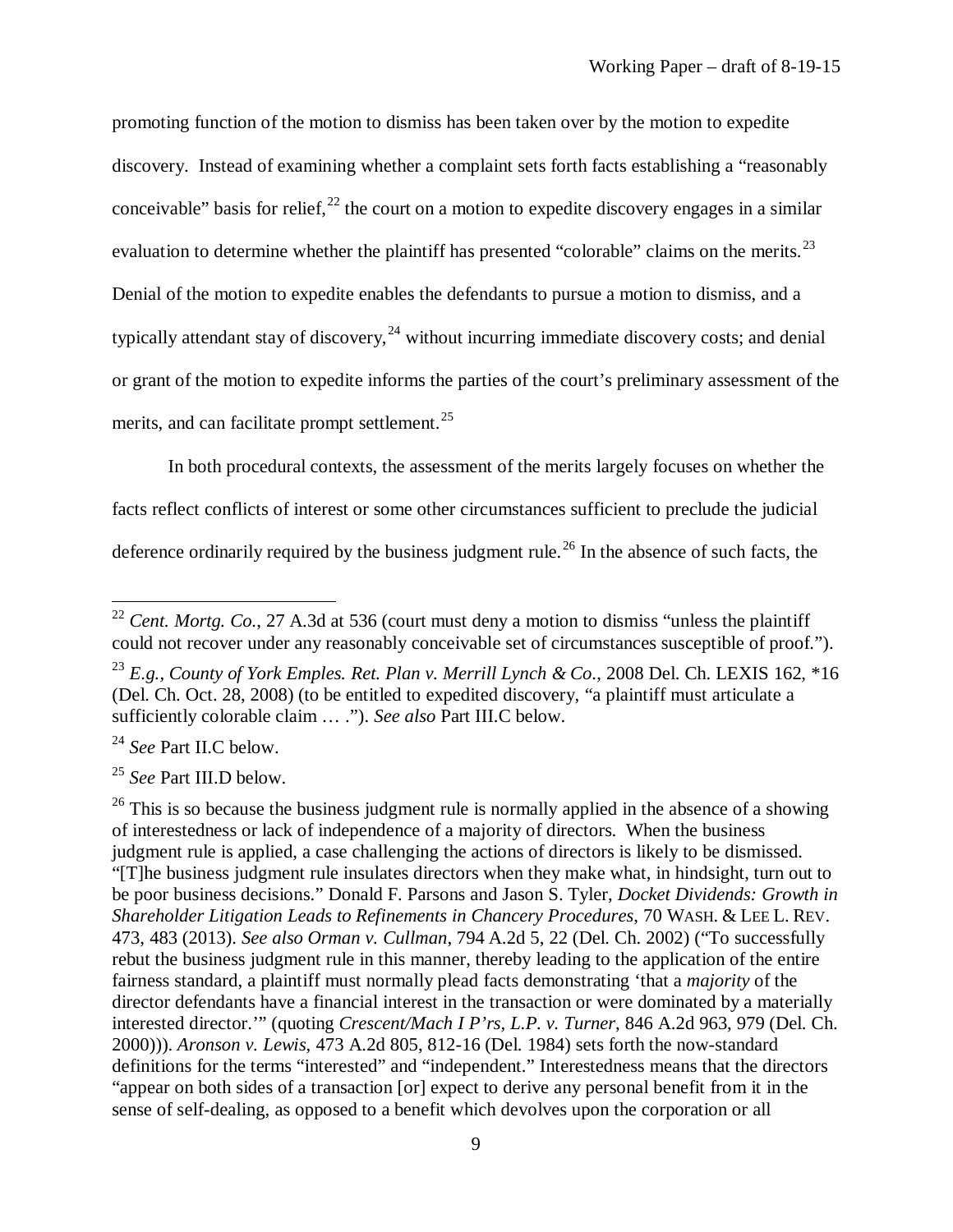motion to dismiss is granted and the motion to expedite discovery is denied; but if such facts are presented, the parties are told so and can approach settlement with a better assessment of their prospects at trial.

#### **C. The Efficiency Role of Pleading Stage Evaluation**

<span id="page-12-0"></span>In the remainder of this Article, we examine the rationale, evolution, and components of the system that engages in pleading stage triage of Delaware shareholder class and derivative litigation. We begin with another, somewhat deeper look at the efficiency considerations associated with such litigation.

Corporate governance rules and practices prominently include judicial articulation of director and officer fiduciary duties, and enforcement of those duties through private litigation is supported by something of a bounty system for shareholder plaintiff lawyers.<sup>[27](#page-12-1)</sup> Such shareholder litigation can generate wealth-producing disciplinary effects.<sup>[28](#page-12-2)</sup> Those effects are only partly expressed through judgments and settlements in such litigation: there are also unquantifiable benefits where corporate managers and transactional lawyers plan, negotiate and structure transactions with an eye to avoiding the cost and uncertainty of litigation, and therefore heed

stockholders generally." *Id.* at 812. "Independence means that a director's decision is based on the corporate merits of the subject before the board rather than extraneous considerations or influences." *Id.* at 816.

<span id="page-12-1"></span><sup>27</sup> See John C. Coffee, Jr*., Understanding the Plaintiff's Attorney: The Implications of Economic Theory for Private Enforcement of Law through Class and Derivative Actions*, 86 COLUM. L. REV. 669 (1986).

<span id="page-12-2"></span><sup>28</sup> *See, e.g.*, Randall S. Thomas & Robert B. Thompson*, A Theory of Representative Shareholder Suits and its Application to Multijurisdictional Litigation*, 106 NW. U. L. REV. 1753, 1755 (2012) (summarizing the important role of shareholder litigation in controlling opportunistic managerial behavior and reducing managerial agency costs).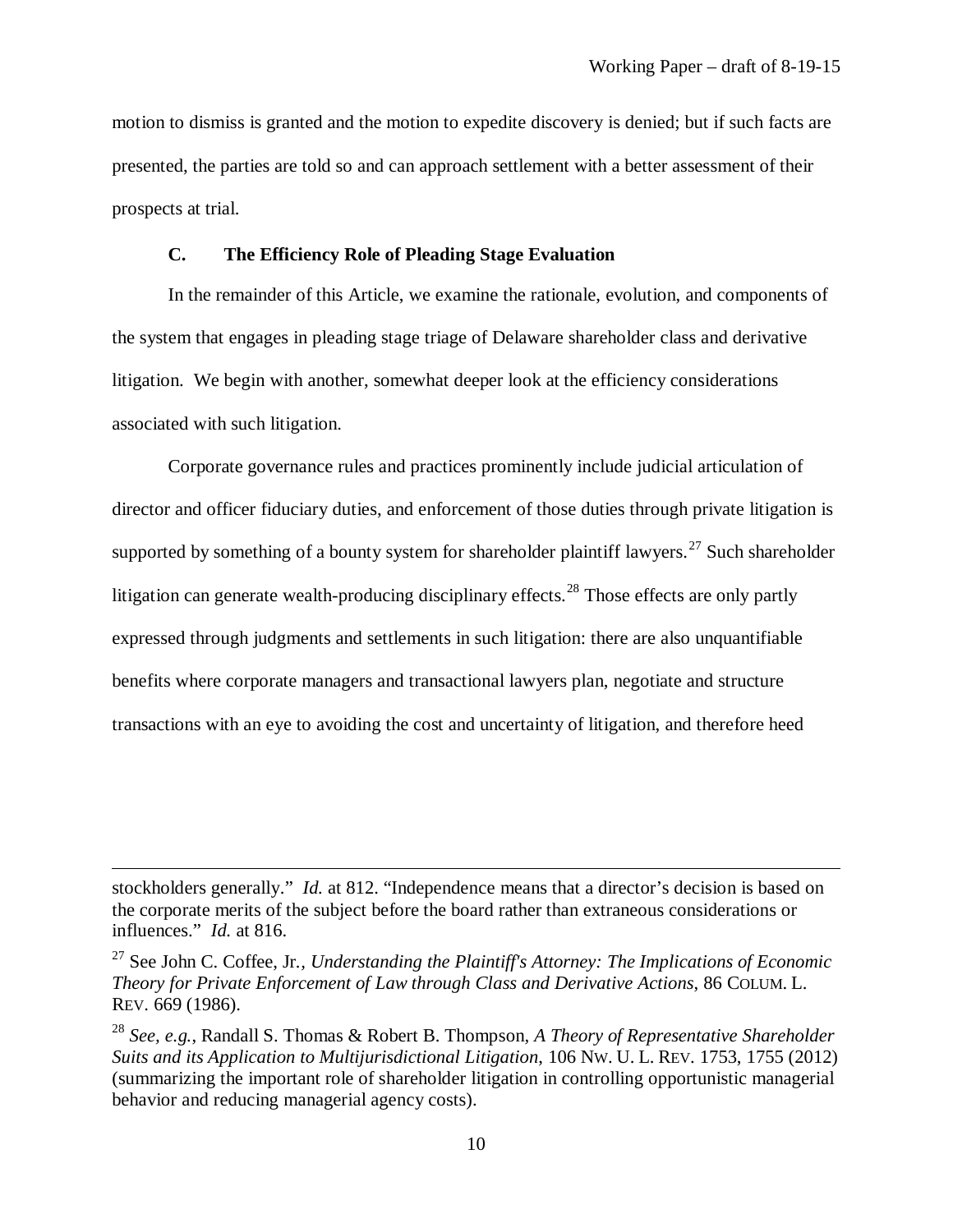judicial definitions of appropriate managerial conduct, thereby presumably promoting shareholder wealth-maximizing corporate conduct. $^{29}$  $^{29}$  $^{29}$ 

On the other hand, shareholder litigation, particularly in the form of class and derivative actions, presents agency cost issues.<sup>[30](#page-13-1)</sup> Participants in such litigation (plaintiffs' lawyers, defense lawyers, and director defendants) may have incentives to act in concert to initiate and resolve litigation in ways that impair the interests of the investors who do not directly participate in the litigation and are not individually represented in it.<sup>[31](#page-13-2)</sup> Thus, the job of minimizing unproductive proceedings is a critical element in promoting the efficiency of shareholder litigation, which, unchecked, can create enormous costs – ultimately borne by shareholders – without contributing meaningful systemic or case-specific benefits.<sup>[32](#page-13-3)</sup>

<span id="page-13-0"></span> $29$  Judicial definitions of appropriate managerial conduct reign supreme in a system where "fiduciary attacks on announced deals are now the primary vehicle through which the Court develops the rules that govern director conduct and that provide transaction planners (and plaintiffs' lawyers) the basis to plan (or attack) the next deal." William Savitt, *The Genius of the Modern Chancery System*, 2012 COLUM. BUS. L. REV. 570, 571.

<span id="page-13-1"></span><sup>30</sup> *See e.g.*, Thomas, note [] above, at 1753 (describing how representative shareholder litigation has two important underlying characteristics that have the potential to increase agency costs: (1) the multiple sources of the legal rights being redressed (creating dynamic opportunities for arbitrage) and (2) the ability of multiple shareholders to seek to represent the collective group in such litigation (creating increased risk of litigation agency costs by those representatives and their attorneys)).

<span id="page-13-2"></span> $31$  Thomas, note  $\lceil \cdot \rceil$  above at 1755 (describing "a serious principal-agent problem that gives the plaintiff's attorney, not the client, the real discretion as to whether to commence suit," and noting that "[t]his is the likely situation in class and derivative actions where the number of clients is large and the individual injuries small.").

<span id="page-13-3"></span><sup>&</sup>lt;sup>32</sup> See Daines, note [] above (finding that only a small fraction of lawsuits challenging a merger of acquisition resulted in payments to shareholders, the majority settled for additional disclosures or, less frequently, changes in merger terms, such as deal protection provisions). *See also* Leo E. Strine, Jr., Lawrence A. Hamermesh & Matthew C. Jennejohn, *Putting Stockholders First, Not the First-Filed Complaint*, 69 BUS. LAW. 1, 5 (2013) ("Unless a consistent incentive system can be implemented that encourages representative litigation that benefits stockholders, the representative litigation system may on balance hurt investors more than it protects them.").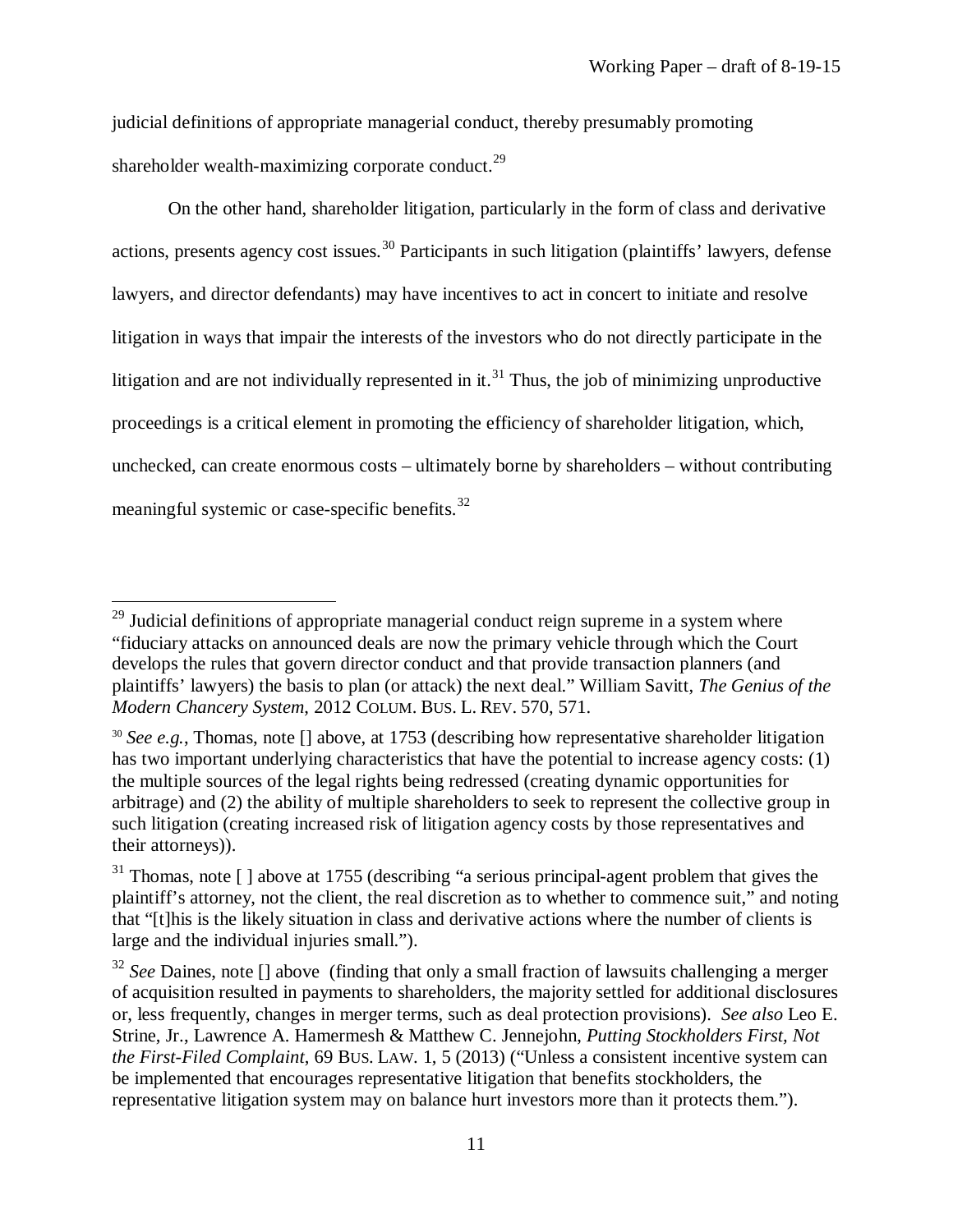How does the law handle this efficiency issue? As previously noted, it is the motion to dismiss that provides the primary solution.<sup>[33](#page-14-0)</sup> And in public company shareholder class and derivative litigation, the Delaware courts have managed the efficiency-promoting function of the motion to dismiss and the motion to expedite discovery particularly well.<sup>[34](#page-14-1)</sup> Such litigation only

<span id="page-14-0"></span> $33$  Less significant in our view, but also relevant to this issue, are other rules and requirements that have been identified as judicial tools to curb rent-seeking behavior by litigation agents. Such tools include requirements of notice and judicial supervision of class certification and settlement, as well as fee-shifting sanctions and control over awards of representative counsel's attorney's fees. *Explanation of Council Legislative Proposal*, note [ ] above, at 8. Chancery Court Rule 23(e) and 23.1(c) prohibit dismissal of suits without approval of the court and notice to member of the class thereby allowing the court to supervise any side-dealing on the part of other litigation agents. There are indications that the supervision of settlements by the Court of Chancery in shareholder litigation is becoming more robust, and attentive to avoiding the encouragement of unmeritorious deal litigation. *Acevedo v. Aeroflex Holding Corp.*, C.A. No. 7930-VCL (July 8, 2015) (transcript ruling at 66) ("what we thought was a nice way of getting rid of meritless Delaware litigation, in fact, sweeps much more broadly and has overall significant deleterious effects leading to the types of levels of litigation documented by Professor Davidoff and by the Cornerstone Research studies [cited in fn. [ ] above].").

<span id="page-14-1"></span><sup>&</sup>lt;sup>34</sup> We do not assert, however, that Delaware is the only jurisdiction that attempts to employ the motion to dismiss to improve the efficiency of representative litigation. Although the motion to dismiss may or may not operate more efficiently in Delaware shareholder litigation than it does under the scheme established under the Private Securities Litigation Reform Act of 1995 (Pub. L. 104-67, 109 Stat. 737), that Act does establish features that resemble the approach taken in Delaware, including heightened pleading standards (15 U.S.C. §21D(b) (requiring that the complaint identify each alleged misstatement and "state with particularity facts giving rise to a strong inference that the defendant acted with the required state of mind") and largely mandatory stays of discovery pending disposition of the motion to dismiss (15 U.S.C. §21D(3)(B)) (requiring that "all discovery and other proceedings shall be stayed during the pendency of any motion to dismiss," absent a finding of necessity "to preserve evidence or to prevent undue prejudice").

The Canadian framework regulating securities fraud litigation is even more explicit in its focus on the use of a preliminary inquiry into the merits of the litigation as a tool to manage the efficiency of such litigation. *See* Davies, Ward, Phillips, & Vineberg, LLP, *Secondary Market Liability: Supreme Court of Canada Clarifies the Screening Mechanism for Class Actions* (Apr. 21, 2015), *available at* 

[https://reaction.dwpv.com/rs/vm.ashx?ct=24F76F1AD2E30AEDC1D180A9D12E9010DCBE7B](https://reaction.dwpv.com/rs/vm.ashx?ct=24F76F1AD2E30AEDC1D180A9D12E9010DCBE7BB3D38714DD4CF371647BF8D90DDD78035) [B3D38714DD4CF371647BF8D90DDD78035](https://reaction.dwpv.com/rs/vm.ashx?ct=24F76F1AD2E30AEDC1D180A9D12E9010DCBE7BB3D38714DD4CF371647BF8D90DDD78035) (describing the opinion of the Canadian Supreme Court in *Theratechnologies inc v. 121851 Canada inc.*, 2015 SCC 18, applying Article 225.4 of the Québec Securities Act, which requires that the court preliminarily determine whether "there is a reasonable possibility that it will be resolved in favour of the plaintiff," and holding that "the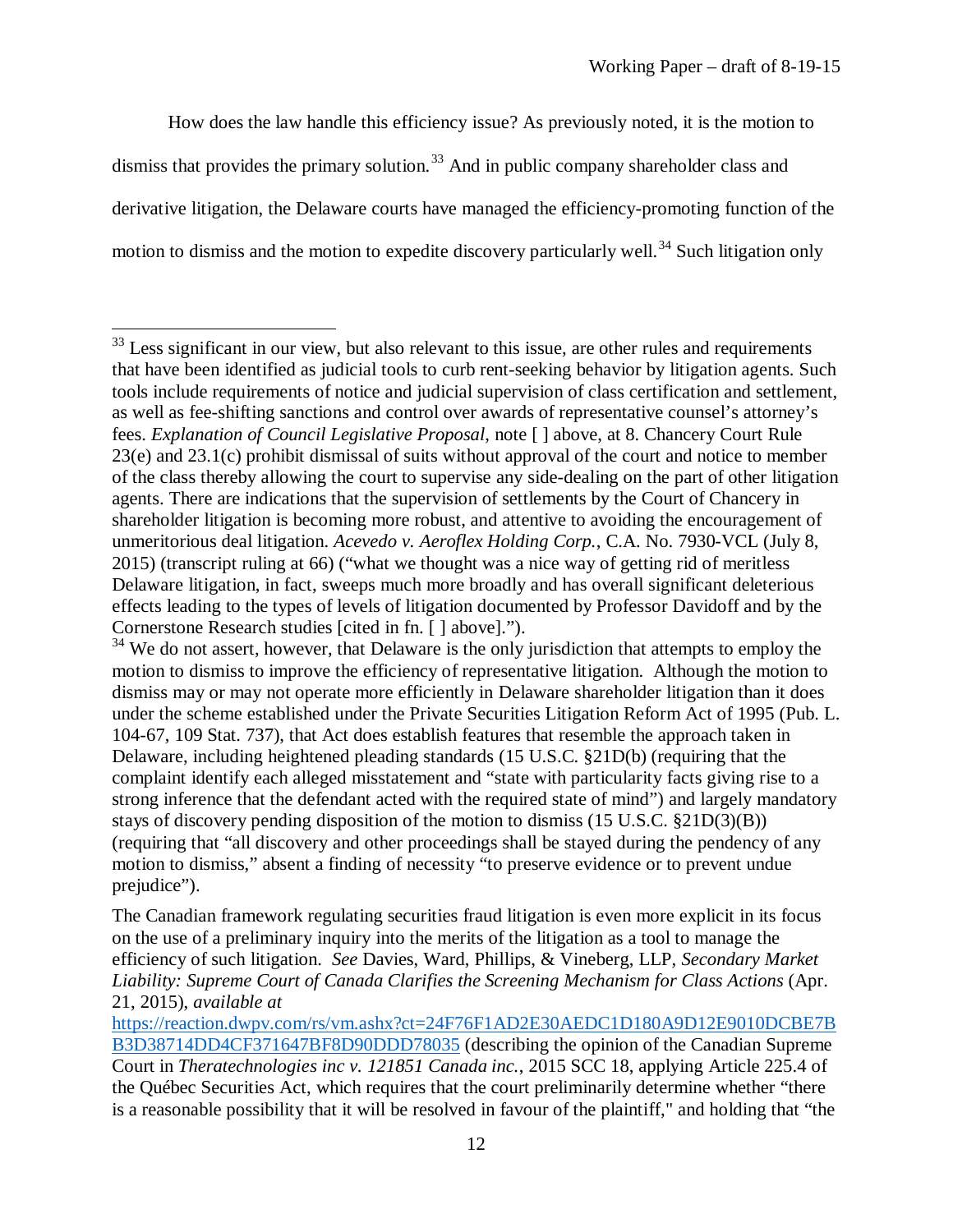very rarely proceeds to trial: from 2011 through 2014, for example, there are only four instances of such litigation in which the Court of Chancery resolved the case after trial.<sup>[35](#page-15-0)</sup> The Delaware courts have achieved this efficiency for well-documented reasons: the litigation is supervised by a specialized court that hears hundreds of these cases  $36$  can understand the setting, evaluate the facts, and thus offer a highly predictive assessment, at the pleading stage, of who would win at trial. The Delaware courts accomplish this procedural streamlining through a variety of means, which combine to make the motion to dismiss and the motion to expedite discovery a meaningful "test run," even if not a perfect replica, of the trial. This is achieved primarily by reducing the information gap between the two stages: in various ways, Delaware law and practice result in providing a good deal of critical information to the court at the pleading stage, and the court can in turn render an assessment of the case that will better approximate the result that would ensue if a trial were held, but without incurring the costs of that process. In derivative suits, for example, the Delaware courts have actively encouraged shareholder plaintiffs to use the "tools at hand" – *i.e.*, statutory rights to inspect corporate books and records – to provide a fuller factual

gatekeeping role of the courts under article 225.4 requires that the courts 'undertake a reasoned consideration of the evidence to ensure that the action has some merit'.").

<span id="page-15-0"></span><sup>35;</sup> *In re Rural Metro Corporation Stockholder Litig*., C.A. No. 6350-VCL (March 7, 2014); *In re Trados Inc. S'holder Litig*., C.A. No. 1512-VCL (Aug. 16, 2013); *In re S. Peru Copper Corp. S'holder Derivative Litig.*, C.A. No. 961 (Dec. 20, 2011); *S. Muoio & Co. LLC v. Hallmark Entm't, et al*., C.A. No. 4729-CC (March 9, 2011); *In re John Q. Hammons Hotels Inc. S'holder Litig.*, C.A. No. 758-CC (Jan. 14, 2011).

<span id="page-15-1"></span><sup>&</sup>lt;sup>36</sup> See Parsons, note [] above at 473 ("Delaware's volume of corporate and alternative business entity cases and the responsiveness of its courts, its legislature, and the legal marketplace generally accelerate the development of refined doctrine, measured balance, and valuable predictability. In short, with repeat experience comes ready expertise and real efficiency."); William H. Rehnquist, *The Prominence of the Delaware Court of Chancery in the State-Federal Joint Venture of Providing Justice*, 48 BUS. LAW. 351, 354 (Nov. 1992) (praising the Court of Chancery for refining the law so that business planners may order their affairs to avoid lawsuits).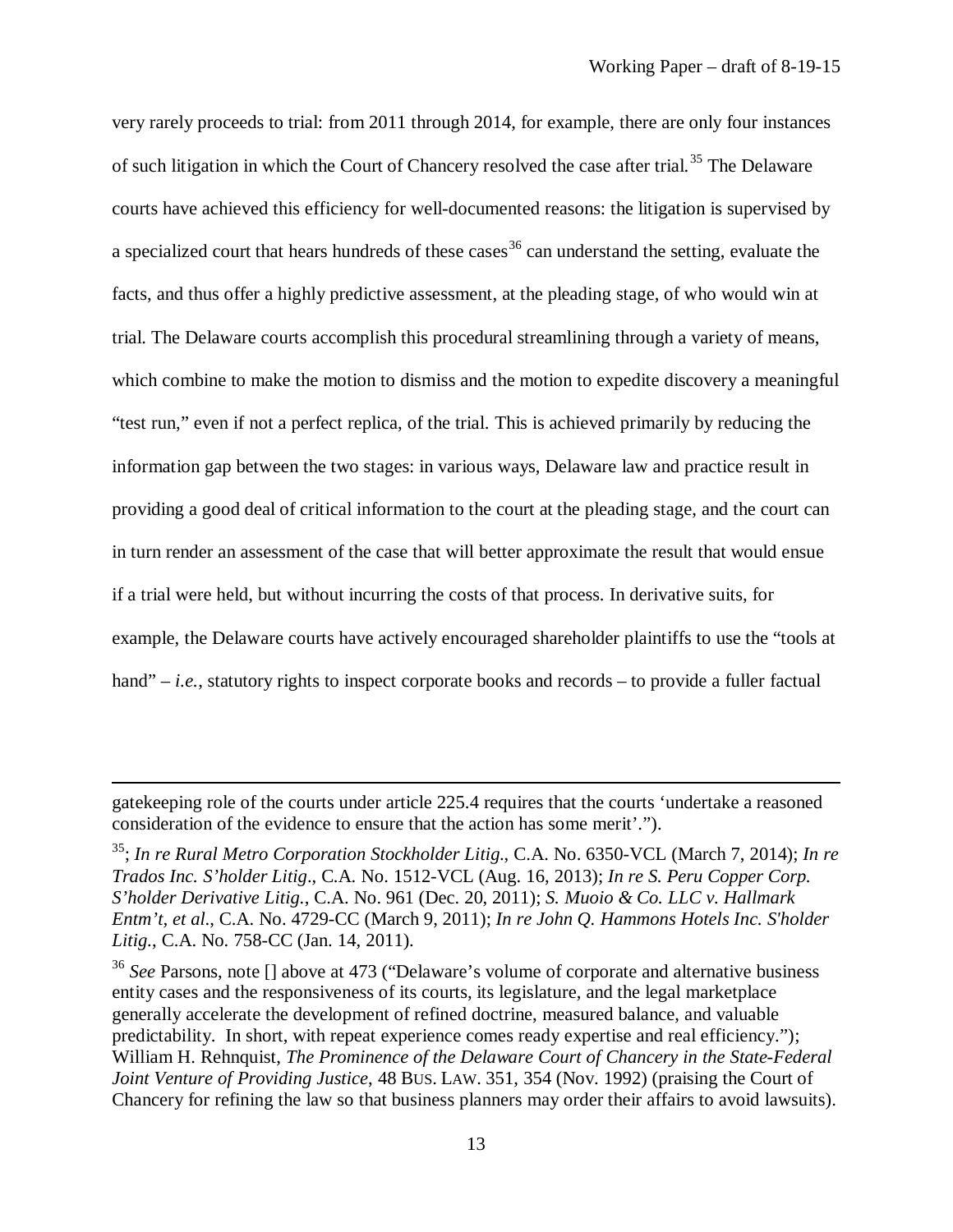foundation for the pleading stage evaluation of the derivative case.<sup>[37](#page-16-0)</sup> In class actions challenging mergers ("deal cases"), the factual foundation for the motion to dismiss (and the motion to expedite discovery) is typically enriched by a proxy statement, a Schedule 14D-9, or even by discovery taken in parallel statutory appraisal litigation.<sup>[38](#page-16-1)</sup>

What we find, in general, is that the Delaware courts dismiss cases or grant expedited discovery, or not, based on whether the pleaded facts create some reasonable doubt that the corporate decision makers (usually the directors) were disinterested and independent and acted in good faith.<sup>[39](#page-16-2)</sup> More specifically, our essential claim is that the Delaware courts have developed and applied a rubric for evaluation that is similar in multiple procedural contexts: whether examining a complaint for "colorability" for purposes of a motion to expedite discovery, assessing "reasonable conceivability" for purposes of a motion to dismiss a deal case for failure to state a claim, or applying the pre-suit demand requirement of Rule 23.1 in a derivative suit, the courts are essentially engaging in the same evaluation, namely whether the available facts create some reasonable doubt that the corporate decision makers were disinterested and acted in good faith.

After a brief review of the two principal types of representative shareholder litigation, we turn below to identify the categories of procedural rules that enable this triage system to work fairly, and to describe how those rules accomplish that goal. We next trace the remarkable evolution of the use of fact pleading in the triage system, beginning with derivative litigation applying the pre-suit demand requirement of Court of Chancery Rule 23.1, and continuing into other areas of representative shareholder litigation in which more generally applicable rules of

<span id="page-16-0"></span><sup>37</sup> *See* Part II.A.1.

<span id="page-16-1"></span><sup>38</sup> *Id*.

<span id="page-16-2"></span><sup>39</sup> *See* note [ ] above.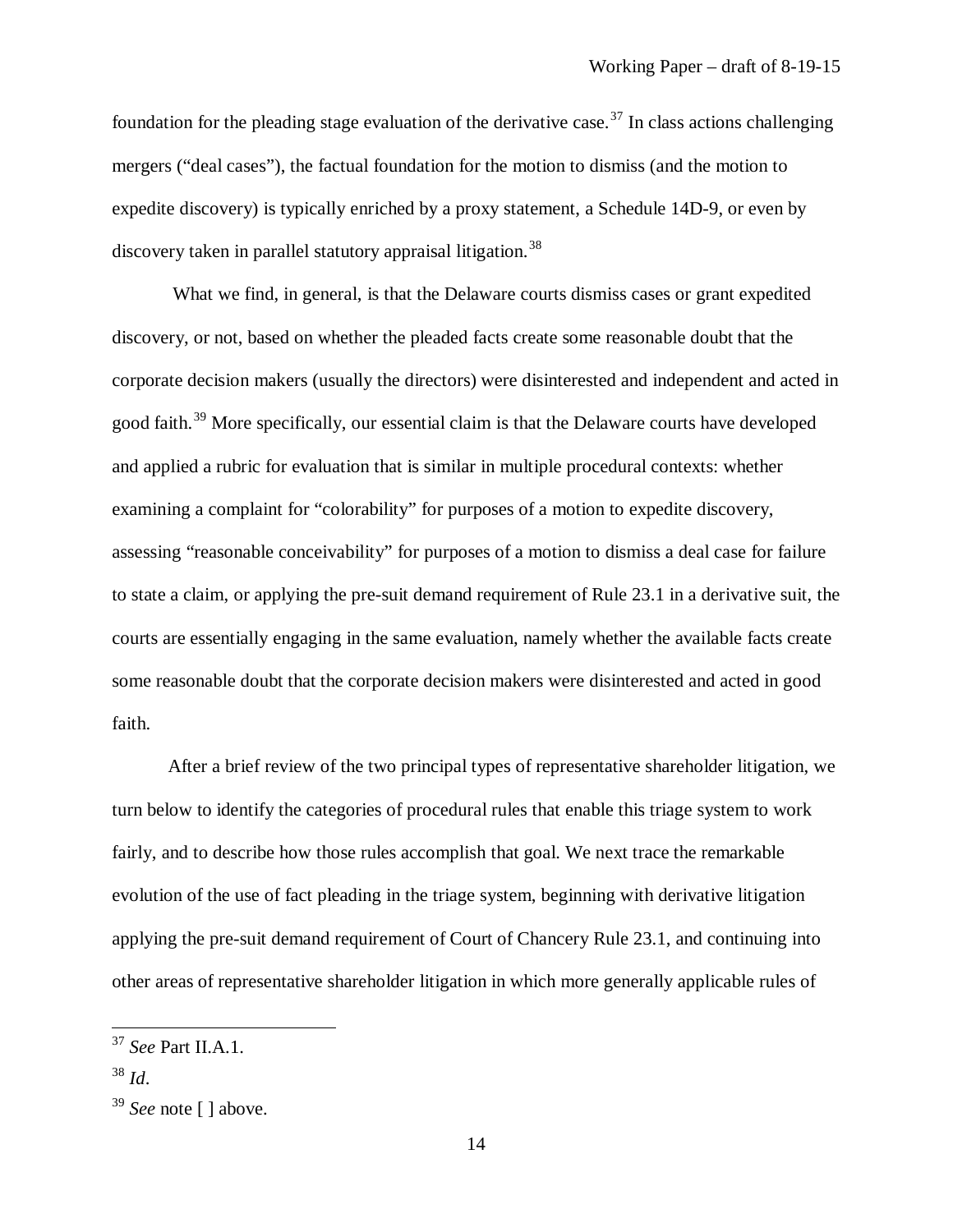civil procedural control. Next, we examine the increasing importance, but logical development in the context of the Delaware system for controlling excessive litigation, of the motion to expedite discovery as a means of pleading stage triage. Finally, to show how this system works in detail, we examine several cases in which the denial of a motion to dismiss or the ruling on a motion to expedite discovery in representative shareholder litigation aided in the efficient resolution of the case.

#### <span id="page-17-0"></span>**D. Mapping the Territory: Derivative Suits and Deal Cases**

Understanding how the Delaware courts perform the triage function in stockholder litigation requires examination of two critical procedural contexts: the motion to dismiss and, less obviously, the motion to expedite discovery. It is also necessary to appreciate that stockholder litigation under Delaware law comes in two flavors: derivative suits that assert claims of liability for harm done to the corporation, whether through neglect, insufficient oversight, or waste or misappropriation of corporate assets; and, on the other hand, cases (which we refer to as "deal cases") that challenge the validity of transactions (primarily mergers) that involve the acquisition or conversion of publicly held shares. This categorization of derivative cases and deal cases may appear unfamiliar or inapt to students of the subject who more typically differentiate between derivative claims and direct, or individual, claims. We do not believe, however, that this categorization excludes any significant aspect of representative shareholder litigation. Although some such litigation involves direct claims not addressing any particular merger or acquisition, deal litigation constitutes the bulk of representative shareholder litigation under state corporate law that is not brought derivatively on behalf of the corporation.<sup>[40](#page-17-1)</sup> Conversely, we are not aware of any derivative suits challenging a transaction in which the

<span id="page-17-1"></span><sup>40</sup> Robert B. Thompson & Randall S. Thomas, *The New Look of Shareholder Litigation: Acquisition-Oriented Class Actions*, 57 VAND. L. REV. 133, 135 (2004).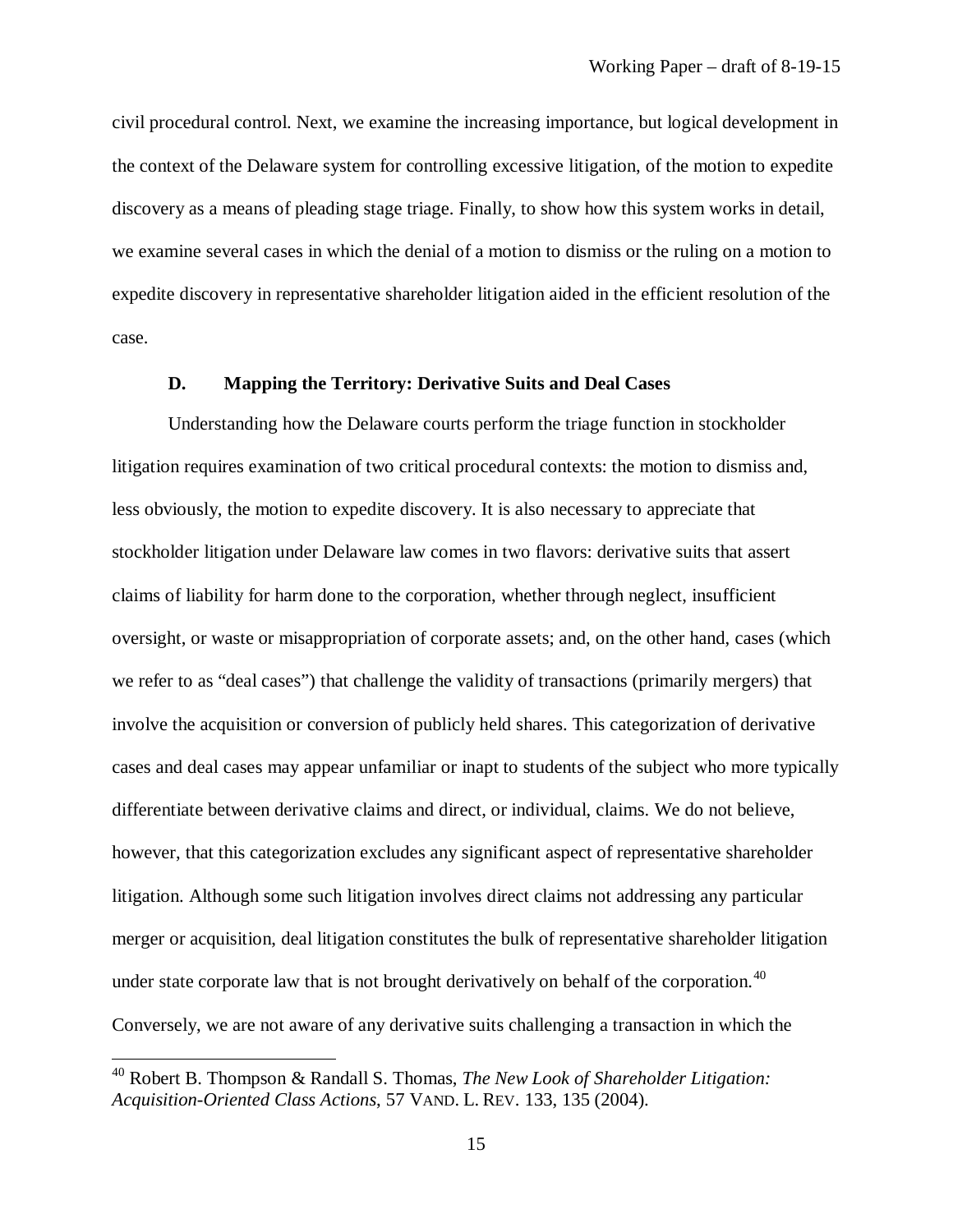shares of the plaintiff shareholder are being acquired, so there appears to be no overlap between derivative suits and what we identify as deal cases.

We return, then, to a description of the two principal forms of representative shareholder litigation in the public company. Cases complaining of harm to the corporation itself, where the relief sought is therefore typically a judgment for monetary damages in favor of the corporation, are brought as derivative suits.<sup>[41](#page-18-0)</sup> Those suits are therefore subject to the various requirements of Court of Chancery Rule 23.1, notably the requirement that a pre-suit demand be made on the board of directors, or that the allegations of the complaint establish that such demand is excused. In addition, such cases typically seek a monetary recovery on account of some action (or inaction where action was required) after it has occurred, and do not involve requests for preliminary injunctive relief. Therefore, in the absence of a request for preliminary injunctive relief, it is the motion to dismiss, and not the motion to expedite discovery, that plays the most important role in determining which derivative suits are permitted to proceed toward discovery and trial.

In contrast, deal cases involve claims of impairment of the stockholders' shares, and any monetary award redounds to the benefit of the stockholders themselves rather than the corporation. These cases therefore are brought by stockholders asserting individual (or direct) claims, rather than derivative claims on behalf of the corporation. Accordingly, they are not subject to Rule 23.1, and are evaluated using the generally applicable rules of civil procedure. In the case of deals involving publicly traded companies, these cases are typically brought as class

<span id="page-18-0"></span><sup>41</sup> *E.g., Tooley v. Donaldson, Lufkin & Jenrette, Inc.*, 845 A.2d 1031, 1036 (Del. 2004) ( a derivative suit "enables a stockholder to bring suit on behalf of the corporation for harm done to the corporation. Because a derivative suit is being brought on behalf of the corporation, the recovery, if any, must go to the corporation.").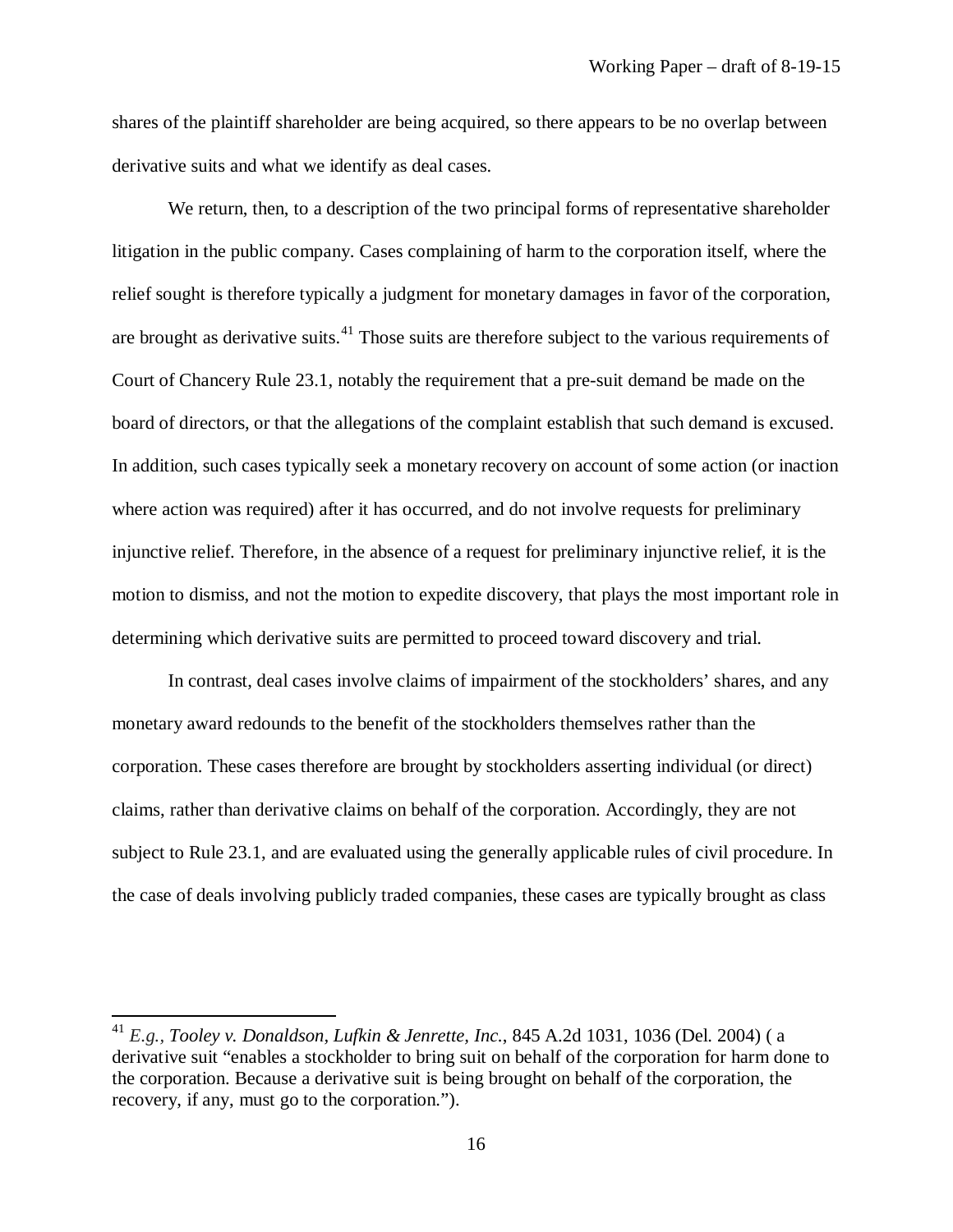actions.[42](#page-19-0) Notably, however, and unlike the typical derivative suit, deal cases frequently involve a request for preliminary injunction against the transaction, and are accompanied at the outset by a motion to expedite discovery in aid of the application for a preliminary injunction. Thus, courts in this situation typically do not have the opportunity, before substantial discovery costs have been incurred, to engage in a formal evaluation of whether to dismiss the litigation. Accordingly, in deal cases involving motions for a preliminary injunction, the primary occasion to evaluate whether discovery costs should be incurred is the motion to expedite discovery – a procedural context that has therefore taken on a significant efficiency-policing role, in the form of increasingly rigorous assessment of whether the asserted claims are "colorable" – *i.e.*, whether the available facts indicate that they have substantive merit.<sup>[43](#page-19-1)</sup>

<span id="page-19-0"></span> $42$  Daines, note [ ] above (studying litigation challenging M&A transactions and finding that lawsuits filed by shareholders of large U.S. public target companies usually take the form of class actions).

<span id="page-19-1"></span><sup>43</sup> *See* Part III.C.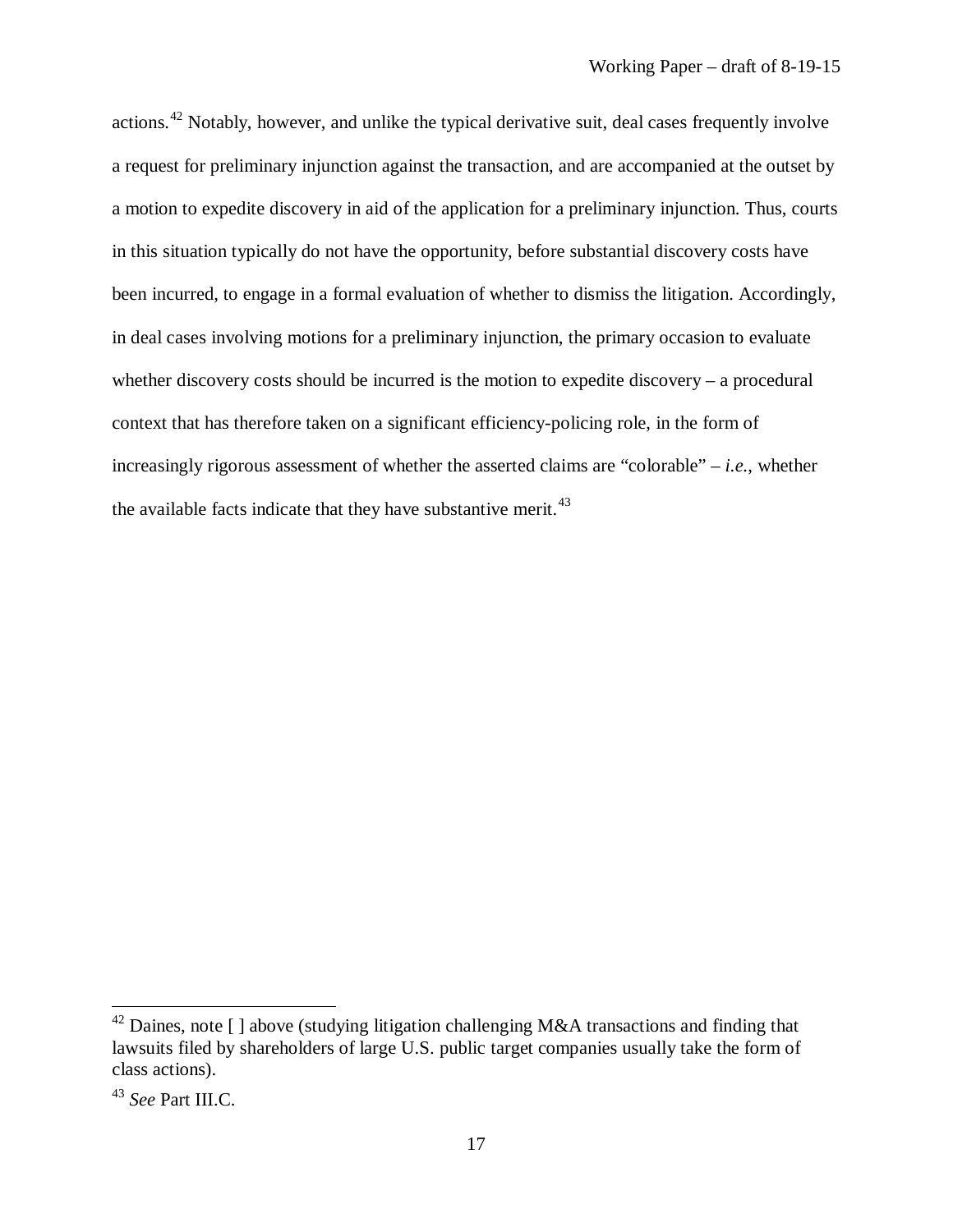#### <span id="page-20-0"></span>**II. THE PROCEDURAL FOUNDATIONS OF PLEADING STAGE EVALUATION**

Derivative suits and deal cases in the Delaware courts both proceed under a set of procedural rules and doctrines that are indispensable to the operation of the triage system that we examine. These rules and doctrines serve three interrelated purposes: first, they promote the availability of relevant information at the pleading stage so that the information gap between that stage and trial is reduced; second, they otherwise advance the informational function of the disposition at the pleading stage, in the sense that they increase the value of the pleading stage determination as a predictor of the ultimate outcome at trial and, thus, as a basis for encouraging voluntary settlements; and finally, they promote the cost-saving function of pleading stage evaluation by avoiding costs that would otherwise be incurred in proceeding to trial.

#### <span id="page-20-1"></span>**A. Information Gap-Reducing Measures**

 $\overline{a}$ 

It is a common lament that it is difficult for courts to assess whether litigation is meritorious at the pleading stage, before discovery has occurred.<sup>[44](#page-20-2)</sup> It may be particularly difficult to make such an assessment where the relevant facts are primarily within the possession and control of the defendants.[45](#page-20-3) That asymmetry is typical of the shareholder/management

<span id="page-20-2"></span><sup>44</sup> *See, e.g.,* James J. Park, *Rules, Principles, and the Competition to Enforce the Securities Laws*, 100 Calif. L. Rev. 115, 175 (2012) ("Assessing the merits is an inherently difficult task, not because the courts do not have expertise that the SEC has, but because at the screening stage before discovery, the facts are undeveloped."); Michael J. Kaufman & John M. Wunderlich, *The Unjustified Judicial Creation of Class Certification Merits Trials in Securities Fraud Actions*, 43 U.MICH.J.L. REFORM 323, 372 (2010) ("'Neither defendants nor plaintiffs could adequately assess the strength of their own claim or their opponent's claim absent discovery requests.' [citation omitted] And neither can the court adequately assess the strength of the claims absent discovery."); Geoffrey Edwards, *Comment: Preemption Gone Wrong: Reconsidering ERISA Preemption of Wrongful Termination Claims in the Ninth Circuit,* 32 U.C. DAVIS L. REV. 1079, 1096 (1999) ("At the removal stage, the parties have usually not conducted any discovery. [citation omitted] Thus, the court has no evidence with which to judge the plausibility of the plaintiff's complaint.");

<span id="page-20-3"></span><sup>&</sup>lt;sup>45</sup> See Stancil, note [] above, at 92 ("An informational asymmetry favoring defendants over plaintiffs drives a preference for liberal pleading standards. That is, the typical defendant often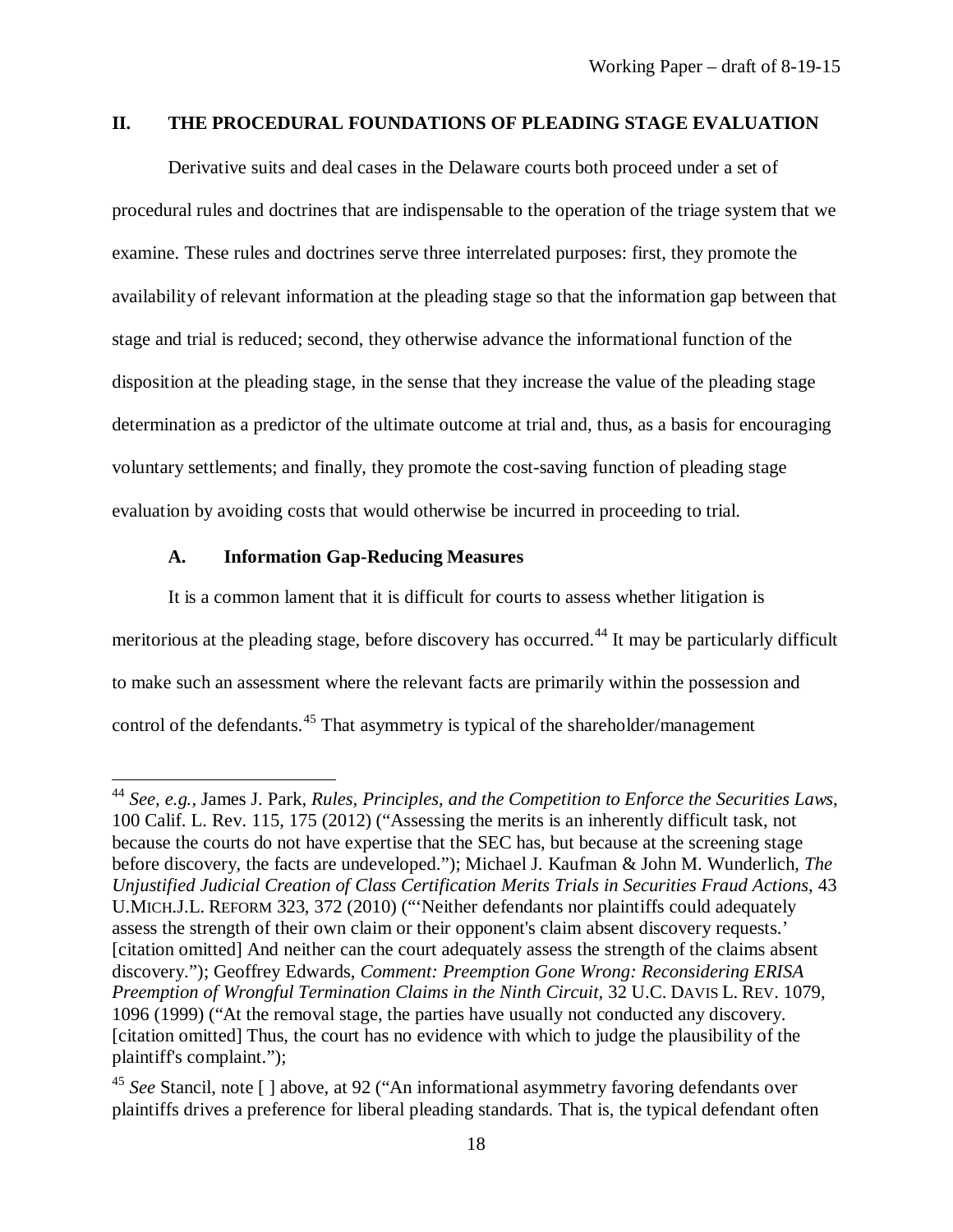relationship in general, given the centering of managerial responsibility in the board of directors, and the relatively limited informational rights accorded to shareholders.<sup>[46](#page-21-1)</sup> In these circumstances, it might be natural to conclude that courts would be particularly ill-equipped to assess the merits of shareholder litigation at the pleading stage, before the shareholder has had an opportunity, through discovery, to overcome the informational disadvantage described above.

That informational disadvantage, however, may be overstated, at least as it relates to the courts' ability to assess the merits of shareholder litigation at the pleading stage. In the numerous ways described below, the Delaware system helps fill in informational gaps at that stage, making the motion to dismiss a meaningful and generally fair tool for promoting efficiency in shareholder litigation.

#### <span id="page-21-0"></span>1. Mechanisms of Pleading Stage Access to Information

Although stockholders' information rights are limited, they are not a null set: by statute, stockholders have basic rights to inspect corporate books and records.<sup>[47](#page-21-2)</sup> And where the Delaware courts have found shareholder complaints lacking in detailed factual content, they have repeatedly admonished the plaintiffs to use the "tools at hand" – principally statutory inspection rights – to elicit information sufficient to determine the merits of a claim.<sup>[48](#page-21-3)</sup> A virtue of this

has sole possession of relevant information, and plaintiffs often cannot know critical details of their claims before discovery.").

<span id="page-21-1"></span><sup>&</sup>lt;sup>46</sup> Report of the Task Force of the ABA Section of Business Law Corporate Governance Committee, 65 BUS. LAW. 107, 113, 116, 118 (2009) ("Control of, and responsibility for, the business and affairs of the corporation is vested in the board of directors, rather than in the company's shareholders;" and shareholders have "key but limited rights," including "significant information rights.").

<span id="page-21-2"></span> $^{47}$  *E.g.*, tit. 8, DEL. CODE ANN. § 220 (permitting stockholder inspection of corporate books and records for a "proper purpose.").

<span id="page-21-3"></span><sup>48</sup> *Ash v. McCall*, 2000 Del. Ch. LEXIS 144 n. 56 (Del. Ch. Sept. 15, 2000) ("As the Delaware Supreme Court has repeatedly exhorted, shareholder plaintiffs should use the 'tools at hand,' most prominently § 220 books and records actions, to obtain information necessary to sue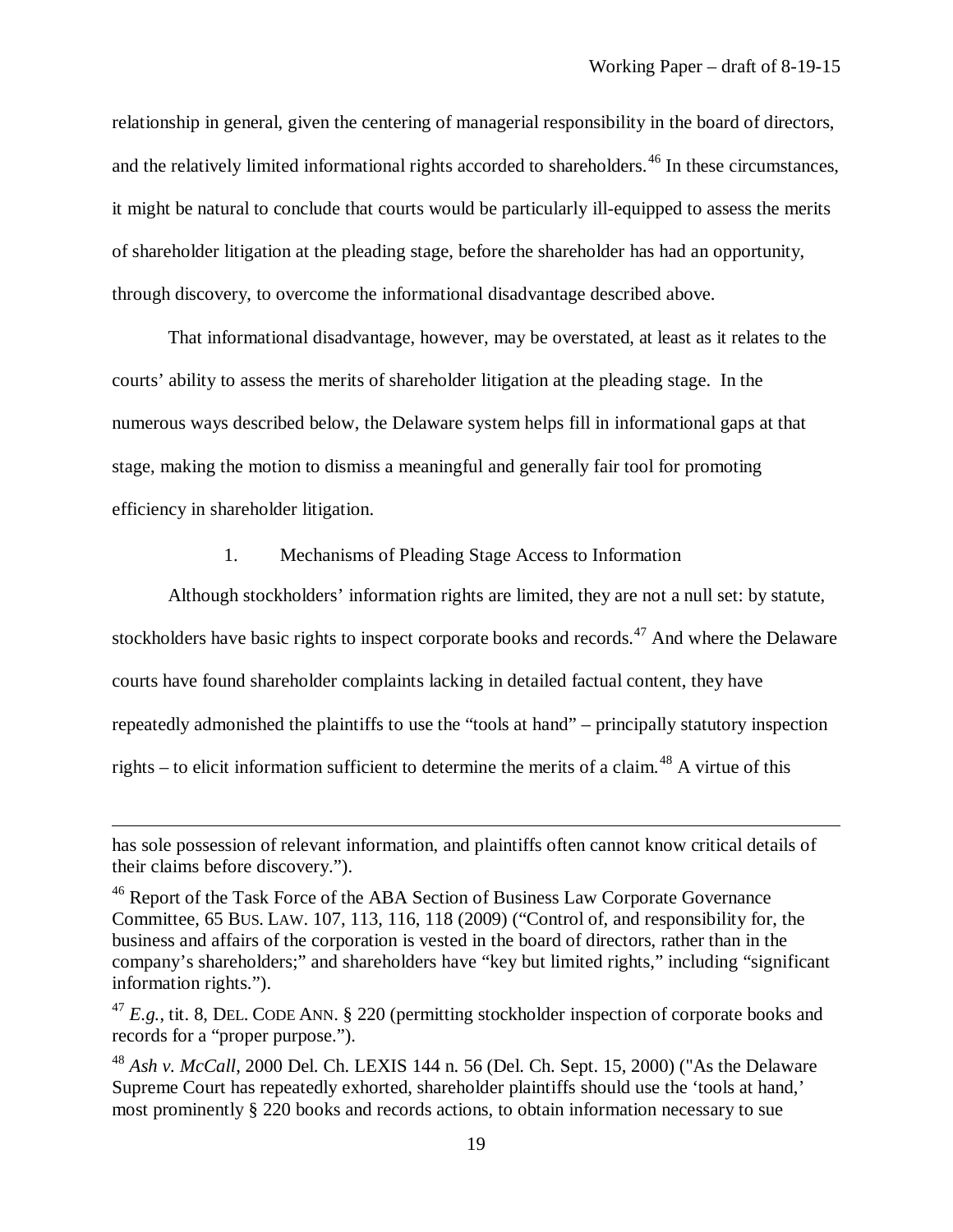system is that it is tailored to avoid the enormous costs of the broad discovery available in litigation under generally applicable rules of procedure: unlike discovery under Rule  $26$ ,  $49$ inspection requests must be ""circumscribed with rifled precision,"[50](#page-22-1) and stockholders are entitled to inspect only those corporate records that are "essential and sufficient" or "necessary and essential" to the stockholder's purpose for inspection.<sup>[51](#page-22-2)</sup> Despite these scope limitations, the statutory inspection right has enabled stockholder plaintiffs to gain access to facts sufficient to support pleadings that can overcome a motion to dismiss.<sup>[52](#page-22-3)</sup>

Although the statutory inspection right is an important tool for enabling the motion to dismiss to serve as a useful predictor of ultimate outcomes after trial, there are two important limitations on its utility for this purpose. First, it may require the outlay of substantial resources by both stockholders and corporations. Even though exercise of the right does not necessarily

derivatively."); *Brehm v. Eisner*, 746 A.2d 244 n. 57 (Del. 2000) ("Plaintiffs have the opportunity to use the "tools at hand" to learn facts relating to Crystal's report and the Board's consideration through an interview with Crystal or by seeking appropriate and precisely identified corporate records in a Section 220 proceeding.").

<span id="page-22-0"></span><sup>&</sup>lt;sup>49</sup> Like its counterpart in the Federal Rules of Civil Procedure, Chancery Court Rule  $26(b)(1)$ provides that "[p]arties may obtain discovery regarding any matter, not privileged, which is relevant to the subject matter involved in the pending action," and that information may be sought if it "appears reasonably calculated to lead to the discovery of admissible evidence."

<span id="page-22-1"></span><sup>50</sup> *Sec. First Corp. v. U.S. Die Casting and Dev. Cor*p., 687 A.2d 563, 570 (Del. 1997).

<span id="page-22-2"></span><sup>51</sup> *Kaufman v. CA, Inc.*, 905 A.2d 749, 753 (Del. Ch. 2006); *Helmsman Mgmt. Servs., Inc. v. A&S Consultants, Inc.*, 525 A.2d 160, 167 (Del. Ch. 1987).

<span id="page-22-3"></span> $52$  The Disney litigation is a notable example of this: in that case, after a stockholder's initial complaint was dismissed, use of the statutory inspection right unearthed additional information sufficient to permit the filing of an amended complaint that overcame a motion to dismiss. *In re Walt Disney Co. Derivative Litig*., 825 A.2d 275, 279 (Del. Ch. 2003) ("After the Supreme Court's remand regarding plaintiffs' first amended complaint, plaintiffs used the 'tools at hand,' a request for books and records as authorized under 8 Del. C. § 220, to obtain information about the nature of the Disney Board's involvement in the decision to hire and, eventually, to terminate Ovitz. Using the information gained from that request, plaintiffs drafted and filed the new complaint," which survived a motion to dismiss.).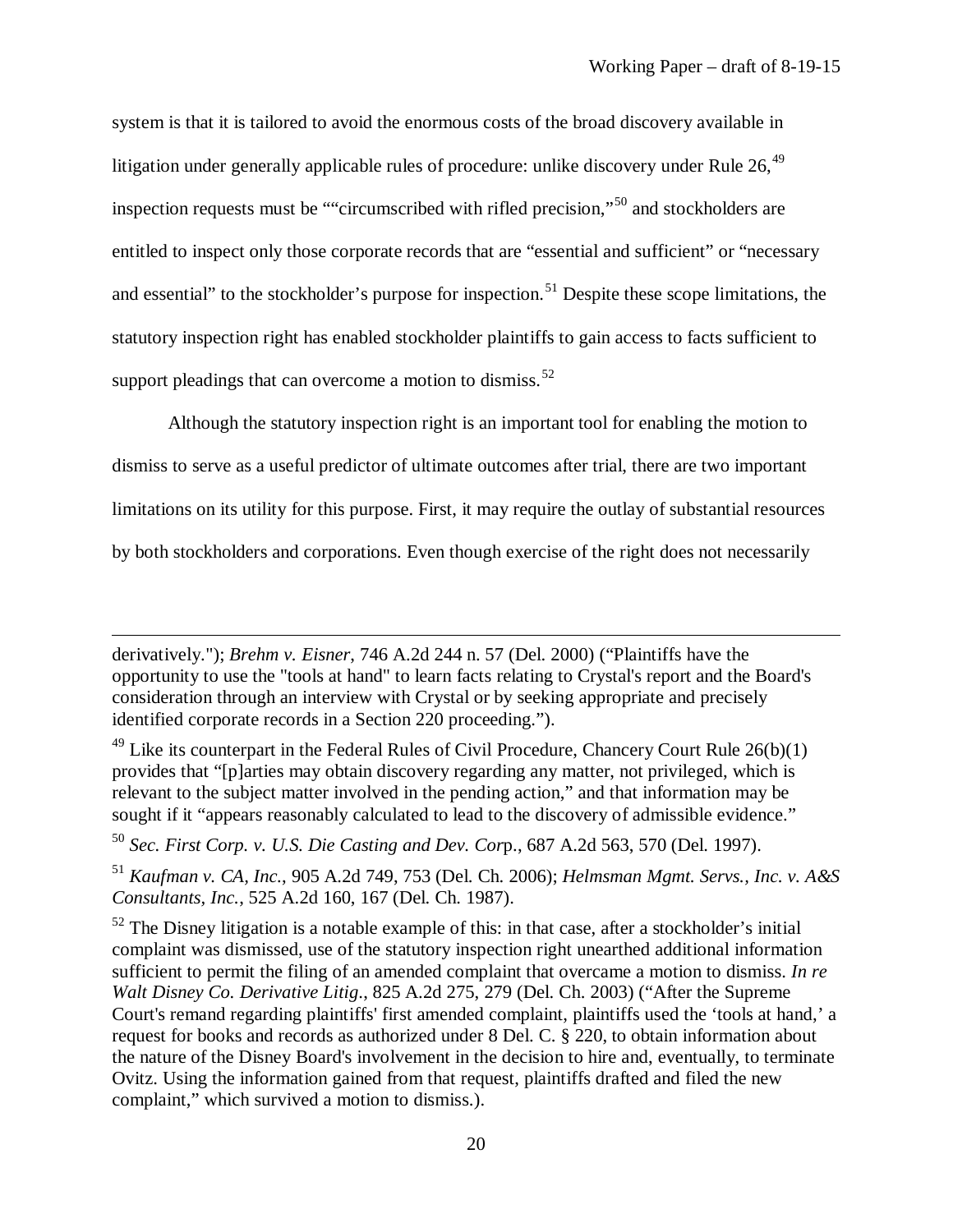result in judicial proceedings,<sup>[53](#page-23-0)</sup> disputes frequently arise that require the expense of court proceedings to resolve issues like the propriety of the stockholder's purpose for inspection, whether the scope of the requested inspection is appropriate, and what limits on use of the information (confidentiality, for example) are appropriate.<sup>[54](#page-23-1)</sup> The second and related limitation is the time required for exercising the statutory inspection right. Again, in theory the right can be expeditiously utilized: the statute requires the corporation to respond to an inspection demand in a week, and the courts treat proceedings to enforce inspection rights as summary in nature, justifying expedited procedures.<sup>[55](#page-23-2)</sup> As a practical matter, however, contested demands for

<span id="page-23-0"></span><sup>&</sup>lt;sup>53</sup> The governing statute requires only that the stockholder make and deliver to the corporation a written demand under oath stating a proper purpose for inspection, and the corporation is required to provide the appropriate records within five business days. Tit 8, DEL. CODE ANN.  $§220(c)$ .

<span id="page-23-1"></span><sup>54</sup> *E.g.*, *CM & M Grp., Inc. v. Carroll*, 453 A.2d 788, 792 (Del. 1982) ("The Court of Chancery is to determine the propriety of the purpose from the facts in each case."); *Thomas & Betts Corp. v. Leviton Mfg. Co.*, 681 A.2d 1026, 1035 (Del. 1996) ("the trial court has wide latitude in determining the proper scope of inspection."; *Sahagen Satellite Tech. Grp. v. Ellipso, Inc.*, 791 A.2d 794, 794 (Del. Ch. 2000) (Plaintiff's right of inspection under § 220 depended on the propriety of his stated purpose, which the court found was proper. But plaintiff failed to meet its burden of proving, by a preponderance of the evidence, a credible basis for the wide-ranging request. The court therefore ordered a limited inspection.); *Jefferson v. Dominion Holdings, Inc.*, 2014 Del. Ch. LEXIS 184, \*3 (Del. Ch. Sept. 24, 2014) ("Confidentiality agreements provide a rational, reasonable, and enforceable methodology for dealing with corporate books and records that otherwise would not be subject to public review.").

<span id="page-23-2"></span><sup>&</sup>lt;sup>55</sup> Tit 8, DEL. CODE ANN.  $\S 220(c)$  ("The Court may summarily order the corporation to permit the stockholder to inspect the corporation's … books and records … .; *Quantum Tech. Partners IV, L.P. v. Ploom, Inc.*, 2014 Del. Ch. LEXIS 78, \*24 (Del. Ch. May 14, 2014) (after refusal by the corporation to permit the requested inspection, "the stockholder may petition this Court in a summary proceeding to compel such inspection."); *Loppert v. Windsortech, Inc.*, 865 A.2d 1282, 1290 (Del. Ch. 2004) ("[T]he 220 Action was proceeding at an expeditious pace because actions under 8 Del. C. § 220 are summary in nature."); *Troy Corp. v. Schoon*, 959 A.2d 1130, 1136 (Del. Ch. 2008) ("summary nature of 220 actions."); *Scattered Corp. v. Chi. Stock Exch*., 671 A.2d 874, 879 (Del. Ch. 1994) ("stockholders of stock corporations are entitled to enforce their inspection rights under the streamlined, summary procedures afforded by § 220").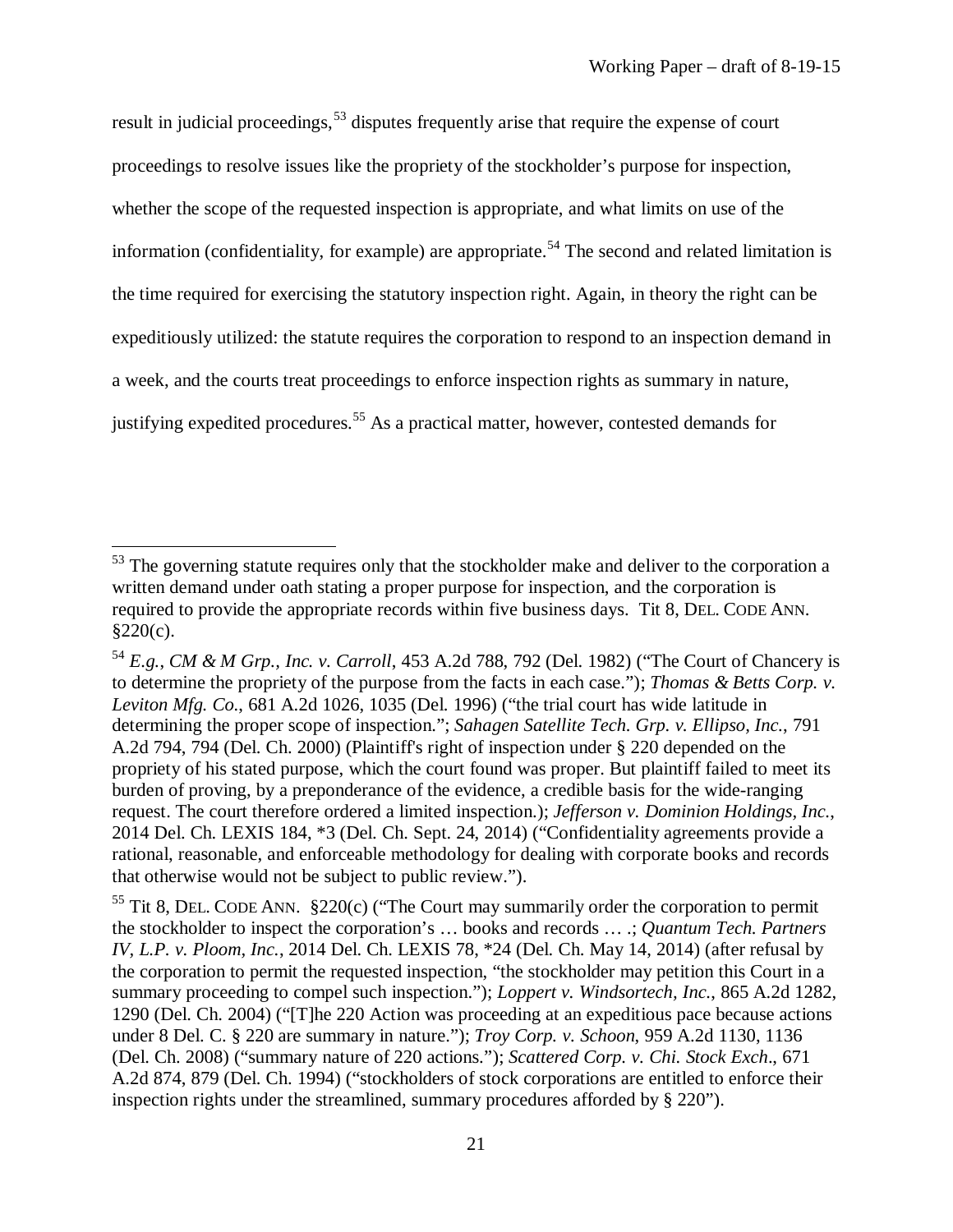inspection often require a fair amount of time to resolve,<sup>[56](#page-24-0)</sup> and this limits their utility in shareholder litigation in two notable ways: first, there is often pressure on stockholder plaintiff lawyers to forgo use of statutory inspection rights when even a relatively short delay will give a first-filing advantage to a less diligent plaintiff's lawyer;<sup>[57](#page-24-1)</sup> second, where preliminary injunctive relief is sought (most typically in deal litigation), even relatively expeditious litigation to enforce statutory inspection rights will not generate information in a timely way.

These limitations on the utility of the statutory inspection right are greatly mitigated, at least for public companies, by the disclosure regime under the federal securities laws. Unlike the state inspection right, those laws generate information for stockholders (and others) at no direct incremental cost, and with no need to request or demand the information. The informational requirements of the federal disclosure system, moreover, address actions and transactions that are the most likely targets of representative shareholder litigation. Among other things, they expressly require ongoing disclosure of related party transactions,  $58$  as to which judicial scrutiny is most likely to be enhanced, and extensive disclosures concerning merger proposals, through

<span id="page-24-0"></span><sup>56</sup> *See e.g., [Wal-Mart](https://advance.lexis.com/api/document/collection/cases/id/5CRK-0MP1-F04C-K038-00000-00?context=1000516) Stores, Inc. v. Ind. Elec. Workers Pension Trust Fund IBEW*, 95 A.3d 1264 (Del. [2014\)](https://advance.lexis.com/api/document/collection/cases/id/5CRK-0MP1-F04C-K038-00000-00?context=1000516) (demand made June 6, 2012; suit filed August 13, 2012; depositions in fall 2012; final hearing on May 20, 2013; appeal decided July 23, 2014); Frank Reynolds, *Delaware judge finds Wal-Mart produced all missing documents, ending long records battle*, (May 8, 2015) *available at* [http://blog.thomsonreuters.com/index.php/delaware-judge-finds-wal-mart-produced](http://blog.thomsonreuters.com/index.php/delaware-judge-finds-wal-mart-produced-all-missing-documents-ending-long-records-battle/)[all-missing-documents-ending-long-records-battle/](http://blog.thomsonreuters.com/index.php/delaware-judge-finds-wal-mart-produced-all-missing-documents-ending-long-records-battle/) (describing the ruling ending "a nearly threeyear-long books-and-records battle with a shareholder investigating bribery at Wal-Mart's Mexican subsidiary.").

<span id="page-24-1"></span><sup>57</sup> *See* Strine, *et al*., note [ ] above, 69 BUS. LAW. at 18 ("Plaintiffs' counsel who opts for investigation and deliberation may find herself the 'loser' under rules of jurisdictional priority that favor the first-filed lawsuit.").]

<span id="page-24-2"></span><sup>58</sup> *See* 17 CFR 229.404 (Item 404)(a) (requiring narrative disclosure of "material" related party transactions); 17 CFR 229.407 (Item 407)(a)(3) (requiring disclosure of all related party transactions, material or not, with its "independent" directors to ensure those transactions do not impair the directors' exercise of independent judgment); 17 CFR 229.402 (Item 402) (requiring disclosure of executive compensation).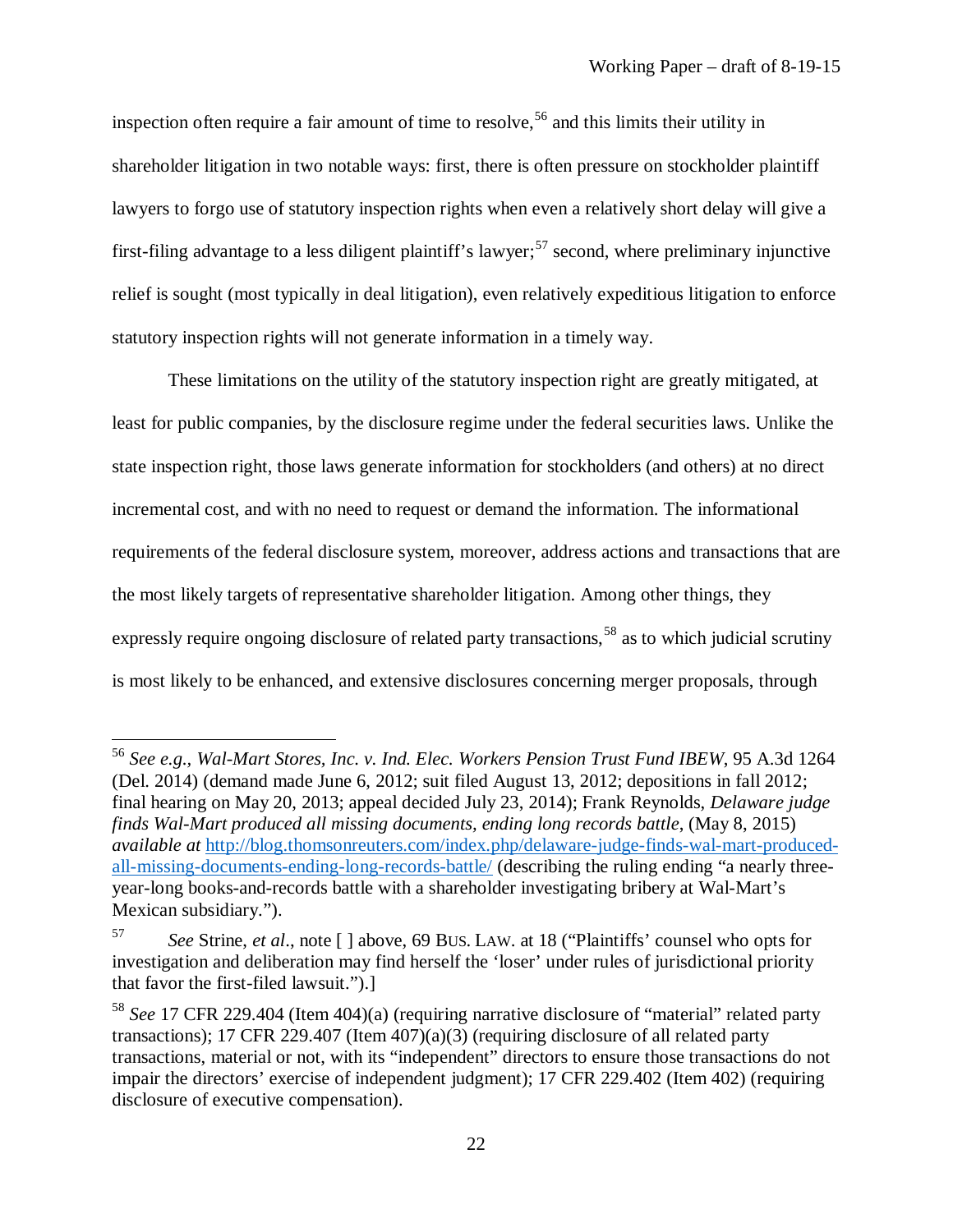current reports on Form 8-K, proxy statements and public responses to tender offers. Thus, even without a state law right of inspection, stockholders have considerable informational resources with respect to publicly held companies and the most likely targets of shareholder litigation.<sup>[59](#page-25-0)</sup>

In deal cases there is often an additional potential source of information from which a class action complaint can be enriched with factual specificity: in cash acquisitions, the appraisal remedy is typically available, and a petition seeking appraisal need not lay out a claim of director or controlling stockholder misconduct in order to permit discovery to proceed. To be sure, discovery through appraisal proceedings, as with the statutory inspection right, requires a significant investment of time and effort, and its informational yield is likely to come too late to facilitate formulation of a complaint in an expedited matter in which a preliminary injunction is sought. It is undoubtedly useful, however, at least occasionally, as a source of information for complaints seeking monetary damages after a deal has closed.<sup>[60](#page-25-1)</sup> Indeed, there have been

<span id="page-25-0"></span><sup>&</sup>lt;sup>59</sup> In contrast, shareholder suits alleging lack of care or failure of oversight are likely to involve sources of relevant information that are not readily available to the public (for example, board meeting minutes or other documents reflecting internal deliberations). That lack of readily available information makes pursuit of such claims more difficult, and makes the system of pleading stage triage studied in this Article more likely to result in occasional dismissals of suits that might prove to have merit if full discovery were permitted. No system can achieve perfect results in all cases, however, and some agency costs are irreducible. Michael C. Jensen & William H. Meckling, *The Theory of the Firm: Managerial Behavior, Agency Costs and Ownership Structure*, 3 J. FIN. ECON. 305 (1976). But claims of lack of care or failure of oversight are rarely successful, even with the benefit of full access to relevant information. *See, e.g., Brehm v. Eisner (In re Walt Disney Co. Derivative Litig.),* 906 A.2d 27 (Del. 2006) (applying the business judgment rule to validate executive compensation, after extensive discovery and a 37-day trial). Thus, a system that sought to rectify informational asymmetry in regard to claims of director negligence or oversight failure could impose greater costs than the rare benefits it might achieve.

<span id="page-25-1"></span><sup>60</sup> *See Virtus Capital L.P. v. Eastman Chem. Co.,* 2015 Del. Ch. LEXIS 34, \*29 (Del. Ch. Feb. 11, 2015) (noting that plaintiff's complaint alleging breach of fiduciary duty was based on information derived from discovery in a previously filed statutory appraisal proceeding). The court pointedly noted that, while dismissal was sought based on claimed lack of personal jurisdiction, "[n]one of the defendants have moved to dismiss the complaint for failing to state a claim on which relief could be granted." *Id.* at \*2-\*3.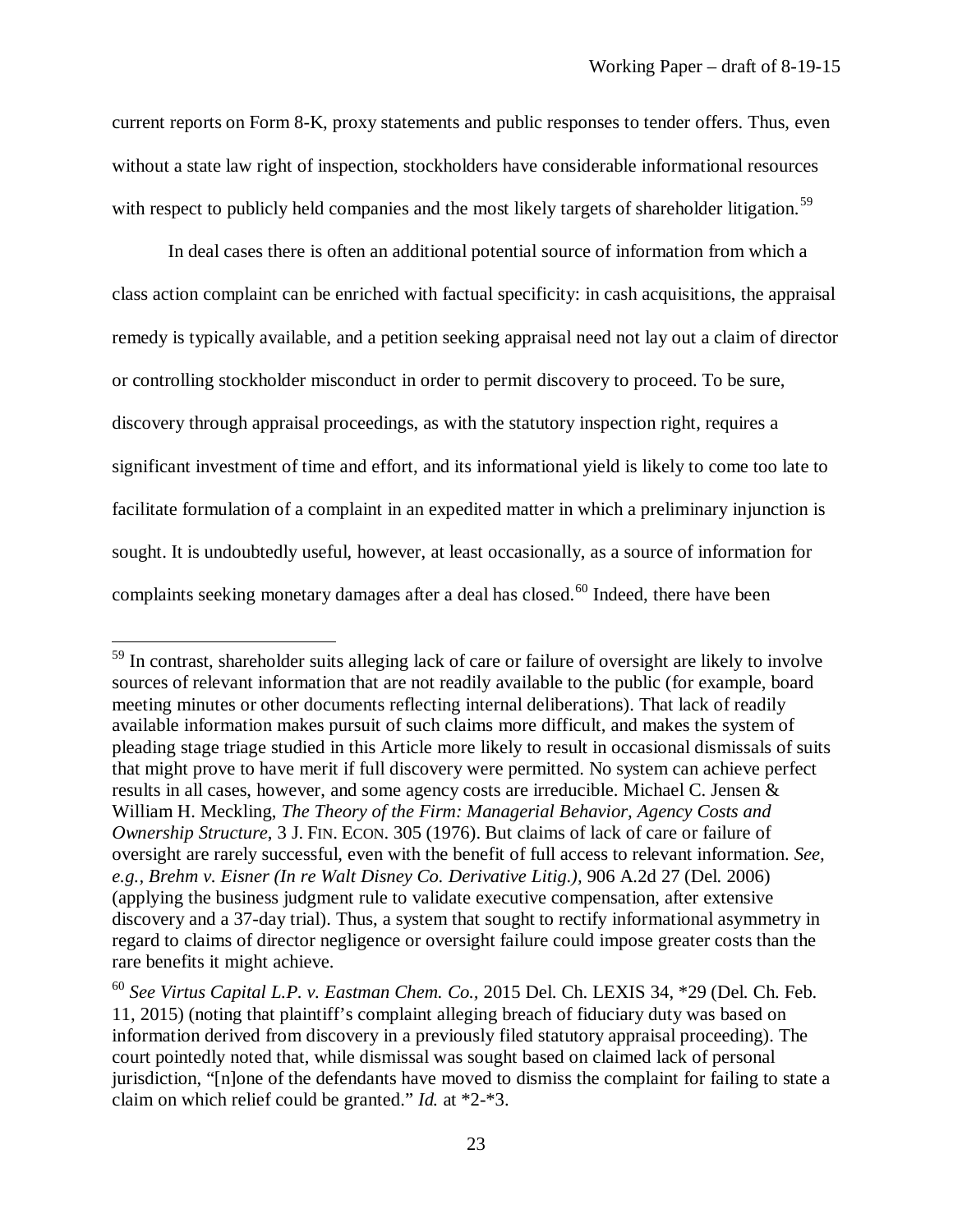significant class action deal cases that have followed and been facilitated by previously commenced appraisal litigation.<sup>[61](#page-26-1)</sup>

<span id="page-26-0"></span>2. Requiring Particularized Pleading

As previously noted, litigation in the Delaware Court of Chancery is generally guided by the liberal "notice pleading" rules that are designed to avoid, rather than generate, a factually detailed evaluation of the strength of a case based solely on the formal pleadings.<sup>[62](#page-26-2)</sup> And where a "short and plain statement of the claim" suffices to proceed to discovery and trial, and a complaint may not be dismissed unless there is no "reasonably conceivable"<sup>[63](#page-26-3)</sup> cause of action appearing from that "short and plain statement," the resulting concern is that shareholder plaintiffs' lawyers will exploit those burdens to extract settlements unrelated to the merits of the case – to the ultimate detriment of the shareholders whose interests are purportedly advanced by shareholder litigation. A plausible response to that concern could be a greater insistence that, as a

<span id="page-26-1"></span><sup>61</sup> *E.g., Cinerama, Inc. v. Technicolor, Inc.*, 1991 Del. Ch. LEXIS 105, \*2 (Del. Ch. June 21, 1991)*, rev'd on other grounds*, 634 A.2d 345 (Del. 1993) ("During the course of the pretrial phase of that appraisal proceeding, plaintiff developed testimony apparently leading it to the belief that misconduct had occurred in the sale of the company.").

<span id="page-26-2"></span><sup>62</sup> Part I.B above.

<span id="page-26-3"></span> $63$  By reversing a dismissal that adopted the developing federal requirement that the complaint demonstrate a "plausible" cause of action, the Delaware Supreme Court has appeared to adopt a more permissive approach to pleading. *Central Mortgage Co. v. Morgan Stanley Mortgage Capital Holdings LLC*, 27 A.3d 531, [] (Del. 2011). (rejecting the "plausibility" standard articulated in *Bell Atlantic Corp. v. Twombly*, 550 U.S. 544, 556 (2007), finding it "higher" than the "reasonable 'conceivability'" standard adopted by the Delaware Supreme Court. We suggest, however, that *Central Mortgage*'s articulation of a distinction from the *Twombly* standard has little if any substance, given the adoption of the requirement that a cause of action be "reasonably" conceivable – not "outlandishly" or "speculatively" conceivable – from the specific factual allegations of the complaint.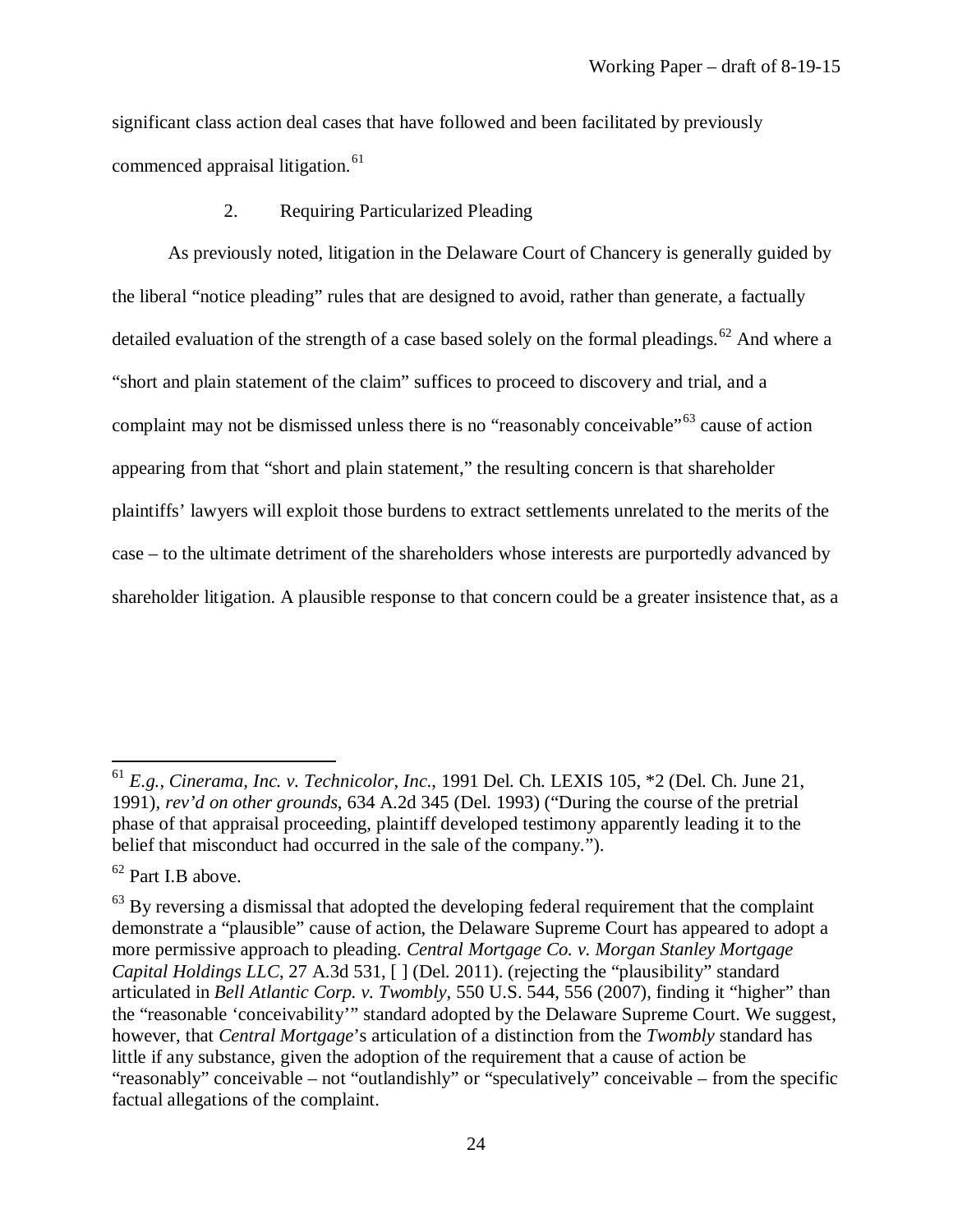prerequisite to going forward with discovery, complaints demonstrate a more detailed factual basis for the claims they assert.<sup>[64](#page-27-1)</sup>

And indeed, that is precisely the procedural approach that the Delaware courts have adopted. We detail more fully below how this approach has developed, in both derivative suits and deal cases.<sup>[65](#page-27-2)</sup> In general, however, what we find are judicially developed requirements for pleading specific facts that would rebut the substantive deference to director conduct afforded by the business judgment rule.<sup>[66](#page-27-3)</sup> In representative shareholder litigation, particularized pleading is now the rule, notwithstanding the generally applicable "notice pleading" approach of the rules of civil procedure. As a result, shareholder plaintiffs' counsel are encouraged to provide in the complaint itself as extensive as possible a recitation of facts supporting their claims, a recitation that better enables the court to assess, on a motion to dismiss, the likely outcome if the case were ultimately tried.

#### <span id="page-27-0"></span>3. Considering Facts Not Specifically Pleaded in the Complaint

Encouraging factual specificity and particularity in formulating complaints has a significant collateral effect in Delaware shareholder litigation practice: allegations in the complaint that refer to or even just recite information contained in other documents may permit the defendants to supplement the factual basis for resolving the motion to dismiss by bringing to the court's attention other facts referred to in those other documents. Indeed, knowing that shareholder plaintiffs frequently rely in their complaints on documents, like a merger proxy statement or a special litigation committee report, to supply the requisite factual specificity about

<span id="page-27-1"></span> $64$  Stancil, note [] above, at 147 (where defendants disproportionately bear the costs of discovery, "it would be economically preferable if the default rule required the plaintiff to allege facts tending to support each element of her claim.").

<span id="page-27-2"></span><sup>65</sup> Part III.B below.

<span id="page-27-3"></span><sup>66</sup> *Id*.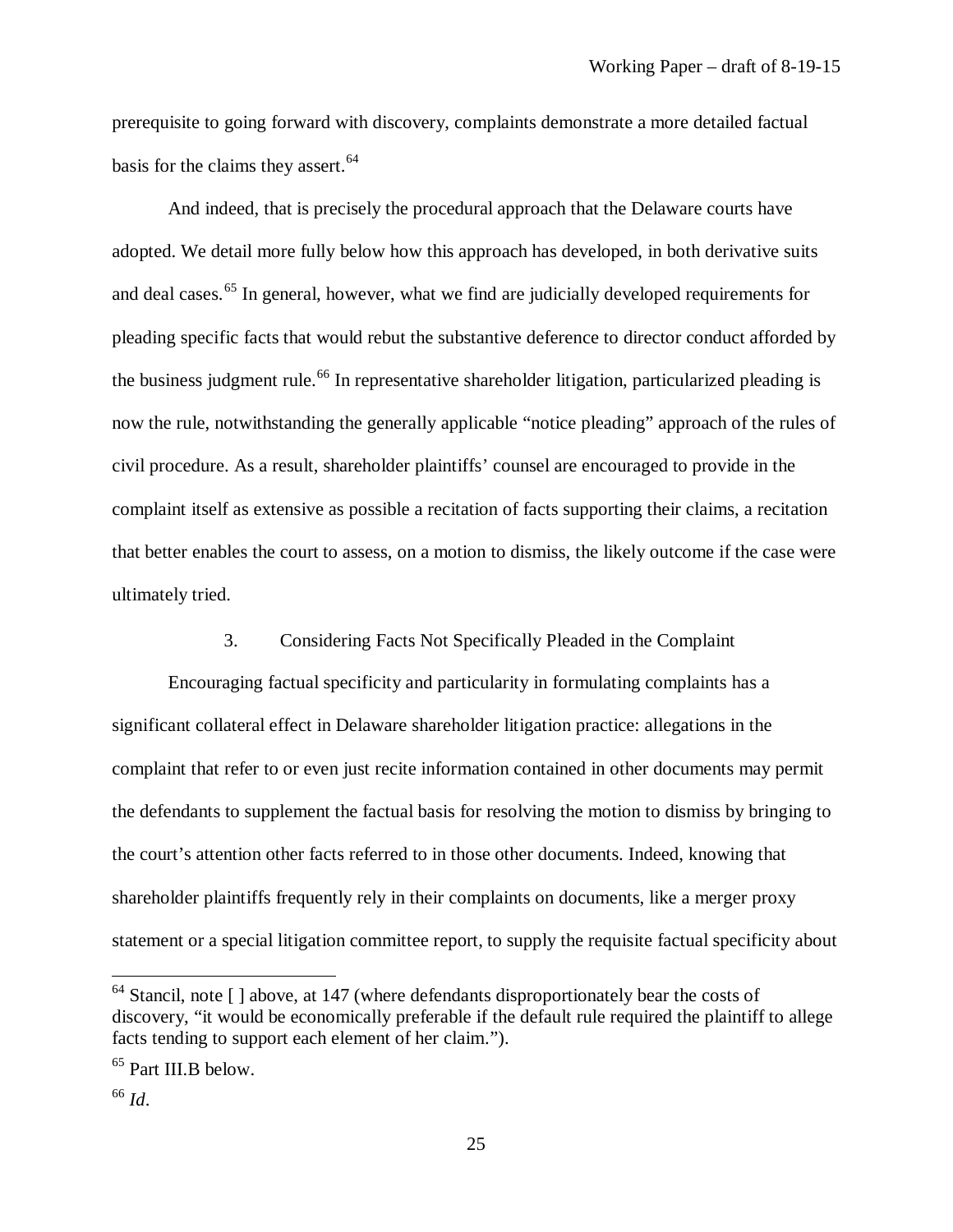the challenged action or transaction, it may be prudent for transactional advisers to draft those documents with a view to presenting, rather than withholding for later disclosure, detailed facts about the corporate decision makers and the background of the transaction or decision. Using that approach, likely targets of shareholder litigation may be able to shape the "record" on the motion to dismiss in a way that enables the court to determine whether a majority of the board of directors is disinterested and independent, or to be able to access the full terms of a transaction, rather than a partial description of it in a complaint.

Two Delaware cases described below<sup>[67](#page-28-0)</sup> illustrate this approach to the motion to dismiss. But before examining those cases, it will be helpful to describe the foundation and evolution of the Delaware case law prescribing when facts not expressly pleaded in the complaint can be considered on a motion to dismiss. The "purist" approach to this subject begins with Court of Chancery Rule 12(b), which (in subsection (6)) provides for dismissal for failure to state a claim upon which relief can be granted, but importantly qualifies that provision by specifying that if "matters outside the pleading" are presented in support of the motion to dismiss, the motion is to be treated as one for summary judgment.<sup>[68](#page-28-1)</sup> The consequence of that treatment can be quite significant: under Court of Chancery Rule 56(f), a plaintiff can argue that discovery is necessary

l

<span id="page-28-0"></span><sup>67</sup> *Stone v. Ritter*, 911 A.2d 362 (Del. 2006); *Morton's Rest. Grp., Inc.*, 74 A.3d 656 (Del. Ch. 2013).

<span id="page-28-1"></span> $68$  Specifically, Rule 12(b) provides in relevant part:

If, on a motion asserting the defense numbered (6) to dismiss for failure of the pleading to state a claim upon which relief can be granted, matters outside the pleading are presented to and not excluded by the Court, the motion shall be treated as one for summary judgment and disposed of as provided in Rule 56, and all parties shall be given reasonable opportunity to present all material made pertinent to such a motion by Rule 56.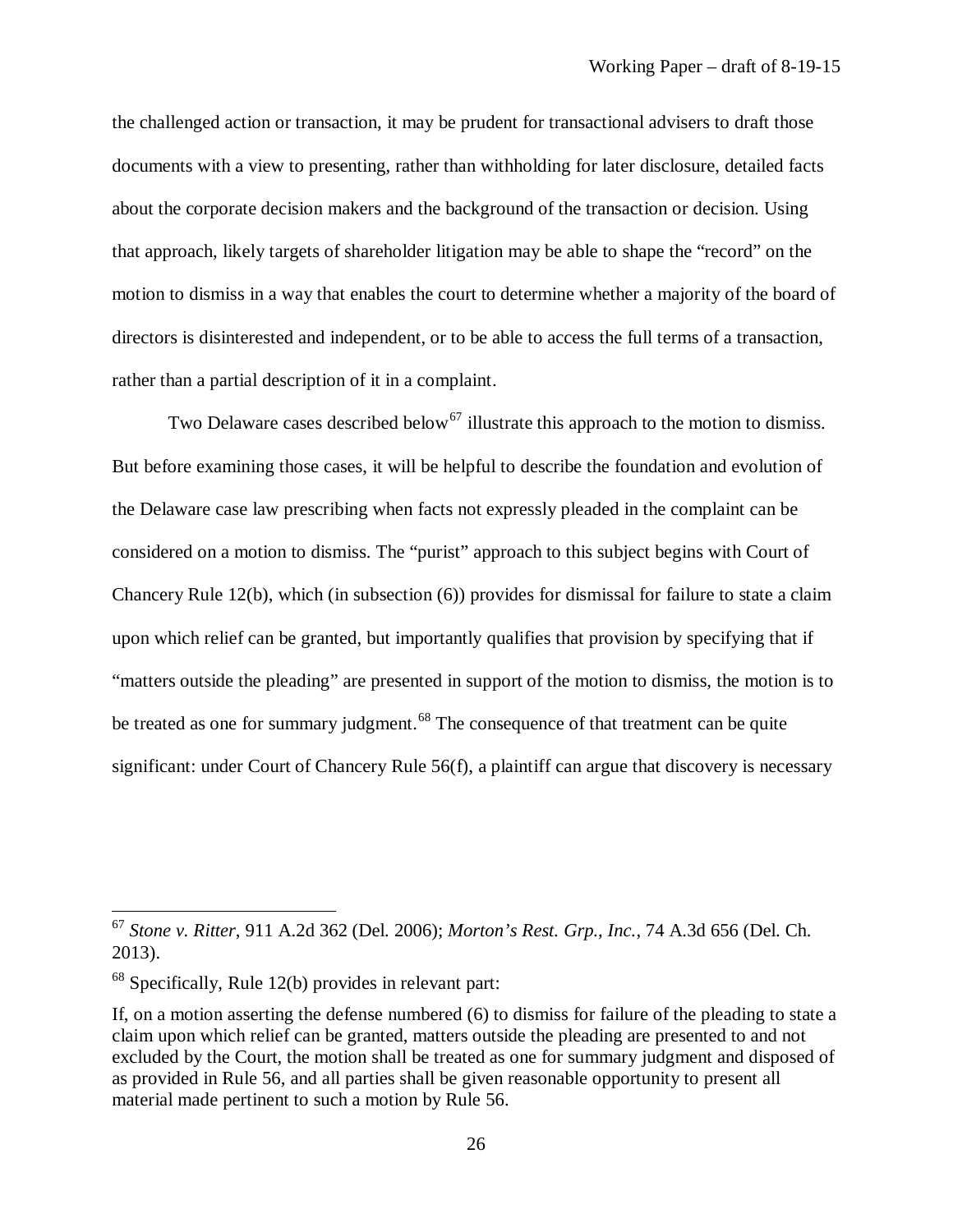in order to respond adequately to the factual matters presented by the defendants "outside the pleading."[69](#page-29-0)

Obviously, the efficiency promoting function of the motion to dismiss could be largely eliminated if (1) every fact referred to by a defendant on a motion to dismiss converted the motion into one for summary judgment and (2) full discovery on the merits, and its attendant costs, were to ensue as a result. Nevertheless, the Delaware Supreme Court at one time expressed a fairly stringent view that indeed, every reference by a defendant on a motion to dismiss to any fact not specifically alleged in the complaint does convert the motion to one for summary judgment. In *Malpiede v. Townson*, [70](#page-29-1) discussed in more detail below, the court in 2001 addressed a motion to dismiss that relied in part on an exculpatory charter provision pursuant to section  $102(b)(7)$  of the Delaware General Corporation Law.<sup>[71](#page-29-2)</sup> Perhaps eager to avoid inviting discovery by openly presenting that provision formally through an affidavit, the defendants simply referred to it in their brief on the motion to dismiss, even though the complaint itself, not surprisingly, made no reference to it.

<span id="page-29-0"></span> $69$  Rule 56(f) provides in relevant part:

Should it appear from the affidavits of a party opposing the motion that the party cannot for reasons stated present by affidavit facts essential to justify the party's opposition, the Court may refuse the application for judgment or may order a continuance to permit affidavits to be obtained or depositions to be taken or discovery to be had or may make such other order as is just.

<span id="page-29-1"></span><sup>70</sup> 780 A. 2d 1075 (Del. 2001). *See also In re Santa Fe Pac. Corp. S'holder Litig*., 669 A.2d 59, 68-69 (Del. 1995) (ruling that even though the trial court may consider a proxy statement to determine, in evaluating nondisclosure claims, what the document actually stated, "[t]he Court of Chancery should not have considered the assertions in the [proxy statement] in support of defendants' motion to dismiss the Revlon and Unocal claims," because "If the [proxy statement] were relied upon for the truth of the matters contained therein, it would be hearsay with respect to claims other than the disclosure claims.").

<span id="page-29-2"></span><sup>&</sup>lt;sup>71</sup> Tit. 8, DEL. CODE ANN.  $\S$  102(b)(7) (permitting a provision in the certificate of incorporation that limits or eliminates monetary liability of directors for breach of duty, with limited exceptions including breach of the duty of loyalty or conduct not in good faith).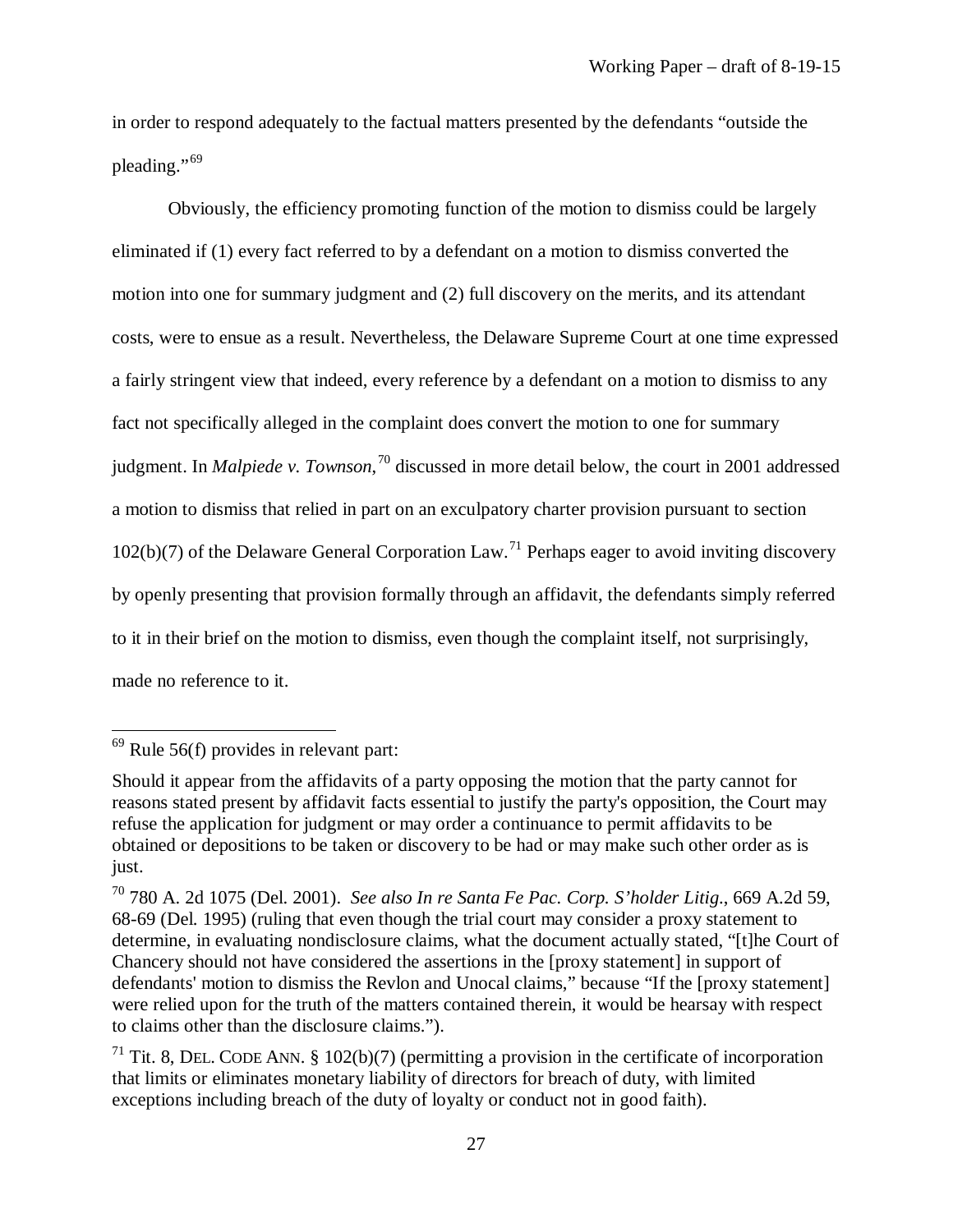The Delaware Supreme Court recognized the gambit and applied Rule 12(b) literally: it insisted that the presentation of the provision converted the motion into a motion for summary judgment, "by clear force of the pleading rules."[72](#page-30-0) The court qualified that insistence, however, in two important ways: first, it suggested that the charter provision might have been taken into consideration on the motion to dismiss, without creating an opening for discovery, if the defendants had requested that the trial court take judicial notice of the provision, which was embodied in a public record.<sup>[73](#page-30-1)</sup> More importantly, the court recognized that just because the defendants proffer a fact outside the complaint, "it does not follow that the 'floodgates of discovery' have to be opened. The Rule 56 opportunity to present affidavits or engage in discovery is not absolute."<sup>[74](#page-30-2)</sup> Noting that the plaintiffs did not contest the authenticity or validity of the charter provision, the court concluded that "the plaintiffs were not deprived of any important procedural right arising from the fact that the trial court considered [the] 102(b)(7) charter exculpation provision in connection with the Rule  $12(b)(6)$  motion to dismiss."<sup>[75](#page-30-3)</sup>

In the fifteen years since *Malpiede* was decided, the Delaware courts have developed a number of approaches, in addition to judicial notice, enabling them to consider unpleaded facts in deciding motions to dismiss for failure to state a claim, without "opening the floodgates of discovery."[76](#page-30-4) For example, if a complaint attaches a document, the court may consider the

l

<span id="page-30-3"></span><sup>75</sup> *Id.* at 1092.

<span id="page-30-0"></span><sup>72</sup> 780 A.2d at 1092.

<span id="page-30-1"></span><sup>&</sup>lt;sup>73</sup> *Id.* at 1090 (noting that the provision "could easily be found in the public files in the Secretary of State's office and could properly be noticed judicially by the court").

<span id="page-30-2"></span><sup>74</sup> *Id.* at 1091.

<span id="page-30-4"></span><sup>76</sup> This inventory of approaches is drawn from *In re Morton's Rest. Grp., Inc.*, 74 A.3d 656, 658 nn. 3-4 (Del. Ch. 2013), discussed more fully below, which helpfully collects the Delaware cases employing them.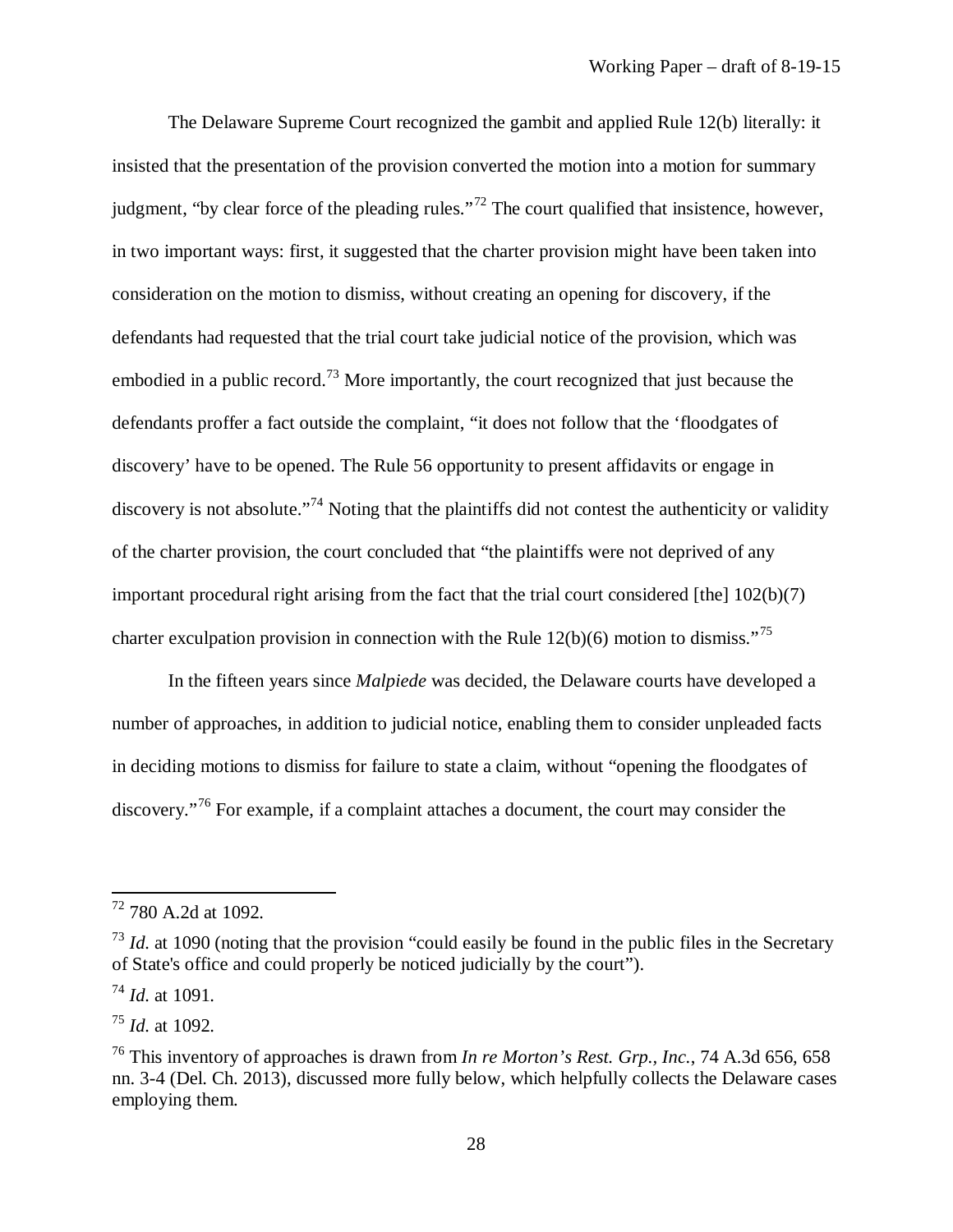assertions in that document in resolving a motion to dismiss.<sup>[77](#page-31-0)</sup> And even if a document is not attached as an exhibit to the complaint, the court may consider it on a motion to dismiss if the complaint refers to it and substantially includes facts drawn from the document.<sup>[78](#page-31-1)</sup>

The Delaware Supreme Court's 2006 opinion in *Stone v. Ritter*, far better known for its affirmation of *Caremark* standards for assessing the directors' oversight responsibilities, nicely illustrates how the Delaware courts have come to handle use of extrinsic material on motions to dismiss. The core claim in that case was that the directors had acted in bad faith by failing to take steps to implement a Bank Secrecy Act (BSA) compliance and reporting system. In their complaint, the plaintiffs "explicitly incorporated by reference into their derivative complaint"<sup>[79](#page-31-2)</sup> a report prepared for the company by KPMG assessing the company's BSA compliance. Plaintiffs also included in the appendix to their brief on the motion to dismiss a board-adopted policy on BSA compliance, which the plaintiffs had obtained in response to a demand for inspection under

<span id="page-31-2"></span><sup>79</sup> *Id.*, 911 A.2d at 372.

<span id="page-31-0"></span><sup>77</sup> *DeLuca v. AccessIT Grp., Inc.*, 695 F. Supp. 2d 54, 60 (S.D.N.Y 2010) ("Pleadings include not just the four corners of the complaint, but also any written instrument attached to it as an exhibit or any statements or documents incorporated in it by reference.").

<span id="page-31-1"></span><sup>78</sup> *Freedman v. Adams*, 2012 Del. Ch. LEXIS 74, \*16 (Del. Ch. Mar. 30, 2012) ("When a plaintiff expressly refers to and heavily relies upon documents in her complaint, these documents are considered to be incorporated by reference into the complaint[.]"); *In re Tyson Foods, Inc. Consol. S'holder Litig.*, 2007 Del. Ch. Lexis 120, \*5-6 (Aug. 15, 2007) ("A plaintiff may not base a claim upon a contract or similar document, describe that contract in its complaint, but prevent a court from reviewing the plain terms of that agreement by omitting the document from the complaint itself. Such a rule would promote the crafting of misleading complaints containing strategic omissions."); *e4e, Inc. v. Sircar*, 2003 Del. Ch. LEXIS 119, \*9 (Del. Ch. Oct. 9, 2003) (concluding that the court could consider a letter not attached to the complaint because "the wrongful conduct alleged to have been engaged in by [the defendant] was taken directly from that . . . letter"); *White v. Panic*, 783 A.2d 543, 547 n.5 (Del. 2001) (approving use of facts recited in a newspaper article, where "the plaintiff affirmatively placed the facts in the article before the Court of Chancery by attaching the full text of the article to his answering brief opposing the defendants' motion to dismiss. By doing so without any express limitation on the court's use of the document, the plaintiff acquiesced in the court's consideration of the entire article in deciding the motion to dismiss.").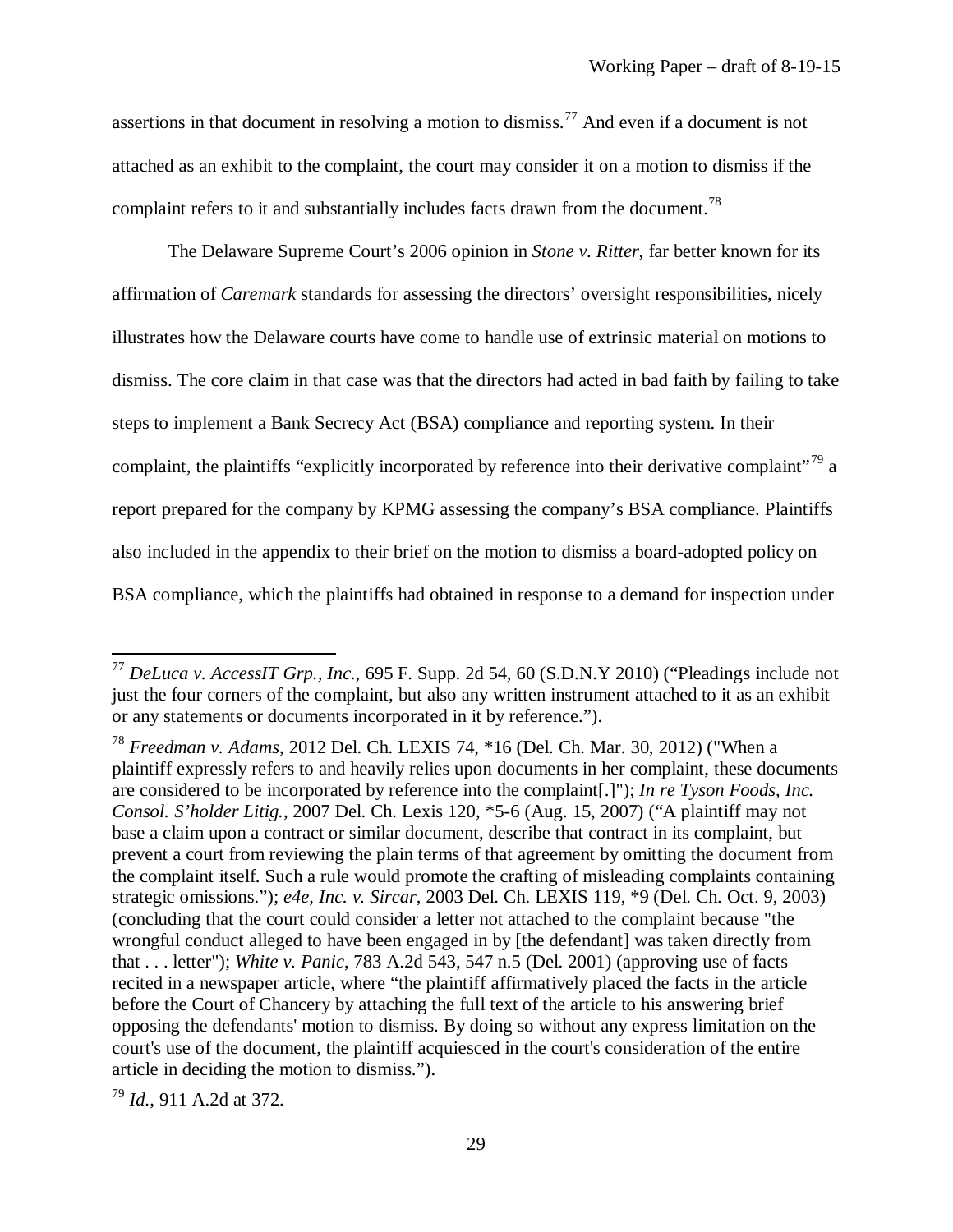DGCL Section 220.<sup>[80](#page-32-0)</sup> In that circumstance, the court found it appropriate to examine and rely on the entirety of the KPMG report and the BSA policy, concluding that those documents "reflect[] that the directors not only discharged their oversight responsibility to establish an information and reporting system, but also proved that the system was designed to permit the directors to periodically monitor [the company's] compliance with the BSA and [anti-money laundering] regulations."[81](#page-32-1)

Perhaps the high water mark for use of facts not directly pleaded in the complaint was the Court of Chancery's 2013 opinion in *Morton's Restaurant Group, Inc.*[82](#page-32-2) In that case, perhaps the least controversial step was the court's reliance on management's tender offer recommendation statement, from which the complaint drew "pervasive references."<sup>[83](#page-32-3)</sup> More remarkably, the court also indicated that it could consider the content of depositions taken in the matter, because they "must be considered as fully incorporated into the Complaint given the plaintiffs' extensive use of them."[84](#page-32-4)

Obviously, the more extensive the courts' willingness to consider a record of facts outside the complaint in resolving a motion to dismiss, the more the motion to dismiss begins to

 $\overline{\phantom{a}}$ 

<span id="page-32-4"></span> $84$  *Id.* at 658. The court explained as follows its willingness to rely on the depositions:

Here, the plaintiffs have relied on the four depositions, which they took in conjunction with these proceedings, to construct their Complaint, citing them 28 times. Those substantial references, which include selective quotations, incorporated the depositions by reference. Where, as here, there is no concern that the plaintiffs would not have notice that the defendants would want to put those selective quotations in context, the exceptions to the general rule that extraneous evidence should not be considered have particular force.

*Id.* n. 3. The court ultimately concluded, however, that it was unnecessary to rely on the depositions.

<span id="page-32-0"></span> $80$  Id.

<span id="page-32-1"></span><sup>81</sup> *Id.* at 371-372.

<span id="page-32-2"></span> $82$  Note [ ] above.

<span id="page-32-3"></span><sup>83</sup> *Id.*, 74 A.3d at 659.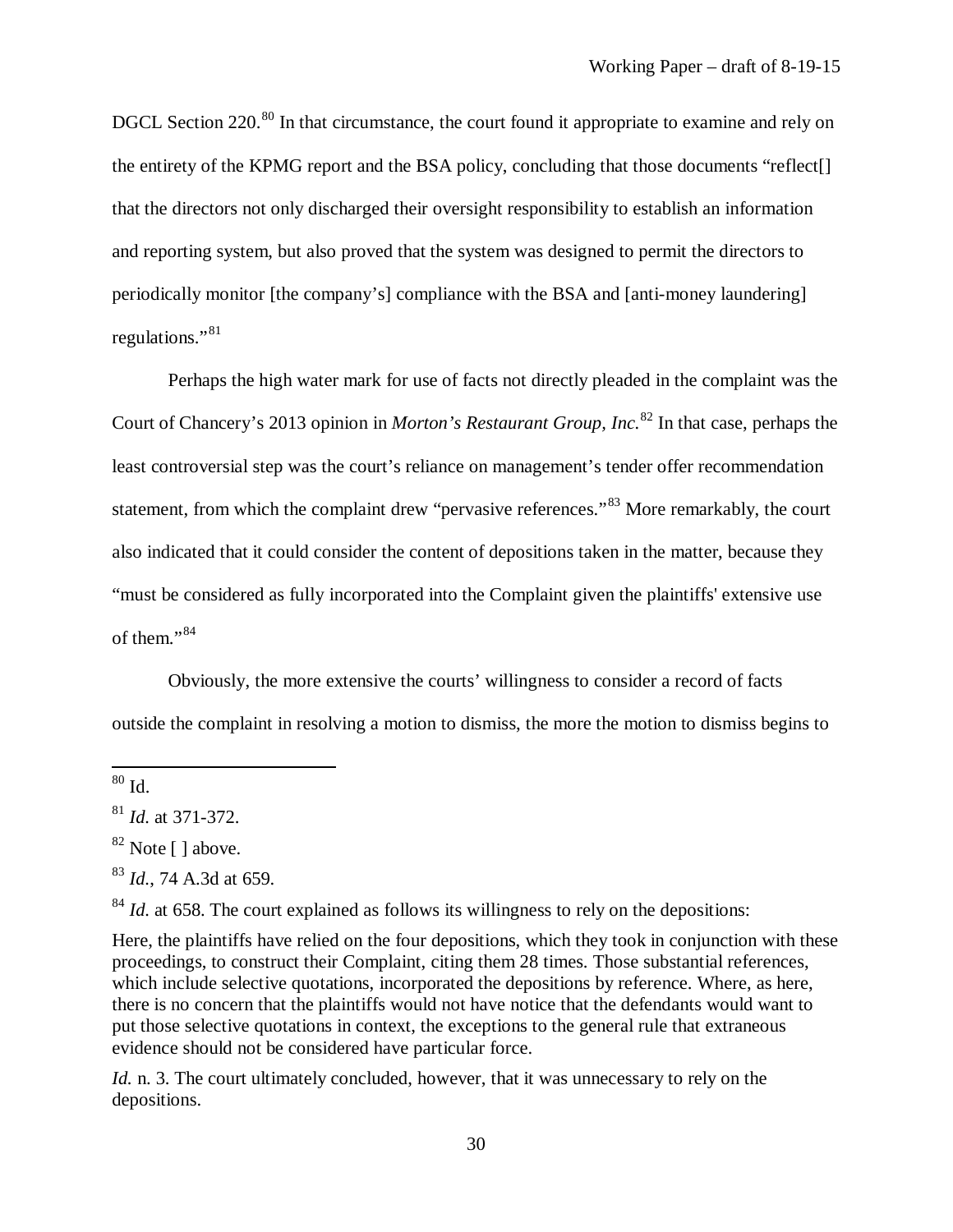serve the same function as a motion for summary judgment: namely, as a substitute for a trial, where dispositive facts are not reasonably in dispute.<sup>[85](#page-33-2)</sup> In fact, the Delaware Court of Chancery's increasingly muscular reliance on extrinsic facts in resolving motions to dismiss demonstrates that the motion to dismiss is being increasingly relied upon as an efficiency-promoting substitute for a trial, in which, despite the absence or paucity of formal discovery, the court is able to rely on a reasonably substantial factual record, at least where (1) there is no indication or assertion by the plaintiff that information presented from outside the four corners of the complaint is disputable in a relevant way; and (2) substantial relevant information is available through publicly available sources, stockholder inspection rights, or voluntary production by the corporation.

#### <span id="page-33-0"></span>**B. Measures to Improve the Predictive Value of Pleading Stage Evaluation**

In the previous section we examined aspects of Delaware's procedural system that are designed to promote an evaluation of pleadings in representative shareholder litigation that is more fully factually informed than one would normally encounter under generally applicable rules of civil litigation. In this section we examine other aspects of Delaware's procedural system that facilitate the exploitation of that richer factual base at the pleading stage. These aspects share the common purpose of improving the reliability of the decision on the motion to dismiss as a predictor of the outcome at trial. The more reliable and transparent the prediction, the greater the likelihood of a voluntary settlement and the avoidance of additional litigation costs.

<span id="page-33-1"></span>1. Judicial Assignment

 $\overline{a}$ 

Cases in the Delaware Court of Chancery are assigned to the same chancellor for their duration: litigants know that the same judge who decides the motion to dismiss will (barring

<span id="page-33-2"></span><sup>85</sup> *Crawford-El v. Britton*, 523 U.S. 574, 600 (1998) ("[S]ummary judgment serves as the ultimate screen to weed out truly insubstantial lawsuits prior to trial.").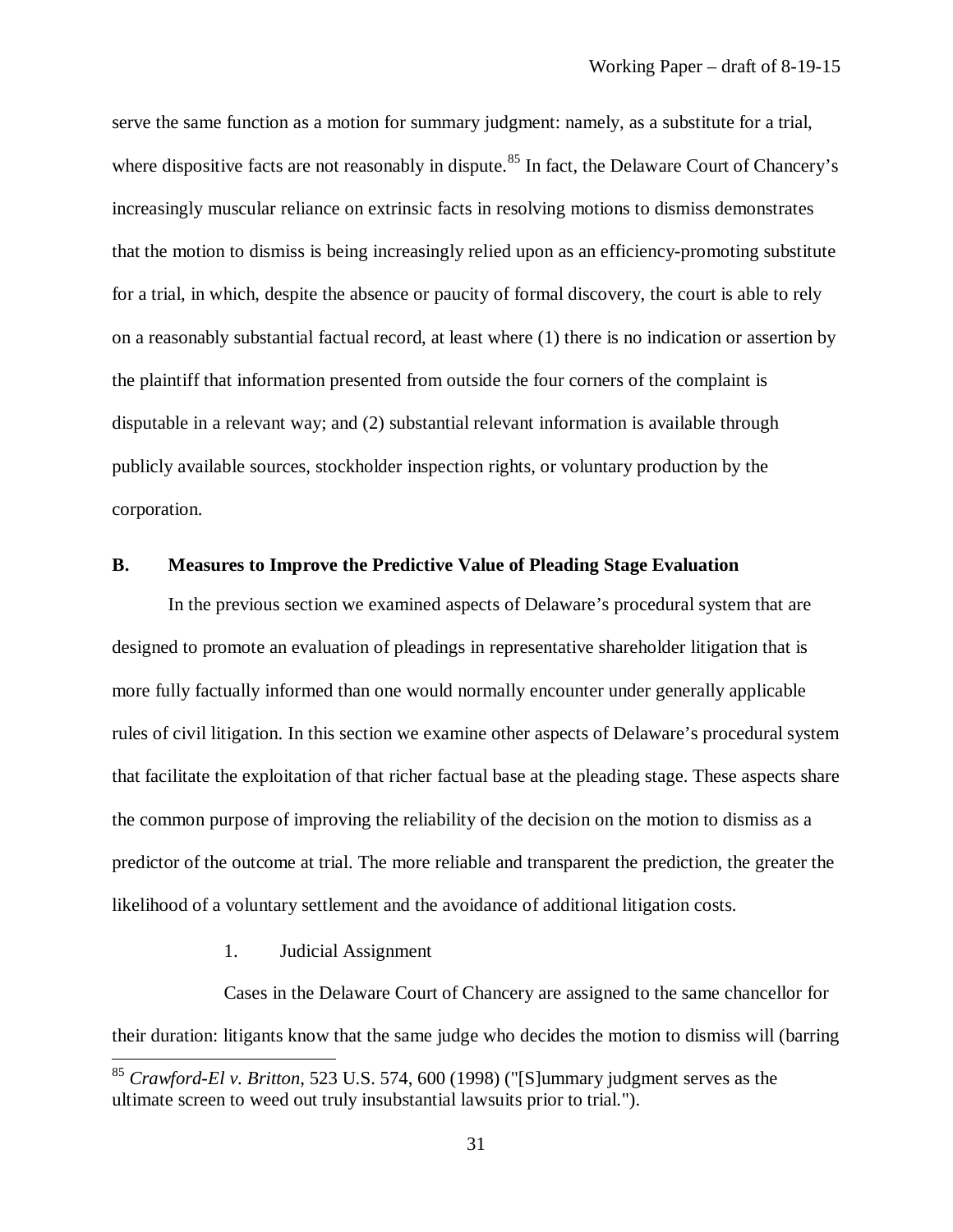retirement) preside over any trial to be held in the case.<sup>[86](#page-34-1)</sup> Thus, an opinion rendered on the motion to dismiss will reflect the assessment and likely attitude of the judge who will render the decision after trial (there being no jury in proceedings in the Court of Chancery). This practice eliminates most of the uncertainty arising where denial of a motion to dismiss is followed by proceedings in which a different decision-maker (a different judge, or a jury), whose likely assessment of the case is then largely unknown, takes control of the decision-making process.  $87$ This practice also eliminates any incentive on the part of the pleading stage judge to disfavor dismissal in the hopes of avoiding reversal while being able to reduce workload by passing off the case to a judicial colleague.

#### <span id="page-34-0"></span>2. Disposition of Motions to Dismiss

 $\overline{a}$ 

In addition to the predictive value added by assigning a case to a single judge, the

Delaware system provides several other mechanisms that promote the predictive value of the

disposition of motions to dismiss. First, motions to dismiss are almost always decided on the

basis of extensive, reasoned written opinions.<sup>[88](#page-34-3)</sup> The importance of this practice can hardly be

overstated. An explanation of the reasons for a dismissal is a signal to plaintiffs' lawyers and

<span id="page-34-1"></span> $^{86}$  1-1 Donald J. Wolfe, Jr. & Michael A. Pittenger, Corp & Commercial Practice in the DELAWARE COURT OF CHANCERY § 1.05 ("Cases brought in the Court of Chancery are assigned to a specific Chancellor or Vice Chancellor from the outset.").

<span id="page-34-2"></span><sup>87</sup> *See Report of the South Carolina Bar's Task Force on Courts re: The Creation of a Business Court Pilot Program* (Aug. 1, 2007) at 2 ("The current case-assignment system for civil matters in South Carolina does not lend itself to the prompt and efficient resolution of traditional business disputes. For example, Circuit Court judges who are assigned to a case at the beginning of the matter are not required to stay with that case until its final resolution. In a business dispute, the reassignment of a new judge in the middle of a lawsuit requires the parties to expend additional resources re-educating a new judge on what is often complex subject matter.").

<span id="page-34-3"></span><sup>88</sup> State of Delaware, *Litigation in the Delaware Court of Chancery and the Delaware Supreme Court*, *available at* http://corplaw.delaware.gov/eng/litigation.shtml ("all cases are decided by the Chancellor or a Vice Chancellor, who explain their decisions in comprehensive and reasoned written opinions. The Court of Chancery's tradition of written opinions stretches back more than a hundred years.").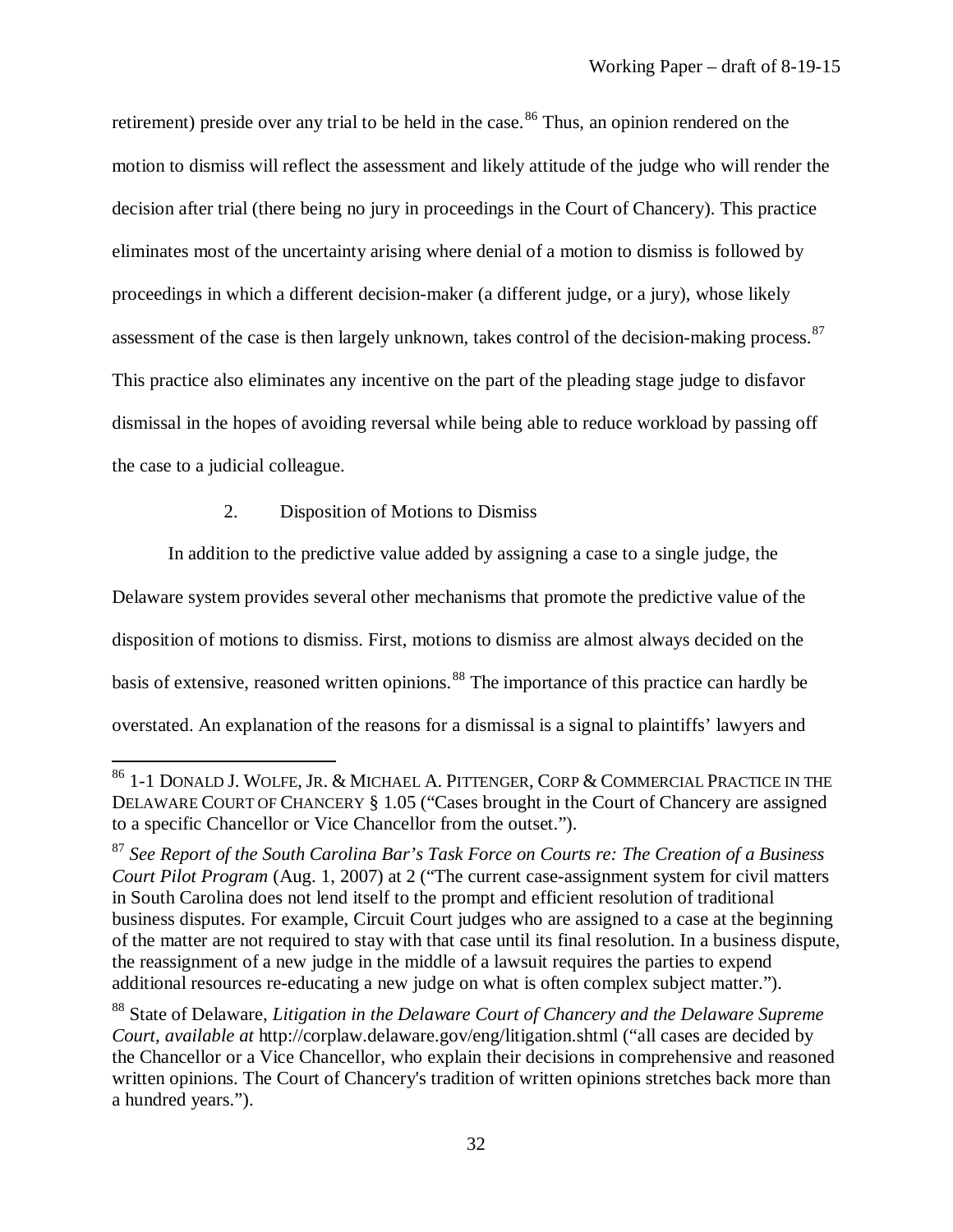transactional advisers about what sort of suits to bring and not bring in the future, and how transactions should be structured to minimize the risk of litigation.<sup>[89](#page-35-0)</sup> In addition, a reasoned written opinion denying a motion to dismiss alerts the parties to the court's analysis of the case in a way that, much more than a terse grant or denial of the motion, illuminates the likely ultimate outcome of the case and better enables the parties to settle the case without having to expend the extensive resources necessary to try the case. The Delaware Court of Chancery is by no means the only trial court in the nation to render substantial written opinions on motions to dismiss, but not all courts follow this practice,  $90$  and the regularity and extent of the Delaware courts' commitment to the practice is a substantial element of its system for dealing with and maximizing the value of motions to dismiss.

Delaware's experience with dismissal practice has also resulted in the development of a significant body of rules that clarify and improve the operation of that practice. For example, the Court of Chancery in 2001 adopted a unique rule<sup>91</sup> that strongly encourages plaintiffs' counsel to withdraw or amend a complaint if the defendants' opening brief in support of a motion to dismiss appears persuasive. Specifically, the rule provides that if a plaintiff continues to resist a motion to dismiss and fails to amend its complaint promptly after reviewing the defendants'

<span id="page-35-0"></span><sup>&</sup>lt;sup>89</sup> *Id.* ("The quantity and quality of the Court of Chancery's opinions confer a substantive advantage on Delaware business entities by providing them with a thorough and predictable body of interpretive case law. Managers and lawyers of Delaware business entities can use this extensive case law to guide in planning their business and affairs.").

<span id="page-35-1"></span><sup>90</sup>*See, e.g.,* Andrew R. Jones, *Note: Toward A Stronger Economic Future For North Carolina: Precedent And The Opinions Of The North Carolina Business Court*, 6 ELON L. REV. 189, 193- 194 (2014) (in North Carolina, "[n]on-Business Court trial courts enter short orders upon the disposition of matters before them, typically drafted by one of the attorneys appearing before the court, exchanged with opposing counsel, and submitted for the presiding judge to sign. In civil bench trials, and in other select circumstances, these orders must contain findings of fact and conclusions of law. Detailed findings of fact and conclusions of law are generally not required in other trial court orders.").

<span id="page-35-2"></span><sup>&</sup>lt;sup>91</sup> Court of Chancery Rule 15(aaa).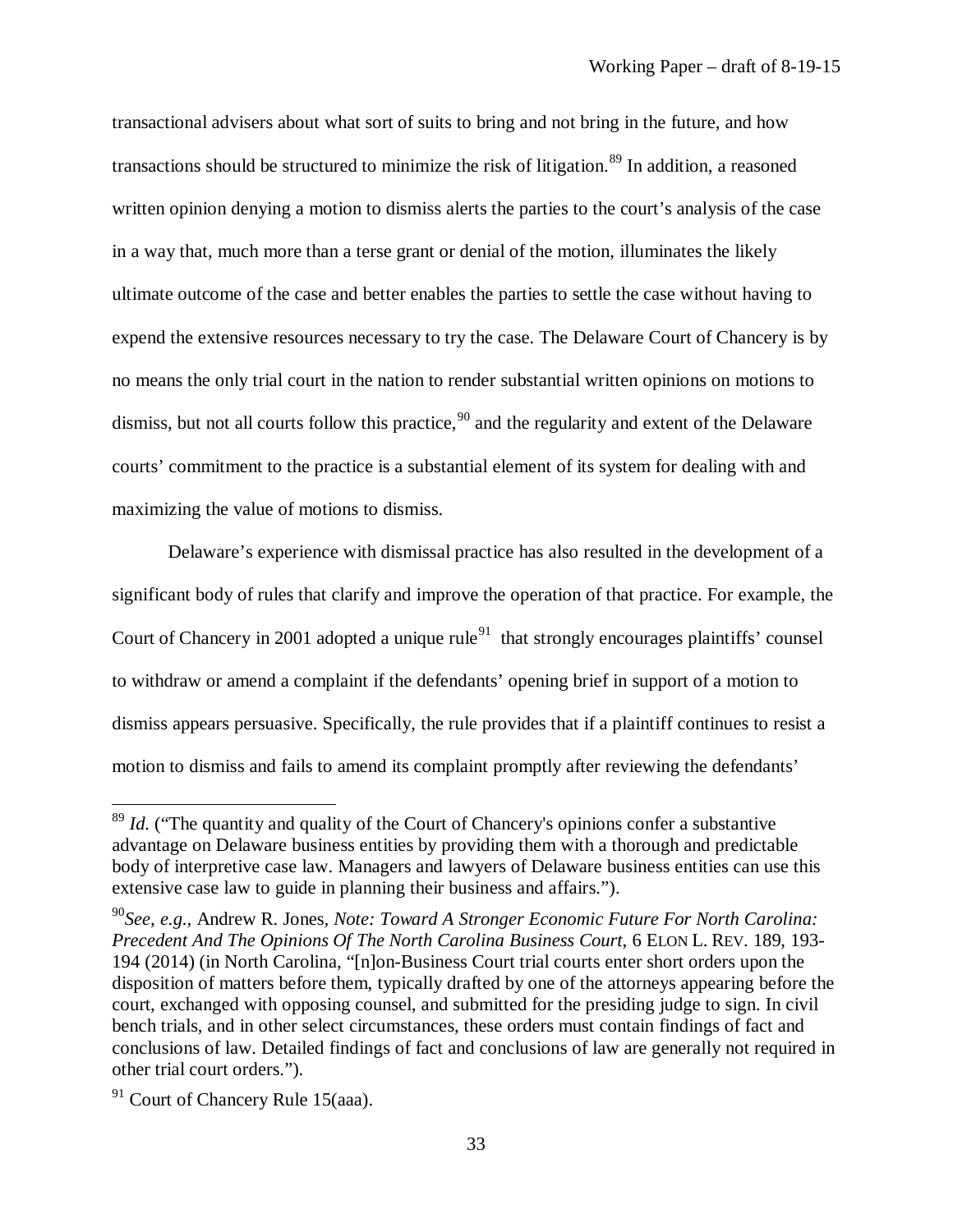opening brief, and the motion is subsequently granted, the dismissal is with prejudice, and, absent good cause, prevents further attempts to amend the complaint. A plaintiff is thus encouraged to put the "best foot forward" in resisting the motion to dismiss, providing some assurance that the complaint will take maximum advantage of available facts before the motion to dismiss is decided.  $92$ 

#### **C. Cost-Avoidance Measures**

 $\overline{\phantom{a}}$ 

Despite these procedural rules and doctrines, the motion to dismiss would fail to perform its efficiency promoting function if the full costs and burdens of litigation were not substantially avoided while the motion is pending. Accordingly, a system that relies effectively on the motion to dismiss as a triage tool must include a strong preference to stay discovery pending the outcome of motions to dismiss. And indeed, that strong preference is clearly manifested by the Delaware Court of Chancery. In representative shareholder litigation in that court, a stay of discovery pending disposition of a motion to dismiss, while not quite automatic, is at the very least routine.

In fact, the Delaware courts have explicitly identified efficiency as a function of the motion to dismiss, and that a stay of discovery is necessary to achieve that efficiency:

[E]fficiency is promoted by the rule that, absent special circumstances, discovery will be stayed pending determination of a motion to dismiss where the ground for the motion offers a reasonable expectation that if the motion is granted litigation in this or another forum will be avoided.  $93$ 

<span id="page-36-0"></span><sup>92</sup> *Zucker v. Andreesen*, 2012 Del. Ch. LEXIS 135, 34 (Del. Ch. June 21, 2012) (granting motion to dismiss derivative action, and invoking Rule 15(aaa), rejecting plaintiff's reliance on a special committee report that could have been, but was not, included in the pleadings via an amended complaint).

<span id="page-36-1"></span><sup>93</sup> *Wallace v. Durwood*, 1993 Del. Ch. LEXIS 239, 9 (Del. Ch. Nov. 1, 1993), *quoting In re McCrory Parent Corp.,* 1991 Del. Ch. LEXIS 112, Del. Ch., Cons. C.A. No. 12006, slip op. at 2, (July 3, 1991).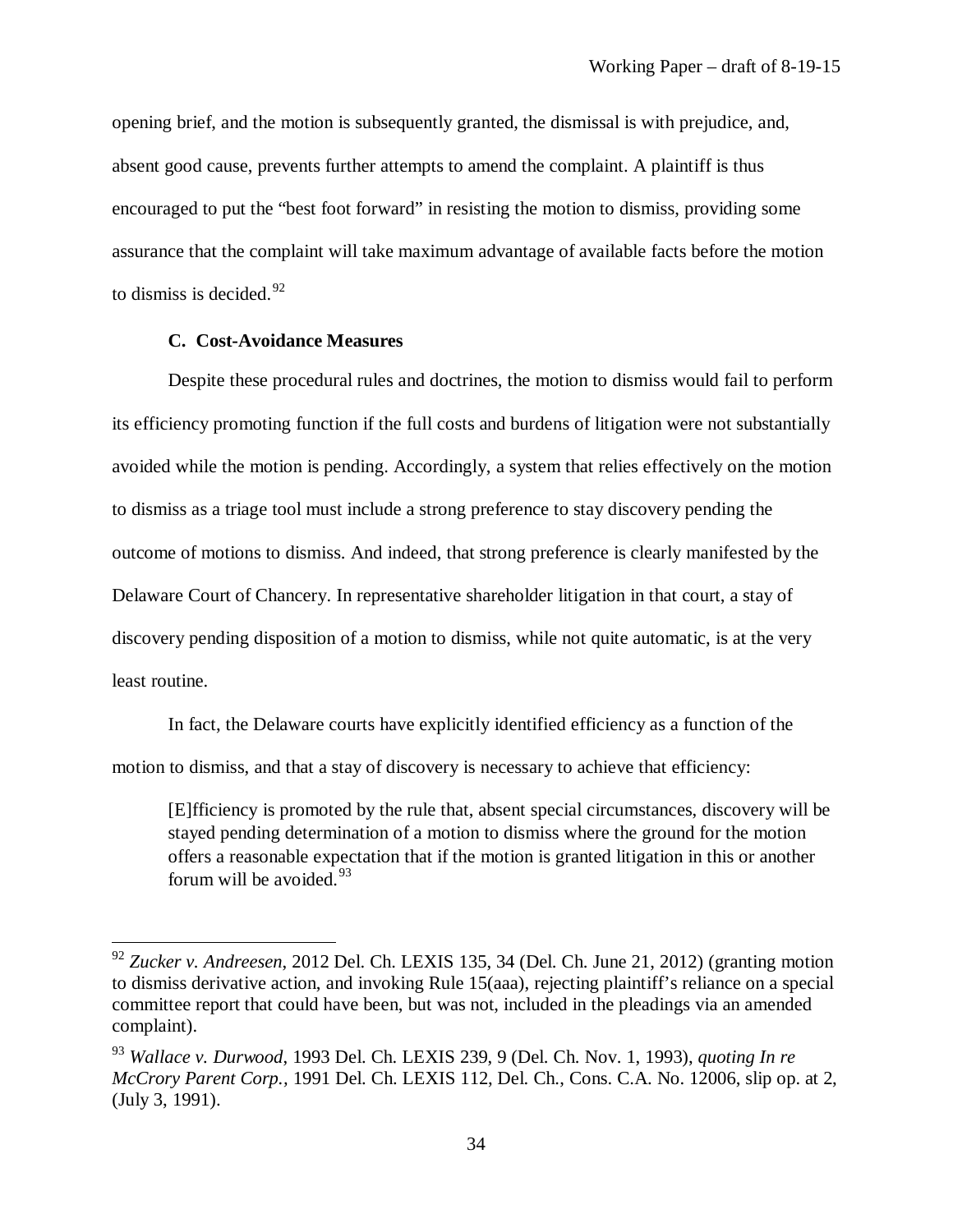Consistent with this view, the Delaware cases indicate that "[o]rdinarily, where a motion to dismiss is made a Court will direct that discovery be held in abeyance in the absence of a showing of a need that the discovery continue because it is always desirable to avoid the cost and inconvenience of unnecessary discovery."<sup>[94](#page-37-0)</sup> Of course, there is no rule in the Delaware courts that the filing of a case-dispositive motion automatically requires that discovery be stayed; conversely, the concept of staying all discovery pending resolution of a motion to dismiss (under Rule 23.1 in derivative suits, or Rule  $12(b)(6)$  in other litigation) is not unique to Delaware.<sup>[95](#page-37-1)</sup> But the Delaware courts' seemingly ready acceptance of such requests to stay discovery is an important predicate for the use of the motion to dismiss as an efficiency-promoting procedure.

# **III. PLEADING-STAGE EVALUATION OF REPRESENTATIVE SHAREHOLDER LITIGATION.**

The foregoing complex and highly evolved procedural framework for pleading-stage triage is only half the story, however: that framework is merely the vehicle by which substantive standards of review are applied. To fully appreciate the operation of the Delaware triage system, it is necessary to examine the evolution of the courts' willingness to engage in substantive review of the merits of the case at the pleading stage, and before significant discovery occurs. We trace below how that willingness emerged, first and most clearly in derivative litigation, and then in deal cases challenging transactions ranging from the most clearly legally defensible to

<span id="page-37-0"></span><sup>94</sup> *Weinberger v. Amstar Corp.*, 1984 Del. Ch. LEXIS 445, \*2 (Del. Ch. Jan. 16, 1984)

<span id="page-37-1"></span><sup>95</sup> *See, e.g., Mann v. Brenner,* 375 F. App'x 232, 239 (3d Cir. 2010) ("In certain circumstances it may be appropriate to stay discovery while evaluating a motion to dismiss where, if the motion is granted, discovery would be futile."); Kevin J. Lynch, *When Staying Discovery Stays Justice: Analyzing Motions To Stay Discovery When A Motion To Dismiss Is Pending*, 47 WAKE FOREST L. REV. 71 (2012) (reviewing approaches for determining when to grant a stay of discovery pending disposition of a motion to dismiss).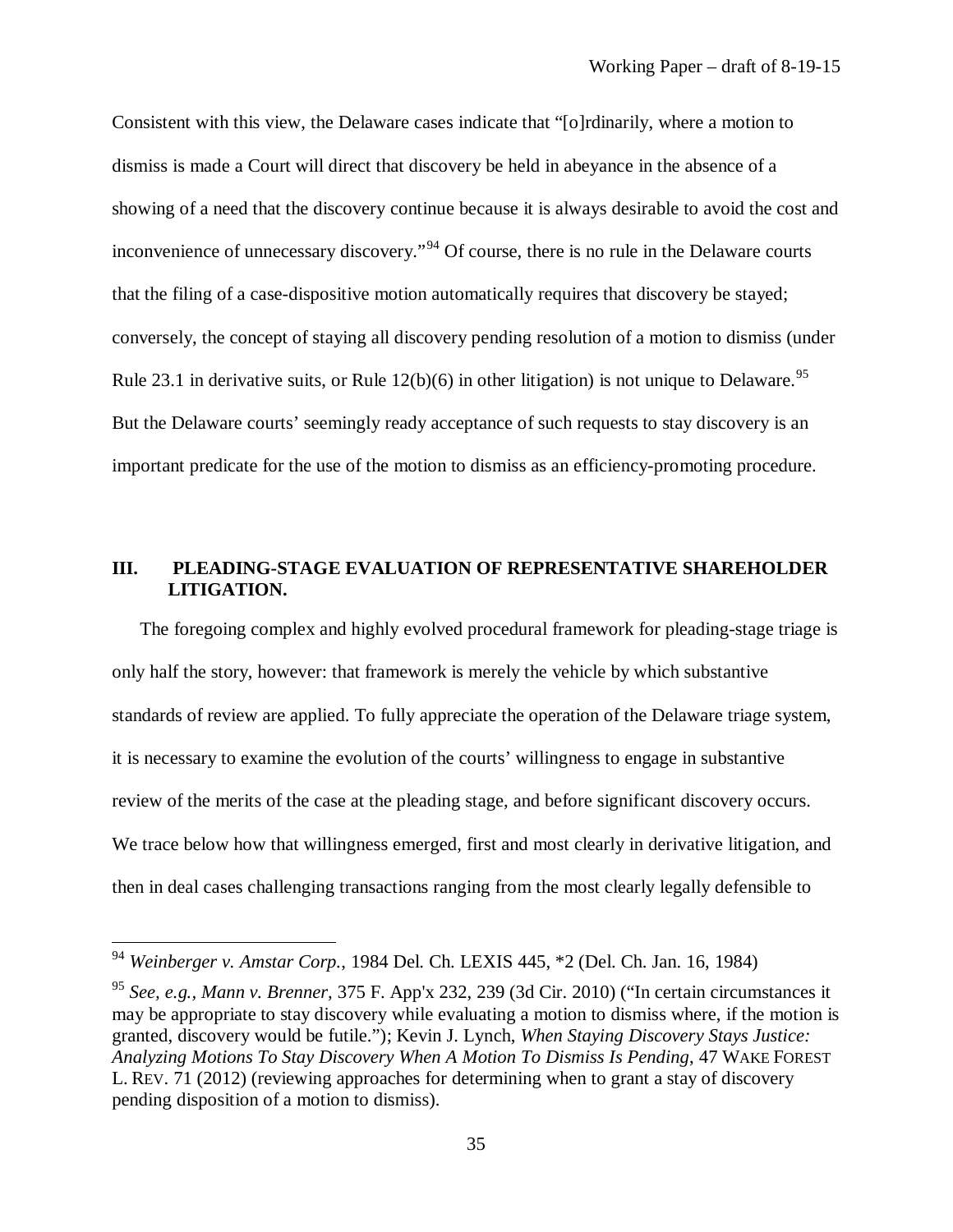transactions to which the most stringent form of judicial scrutiny ("entire fairness") would initially apply.

### **A.** *Aronson***: Building the Triage System for Derivative Litigation**

We begin our treatment of pleading-stage evaluation of representative shareholder litigation with an appreciative assessment of *Aronson v. Lewis*, <sup>[96](#page-38-0)</sup> the Delaware Supreme Court's important 1984 decision that established the foundation for the modern system of triage in such litigation. In that case, the court addressed head on the fact that the governing rule of procedure (Chancery Court Rule 23.1)<sup>[97](#page-38-1)</sup> and its requirement of pre-suit demand on the board of directors had evolved to become toothless: a derivative complaint could always effectively avoid that requirement by using one or more "shorthand shibboleths" that would demonstrate that such a demand would be futile, in that directors who engaged in or approved the challenged conduct could not be expected to cause the corporation to sue themselves over that conduct.<sup>[98](#page-38-2)</sup>

Practically *ex nihilo*, however, *Aronson* conjured a rule of dismissal that rendered pre-suit demand, and the literal text of Rule 23.1, essentially irrelevant: henceforth, whether a derivative suit would proceed would not depend on the outcome of some perfunctory pre-suit petitionary minuet between the stockholder plaintiff and the board of directors. Instead, such suits would

<span id="page-38-0"></span><sup>96</sup> 473 A.2d 805 (Del. 1984); *see also* David A. Skeel, Jr., *The Accidental Elegance of* Aronson v. Lewis, *in* JONATHAN R. MACEY, ED., THE ICONIC CASES IN CORPORATE LAW 167 (Thomson West 2008) ("*Aronson v. Lewis* is nested deep within the longstanding effort to devise a framework that sensibly mediates between the competing concerns of encouraging meritorious litigation and screening out strike suits.").

<span id="page-38-1"></span> $97$  Chancery Court Rule 23.1(a) provides in relevant part:

The complaint shall also allege with particularity the efforts, if any, made by the plaintiff to obtain the action the plaintiff desires from the directors or comparable authority and the reasons for the plaintiff's failure to obtain the action or for not making the effort.

<span id="page-38-2"></span><sup>98</sup> *Aronson*, 473 A.2d at 816 (concluding that in the demand-futile context a plaintiff charging domination and control of one or more directors must allege particularized facts and that the "shorthand shibboleth" of dominated and controlled directors is insufficient).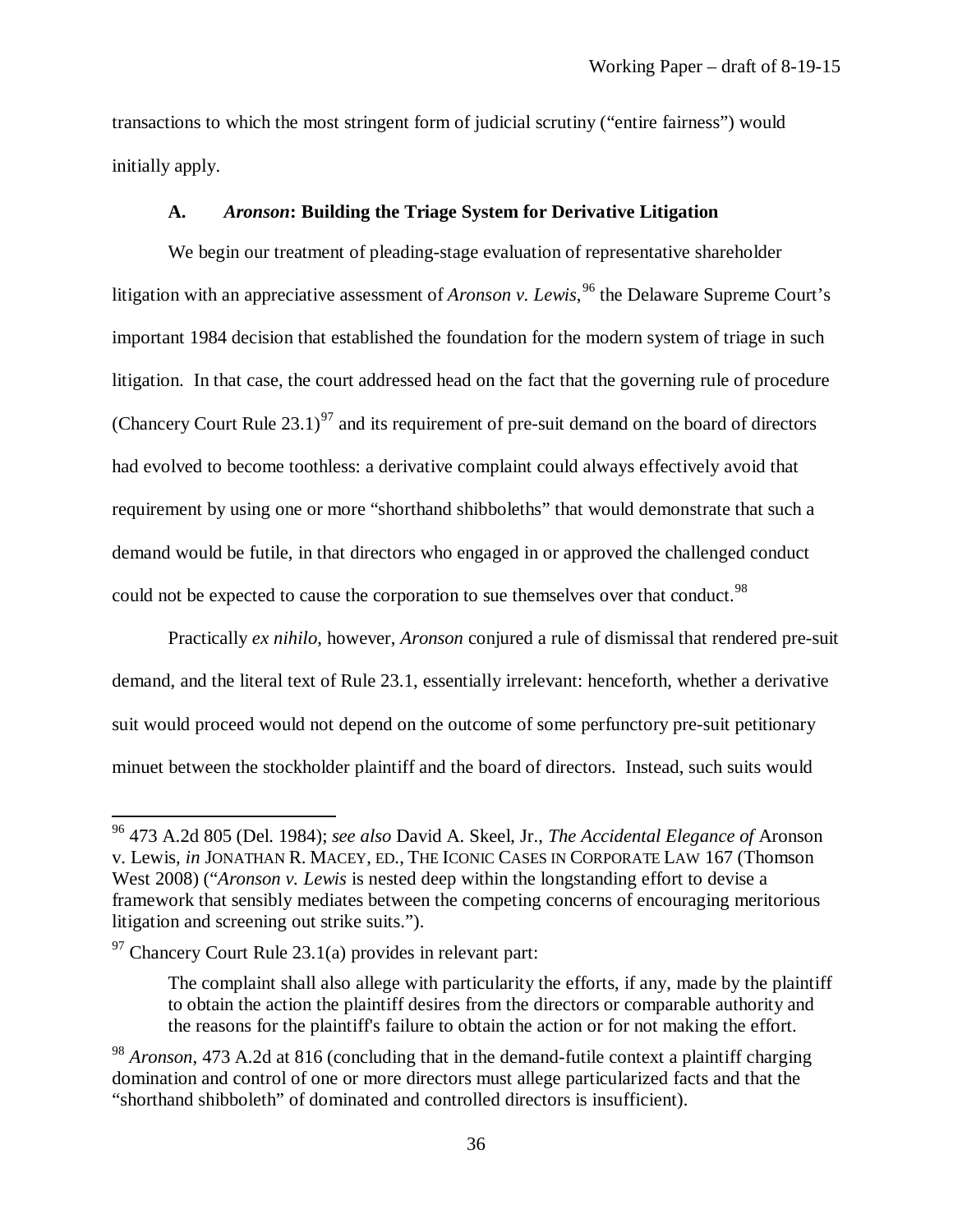proceed, or not, according to the court's own direct assessment of whether the allegations of the complaint indicate that the suit will be meritorious.<sup>[99](#page-39-0)</sup> The governing rubric, more specifically, is whether there is reasonable doubt that the board of directors lacked a disinterested, independent majority, or otherwise would not be protected by the business judgment rule.<sup>[100](#page-39-1)</sup> The first prong of this standard reinforced that the litigation engine would engage if a derivative plaintiff could plead that the relevant decision maker could not be trusted to have made a disinterested decision with regard to the challenged conduct. On top of that standard litmus test, the court grafted a second, more open-ended test, inviting the trial court to find in the complaint any other set of circumstances that would deprive the directors' decision of the traditional deference of the business judgment rule. That test introduced an opportunity for considerable judicial discretion,  $101$  which the Delaware courts have frequently employed to decline to dismiss derivative litigation.[102](#page-39-3) With respect to stockholder derivative litigation, at least, *Aronson* gave the courts a doctrinal tool sufficient to rein in inefficient lawsuits and identify meritorious ones at the pleading stage.

<span id="page-39-0"></span><sup>99</sup> *See* M. Todd Henderson, *Essay: Justifying* Jones, 77 U. CHI. L. REV. 1027, 1048 (2010) ("the Federal Rules of Civil Procedure do not obviously permit federal courts to weed out cases in the way that the Delaware Court of Chancery can. Delaware courts employ the demand requirement to give their expert judges a peek at the merits before discovery, and the Court of Chancery is known for dismissing cases quickly and at early stages of the litigation, as soon as it believes the merits can be evaluated.").

<span id="page-39-1"></span><sup>&</sup>lt;sup>100</sup> See In re Ebix, Inc. Stockholder Litig., Civil Action No. 8526-VCN, 2014 WL 3696655 (Del. Ch. July 24, 2014) (stating that in derivative suits a court must determine under *Aronson* whether, "under the particularized facts alleged, a reasonable doubt is created that: (1) the directors are disinterested and independent [or] (2) the challenged transaction was otherwise the product of a valid exercise of business judgment.") (internal quotations omitted) (quoting *Aronson,* 473 A.2d at 814).

<span id="page-39-2"></span><sup>&</sup>lt;sup>101</sup> *Grimes v. Donald*, 673 A.2d 1207, 1217 n. 15 ("Judging whether demand is excused 'is inescapably a question of judgment....' [citation omitted] The exercise of discretion by experienced and capable judges is a satisfactory screening mechanism, in our view.").

<span id="page-39-3"></span><sup>&</sup>lt;sup>102</sup> *Id.* at 1217 n. 19 (collecting cases denying motions to dismiss under Rule 23.1)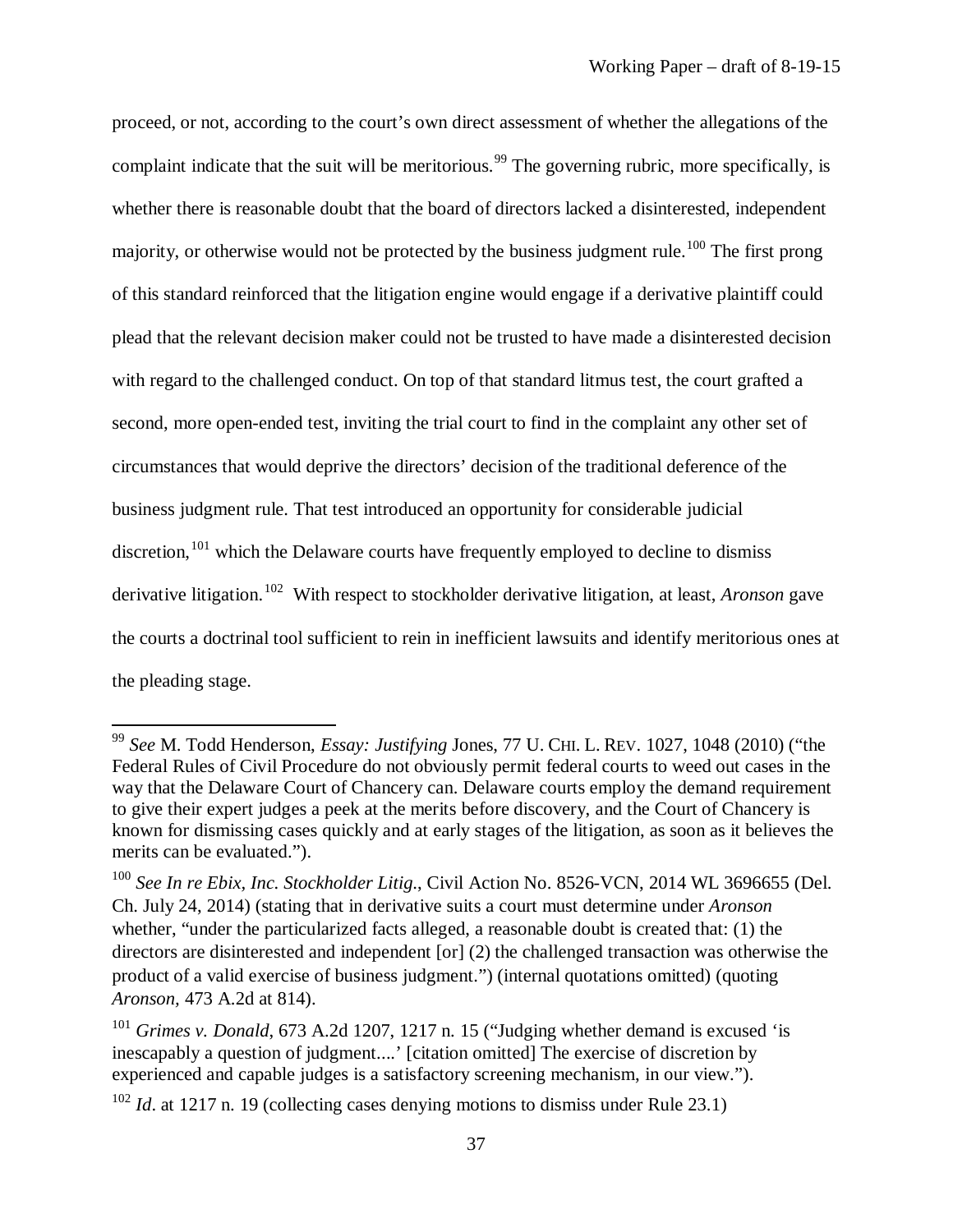# **B. Extending the Fact Pleading Approach to Other Cases**

The use of a fact pleading approach to litigation triage did not end, however, within the boundaries of Rule 23.1 and derivative litigation. In various ways described in this section, the Delaware courts have extended the fact pleading approach to a variety of settings in which the specific pleading particularity requirement of Rule 23.1 does not apply.

### *1. Trifoods*

Former Chancellor Allen's 1996 decision in *Gagliardi v. Trifoods Int'l, Inc.*[103](#page-40-0) took the next step in extending the fact pleading approach by using it under the more generally applicable rule of civil procedure providing for dismissal, namely Rule  $12(b)(6)$ .<sup>[104](#page-40-1)</sup> Plaintiff Eugene Gagliardi was the founder of Trifoods.<sup>[105](#page-40-2)</sup> After he lost control of the board he was removed as board chair and his employment relationship was terminated, although he continued to own approximately 13% of the company's common stock.<sup>[106](#page-40-3)</sup> The new management group implemented a restructuring of the company which included buying assets, increasing spending on research, and moving the company's operations to a new state.<sup>[107](#page-40-4)</sup> Ordinarily, one would applaud a board's efforts to rethink and rejuvenate corporate strategy. But the strategy failed, and Gagliardi alleged that these new management initiatives caused an immediate, sharp deterioration in the business of the company.<sup>[108](#page-40-5)</sup>

l

<span id="page-40-0"></span><sup>&</sup>lt;sup>103</sup> 683 A.2d 1049 (Del. Ch. 1996).

<span id="page-40-1"></span> $104$  Chancery Court Rule 12(b) provides in relevant part that "the following defenses may at the option of the pleader be made by motion: … (6) failure to state a claim upon which relief can be granted … ."

<span id="page-40-2"></span><sup>105</sup> *Id.*, at 1050.

<span id="page-40-3"></span><sup>106</sup> *Id*.

<span id="page-40-5"></span><span id="page-40-4"></span><sup>&</sup>lt;sup>107</sup> *Id.*, at 1051. These actions formed the basis of plaintiff's negligent mismanagement claim. <sup>108</sup> *Id.* at 1051.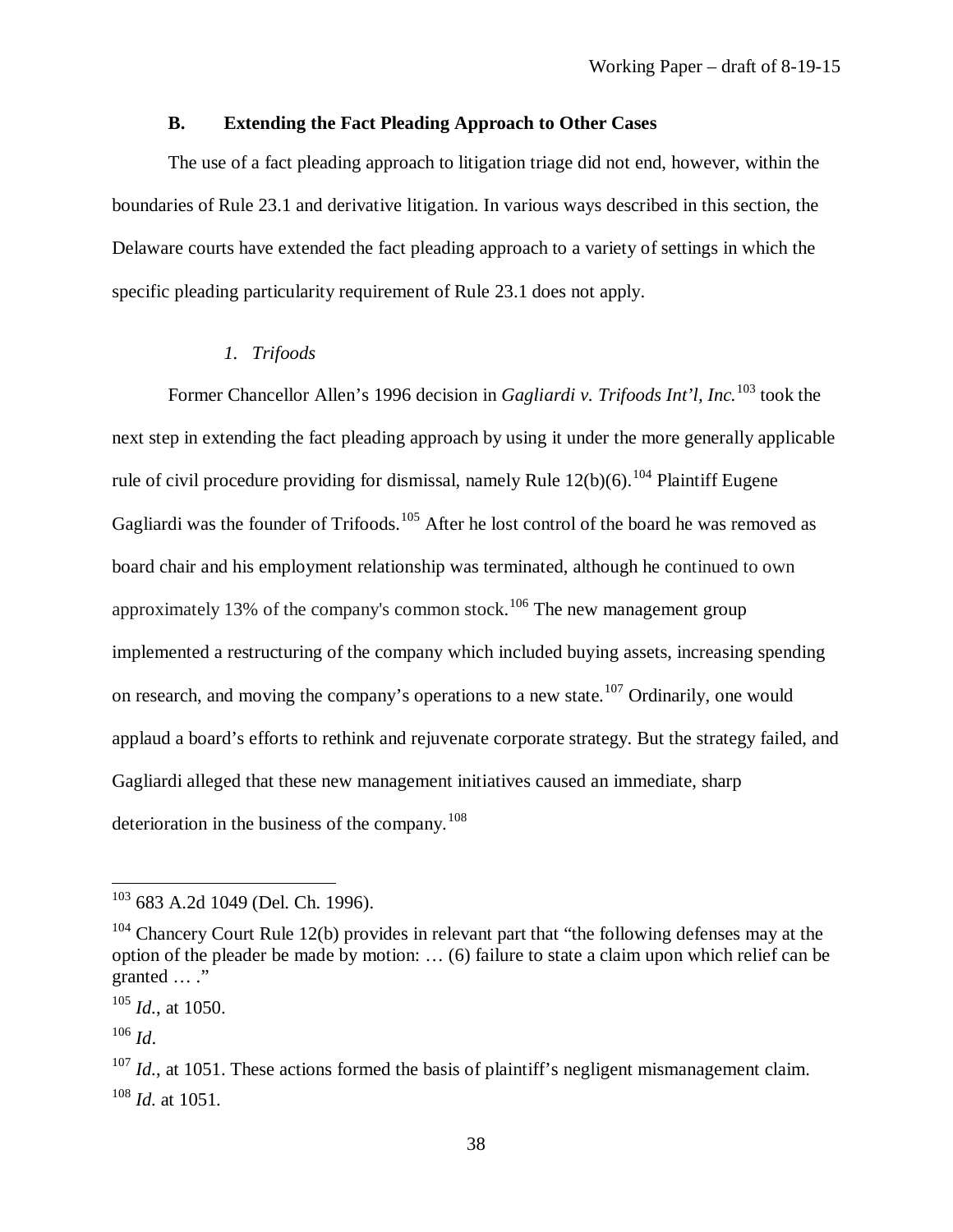At its most cogent, the complaint alleged specific instances of what it called mismanagement and waste of corporate assets. And on a broad view what might have been "reasonably conceivable" – to use the appropriate pleading standard – the plaintiff could ultimately have adduced facts in discovery sufficient to demonstrate at trial that no person of sound judgment could rationally have considered the challenged actions to have been appropriate in the interests of the corporation and its stockholders.<sup>[109](#page-41-0)</sup> Given that reasonable conceivability, one could have argued that dismissal of the lawsuit, before discovery, would have been inappropriate.

But in a move that has never been criticized as an inappropriate application of Rule 12(b)(6), Chancellor Allen dismissed most of the mismanagement claims asserted in the complaint on the grounds that there were no allegations that those responsible for the challenged business conduct suffered from any disabling conflict of interest or improper motivation.<sup>[110](#page-41-1)</sup> He did so expressing concern that director liability for mismanagement alone would unduly discourage optimal risk-taking.<sup>[111](#page-41-2)</sup> Of course, he would have reached the same result even if he

<span id="page-41-0"></span><sup>109</sup>*See In re MFW S'holders Litig.*, 67 A.3d 496, 526 (Del. Ch. 2013), *citing Sinclair Oil Corp. v. Levien,*  280 A.2d 717, 720 (Del. 1971) ("the business judgment rule standard of review … precludes judicial second-guessing so long as the board's decision 'can be attributed to any rational business purpose.'").

<span id="page-41-1"></span><sup>&</sup>lt;sup>110</sup> *Trifoods*, 683 A.2d at 1053 ("Certainly these allegations state facts that, if true, constitute either mistakes, poor judgment, or reflect hard choices facing a cash-pressed company, but where is the allegation of conflicting interest or suspect motivation? . . . There are none. Nothing is alleged other than poor business practices. To permit the possibility of director liability on that basis would be very destructive of shareholder welfare in the long-term.").

<span id="page-41-2"></span><sup>111</sup> *Id.*, at 1052-53 ("The law *protects shareholder investment interests* against the uneconomic consequences that the presence of such second-guessing risk would have on director action and shareholder wealth in a number of ways. It authorizes corporations to pay for director and officer liability insurance and authorizes corporate indemnification in a broad range of cases, for example. But the first protection against a threat of sub-optimal risk acceptance is the so-called business judgment rule. That "rule" in effect provides that where a director is independent and disinterested, there can be no liability for corporate loss, unless the facts are such that no person could possibly authorize such a transaction if he or she were attempting in good faith to meet their duty." (citing *Saxe v. Brady,* Del.Ch., 184 A.2d 602 (1962)) (emphasis in original)).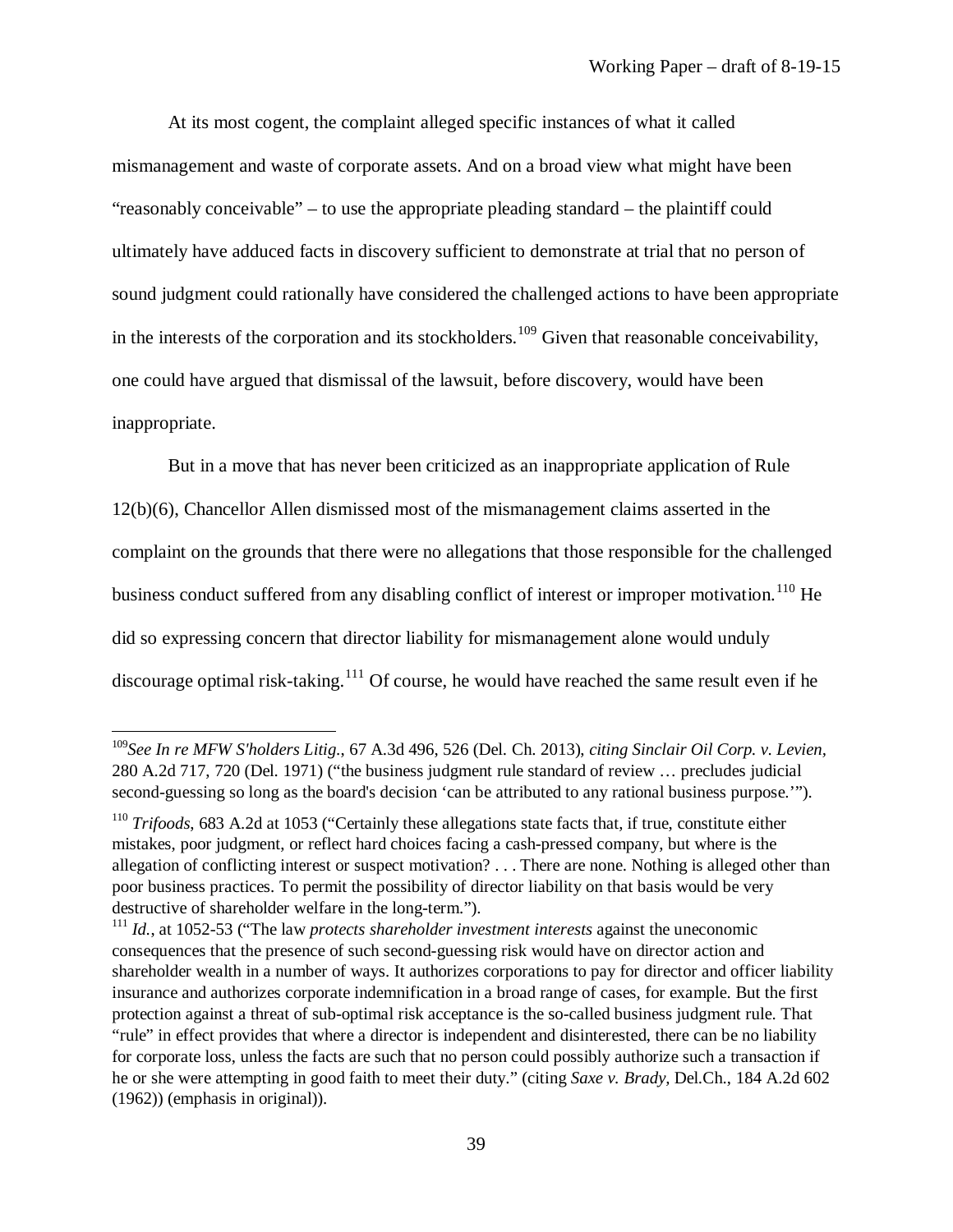had allowed to the case to go to trial, as long as he ultimately applied the business judgment rule to preclude liability.

What he did as a practical matter, though, was different: rather than simply avoiding a finding of director liability after trial, he took the business judgment rule and applied it to avoid proceeding with litigation at all. In effect, what was a rule of substantive law was put to use as a pleading rule as well: as the Chancellor put it, "to allege that a corporation has suffered a loss as a result of a lawful transaction, within the corporation's powers, authorized by a corporate fiduciary acting in a good faith pursuit of corporate purposes, *does not state a claim for relief* against that fiduciary no matter how foolish the investment may appear in retrospect."<sup>[112](#page-42-0)</sup>

The result was to eliminate the costs of going to trial by enhancing the "motion to dismiss" step in the litigation. And Chancellor Allen quite clearly described the rationale for this approach, in a passage addressing an assertion that "no reasonable business person would have engaged in" the transaction complained of:

Under the general notice pleading rules this conclusory addition to allegations that otherwise clearly fall within the ambit of the business judgment rule might perhaps be regarded as sufficient to proceed to discovery. … But it is not clear that, where derivative claims are involved, good policy supports the same result. Asserting a derivative claim allows an attorney in the role of agent for shareholders to exert substantially magnified settlement pressure on a defendant. The risk/reward situation of the individual director defendants (discussed above), coupled with the ordinary workings of indemnification rights and insurance, means that very, very few derivative suits reach trial. Strike suits are a greater threat in this context than in civil litigation between two principals. Thus, in such cases the consequences of surviving a motion to dismiss are, as a practical matter, substantially more significant than in garden variety civil litigation. It is rational and good policy for the law to filter such cases at an early stage more finely than the Rule 12(b)(6) test permits. This in effect can be done through the operation of

Rule 23.1, which modifies the notice pleading standard by requiring plaintiff to plead with particularity either that plaintiff has sought to induce the board to bring the action

<span id="page-42-0"></span><sup>112</sup> *Trifoods*, 683 A.2d at 1052 (emphasis added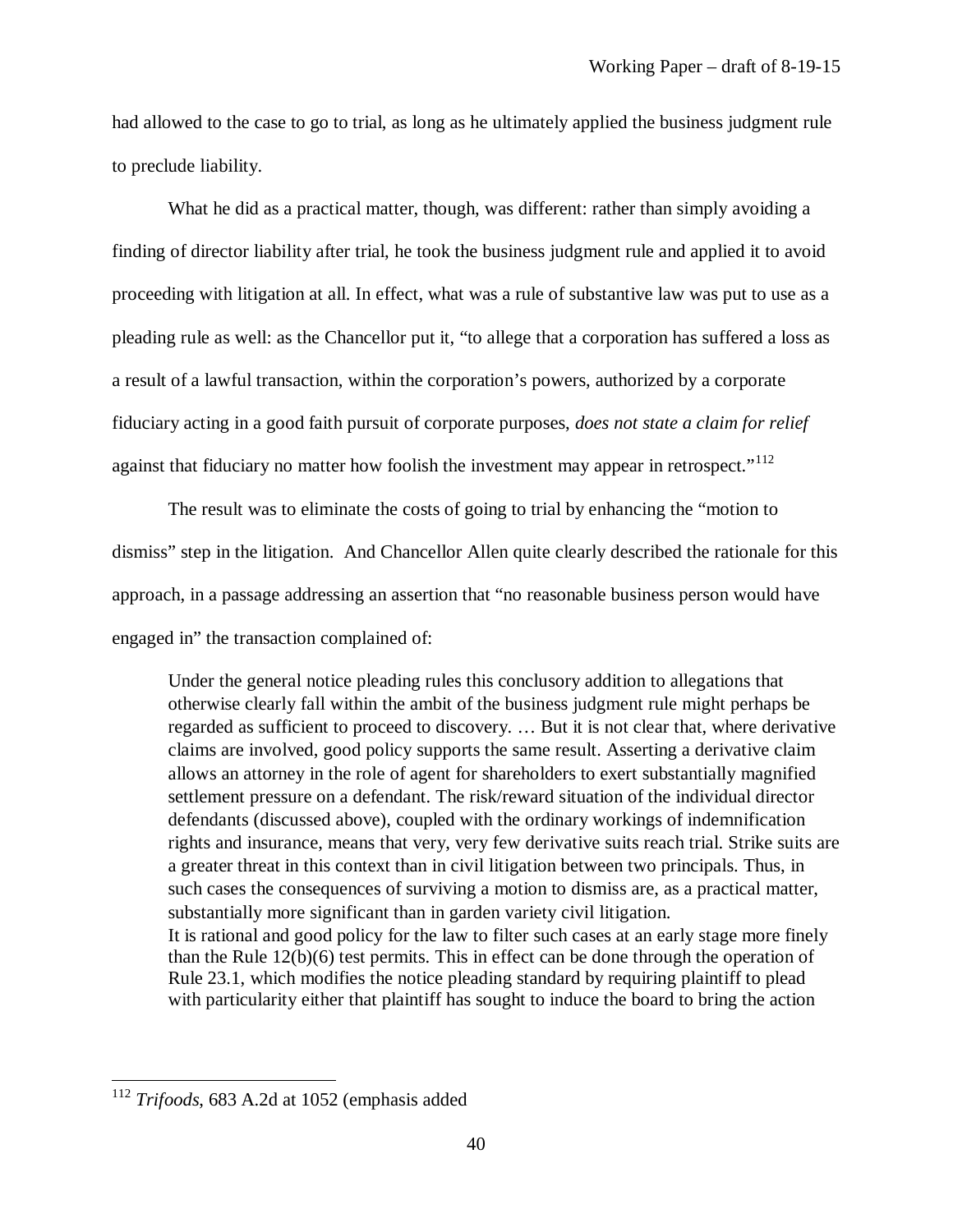and that the board has failed or refused to do so for no good reason or the reason plaintiff has not sought the board's action.<sup>[113](#page-43-0)</sup>

Chancellor Allen thus made many of the points that we noted above (although he did it about twenty years earlier): he acknowledged the asymmetry of costs of benefits of representative shareholder litigation as between defendants, on one hand, and plaintiffs and their counsel on the other; he acknowledge that this asymmetry magnifies the pressure that representative shareholder plaintiffs and their counsel are able to bring to bear; he acknowledged that, as a result of such pressure, strike suits are a greater threat than in cases involving two opposing principals; he acknowledged that the motion to dismiss therefore takes on a special importance, as a "filter," in the case of representative shareholder litigation; and, finally, he acknowledged that the pre-suit demand requirement of Rule 23.1 was particularly well suited to serve as such a "filter" (but relied on Rule 12(b)(6) anyhow).

The facts of the case made this major procedural change easy to accomplish. The plaintiff, as former board chair, had intimate knowledge of the corporation and its businesses. With the central facts known and undisputed at this stage in the proceeding, the court could easily conclude that the trial would accomplish nothing more than having the plaintiff allege in greater detail the foolishness of the new management's business strategy. Even if the plaintiff's claim could have been characterized as "conceivable," it could not satisfy the more demanding, subsequently articulated standard of being "*reasonably* conceivable."[114](#page-43-1) Critical, however, to achieving this procedural jump was that the essential facts were already before the court at the motion to dismiss stage and that the court was experienced in evaluating complex business transactions.

<span id="page-43-0"></span><sup>113</sup> *Id.* at 1054.

<span id="page-43-1"></span><sup>&</sup>lt;sup>114</sup> *Cent. Mortg.*, note  $\lceil \cdot \rceil$  above, 27 A.3d at 538 (emphasis added).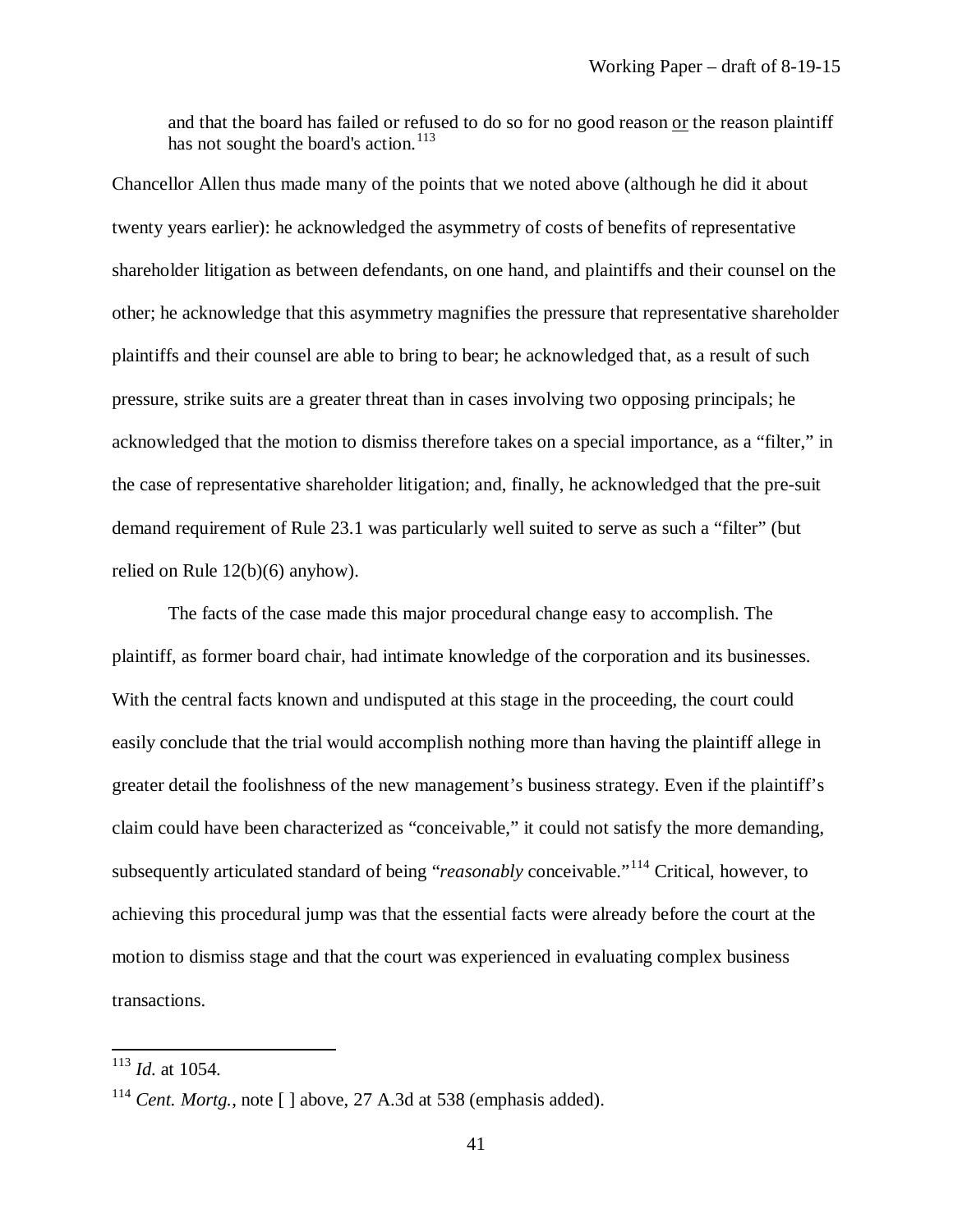2. *Caremark* and *Stone v. Ritter*: Fact Pleading in Oversight Cases

The approach taken by Chancellor Allen in *Trifoods* set the stage for a great deal of the triage system's evolution described below. That approach – in which the Court of Chancery dismisses a stockholder derivative suit unless the complaint alleges specific facts from which it is reasonably conceivable (not just wildly conceivable) that judicial deference in the form of the business judgment rule will not apply – was extended to the not uncommon form of derivative litigation in which the plaintiff claims that the corporation was harmed due to the directors' failure to exercise adequate oversight. We examine that extension, in admittedly truncated fashion, with a review of two key Delaware cases, *Caremark[115](#page-44-0)* and *Stone v. Ritter.*[116](#page-44-1)

*Caremark*, a much discussed, <sup>[117](#page-44-2)</sup> watershed Delaware opinion, did not involve a motion to dismiss (although the court, evaluating a proposed settlement, observed that the plaintiff's derivative claims "quite likely were susceptible to a motion to dismiss.").<sup>[118](#page-44-3)</sup> Nevertheless, the opinion was a critical step in establishing the substantive standards governing claims of director liability for alleged oversight failures.

One of the curiosities of the *Caremark* case is that it began, conventionally enough, as a case asserting director liability for breach of the duty of care, specifically in failing to take steps

<span id="page-44-0"></span><sup>115</sup> *In re Caremark Int'l, Inc.*, 698 A.2d 959 (Del. Ch. 1996).

<span id="page-44-1"></span> $116$  Note [ ] above.

<span id="page-44-2"></span><sup>117</sup> *E.g.*, Jennifer Arlen, *The Story of* Allis-Chalmers, Caremark*, and* Stone*: Directors' Evolving Duty to Monitor* (2008). New York University Law and Economics Working Papers. Paper 160, *available at* http://lsr.nellco.org/nyu\_lewp/160; Hillary A. Sale, *Delaware's Good Faith*, 89 CORNELL L. REV. 456, 467 (2004); Matthew R. Berry, *Note & Comment: Does Delaware's Section 102(b)(7) Protect Reckless Directors from Personal Liability? Only if Delaware Courts Act in Good Faith*, 79 WASH. L. REV. 1125, 1131 (2004); Mark J. Loewenstein, *The Corporate Director's Duty of Oversight*, 27 COLO. LAW. 33 (May 1998), *available at*  http://lawweb.colorado.edu/profiles/pubpdfs/loewenstein/98MayTCL-Loewenstein.pdf; Kimberly D. Baker & Arissa M. Peterson; *Post-*Caremark *Implications for Health Care Organization Boards of Directors*, 3 SEATTLE J. SOC. JUST. 387 (2004).

<span id="page-44-3"></span><sup>118</sup> 698 A.2d at 971.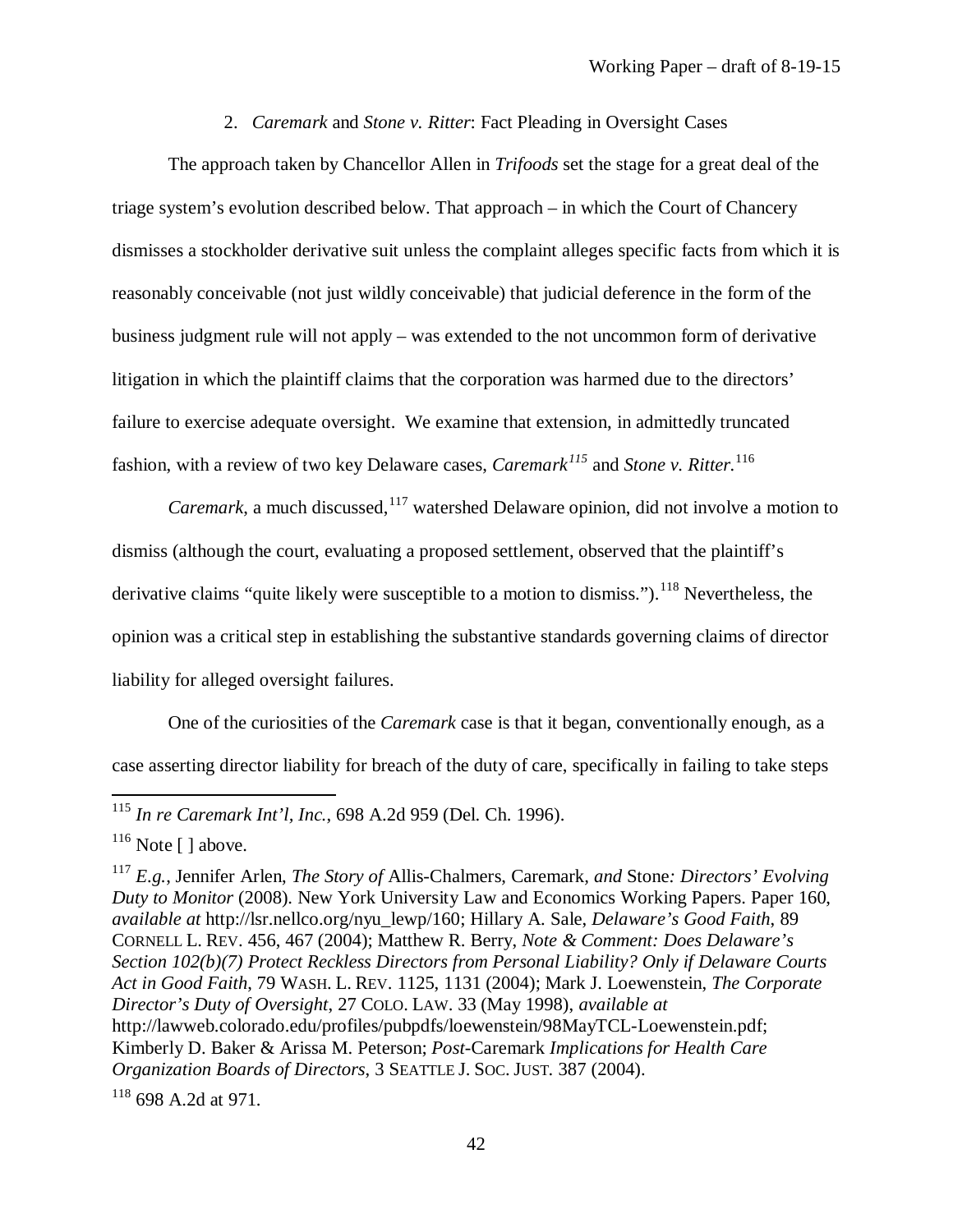to avoid exposing the corporation to regulatory sanctions.<sup>[119](#page-45-0)</sup> Describing it as "possibly the most difficult theory in corporation law upon which a plaintiff might hope to win a judgment," the court noted the absence of "either director self-dealing or the more difficult loyalty-type problems arising from cases of suspect director motivation, such as entrenchment or sale of control contexts."[120](#page-45-1) In essence, the court concluded, as in *Trifoods*, that claims asserting bad judgments are inherently dismissible, if "there was good faith effort [by the directors] to be informed and exercise judgment."<sup>[121](#page-45-2)</sup>

Of course, a key claim in the case did not involve an attack on any director decision; rather, it asserted a failure to become aware of concerns requiring board attention. And in that regard, Chancellor Allen famously concluded that "a director's obligation includes a duty to attempt in good faith to assure that a corporate information and reporting system, which the board concludes is adequate, exists."<sup>[122](#page-45-3)</sup> In describing what would be required to establish liability for breach of that duty, however, the court again drew on the concept of good faith, defining the "test of liability" as "lack of good faith as evidenced by sustained or systematic failure of a director to exercise reasonable oversight."<sup>[123](#page-45-4)</sup> Thus, what started out as a claim of breach of the duty of care became

l

<span id="page-45-0"></span><sup>&</sup>lt;sup>119</sup> *Id.* at 960 ("The suit involves claims that the members of Caremark's board of directors (the "Board") breached their fiduciary duty of care to Caremark in connection with alleged violations by Caremark employees of federal and state laws and regulations applicable to health care providers.").

<span id="page-45-1"></span><sup>120</sup> *Id.* at 967.

<span id="page-45-2"></span> $121$  *Id.* at 968.

<span id="page-45-3"></span><sup>122</sup> *Id*. at 970.

<span id="page-45-4"></span><sup>123</sup> *Id.* at 971.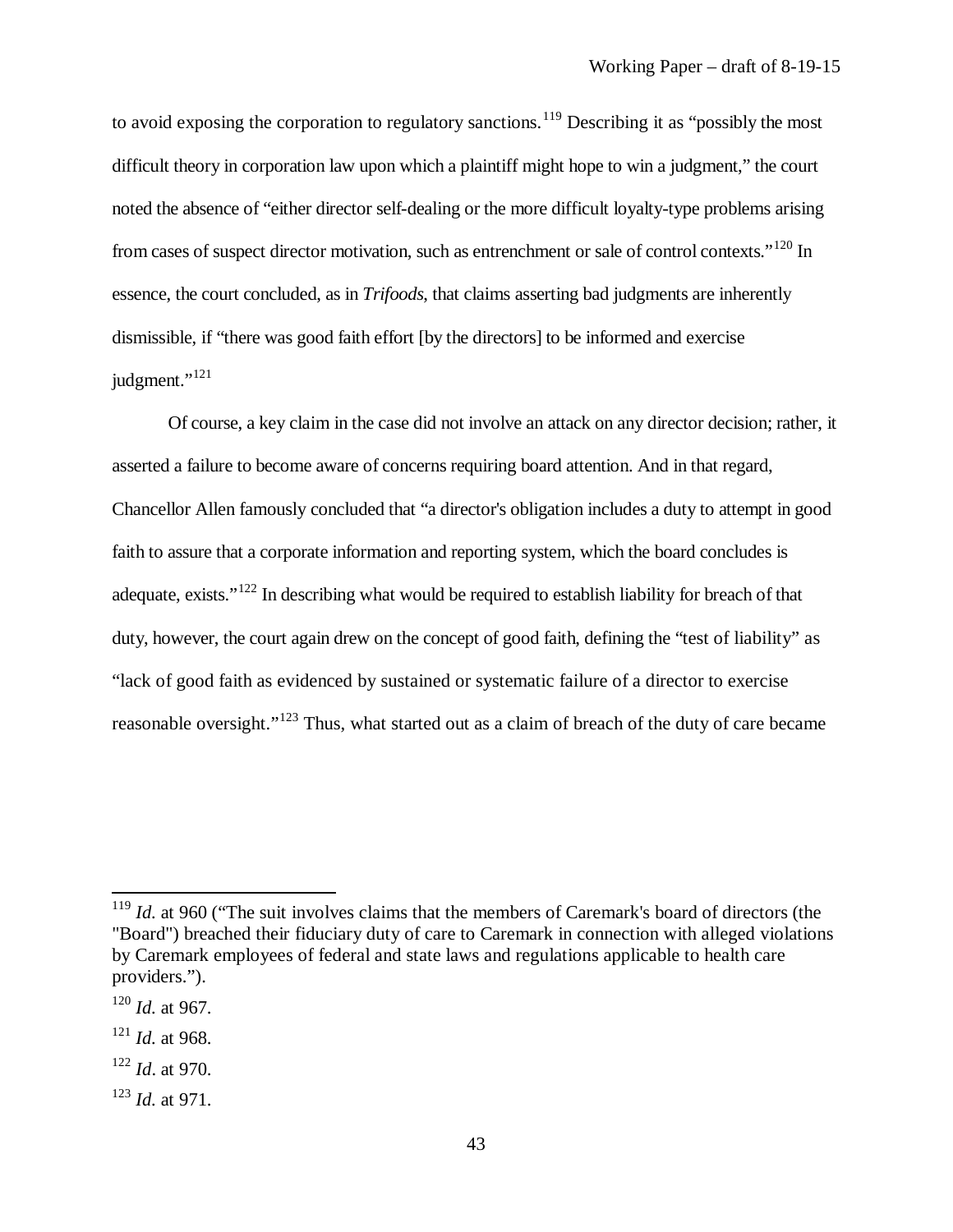redefined, in the Chancellor's analysis, as necessarily involving a claim of "lack of good faith."<sup>[124](#page-46-0)</sup>

That redefinition in turn shaped the Delaware Supreme Court's opinion in *Stone v. Ritter,* in which the court did address a motion to dismiss a shareholder derivative complaint, also alleging a board's failure to monitor and prevent regulatory liability. Affirming dismissal of the complaint, the court relied heavily on two aspects of the case: first, the presence of a provision in the company's certificate of incorporation precluding director liability for money damages to the full extent permitted by statute;<sup>[125](#page-46-1)</sup> and second, the proposition that Court of Chancery Rule 23.1 required dismissal in the absence of "particularized factual allegations" creating a reasonable inference that the directors were subject to personal liability.<sup>[126](#page-46-2)</sup> And in that regard, the court in *Stone* fully embraced *Caremark*'s adoption of the principle that director liability for a failure of oversight depended on proof of lack of good faith; indeed, with the following holding, the court completed the metamorphosis of oversight claims from duty of care-based to duty of loyalty-based: "because a showing of bad faith conduct … is essential to establish director oversight liability, the fiduciary duty violated by that conduct is the duty of loyalty."<sup>[127](#page-46-3)</sup>

Combining these two critical legal premises, the court found little difficulty dismissing the complaint. Indeed, the availability of an outside report assessing the company's relevant

<span id="page-46-0"></span> $124$  It is perhaps curious, therefore, that Chancellor Allen did not directly rely on an exculpatory provision in Caremark's certificate of incorporation based on Section 102(b)(7), note [ ] above. In asserting that a director might be held "liable for losses caused by non-compliance with applicable legal standards," however, he acknowledged that "questions of waiver of liability under certificate provisions authorized by 8 Del.C. § 102(b)(7) may also be faced." *Id.* at 970 and n. 27.

<span id="page-46-1"></span> $125$  Part II.A.3 above describes the nature of this provision and how it came before the court on the motion to dismiss.

<span id="page-46-2"></span><sup>126</sup> *Stone*, 911 A.2d at 367.

<span id="page-46-3"></span><sup>127</sup> *Id.* at 370.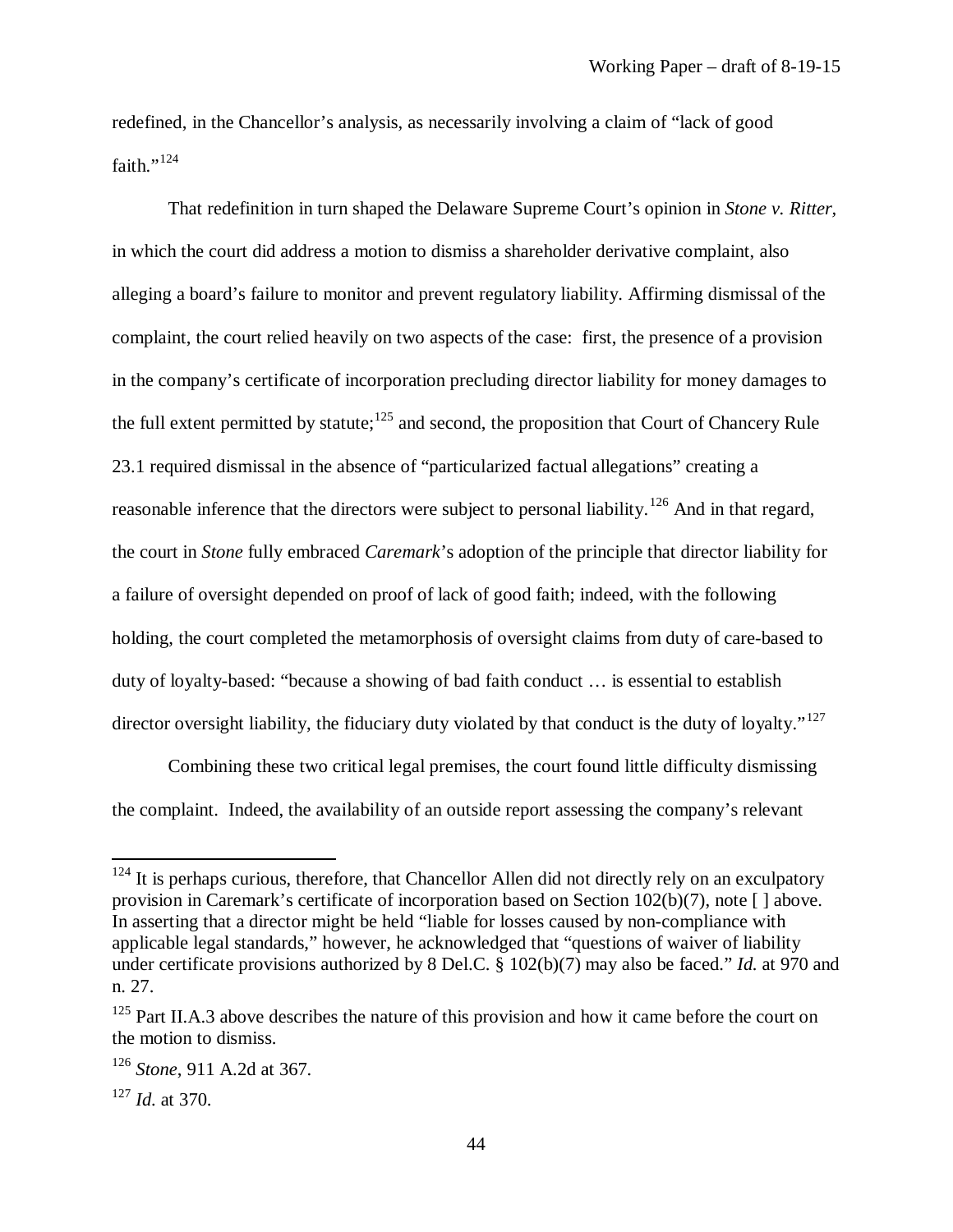compliance efforts and a board-adopted oversight policy enabled the court to conclude that the derivative complaint merely "seeks to equate a bad outcome with bad faith."<sup>[128](#page-47-0)</sup>

3. *Krim*: Fact Pleading Emerges in Deal Cases

Thus far we have identified cases in which the Delaware courts have dismissed shareholder derivative suits due to insufficient pleading of specific facts establishing likely director liability. As we will see now, however, the Delaware courts have taken a similar approach to deal litigation. To demonstrate this, we begin with a review of *Krim v. ProNet, Inc.*, a stockholder class action challenge to a merger, and the court's decision on the defendants' motion to dismiss the case for failure to state a claim on which relief could be granted.<sup>[129](#page-47-1)</sup>

We begin with *Krim* because it involved an arm's length stock for stock merger, and thus was uncomplicated by any issue of enhanced judicial scrutiny under *Revlon*. [130](#page-47-2) The gravamen of the plaintiff's case was the allegation that the directors of ProNet, the target company, failed to create an active and open auction for ProNet's shares and therefore failed to achieve an appropriate premium recognizing recent upswings in ProNet's business.<sup>[131](#page-47-3)</sup> In support of these allegations, the complaint cited SEC filings, analysts' reports assessing the value of ProNet's

<span id="page-47-0"></span><sup>&</sup>lt;sup>128</sup> *Id.* at 373. The evolution of oversight liability as based in the duty of loyalty, and the life and death of the concept of the duty of good faith as an element of a "triad" of fiduciary duties, are reviewed more fully in Leo E. Strine, Jr. *et al*., *Loyalty's Core Demand: The Defining Role of Good Faith in Corporate Law*, 98 GEO. L. J. 629 (2010).

<span id="page-47-1"></span><sup>129</sup> *Krim v. ProNet, Inc.*, 744 A.2d 523 (Del. Ch. 1999). At an earlier stage of the litigation, the court had denied the plaintiff's motion to expedite discovery. *Krim v. ProNet, Inc.*, C.A. No. 15873 (Del. Ch., Dec. 5, 1997)(bench ruling), tr. at 45-47. We address more fully below the treatment of such motions in deal cases.

<span id="page-47-2"></span><sup>130</sup> *See* text at n.[138] below.

<span id="page-47-3"></span><sup>131</sup> *Krim v. ProNet, Inc.*, Amended Class Action Complaint, Civil Action No. 15873 ("Krim Compl.") ¶ 45-46. The plaintiff also alleged that the directors breached their fiduciary duties in order to entrench themselves in office. *Id.* ¶¶ 47-50.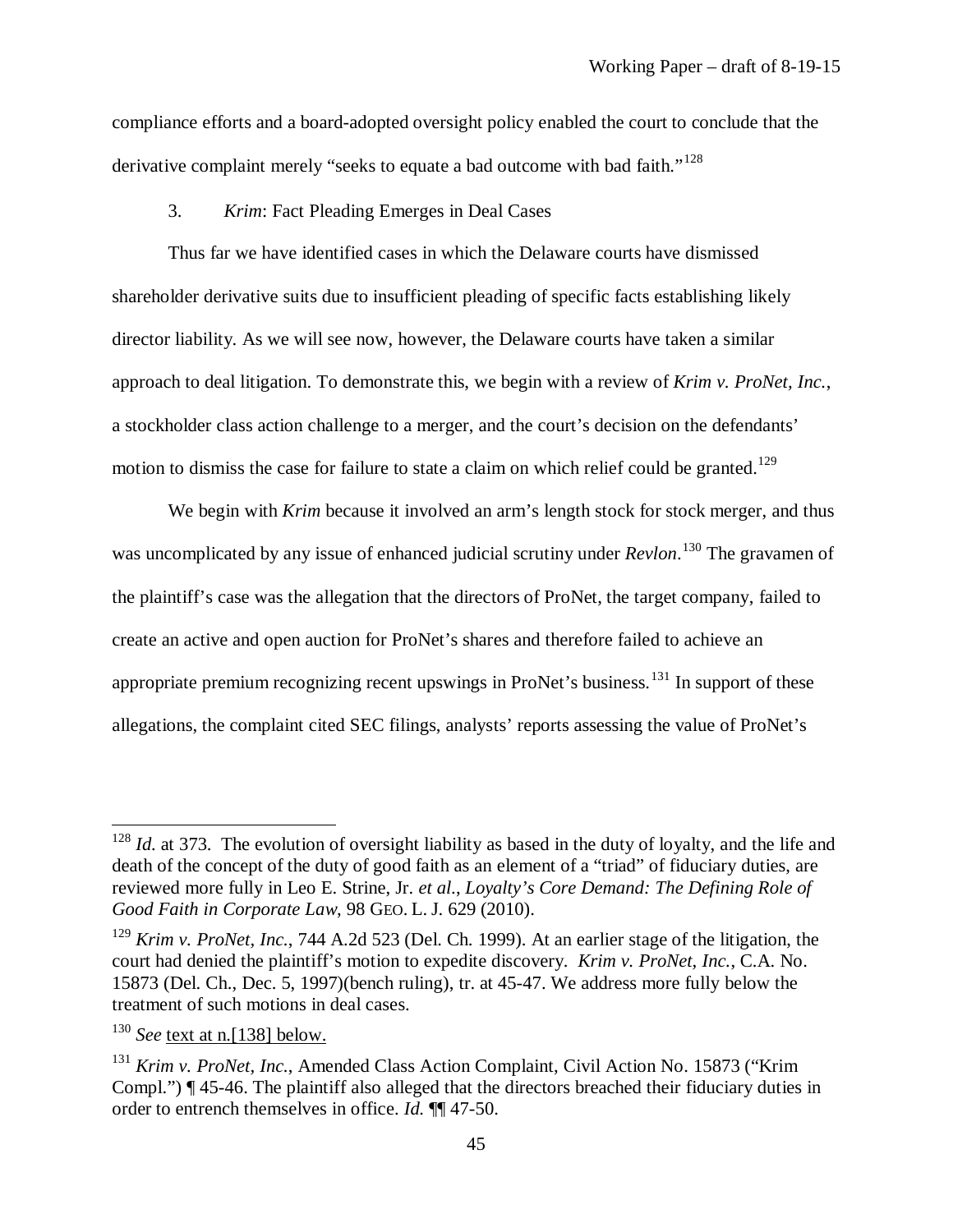shares, and media accounts.<sup>[132](#page-48-0)</sup> Importantly, the complaint did not allege any failure to disclose any conflict of interest involving the directors or, for that matter, any other material information necessary for a fully informed stockholder vote.<sup>[133](#page-48-1)</sup>

Finding no disabling conflict of interest, <sup>[134](#page-48-2)</sup> the court could well have viewed the plaintiff's theory as an assertion that he was a better judge of the merger's fairness than the majority of ProNet's fully informed and disinterested stockholders whose approval was

 $\overline{\phantom{a}}$ 

<span id="page-48-2"></span><sup>134</sup> The complaint sought to challenge the disinterestedness of ProNet's directors based on matters disclosed in the proxy statement: three of the directors would be named directors of Metrocall after the merger; options held by the board not vested prior to the merger would become fully exercisable and vested on consummation of the merger; and two directors had entered into non-competition agreements in exchange for payments totaling, in the aggregate, \$421,800 and \$317,400, over a three-year period. The court found that none of these matters created a conflict of interest. 744 A.2d at [ ] n.16 ("The vesting of options does not create a conflict as a high exchange ratio for ProNet shares benefits the option-holding directors as much as, if not more than, the regular stockholders. Further, the fact that several directors would retain board membership in the merged entity does not, standing alone, create a conflict of interest. See Grobow v. Perot, Del.Ch., 526 A.2d 914, 921-24 (1987) (discussing plaintiff's allegations of directors' interest in "self-perpetuation in office").

<span id="page-48-0"></span> $132$  The complaint referred to ProNet's low industry leverage ratios, a number of recent lucrative contracts entered into by ProNet, and positive statements by ProNet's CEO and COO in ProNet's 1996 Annual Report to Stockholders. *Id.* ¶¶ 23-31. Analysts from Principal and Prudential provided values for ProNet's shares on a discounted cash flow basis between \$7 and \$12 per share, which respectively are 30% and 122% higher than the merger price of \$5.40 per share. *Id.* ¶¶ 30-34. Additionally, a Bear Stearns analyst familiar with ProNet valued it at \$8 per share on August 5, 1997, just days before the agreement was announced. *Id.* ¶ 16.

<span id="page-48-1"></span><sup>&</sup>lt;sup>133</sup> Although the plaintiff's Amended Class Action Complaint did not assert a non-disclosure claim, the plaintiff made a belated assertion of non-disclosure in the plaintiff's Answering Brief to the Defendant's Motion to Dismiss. *Krim*, 744 A.2d at 528. This non-disclosure claim alleged that the defendant directors failed to confirm or deny that discussions took place with suitors besides MetroCall and failed to provide details if such discussions did occur. *Id.* The *Krim* court held that even if such "discussions or negotiations" did exist, they need not be disclosed and that "[the court] can only conclude that what the plaintiff is really trying to do by asserting the disclosure claim is to prolong discovery in the hope of framing a new cause of action." *Id.* at 528-529. *See also Bershad v. Curtiss-Wright Corp.*, 535 A.2d 840, 847 (Del. 1987) ("[e]fforts by public corporations to arrange mergers are immaterial under the *Rosenblatt v. Getty* standard, as a matter of law, until the firms have agreed on the price and structure of the transaction.").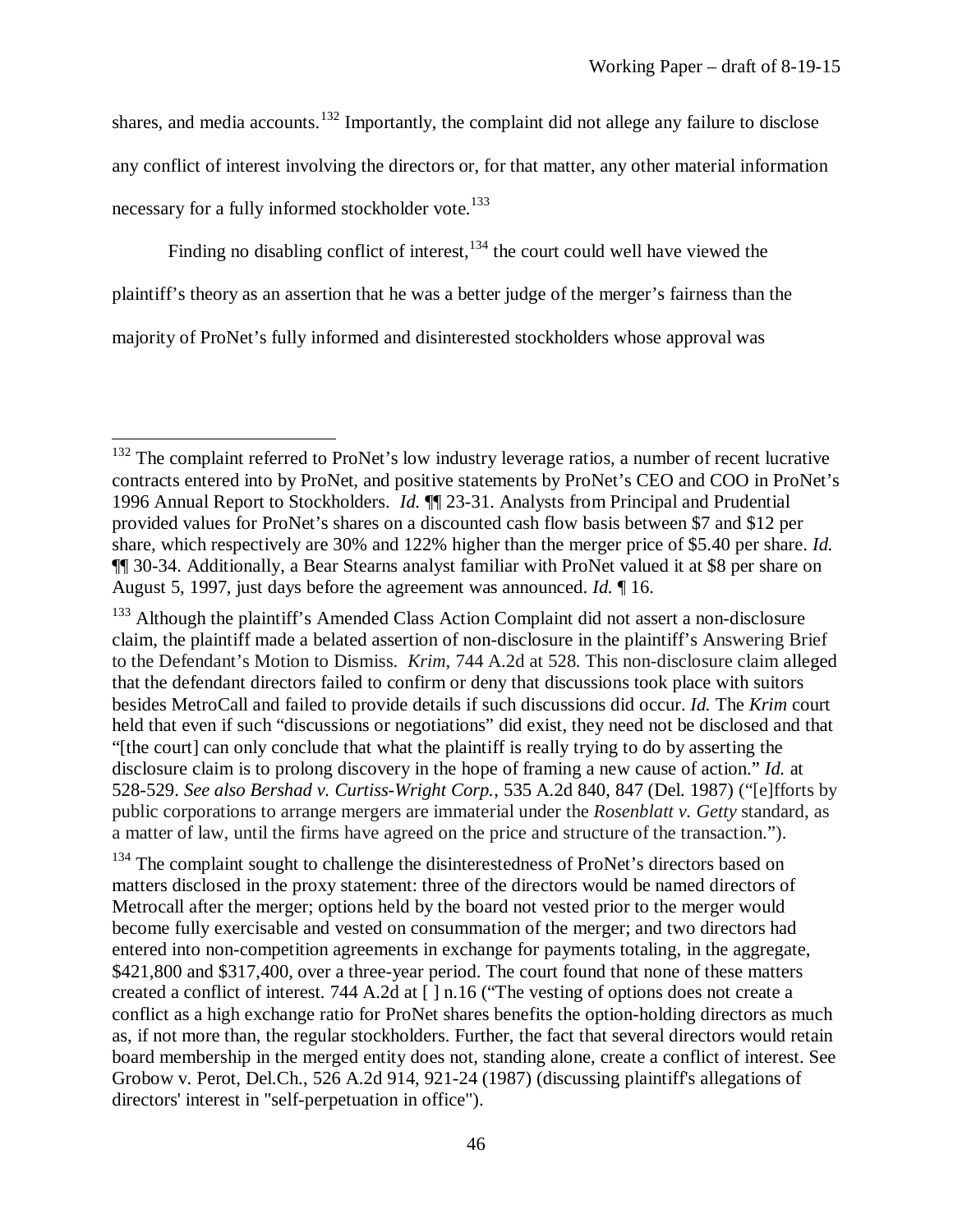necessary to accomplishment of the deal.<sup>[135](#page-49-0)</sup> What made the complaint in *Krim* particularly easy to dismiss, moreover, was the stock for stock structure of the deal: the business judgment rule protects defendants who make a presumptively informed, disinterested decision in a stock for stock merger, and the more stringent requirements of *Revlon* do not attach in such a merger because there is no change in control.[136](#page-49-1) Thus, as in *Trifoods* – *Krim*'s derivative suit counterpart – the court dismissed the complaint because it concluded, at the pleading stage, that "plaintiff has failed to demonstrate any reason why the presumption of the business judgment rule should not be afforded the defendant directors."<sup>[137](#page-49-2)</sup>

There is good reason to believe that this pleading stage triage approach does not unduly limit the prosecution of meritorious cases. Mergers and acquisitions, at least those involving publicly traded companies, typically provide all the information required by the trial judge to assess the worthiness of the plaintiff's case. SEC filing requirements reliably elicit extensive, publicly available information about the transaction. A plaintiff who cannot find in that mass of information specific facts calling into question the motivations of the decision makers is most unlikely to be able to succeed at trial in any event. Although, as in *Krim*, a plaintiff may allege a violation of the duty to disclose by omitting material facts, $^{138}$  $^{138}$  $^{138}$  the absence of specific allegations of conflict of interest or other improper director motivation appropriately results in dismissal of litigation.

<span id="page-49-0"></span><sup>135</sup> Del. G. Corp. L. § 251(c). *See also Williams v. Geier*, 671 A.2d 1368, 1381 (Del. 1996) ("[T]he stockholders control their own destiny through informed voting. This is the highest and best form of corporate democracy.").

<span id="page-49-1"></span><sup>136</sup> *Krim*, 744 A.2d at 528.

<span id="page-49-2"></span><sup>137</sup> *Id.* at 527.

<span id="page-49-3"></span><sup>&</sup>lt;sup>138</sup> The plaintiff in *Krim* alleged that the defendants omitted to disclose material facts about discussions with other potential suitors, but the court dispatched that assertion on the grounds that the plaintiff offered only conclusory allegations about such other discussions or negotiations. *Id.* at 528.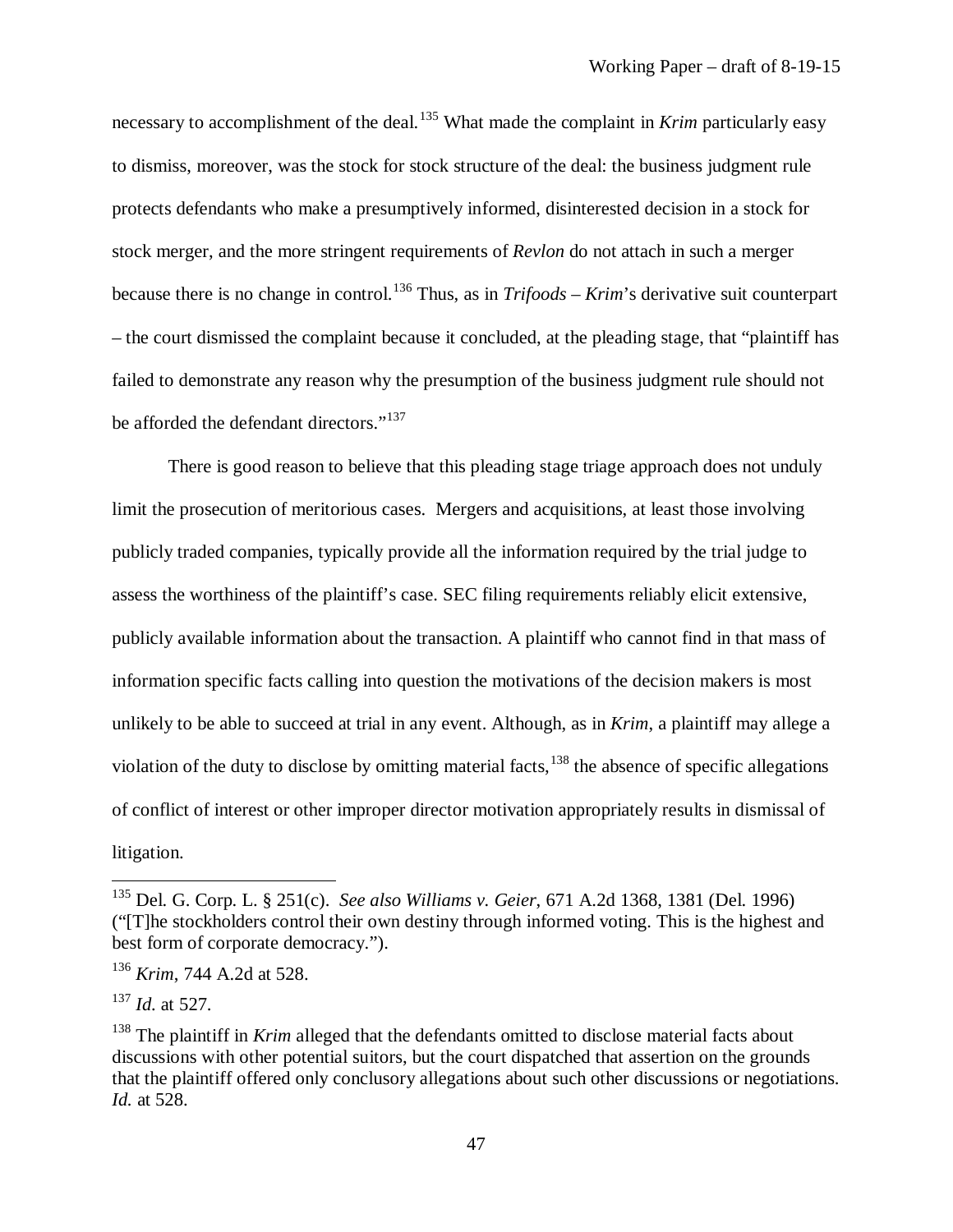# 4. Dismissing Non-*Revlon Revlon* Cases<sup>[139](#page-50-0)</sup>

It has not always been evident, however, that the motion to dismiss could serve that triage function in deal cases governed by *Revlon.*[140](#page-50-1) Beginning with its 1986 opinion in that case, the Delaware Supreme Court has made it clear that when the company is sold,<sup>[141](#page-50-2)</sup> the directors' conduct must be subjected to enhanced judicial scrutiny, the "key features" of which are "(a) a judicial determination regarding the adequacy of the decisionmaking process employed by the directors, including the information on which the directors based their decision; and (b) a judicial examination of the reasonableness of the directors' action in light of the circumstances then existing. The directors have the burden of proving that they were adequately informed and acted reasonably."[142](#page-50-3) Given the requirement of "enhanced scrutiny" in deal cases, and the burden on

<span id="page-50-3"></span><sup>142</sup> 637 A.2d at 47.

<span id="page-50-0"></span><sup>&</sup>lt;sup>139</sup> We acknowledge Delaware Supreme Court Chief Justice Leo E. Strine, Jr. as the source of this pithy description of this line of cases. The Chief Justice recently admonished students of the subject that "[i]t is too often forgotten that *Revlon*, and later cases like *QVC*, primarily involved board resistance to a competing bid after the board had agreed to a change of control, which threatened to impede the emergence of another higher-priced deal." *C&J Energy Servs., Inc. v. City of Miami Gen. Empl. & Sanit. Empl. Ret. Trust*, 107 A.3d 1049 (Del. 2014). Thus, even though *Revlon* doctrine applies to any cash sale of the company, a plain vanilla sale, supervised by indisputably independent directors, is clearly far less deserving of judicial scrutiny than the situation faced in *Revlon* itself. *See, e.g.*, Paul L. Regan, *The Unimportance of Being Earnest:*  Paramount *Rewrites the Rules for Enhanced Scrutiny in Corporate Takeovers*, 46 HAST. L. J. 125, 126 (1994) (suggesting that the courts should "limit enhanced scrutiny to those instances of director conduct that raise suspicion about the directors' motivations, such as a target board's adoption of defensive measures or unequal treatment of competing bidders."). Hence, the plain vanilla case can be fairly described as a "non-*Revlon Revlon*" case.

<span id="page-50-1"></span><sup>140</sup> *Revlon, Inc. v. Macandrews & Forbes, Inc*., 506 A.2d 173 (Del. 1986).

<span id="page-50-2"></span><sup>141</sup> "Sold," for purposes of *Revlon*, implies a sale of control or break-up of the company. *Paramount Comm's Inc. v. QVC Network, Inc.*, 637 A.2d 34, 45 (Del. 1993) ("There are few events that have a more significant impact on the stockholders than a sale of control or a corporate breakup. Each event represents a fundamental (and perhaps irrevocable) change in the nature of the corporate enterprise from a practical standpoint. It is the significance of each of these events that justifies: (a) focusing on the directors' obligation to seek the best value reasonably available to the stockholders; and (b) requiring a close scrutiny of board action which could be contrary to the stockholders' interests.").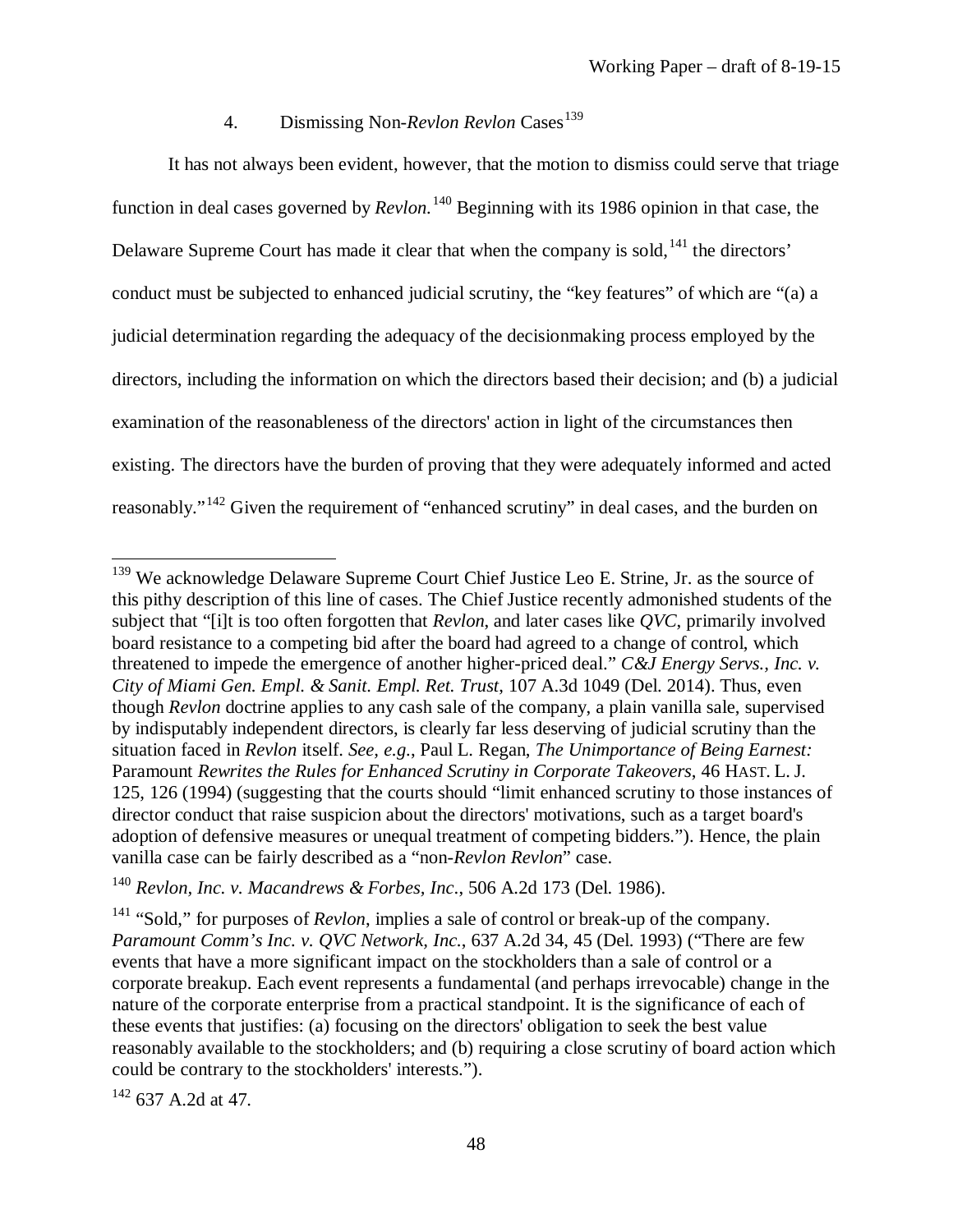directors to prove that they "acted reasonably," one could have easily concluded that a complaint challenging a transaction involving a sale of control automatically states a claim upon which relief can be granted, and that the complaint therefore cannot be dismissed on motion; rather, the directors must establish (either at trial or at best on a motion for summary judgment) that they "acted reasonably" in approving the transaction.<sup>[143](#page-51-0)</sup>

Indeed, that is essentially what the plaintiffs argued in the critically important case of *Malpiede v. Townson*, <sup>[144](#page-51-1)</sup> in which the directors of Frederick's of Hollywood were sued in a challenge to the acquisition of the company for cash. In the Court of Chancery, the plaintiffs advanced the claim, among others, that the directors had breached their duty of care.<sup>[145](#page-51-2)</sup> Defendants moved to dismiss the complaint for failure to state a claim upon which relief could be granted. According to the plaintiffs in that case, however, dismissal of the duty of care claim was inappropriate and premature, despite the undisputed existence of an exculpatory charter provision relieving the directors of monetary liability for breach of the duty of care.<sup>[146](#page-51-3)</sup> Specifically, the plaintiffs contended that "Frederick's exculpatory provision cannot provide the basis to dismiss the complaint at the pleading stage, because the applicability of the charter

<span id="page-51-0"></span><sup>&</sup>lt;sup>143</sup> A relatively early post-*Revlon* case demonstrated that defendant directors could win summary judgment in deal cases, but in that case the plaintiffs had taken expedited discovery and the dismissal appears to have been based on an undisputed factual record generated through that discovery effort. *Yanow v. Scientific Leasing, Inc.*, 1991 Del. Ch. LEXIS 134 (Del. Ch. July 31, 1991). More recently, the Delaware Supreme Court directed that summary judgment be entered in favor of the defendant directors in a case challenging the acquisition of Lyondell Chemical Company. *Lyondell Chem. Co. v. Ryan*, 970 A.2d 235 (Del. 2009). Again, however, the judgment followed discovery and the development of an evidentiary record. One can speculate that competing litigation in Texas might have induced the defendants to go forward with discovery and a motion for summary judgment, rather than present a motion to dismiss that might have been less effective in centering the litigation in the Delaware courts. *Id.* at \_.

<span id="page-51-1"></span><sup>144</sup> 780 A.2d 1075 (Del. 2001).

<span id="page-51-2"></span><sup>145</sup> *In re Frederick's of Hollywood, Inc. S'holders Litig*., 2000 Del. Ch. LEXIS 19 (Del. Ch. Jan. 31, 2000).

<span id="page-51-3"></span><sup>146</sup> *Id.* at 11.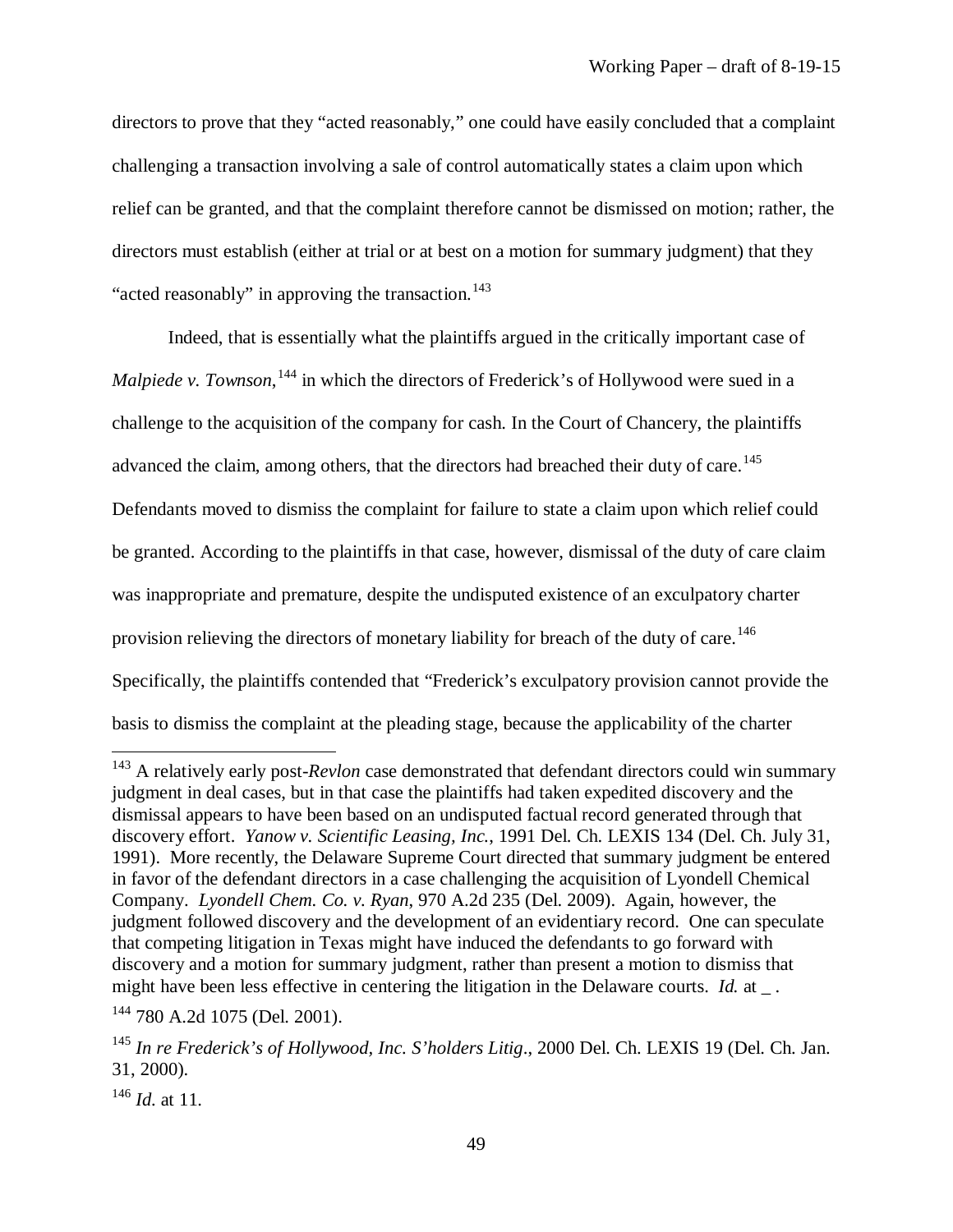provision can be determined only on a developed factual record."<sup>[147](#page-52-0)</sup> In this regard, the plaintiffs invoked the Delaware Supreme Court's opinion in *Emerald Partners, Inc. v. Berlin*, [148](#page-52-1) in which the Court stated that "the shield from liability provided by a certificate of incorporation provision adopted pursuant to 8 Del.C. § 102(b)(7) is in the nature of an affirmative defense," and that "[d]efendants seeking exculpation under such a provision will normally bear the burden of establishing each of its elements."<sup>[149](#page-52-2)</sup>

Faced with these contentions and the assignment of the burden of proof to the director defendants, the court could easily have agreed with the plaintiffs and insisted that the "enhanced scrutiny" required by *Revlon* and its progeny could only occur after development and presentation of a factual record, with the directors bearing the burden of proof. In short, the court could have easily determined that a motion to dismiss could not serve a pleading stage triage function in deal cases in which *Revlon* requires "enhanced scrutiny."

It was striking, then, that the Court of Chancery reached the opposite conclusion. Having separately concluded that claims of breach of the duty of loyalty were not sufficiently pleaded,  $150$ the court held that "where the complaint only alleges a breach of the duty of care, that claim may be dismissed at the pleading stage" based on the exculpatory charter provision.<sup>[151](#page-52-4)</sup> The Delaware Supreme Court affirmed, stating that "[a]lthough the *Revlon* doctrine imposes enhanced judicial scrutiny of certain transactions involving a sale of control, it does not eliminate the requirement

<span id="page-52-0"></span><sup>147</sup> *Id.* at 20.

<span id="page-52-1"></span><sup>&</sup>lt;sup>148</sup> 726 A.2d 1215 (Del. 1999).

<span id="page-52-2"></span><sup>149</sup> *Id.* at 1223-1224.

<span id="page-52-3"></span><sup>&</sup>lt;sup>150</sup> *Frederick's of Hollywood, Inc., 2000 Del. Ch. LEXIS 19 at 24 ("Id. at \_ ("Because the* complaint fails to alleged facts that establish that the merger was not approved by a majority of disinterested directors, the breach of loyalty claims cannot survive a motion to dismiss.").

<span id="page-52-4"></span><sup>151</sup> *Id.* at 21.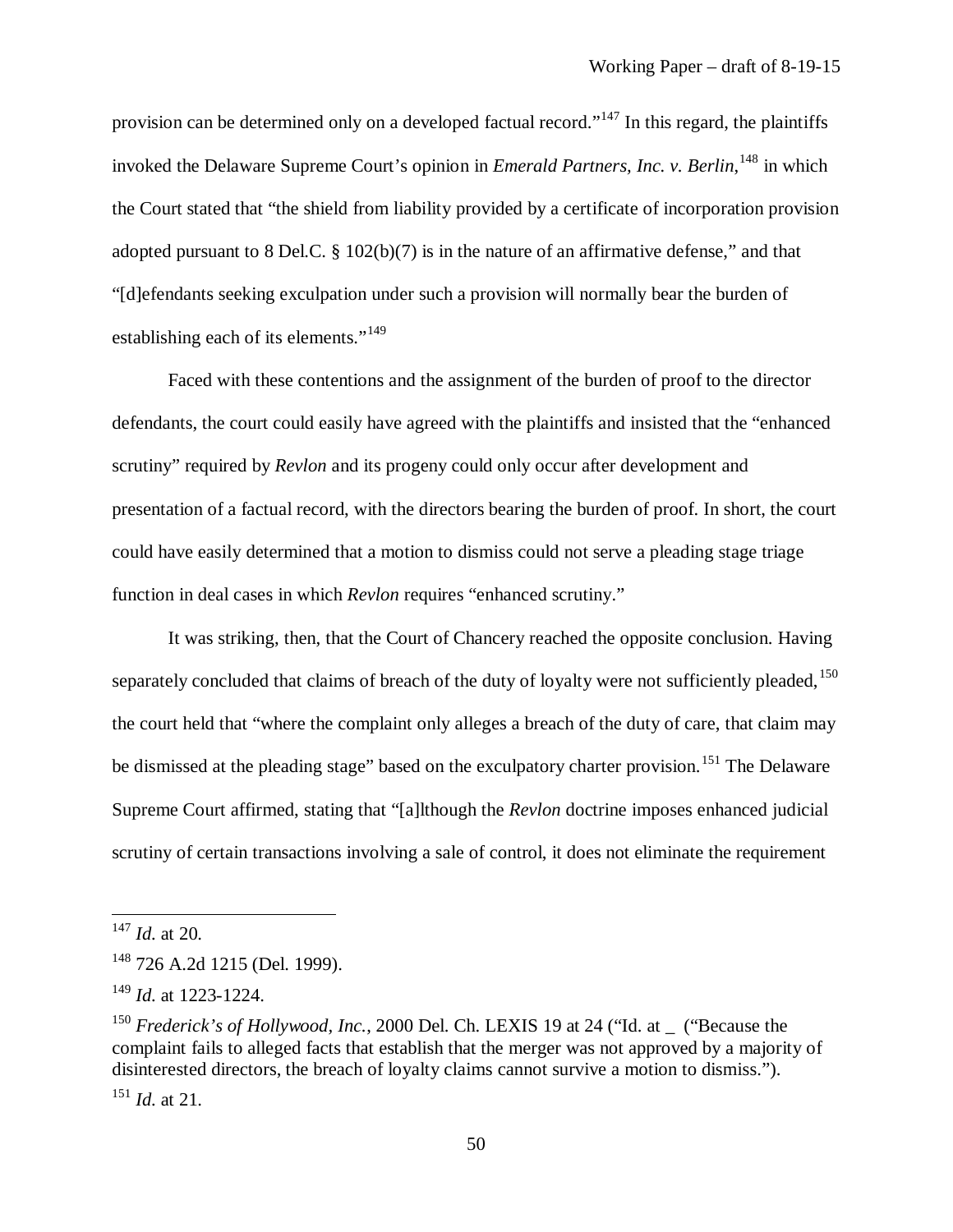that plaintiffs plead sufficient facts to support the underlying claims for a breach of fiduciary duties in conducting the sale."[152](#page-53-0) Concluding the point, the Court explained:

[W]e have held that the amended complaint here does not allege a loyalty violation or other violation falling within the exceptions to the Section 102(b)(7) exculpation provision. Likewise, we have held that, even if the plaintiffs had stated a claim for gross negligence, such a well-pleaded claim is unavailing because defendants have brought forth the Section 102(b)(7) charter provision that bars such claims. This is the end of the case. $153$ 

Thus, as the Delaware Supreme Court much more recently explained, in a case seeking money damages against a director protected by an exculpatory charter provision, a complaint must affirmatively plead non-exculpated claims, regardless of the standard of judicial review that might apply:

A plaintiff seeking only monetary damages must plead non-exculpated claims against a director who is protected by an exculpatory charter provision to survive a motion to dismiss, regardless of the underlying standard of review for the board's conduct—be it Revlon, Unocal, the entire fairness standard, or the business judgment rule.<sup>[154](#page-53-2)</sup>

It would be a mistake to dismiss these rulings as a fortuitous application of exculpatory

charter provisions in a limited context, namely in suits limited to damages claims against

directors. To the contrary, *Malpiede* and its progeny<sup>[155](#page-53-3)</sup> represent a significant extension of fact

pleading requirements to deal cases. Exculpatory charter provisions are nearly ubiquitous in

<span id="page-53-0"></span><sup>&</sup>lt;sup>152</sup> 780 A.2d at 1084.  $\overline{\phantom{a}}$ 

<span id="page-53-1"></span><sup>153</sup> *Id.* at 1094.

<span id="page-53-2"></span><sup>&</sup>lt;sup>154</sup> *Leal v. Meeks (In re Cornerstone Therapeutics, Inc.),* A.3d  $\,$ , [2015 Del. LEXIS 231, \*37] (Del. 2015) (in a challenge to a transaction governed by the entire fairness standard of judicial review, remanding "to determine if the plaintiffs have sufficiently pled facts suggesting that the independent directors committed a non-exculpated breach of their fiduciary duty.").

<span id="page-53-3"></span><sup>155</sup> *In re NYMEX Shareholder Litig.*, (Del. Ch. 2009) (dismissing *Revlon*-based claims of breach of fiduciary duty in the sale of the company); *Wayne County Employees' Ret. Sys.v. Corti*, C. A. No. 3534-CC (Del. Ch. July 24, 2009) (same); *In re BJ's Wholesale Club, Inc. Shareholders Litigation*, 2013 Del. Ch. LEXIS 28 (Jan. 31, 2013) (same).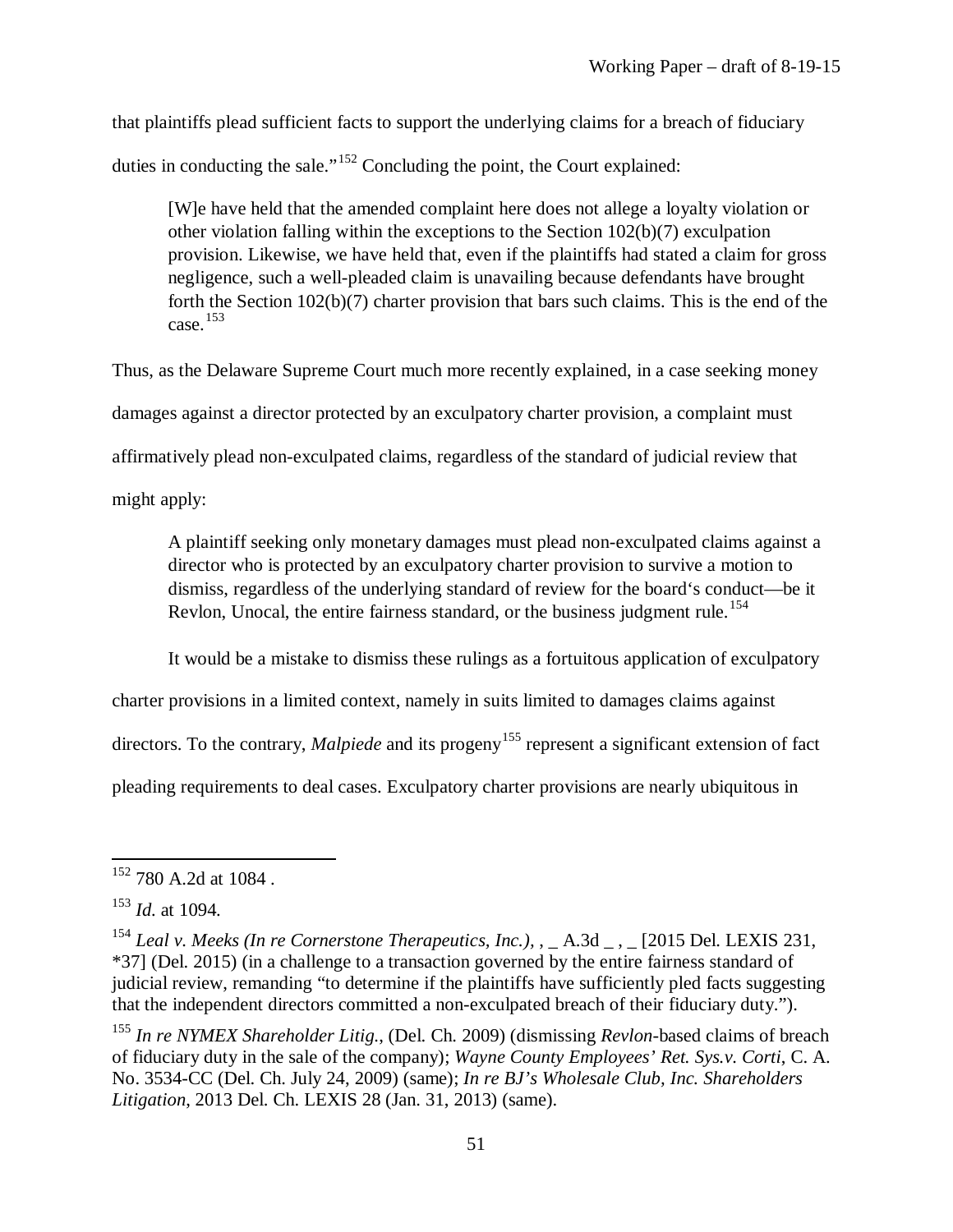publicly traded Delaware corporations,<sup>[156](#page-54-0)</sup> and once an arm's length acquisition has been consummated, the only potential defendants in deal litigation are (i) the directors who are protected by such provisions, and (ii) the buyer -- who can typically secure dismissal of the claims against it (aiding and abetting a breach of fiduciary duty) because of the requirement, applied in *Malpiede* and many other cases,<sup>[157](#page-54-1)</sup> that the complaint demonstrate "knowing" participation" by the buyer in the target directors' breach of a fiduciary duty.[158](#page-54-2)

In short, deal cases challenging arm's length acquisitions can be dismissed at the pleading stage, despite the application of *Revlon* "enhanced scrutiny."

5. Dismissing Deal Cases Involving Controlling Stockholders

In the previous section we examined the extension of fact pleading requirements to motions to dismiss deal cases in which the acquisition is by an unaffiliated third party, and there are no viable claims of conflict of interest or otherwise disloyal motivation. As we saw, that extension depended significantly on the application of exculpatory charter provisions that eliminate monetary liability on claims not involving disloyalty or other narrow exceptions. Such provisions would of course not protect controlling stockholders, or directors affiliated with them,

<span id="page-54-0"></span><sup>156</sup> Andrew C. W. Lund, *Rethinking* Aronson*: Board Authority and Overdelegation*, 11 U. PA. J. BUS. L. 703, 704 (2013) (exculpatory charter provisions "have been adopted by the vast majority of Delaware corporations"); Claire A. Hill & Brett H. McDonnell, Disney*, Good Faith, and Structural Bias*, 32 J. CORP. L. 833, 837 (2007) ("personal liability for pure care violations" has been waived by most corporations); Robert B. Thompson & Randall S. Thomas, *The Public and Private Faces of Derivative Suits*, 57 VAND. L. REV. 1747, 1786 (2004) ("It is very rare for a public company not to have taken advantage of this exculpation.").

<span id="page-54-1"></span><sup>157</sup> *E.g.*, *Gotham Partners, L.P. v. Hallwood Realty Partners, L.P.*, 817 A.2d 160, 172 (Del. 2002) (holding that elements of a claim for aiding and abetting a defendant include establishing that a defendant "who is not a fiduciary, knowingly participated in a breach; *In re Nine Sys. Corp. S'holders Litig*., 2014 Del. Ch. LEXIS 171, \*146 (Del. Ch. Sept. 4, 2014) ("Under Delaware law, to recover on a claim for aiding and abetting another's breach of fiduciary duty, a plaintiff must prove … knowing participation in the breach by the non-fiduciary defendants'"); *In re Rural Metro Corp. Stockholders Litig*., 88 A.3d 54, 80 (Del. Ch. 2014) (accord).

<span id="page-54-2"></span><sup>158</sup> *Malpiede*, 780 A.2d at 1096.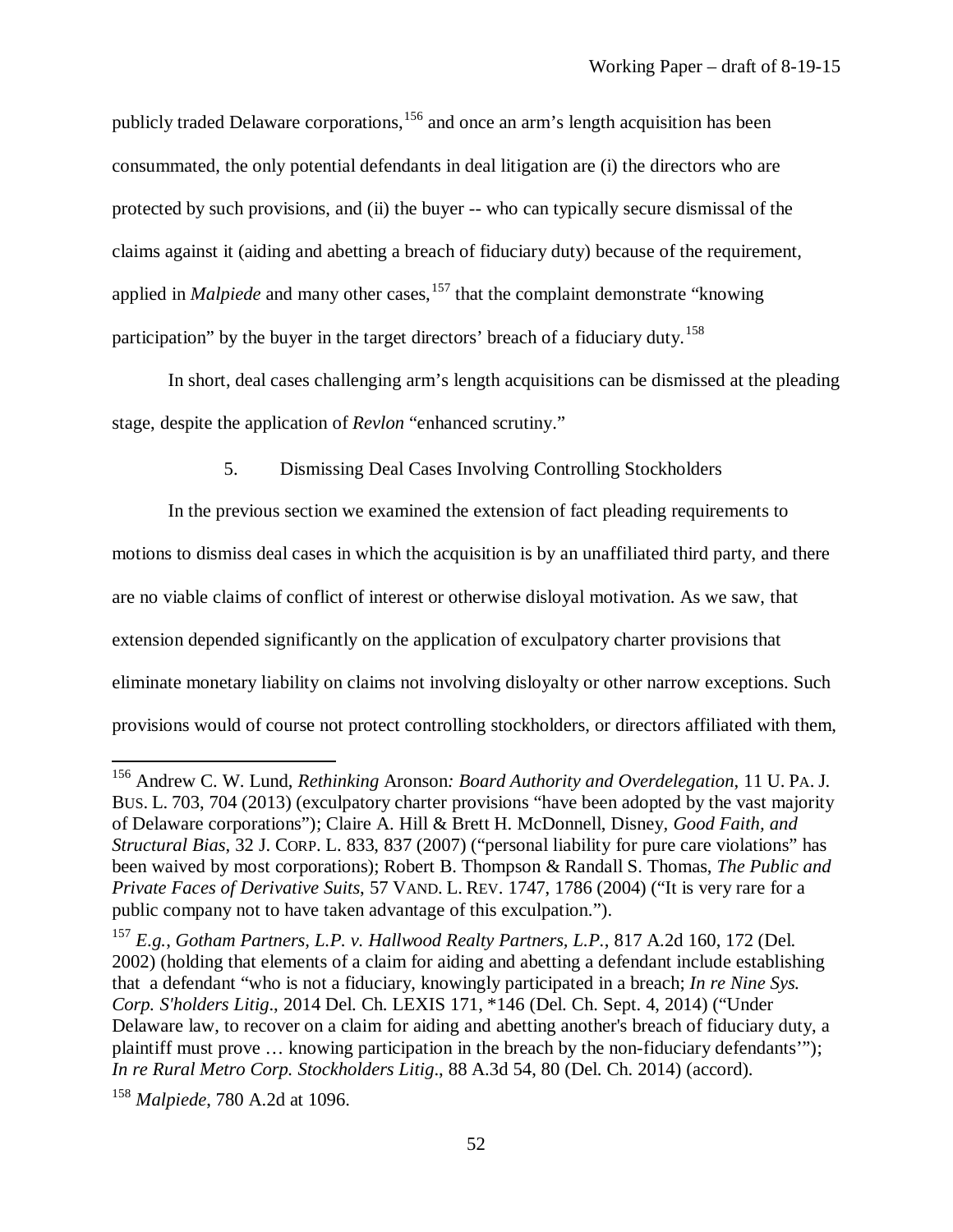in cases in which the controller is the acquiring party. In a number of situations, however, the courts have employed the motion to dismiss as a triage tool even in cases in which the merger is supported by an allegedly controlling stockholder. We identify and examine three such situations below: (1) claims against disinterested directors in a controller freeze-out transaction; (2) claims against directors and controlling stockholders where both the controller's shares and the publicly held shares are sold to an unaffiliated third party; and, most controversially, (3) claims against the directors and controller, where the controller has irrevocably conditioned the freeze-out acquisition upon approval by both a special committee of disinterested directors and a majority of the outstanding minority shares. In each of these situations, the Delaware courts have come to require pleading of facts sufficient, on a motion to dismiss, to rebut the application of an exculpatory charter provision or the business judgment rule.

#### i. Claims Against Disinterested Directors

Until this year, it was unclear as a matter of Delaware law whether, in a freeze-out merger by a controlling stockholder, unaffiliated directors could be dismissed as defendants in the absence of pleaded facts establishing a non-exculpated claim against them.<sup>[159](#page-55-0)</sup> The Court of Chancery, aware of the uncertainty on this point but guided by statements in the Delaware Supreme Court's opinion in *Emerald Partners*, declined to grant such dismissals, given that the underlying transaction would be subject to review under the demanding standard of entire fairness.<sup>[160](#page-55-1)</sup> The Delaware Supreme Court accepted interlocutory appeals from those denials in

<span id="page-55-0"></span><sup>159</sup> *In re Cornerstone Therapeutics Inc. Stockholder Litig.*, 2014 Del. Ch. LEXIS 170, \*19 (Del. Ch. Sept. 10, 2014), *rev'd, Leal v. Meeks*, \_ A.3d \_ (Del. 2015) (noting "[t]he lack of congruity in our case law with respect to transactions subject to entire fairness").

<span id="page-55-1"></span><sup>&</sup>lt;sup>160</sup> Cornerstone, 2014 Del. Ch. LEXIS at \*41 (Del. Ch. Sept. 10, 2014) ("controlling precedent" requires me to deny the Motion to Dismiss under these circumstances."); *In re Zhongpin Inc. Stockholders Litig.*, 2014 Del. Ch. LEXIS 252, \*36 (Del. Ch. Nov. 26, 2014) ("Although *In re*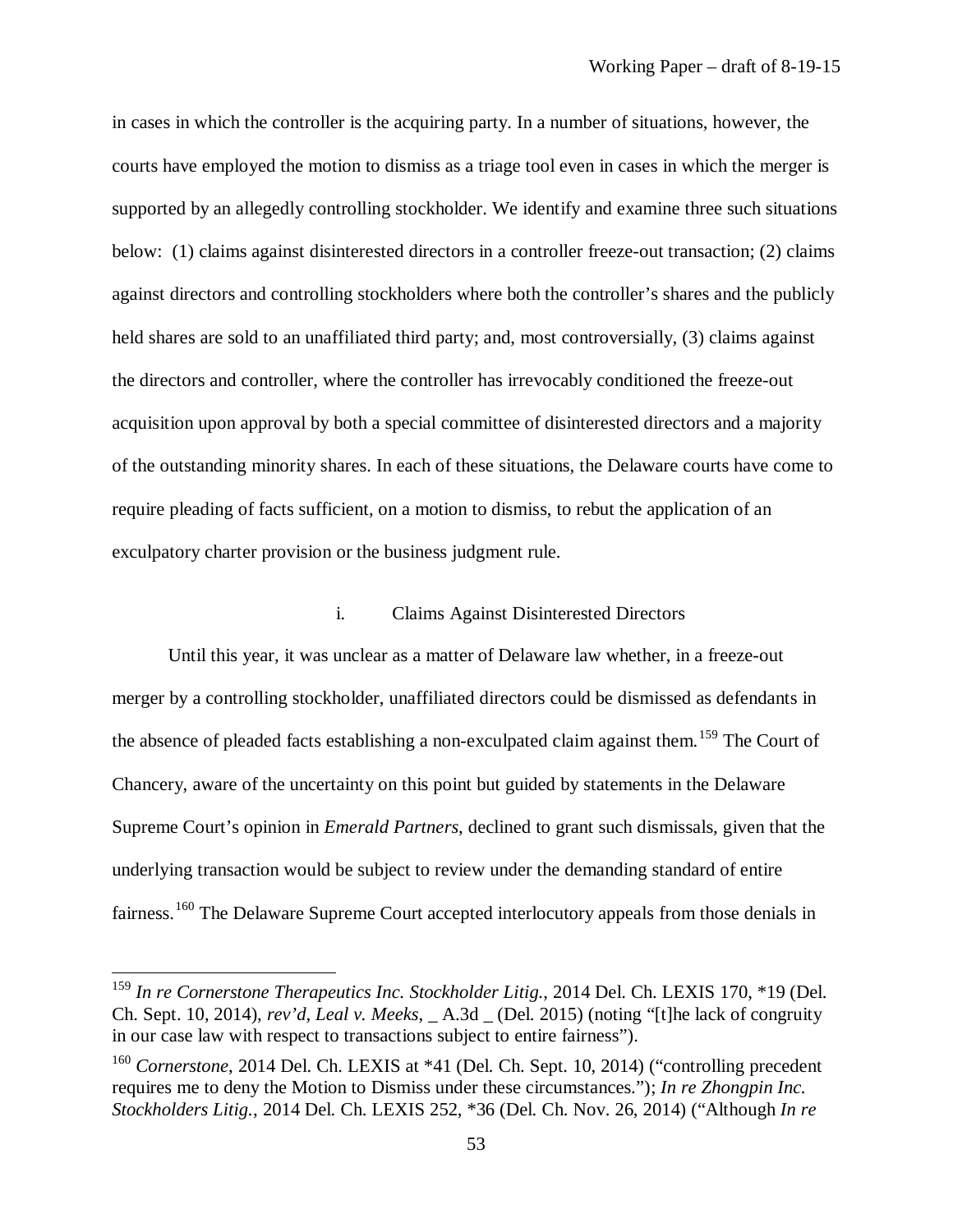order to clear up that uncertainty.[161](#page-56-0) In *Leal v. Meeks*, the court established that disinterested directors were entitled to dismissal, even in a case challenging a controller freeze-out transaction, in which the most searching form of judicial review would apply to the transaction, unless non-exculpated claims were specifically pleaded against those directors.<sup>[162](#page-56-1)</sup>

That holding is instructive, but does not advance the larger thesis advocated here. On one hand, it is instructive because it identifies yet another arena in which the Delaware courts have manifested a willingness to dismiss claims because of a failure to plead specific facts sufficient to imply a basis for liability. And that willingness flows logically from the courts' earlier rulings in arm's length deal cases, particularly *Malpiede*, which pointedly distinguish the applicable standard of judicial review from the governing pleading standard, and establish that nonexculpated claims must be pleaded with specificity even if *Revlon* ultimately calls for enhanced judicial scrutiny. Indeed, it is no accident that the court in *Cornerstone* repeatedly relies on and quotes the court's earlier opinion in *Malpiede*. [163](#page-56-2) On the other hand, pointing out the willingness to dismiss individual disinterested directors in a controller freeze-out case is something of a

*Cornerstone* questioned the merit of forcing disinterested directors to face the same pleading standard as interested fiduciaries in cases subject to entire fairness, the Court's examination of precedent left it with no other choice.").

<span id="page-56-0"></span><sup>161</sup> In both *Cornerstone* and *Zhongpin* the Court of Chancery granted, and the Delaware Supreme Court accepted, defendants' requests that the denial of their motion to dismiss be taken up in an interlocutory appeal. *Leal v. Meeks*, A.3d at [2015 Del. LEXIS 231 \*13-14] ("These cases ... exemplify a benefit of careful employment of the interlocutory appeal process: to enable this Court to clarify precedent that could arguably be read in two different ways before litigants incur avoidable costs");; *In re Cornerstone Therapeutics Inc. S'holders Litig.,* 2014 Del. Ch. LEXIS 185, (Del. Ch. Sept. 26, 2014); *In re Cornerstone Therapeutics Inc. S'holders Litig.*, No. 564, 2014 (Del. Oct. 9, 2014) (ORDER); *In re Zhongpin Inc. Stockholders Litig*., 2014 Del. Ch. LEXIS 267 (Del. Ch. Dec. 23, 2014).

<span id="page-56-1"></span><sup>&</sup>lt;sup>162</sup> *Leal*, A.3d at  $\left[2015 \text{ Del. } LEXIS\ 231, *35\right]$  ("when the plaintiffs have pled no facts to support an inference that any of the independent directors breached their duty of loyalty, fidelity to the purpose of Section 102(b)(7) requires dismissal of the complaint against those directors.").

<span id="page-56-2"></span><sup>163</sup> *Id.* at nn. 4, 12, 26-27, and 33-34.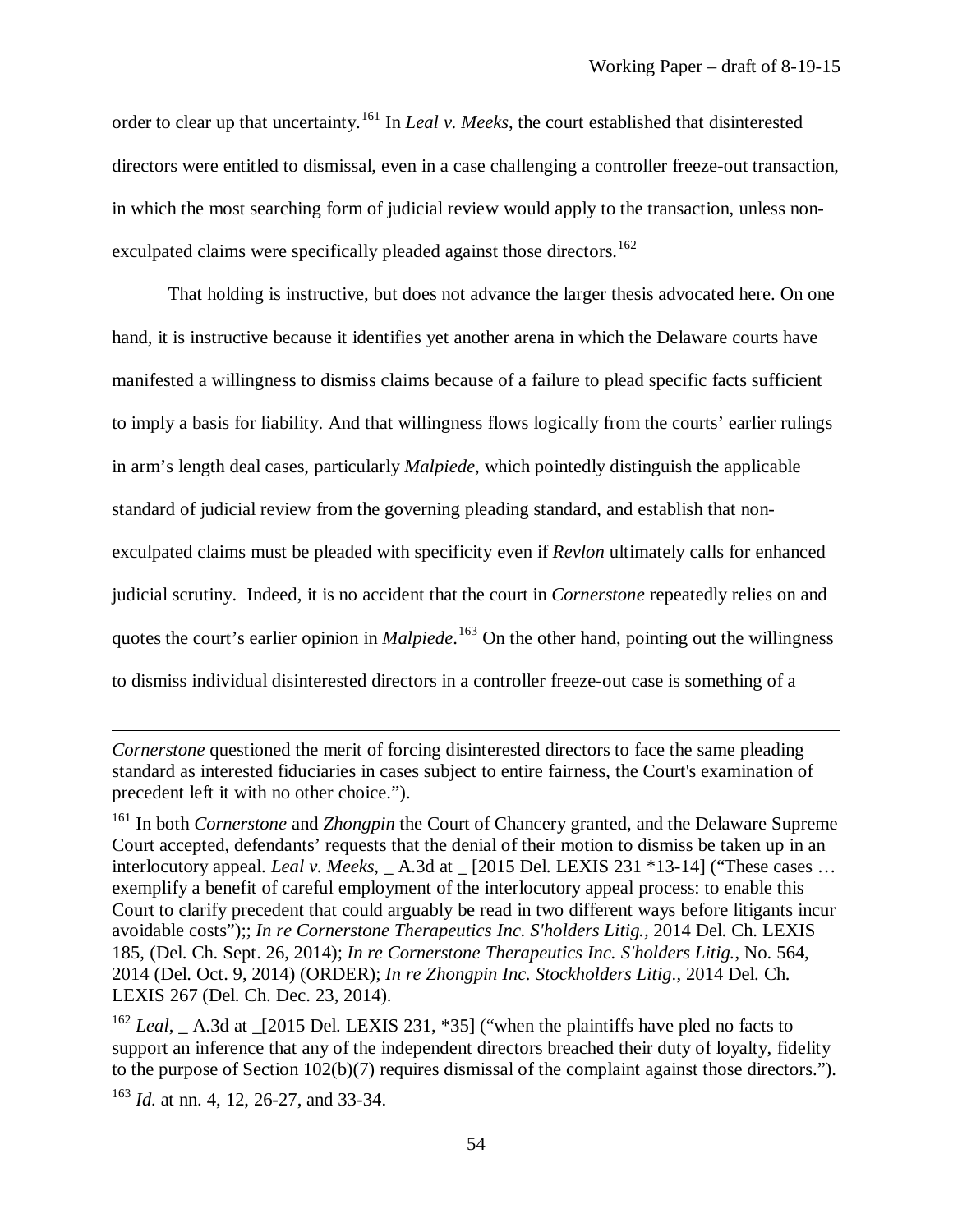digression from the main thesis of this Article: dismissing disinterested directors while allowing the case to go forward against the controller and its affiliated directors does little or nothing to avoid the costs of litigation, which would generally continue despite dismissal of the disinterested directors; nor can that dismissal be expected to assist the parties to predict the ultimate disposition of the litigation, because the claims against the controller would be governed by fairness considerations independent of those on which liability of the disinterested directors would have to be premised.<sup>[164](#page-57-0)</sup> Accordingly, this particular application of the motion to dismiss does not significantly exemplify the previously described efficiency functions of the motion to dismiss. The other two areas identified below, however, are more relevant to the efficiency thesis we advance.

### ii. Sales by a Controller to a Third Party

In some situations, the controlling stockholder becomes a seller. Where that occurs and the company is sold to a third party in an arm's length transaction in which the controller receives the same consideration per share as the minority stockholders, one would ordinarily expect that judicial review of the sale would be at least as favorable to the proponents of the transaction as in an ordinary arm's length acquisition: the controller has a powerful incentive to achieve exactly what *Revlon* calls for, namely the highest currently available sale price.

The Delaware Supreme Court's 2000 opinion in *McMullin v. Beran*, [165](#page-57-1) however, called into question the viability of a motion to dismiss as a triage tool in cases in which a controlling stockholder is a seller, along with the minority stockholders. In that case, the court reversed the

<span id="page-57-0"></span><sup>&</sup>lt;sup>164</sup> *Leal*,  $\Delta$  A.3d at  $\lceil \log n \rceil$  at 40 ("Interested fiduciaries, often the proverbial deep-pocketed defendants, will continue to be required to prove that the transaction was entirely fair to the minority stockholders, because the plaintiffs' well-pled claims against the interested parties in a controller transaction cannot be dismissed before trial, regardless of whether the independent directors remain as defendants.").

<span id="page-57-1"></span><sup>165</sup> *McMullin v. Beran*, 765 A.2d 910 (Del. 2000).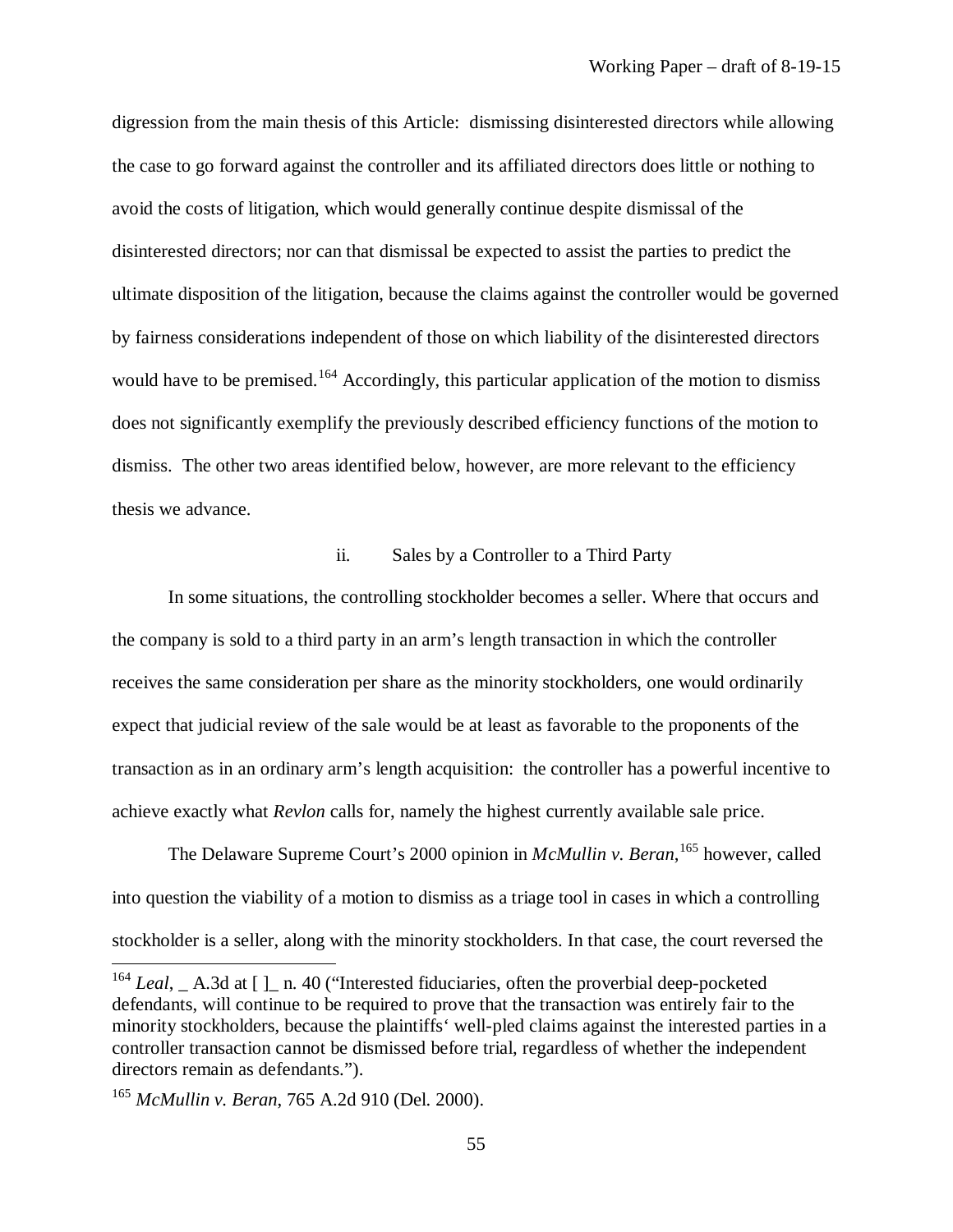grant of a motion to dismiss that emphasized the alignment of economic interest between the controller (ARCO) and the minority in a sale of the company (Chemical) to a third party (Lyondell). The court rejected dismissal in part because of its conclusion that the complaint's allegations "suggest that the directors of Chemical breached their duty of care by approving the merger … without adequately informing themselves about the transaction and without determining whether the merger consideration equaled or exceeded Chemical's appraisal value as a going concern."[166](#page-58-0) In this case decided shortly before *Malpiede*, the court oddly declined to consider the impact of the company's exculpatory charter provision  $167 167 -$  oddly, because under the subsequent reasoning of *Malpiede* that provision would have provided an independent basis for affirming the lower court's dismissal of the complaint, at least as against the directors. More importantly, the court found the allegations of the complaint sufficient to implicate a conflict of interest on the part of the controller, despite the equal treatment of all shares in the merger: the controller was allegedly in need of cash, and "its insistence on an all-cash bid conflicted with the interests of the public shareholders to receive maximum consideration for their shares in a sale of the Company. [168](#page-58-2) If a controller's ostensible preference for (or against) liquidity were automatically a basis for finding a conflict of interest and therefore a viable claim for breach of the duty of loyalty, dismissal of a challenge to even an arm's length sale would seem to be difficult or impossible.

*McMullin* was not the last word, however, on cases of this sort: twelve years later, then Chancellor Strine addressed a similar complaint challenging a sale to a third party, where the

<span id="page-58-0"></span><sup>166</sup> *Id.* at 922.

<span id="page-58-1"></span><sup>167</sup> *Id*. at 926.

<span id="page-58-2"></span><sup>168</sup> *Id.* at 921.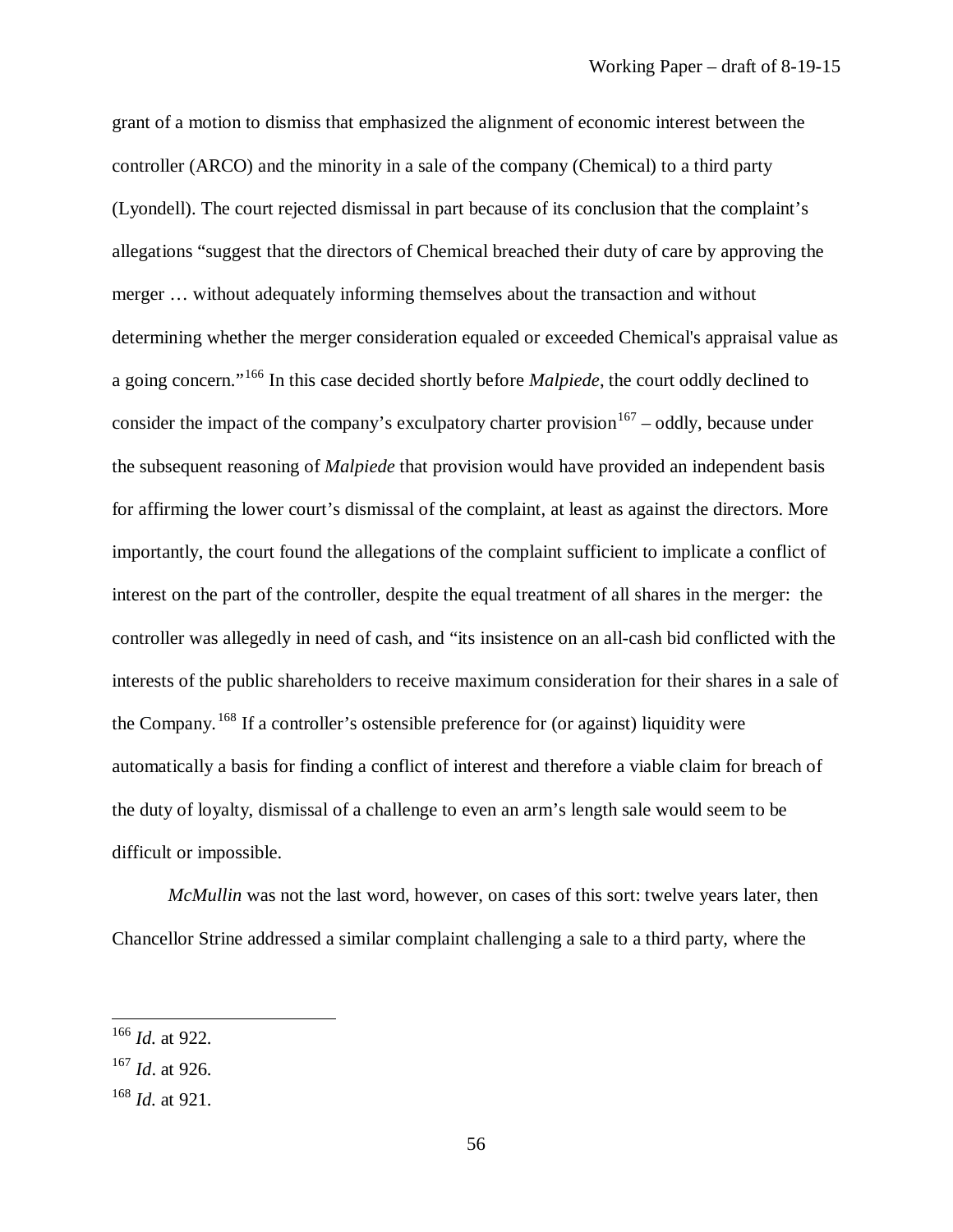controller received the same per share consideration as the public stockholders.<sup>[169](#page-59-0)</sup> In that case (*Synthes*), the court did grant defendants' motion to dismiss a complaint challenging the sale. The opinion nicely illustrates elements of the procedural system we describe above, including the courts' evolving insistence in representative shareholder litigation that the complaint demonstrate with reasonable specificity a basis for further judicial inquiry into the merits of the claims.

The operative complaint in *Synthes* was a second amended complaint, and the plaintiffs had been "afforded some written discovery."<sup>[170](#page-59-1)</sup> Perhaps more importantly, the plaintiffs had received, and drew heavily in their complaint from, the defendants' proxy statement; and plaintiffs' reliance on that document in pleading their claims enabled the court to rely on the facts it recited, in the absence of specifically pleaded facts contradicting those recitations.<sup>[171](#page-59-2)</sup>

As in *McMullin*, the plaintiffs alleged that the putative controller (Wyss) had a "unique" need for liquidity that "infected the entire sale process."[172](#page-59-3) Rather than infer a conflict of interest arising from that alleged liquidity preference, however, the court's analysis proceeded from the premise that "a fiduciary's financial interest in a transaction as a stockholder (such as receiving liquidity value for her shares) does not establish a disabling conflict of interest when the

<span id="page-59-0"></span><sup>169</sup> *In re Synthes, Inc. S'holder Litig*., 50 A.3d 1022 (Del. Ch. 2012).

<span id="page-59-1"></span> $170$  50 A.3d at 1024. In a similar case, discovery appears to have been considerably further advanced. *In re Morton's Restaurant Group, Inc.*, 74 A.3d 656, 658 (Del. Ch. 2013) ("the plaintiffs have received substantial discovery, including depositions"). Although the court granted a motion to dismiss, as it did in *Synthes*, the court's reliance on deposition testimony as well as SEC filings deemed to have been incorporated into the complaint (*id.* at 658-659) resulted in a disposition that may have resembled summary judgment more than a motion to dismiss.

<span id="page-59-2"></span><sup>&</sup>lt;sup>171</sup> *Id.* at 1026 ("Having premised their recitation of the facts squarely on that document and incorporated it, the plaintiffs cannot fairly, even at the pleading stage, try to have the court draw inferences in their favor that contradict that document, unless they plead non-conclusory facts contradicting it."), *citing In re BHC Commc'ns S'holder Litig., Inc., 789 A.2d 1, 13 (Del. Ch.*) 2001).

<span id="page-59-3"></span><sup>172</sup> *Id*.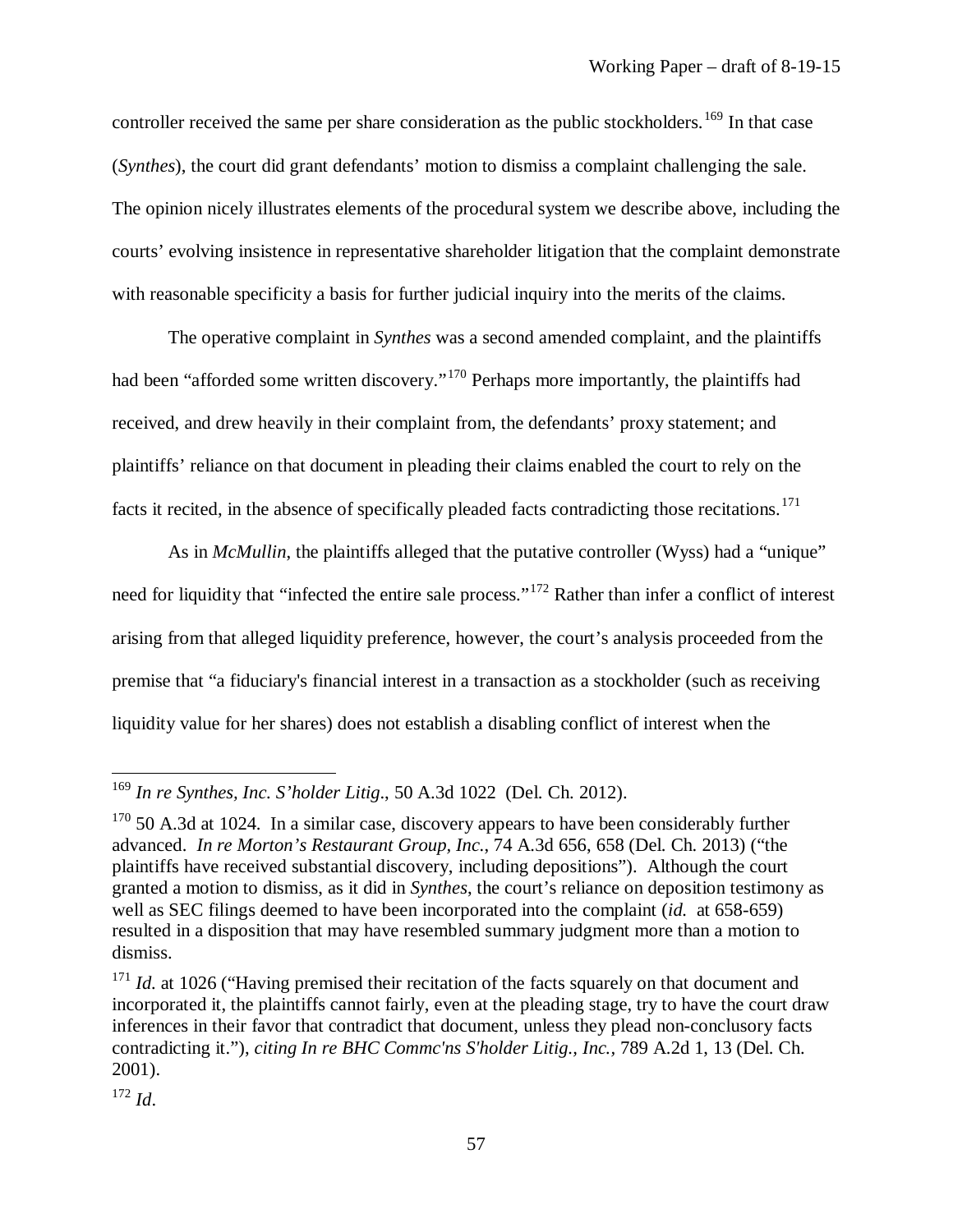transaction treats all stockholders equally."<sup>[173](#page-60-0)</sup> The court allowed that there might be "very narrow circumstances in which a controlling stockholder's immediate need for liquidity could constitute a disabling conflict of interest irrespective of pro rata treatment,"<sup>[174](#page-60-1)</sup> but it insisted on – and found no – specific allegations that such narrow circumstances (like an exigent need for cash to meet a margin call) existed. To the contrary, the court found that the undisputed facts about the sale process – its relatively deliberate pace, and its effort to reach both strategic and private equity buyers – contradicted any claim that any unique liquidity preference on the part of the controller motivated the sale.<sup>[175](#page-60-2)</sup>

The court also rejected a challenge to the deal protections in the transaction, including "a 3.05% termination fee; a no-solicitation provision with a fiduciary out; matching rights; a "forcethe-vote" provision; and the Voting Agreement locking up 37% (or 33% upon a change in the Board's recommendation) of Wyss' and his affiliates' shares in favor of the Merger."[176](#page-60-3) The court reasoned that the plaintiffs had "made no attempt to show how the deal protections would have unreasonably precluded the emergence of a genuine topping bidder willing to make a materially higher bid, and thus fail to state a claim. <sup>[177](#page-60-4)</sup> In the same vein, the court concluded that the board's approval of the deal protections was the "sort of tactical judgment [that] is freighted with none of the concerns about disloyalty that animate *Unocal* and *Revlon*, and is one that courts are ill-equipped to second guess as unreasonable."<sup>[178](#page-60-5)</sup>

<span id="page-60-2"></span><sup>175</sup> *Id.* at 1037.

<span id="page-60-4"></span><sup>177</sup> *Id.*

<span id="page-60-0"></span><sup>173</sup> *Id.* at 1035.

<span id="page-60-1"></span><sup>174</sup> *Id.* at 1036.

<span id="page-60-3"></span><sup>176</sup> *Id.* at 1048 n. 118.

<span id="page-60-5"></span><sup>178</sup> *Id.* at 1049.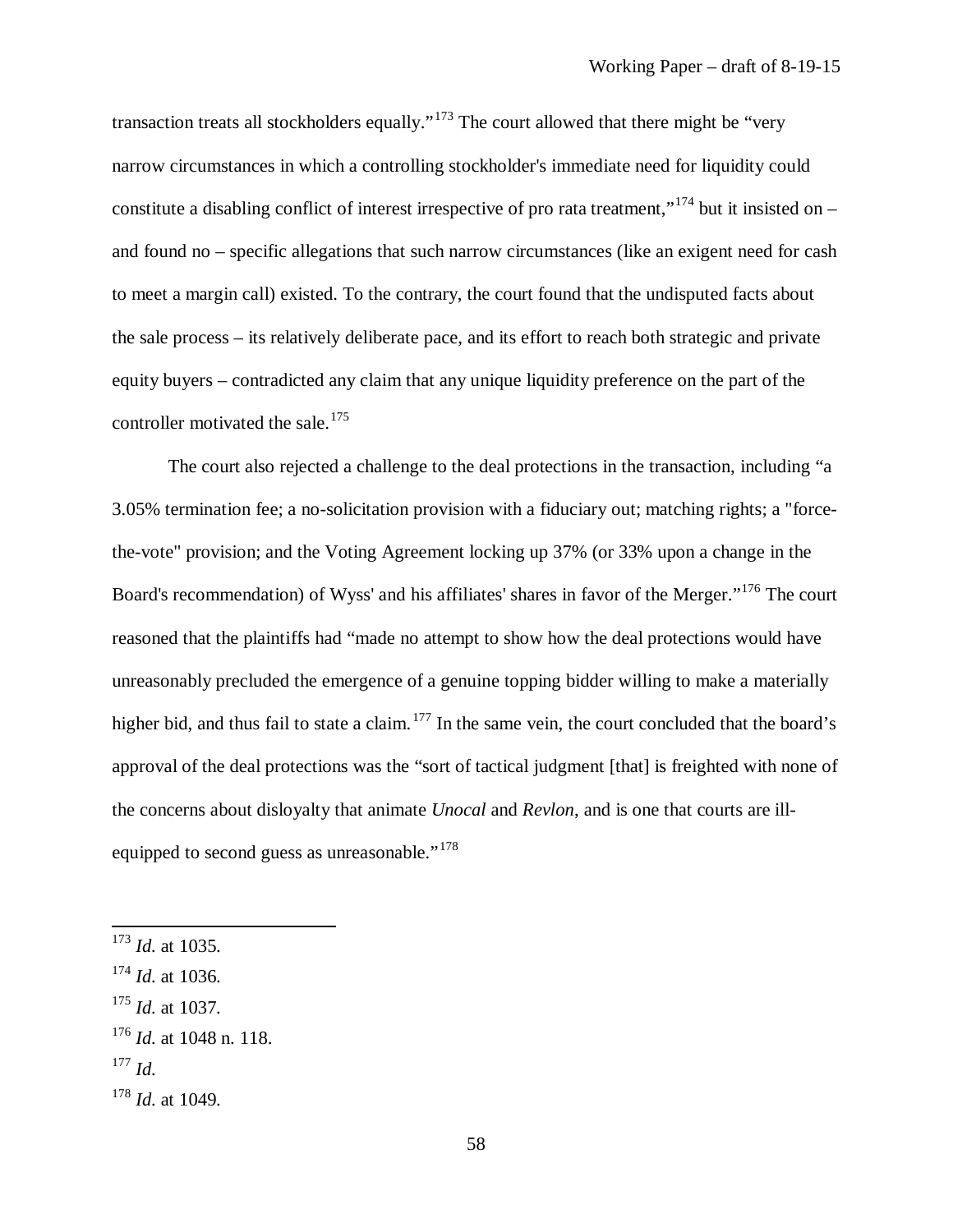In sum, *Synthes* is a classic illustration of the Delaware courts' evolved approach to dismissal motions: using a liberal but fair identification of the universe of relevant facts (especially where the plaintiffs had relied on the defendants' proxy statement), the court engaged in a factually nuanced assessment of claims of disloyal motive and, finding the alleged facts an insufficient basis from which to infer such disloyalty, dismissed the complaint.<sup>[179](#page-61-0)</sup> That sort of robust factual analysis would undoubtedly unsettle those accustomed to liberal notice pleading concepts; but it demonstrates a salutary recognition that undue fealty to those concepts imposes substantial costs on investors.

# iii. Controller Freeze-Outs Conditioned on Special Committee and Minority Stockholder Approval

In contrast to the sale addressed in *Synthes*, transactions in which the controlling

stockholder is acquiring the minority's shares – and where the economic interests of the

<span id="page-61-0"></span><sup>&</sup>lt;sup>179</sup> The court in *Synthes* did not, on the other hand, deeply inquire into whether Wyss was indeed a controlling stockholder for purposes of legal analysis: his ownership of 38% of the shares, plus "his control of 13.25% of the company's shares owned by family members and trusts," was evidently enough to persuade the court that further inquiry into Wyss' control was unnecessary. *Id.* at 1025. Where the putative controller owns less than an absolute majority of the voting shares, however, the Delaware courts engage in a robust analysis of pleaded facts to evaluate whether actual control has been exercised. *See In re Crimson Exploration, Inc. Stockholder Litigation*, 2014 Del. Ch. LEXIS 213, \*32-\*33 (collecting Delaware cases examining controller status). In *Crimson*, the court expressed considerable doubt that the alleged controller in fact exercised the required actual control – an expression of doubt that would surely have guided the parties in considering settlement had the case not been dismissed for other reasons – but noted that plaintiffs "only need to show it is reasonably conceivable that Oaktree controlled Crimson." *Id.* at \*56. The court then grudgingly stated: "I am hesitant to conclude that Plaintiffs could not conceivably make that showing." *Id.* Subsequently, however, the court in *In re KKR Fin. Holdings LLC Shareholder Litigation*, 101 A.3d 980 (Del. Ch. 2014) dismissed a merger challenge based on the proposition that KKR was a controller of KKR Financial Holdings ("KJN"), finding that "there are no well-pled facts from which it is reasonable to infer that KKR could prevent the KFN board from freely exercising its independent judgment in considering the proposed merger." *Id.* at 996.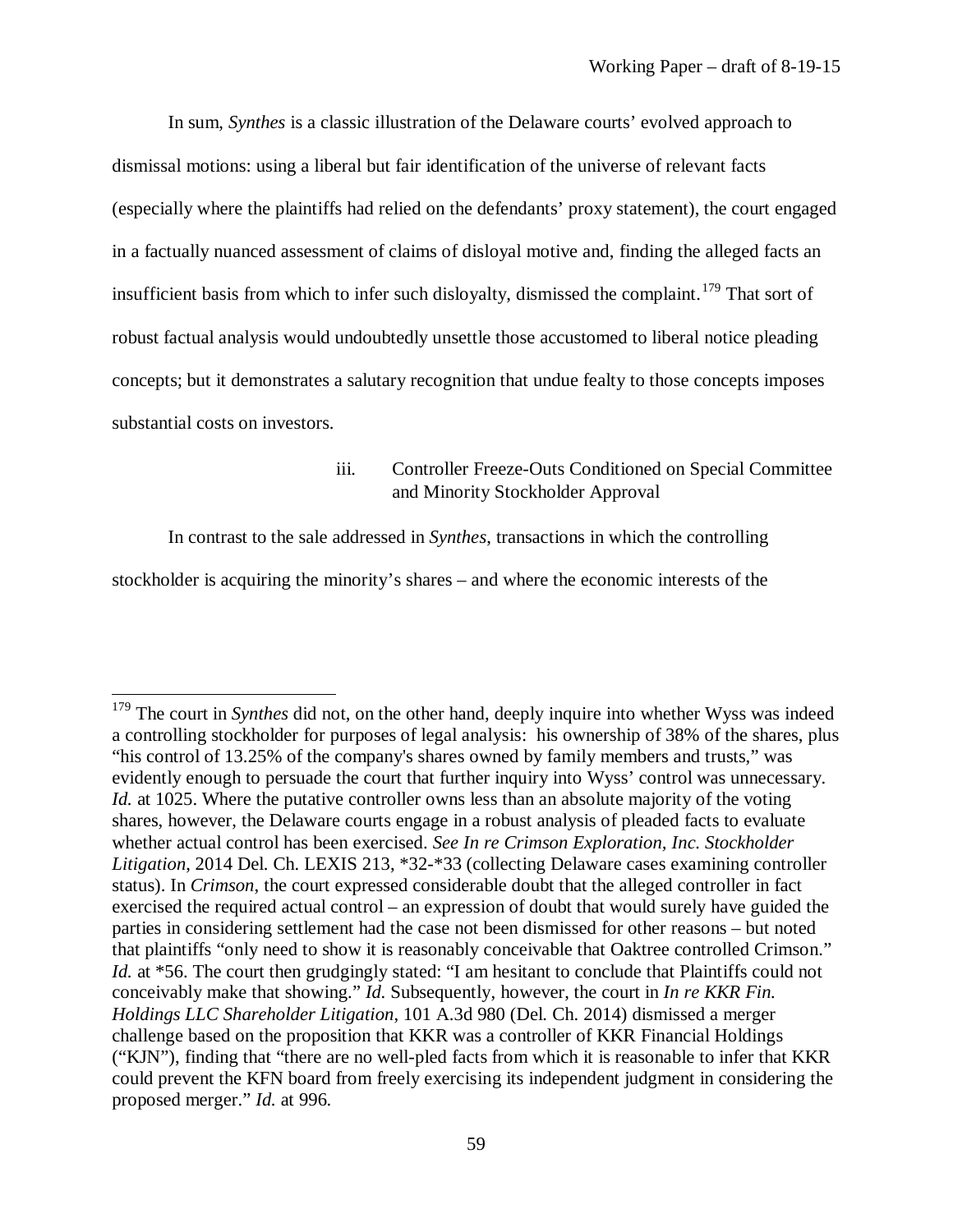controller and the minority are thus antithetical – are tested by standards of "entire fairness,"<sup>[180](#page-62-0)</sup> and motions to dismiss complaints challenging such transactions are understandably close to non-existent.<sup>[181](#page-62-1)</sup> The Delaware courts have come to recognize, however, that the prospect of avoiding litigation could supply a useful incentive to employ deal techniques that provide protection to minority stockholders that is substantially equivalent to arm's length bargaining.<sup>[182](#page-62-2)</sup> That recognition was most clearly articulated by the Court of Chancery only fairly recently, when it granted summary judgment to a defendant controller which had from the inception of the transaction conditioned its acquisition of the minority shares upon approval by an appropriately empowered special committee of disinterested, independent directors *and* the favorable uncoerced, fully informed vote of a majority of the minority stockholders.<sup>[183](#page-62-3)</sup> In that case, the court reasoned that with this approach, "an across-the-board incentive would be created to provide minority stockholders with the best procedural protections in all going private transactions. Whether proceeding by a merger or a tender offer, a controlling stockholder would recognize that it would face entire fairness review unless it agreed not to proceed without the

<span id="page-62-0"></span><sup>180</sup> *E.g.*, *Weinberger v. UOP, Inc.*, 457 A.2d 701, 99 (Del. 1983) ("The requirement of fairness is unflinching in its demand that where one stands on both sides of a transaction, he has the burden of establishing its entire fairness, sufficient to pass the test of careful scrutiny by the courts.").

<span id="page-62-1"></span><sup>&</sup>lt;sup>181</sup> As the Delaware Supreme Court recently explained, when the complaint alleges facts sufficient to implicate the entire fairness standard "at the pleading stage, the plaintiffs will be able to survive a motion to dismiss by interested parties regardless of the presence of an exculpatory charter provision because their conflicts of interest support a pleading-stage inference of disloyalty." *Leal v. Meeks*, \_ A.3d at \_.

<span id="page-62-2"></span><sup>&</sup>lt;sup>182</sup> This idea emerged most famously in *Weinberger v. UOP, Inc.*, 457 A.2d (Del. 1983), where the Delaware Supreme Court suggested that the result in the case might have favored the defendants had the directors established a special committee of disinterested, independent directors to negotiate the terms of the merger with the controlling stockholder.

<span id="page-62-3"></span><sup>183</sup> *In re MFW S'holders Litig.*, 67 A.3d 496 (Del. Ch. 2013), *aff'd*, *Kahn v. M&F Worldwide Corp.*, 88 A.3d 635 (Del. 2014).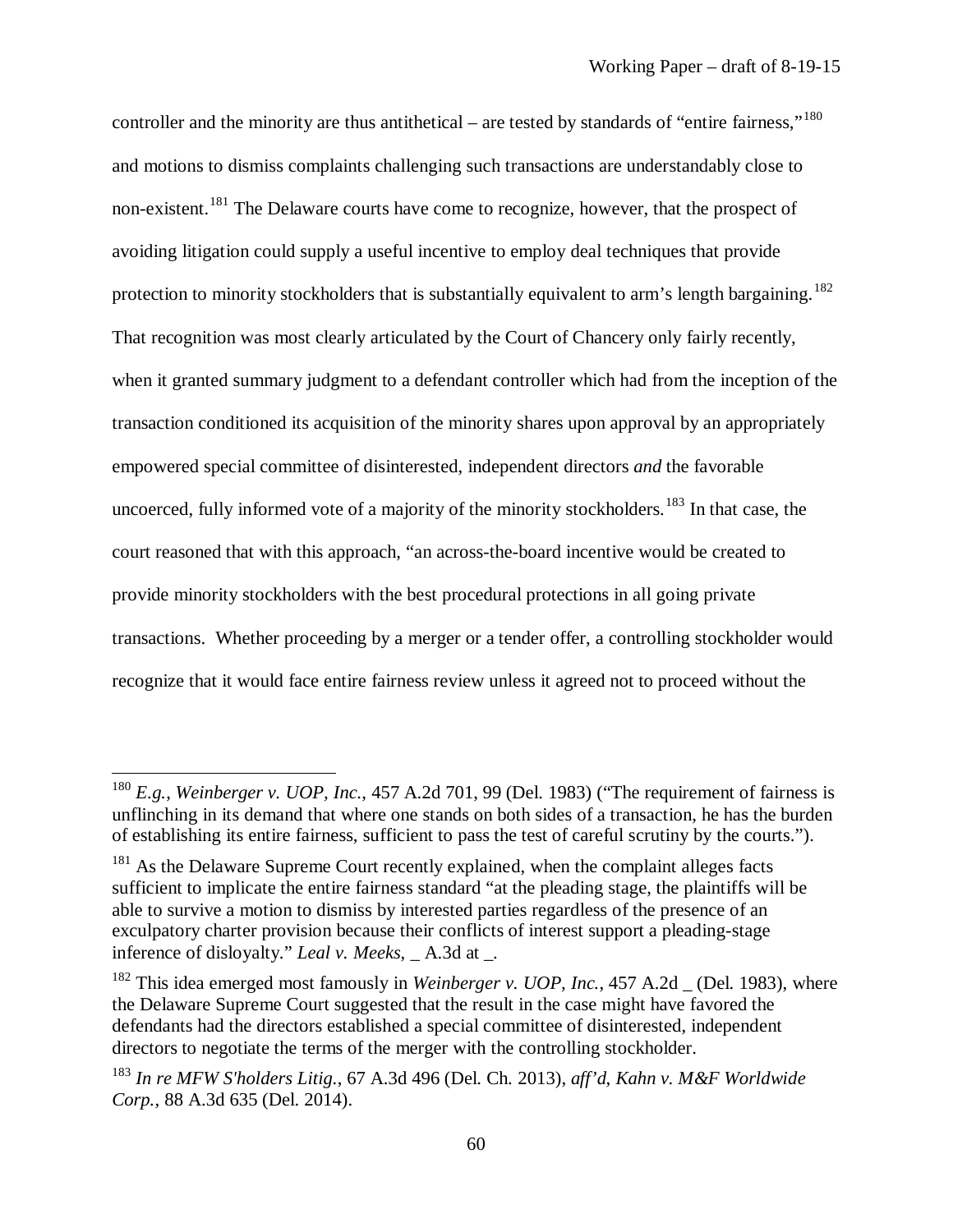approval of an independent negotiator with the power to say no, and without the uncoerced, fully informed consent of a majority of the minority."<sup>[184](#page-63-0)</sup>

In that case, however, the court entered judgment for the defendants only after extended discovery, and on a motion for summary judgment; left open was the question of whether use of the two-part procedure outlined by the court would provide a basis for a motion to dismiss for failure to state a claim. On appeal, that question was addressed, in dictum, in a footnote, and in a way that cast doubt on the utility of the two-step procedure as a basis for dismissal at the pleading stage: specifically, the Delaware Supreme Court's opinion indicated that the complaint in the case would have withstood a motion to dismiss, largely because of allegations that the merger price was inadequate.<sup>[185](#page-63-1)</sup> Of course, if allegations of price inadequacy will be sufficient to prevent dismissal, the litigation-avoidance incentive identified by the Court of Chancery would likely be substantially weakened, if not rendered trivial.

There have been indications, however, that the motion to dismiss may yet have some vitality as an incentive for controlling stockholders to use the two-step procedure in freeze-outs. First, two recent rulings in the Court of Chancery suggest a willingness to dismiss on that basis. In one of those cases, the court granted a motion to dismiss, noting that "the whole point of encouraging this structure was to create a situation where defendants could effectively structure a transaction so that they could obtain a pleading-stage dismissal against breach of fiduciary duty claims."[186](#page-63-2) The court felt that when the elements of the two-step process are established, the complaint can avoid dismissal only where "the plaintiffs have pled facts sufficient to call into

 $\overline{\phantom{a}}$ 

61

<span id="page-63-0"></span> $184$  67 A.3d at 504.

<span id="page-63-1"></span> $185$  88 A.3d at 645 n. 14.

<span id="page-63-2"></span><sup>186</sup> *Swomley v. Schlecht*, C.A. No. 9355-VCL (Del. Ch. Aug. 27, 2014) (Transcript Ruling at 66- 77).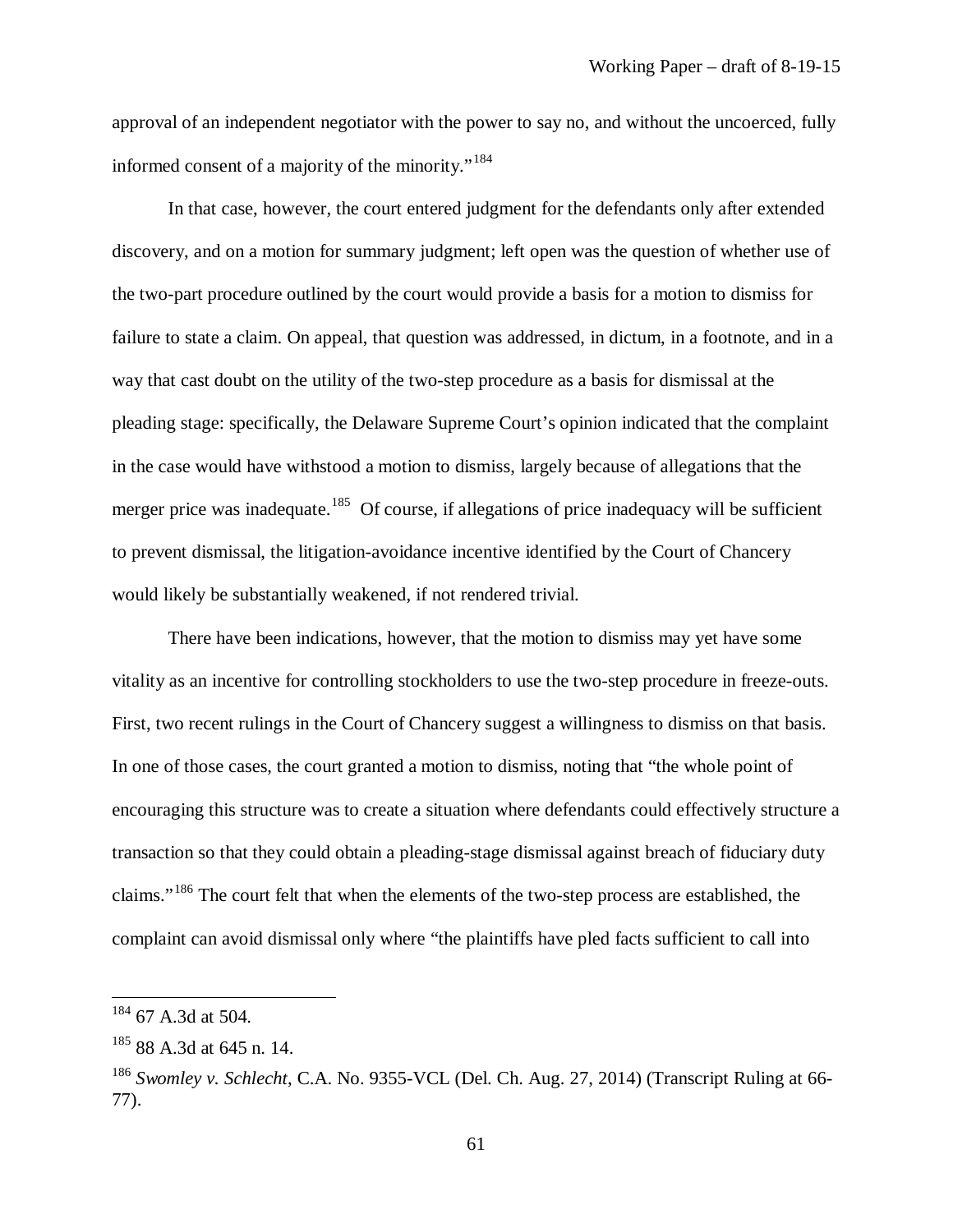question the existence of those elements, at least when those elements have been described in a public way suitable for judicial notice, such as board resolutions and a proxy statement  $\ldots$ ."<sup>[187](#page-64-0)</sup> In another case, albeit in dictum, the Court of Chancery indicated that "a motion to dismiss may be granted where the transaction is conditioned ab initio on a majority-of-the-minority vote and is negotiated by a facially disinterested and independent special committee."<sup>[188](#page-64-1)</sup>

The second, and perhaps more forceful, basis for believing that the Delaware Supreme Court will support pleading stage dismissal based on use of the two-step process – apart from the forceful logic that such dismissal will encourage controllers to use a process that protects minority stockholders – is the thrust of the court's subsequent opinion in *Leal v. Meeks.* As noted above, that opinion embraces the idea that the independence and care of directors serving on a special committee is to be presumed, and if the efficacy of the committee approval process is to be questioned on the ground that its members failed to act with care and independence, the complaint must set forth some specific facts on which such questioning can be based.

### **C. The Evolution and Importance of the Motion to Expedite Discovery**

We have now observed how the Delaware courts have expanded the role of the motion to dismiss in representative shareholder litigation. As previously noted, however, the motion to dismiss, although certainly less time-consuming than trial, cannot ordinarily be presented and resolved in the fairly short time in which the typical corporate acquisition occurs. And if a shareholder plaintiff brings a class action seeking to enjoin the consummation of such an acquisition, the court can scarcely call a transactional "time out" while it is deciding a motion to dismiss, on the theory that doing so could efficiently eliminate further litigation expense or

<span id="page-64-0"></span><sup>187</sup> *Id.,* 69-70.

<span id="page-64-1"></span><sup>&</sup>lt;sup>188</sup> In re Cornerstone Therapeutics Inc. Stockholder Litig., 2014 Del. Ch. LEXIS 170, \*37-38 (Del. Ch. Sept. 10, 2014), *rev'd on other grounds*, \_ A.3d \_ (Del. 2015).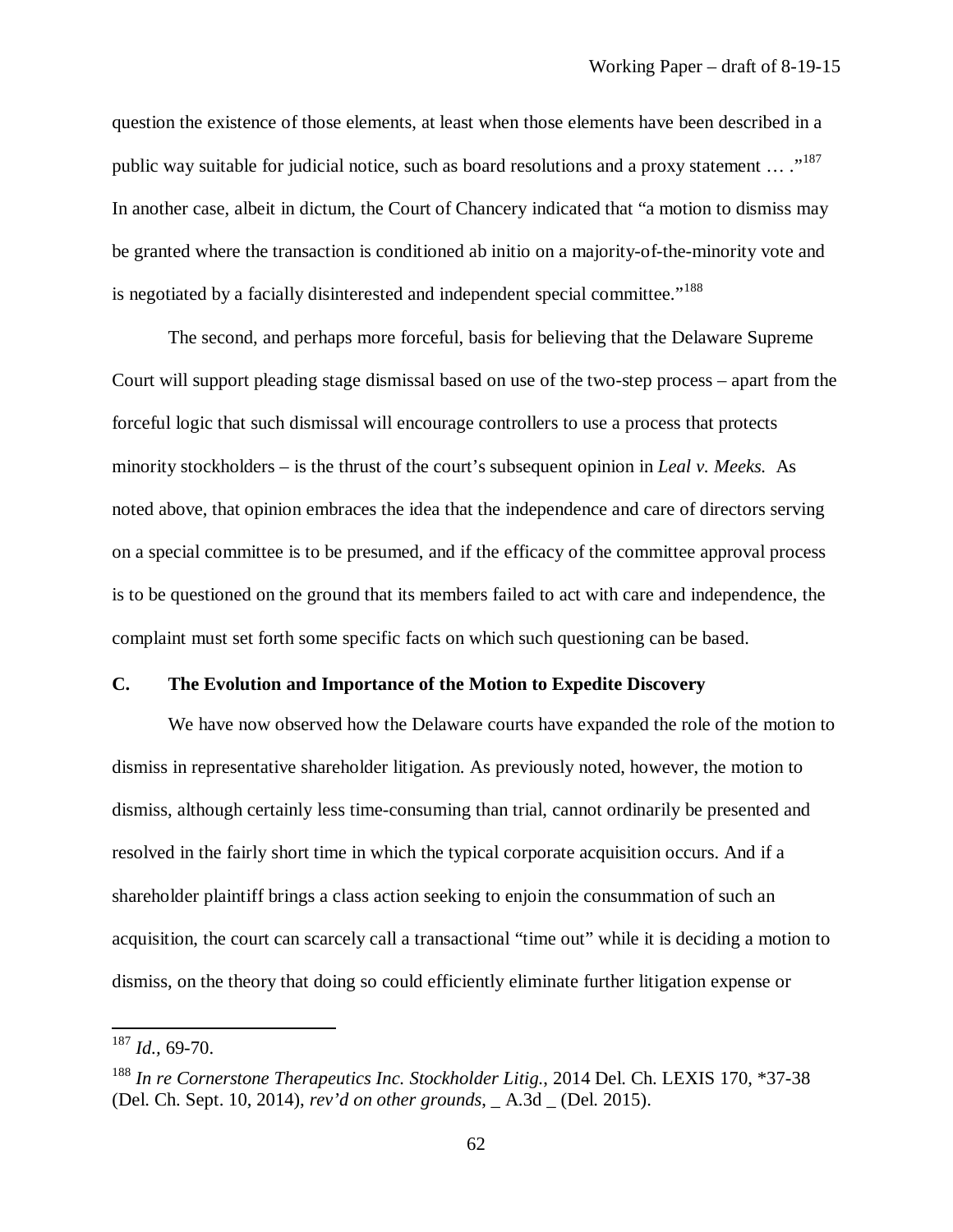promote an informed settlement. Instead, the court is typically called upon to schedule a hearing on a motion for a preliminary injunction against the transaction, and, in that connection, to authorize the plaintiff to accelerate the discovery time frame prescribed in the rules of civil procedure.

Not too long ago, such a motion to expedite discovery might have been routinely granted, where the plaintiff sought to enjoin a pending merger. As Chancellor Allen explained in such a case, "[t]he presence of a transaction of some sort, a shareholders meeting, the closing of a tender offer or the closing of some structural transaction (a recapitalization, sale of substantial assets, etc.), is typically the reason in such cases to permit expedited discovery."[189](#page-65-0) If the pendency of a merger transaction were routinely sufficient to justify expedited discovery, however, the efficiency of the motion to dismiss in deal cases would largely be eliminated: a plaintiff could simply seek to enjoin a pending deal and, on the barest and most conclusory of allegations of misconduct, set into motion a hugely expensive discovery process in the hope that it would drive defendants to offer a (cosmetic?) settlement and a fee award.

Perhaps that scenario could never have played out in the Delaware courts, despite the liberality of granting motions to expedite discovery in deal cases.<sup>[190](#page-65-1)</sup> But with typical insight and prescience, Chancellor Allen, in a 1994 ruling, recognized and articulated the concern that efficiency considerations required that, at least to some degree, a motion to expedite discovery had to clear some substantive hurdle involving an evaluation of the merits of the case. In

<span id="page-65-0"></span><sup>189</sup> *Am. Stores Co. v. Lucky Stores, Inc.,* 1988 Del. Ch. LEXIS 182, \*4 (Del. Ch. Apr. 13, 1988). *See also* Kurt Heyman, *Expedited Proceedings in the Delaware Court of Chancery: Things of the Past?*, 23 DEL. J. CORP. L. 145, 146 (1998) ("applications for expedited proceedings …, prior to this decade, were granted almost routinely and occasionally on an ex parte basis.").

<span id="page-65-1"></span><sup>&</sup>lt;sup>190</sup> Heyman, supra note  $\lceil \cdot \rceil$ , at \*149-\*156 (reviewing pre-1994 cases in which the Court of Chancery denied a motion to expedite discovery notwithstanding the pendency of a transaction).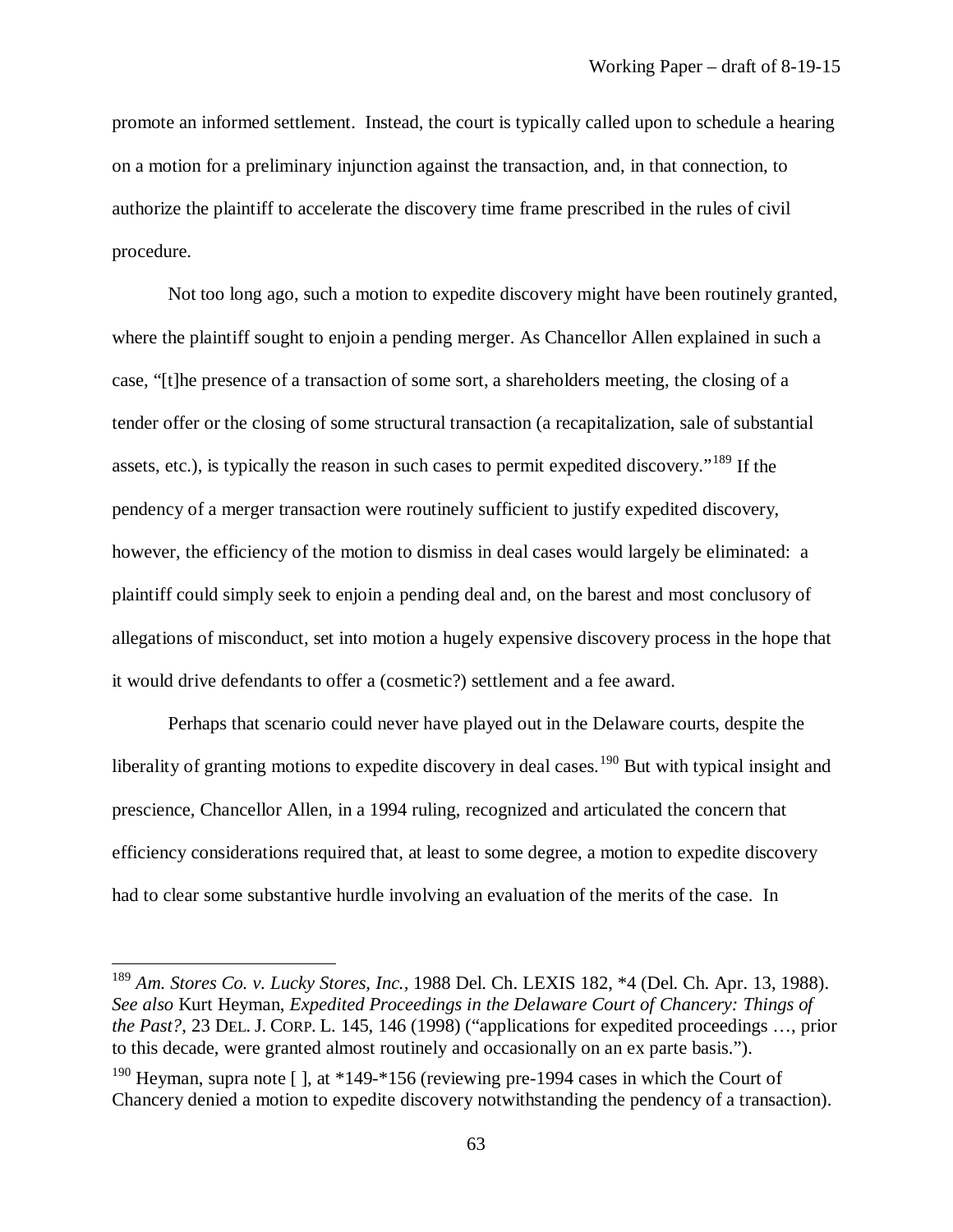*Giammargo v. Snapple Beverage Corp.*, [191](#page-66-0) Chancellor Allen denied a motion to expedite

discovery in a case seeking to enjoin the sale of Snapple to Quaker Oats. In a memorable

analysis, Chancellor Allen explained his ruling as follows:

The court is not required or able on this application to judge the merits or even the legal sufficiency of these pleadings. The question presented is a more specialized one: whether in the circumstances the plaintiff has articulated a sufficiently colorable claim and shown a sufficient possibility of a threatened irreparable injury, as would justify imposing on the defendants and the public the extra (and sometimes substantial) costs of an expedited preliminary injunction proceeding. This court traditionally has acted with a certain solicitude for plaintiffs in this procedural setting and thus has followed the practice of erring on the side of more hearings rather than fewer. We continue that tradition of solicitude. But our responsibility to all parties and to the public's interest in efficient justice requires, nevertheless, that where there clearly is no demonstrable need for the remedy of preliminary injunction or, in the rarer case when there is not even any colorable claim pleaded, that we decline to impose the costs associated with such a proceeding.[192](#page-66-1)

With that ruling it became clear that the court could – indeed, was obliged to – evaluate the merits of the claims presented before granting a motion to expedite discovery.<sup>[193](#page-66-2)</sup> That evaluation is necessarily limited – the issue is merely whether the claims presented are "sufficiently colorable" – but just as has occurred with the motion to dismiss, the court engages

in substantive triage. Indeed, no other approach would make sense, given the possibility that the

<span id="page-66-0"></span><sup>&</sup>lt;sup>191</sup> 1994 Del. Ch. LEXIS 199 (Del. Ch. Nov. 15, 1994).  $\overline{a}$ 

<span id="page-66-1"></span> $192$  *Id.* at  $*5-*6$ .

<span id="page-66-2"></span> $193$  It is not clear under the Federal Rules of Civil Procedure that the court inquires into the substantive merits in deciding motions to expedite discovery. In one approach, the court considers the same factors as apply in deciding a motion for preliminary injunction, including whether there is "some probability of success on the merits." 6-26 Moore's Federal Practice - Civil § 26.121[2]. The more liberal "reasonableness" test, however, does not explicitly call for examination of the merits of the underlying claims being asserted. *Id*. ("Among the factors to be considered by the court are: (1) whether a preliminary injunction motion is pending; or another legally cognizable urgency exists, (2) the breadth of the discovery requests; (3) the purpose for requesting the expedited discovery; (4) the burden on the defendants to comply with the requests; and (5) how far in advance of the typical discovery process the request was made.").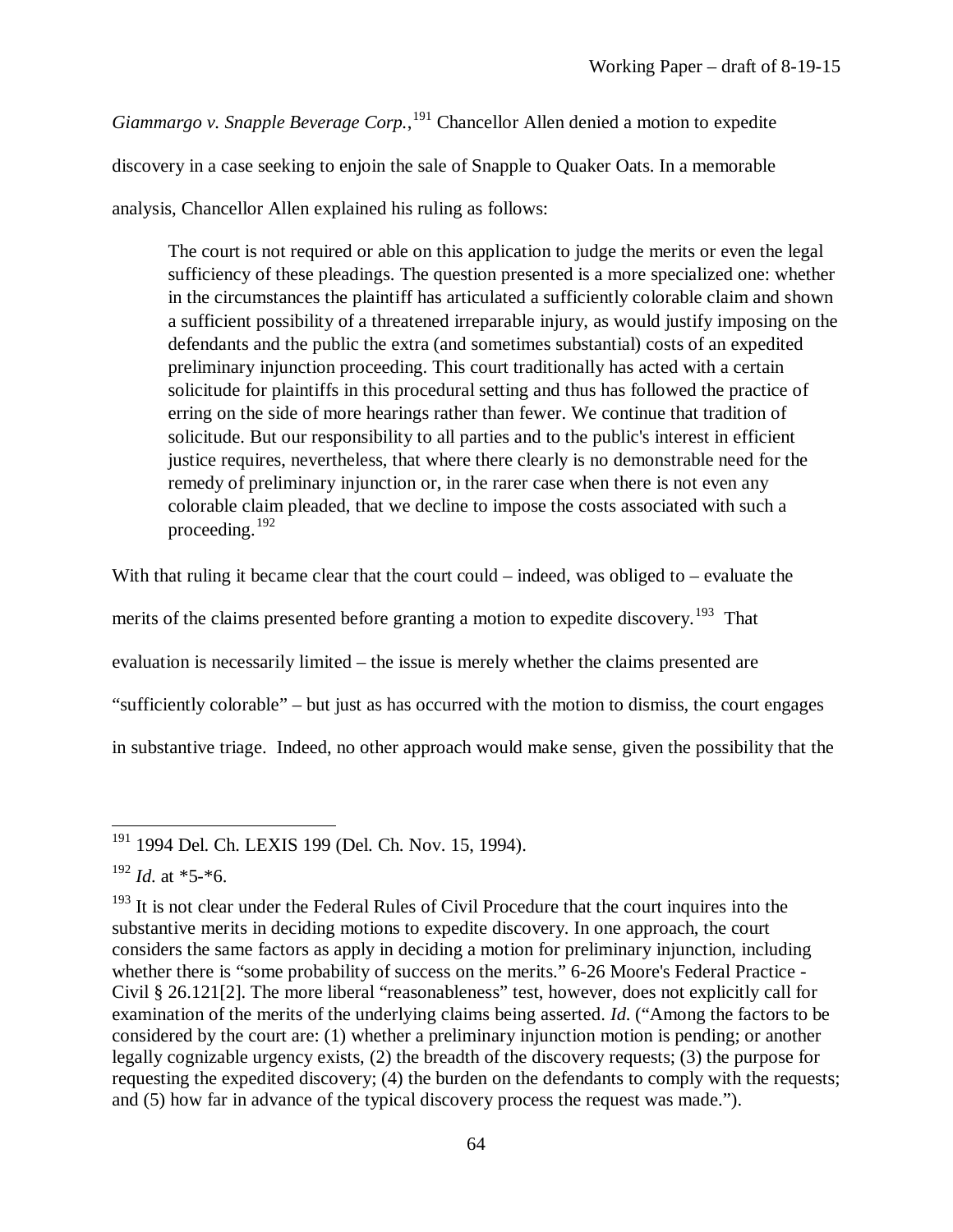defendants and the public would have to bear "the extra (and sometimes substantial) costs of an expedited preliminary injunction proceeding" despite the absence of any meritorious claim.

The obvious question, then, is whether and to what extent the substantive inquiry on a motion to expedite differs from the substantive inquiry on a motion to dismiss. Can a complaint be "sufficiently colorable" to warrant expedited discovery yet not articulate "reasonably conceivable" claims sufficient to resist a motion to dismiss? One would expect that if a court finds that a complaint is not sufficiently "colorable" to support granting a motion to expedite discovery, it is unlikely that it would set forth "reasonably conceivable" claims sufficient to overcome a motion to dismiss.<sup>[194](#page-67-0)</sup> But should the two standards be significantly different? In both situations, the plaintiff ordinarily has not had the benefit of discovery.

We perceive only two differences between the two procedural contexts. First, a motion to dismiss is ordinarily a more deliberate affair, usually affording sufficient time to permit the gathering of facts through means (such as exercise of inspection rights) not involving discovery; the time frame of a motion to expedite discovery, in contrast, may not permit that more leisurely gathering of information. Second, in deal cases, at least, the application for preliminary injunctive relief is not precluded by any exculpatory charter provision, as a post-closing damages case may be. For these two reasons, courts might appropriately be more likely to find "colorable" claims on a motion to expedite, while demanding more cogent showings of "reasonably conceivable" claims on a motion to dismiss.

Again, though, and regardless of minute differences in the standard of substantive review, it is important to appreciate that in both procedural contexts the Delaware courts are engaging in

<span id="page-67-0"></span><sup>194</sup> *See In re Bioclinica, Inc. S'holder Litig.,* 2013 Del. Ch. LEXIS 250, n. 46 (Del. Ch. Oct. 16, 2013) ("The standard for a motion to expedite is 'colorability' and the standard for a motion to dismiss under Rule 12(b)(6) is 'reasonable conceivability'—in my view, a higher, although still minimal, pleading burden.").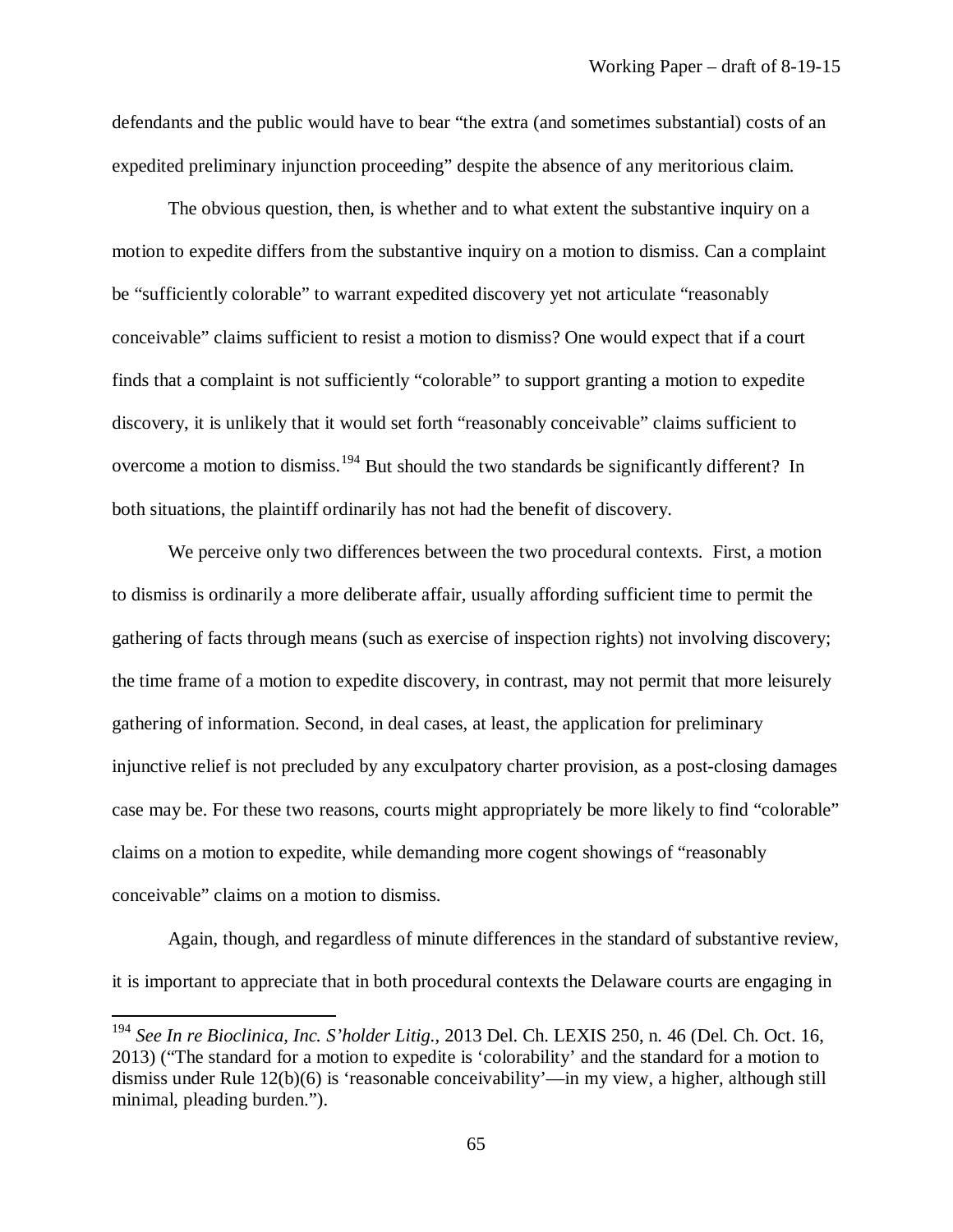a substantive evaluation of the merits of the underlying claims. Thus, just as the Delaware courts have demonstrated a willingness to dismiss even cases governed by the *Revlon* standard of "enhanced scrutiny," they have also sometimes declined to set the discovery process in motion on an expedited basis even when a shareholder plaintiff seeks a preliminary injunction in such a case. In its 2013 opinion *In re Bioclinica, Inc.*, [195](#page-68-0) for example, the Court of Chancery denied a motion to expedite discovery in connection with a complaint seeking to preliminarily enjoin a merger in which the company would be acquired on a cash for stock basis (thus implicating enhanced judicial scrutiny). As might be expected in a case asserting a *Revlon*-based claim, the complaint alleged that the merger agreement and related arrangements included a "combination of devices—a no-shop clause, a top-up feature, matching rights, a termination fee, a poison pill, and a standstill agreement— [that were] preclusive to other potential bidders."<sup>[196](#page-68-1)</sup> Nevertheless, after an extended analysis rejecting a claim that the company's shareholder rights plan would effectively preclude competing bids that would enable the board to exercise a fiduciary out in the merger agreement, the court concluded that the deal protection devices at issue were conventional, and that "the Plaintiffs have not pled a colorable claim that these deal-protection devices, when combined, impermissibly lock up the Merger Agreement."<sup>[197](#page-68-2)</sup>

### **D. Cases Denying Motions to Dismiss, and the Promotion of Efficient Settlements**

Thus far we have examined Delaware's triage system for representative shareholder litigation with a somewhat one-sided view of efficiency: specifically, we have focused on cases in which the grant of a motion to dismiss, or denial of a motion to expedite discovery, either ends the litigation or at least defers and perhaps avoids costly discovery. These are the cases which in

<span id="page-68-0"></span><sup>&</sup>lt;sup>195</sup> 2013 Del. Ch. LEXIS 52 (Del. Ch. Feb. 25, 2013).

<span id="page-68-1"></span><sup>196</sup> *Id.* at \*7.

<span id="page-68-2"></span><sup>197</sup> *Id.* at \*16-\*17.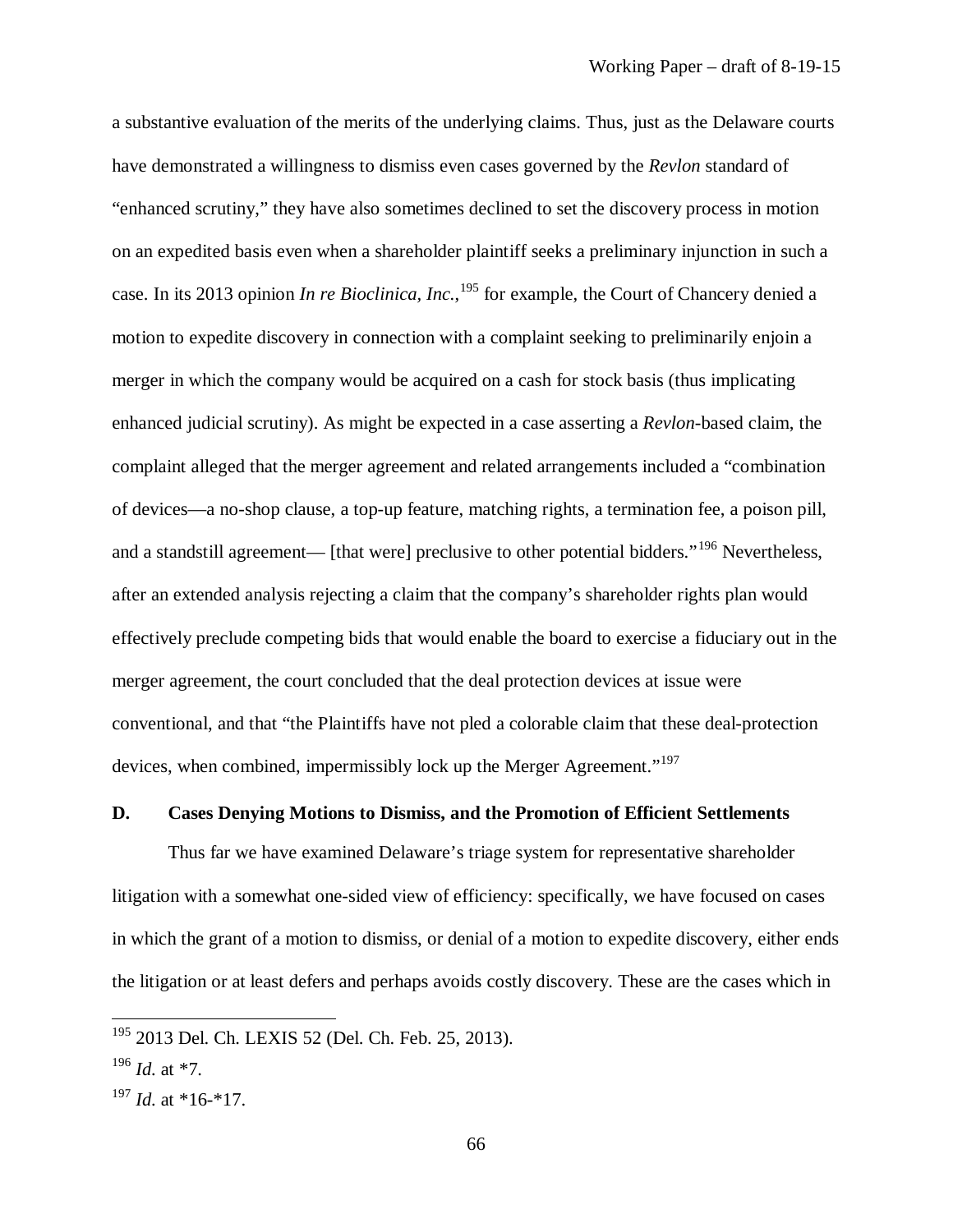which the court preliminarily finds that they lack substantive merit. But what about the converse situation, where the motion to dismiss is denied, or expedited discovery is permitted, because the court finds the claims presented to be either "reasonably conceivable" or "substantially colorable?"

We claim that even in this converse situation, the system has promoted efficiency by enhancing the opportunity for inexpensive disposition of the litigation through voluntary settlement. To be sure, not every denial of a motion to dismiss so accurately predicts the outcome of trial that settlement inevitably ensues. Like unhappy families, each lawsuit that fails to settle is unhappy in its own way:  $198$  opposing parties can have irreconcilably heterogeneous expectations about what the facts will ultimately establish at trial, about how witness credibility will be assessed, or about how the court will ultimately apply legal principles to the facts presented; and the factual "record" on a motion to dismiss (or to expedite discovery) is necessarily incomplete, to some degree, relative to the record that would be presented at trial. Settlement may be deterred by the fact that parties have different appetites for risk, or for current versus future expenditures. And, parties are not always perfectly rational (quite an understatement, to anyone who has ever been a lawyer more than briefly). So there are many reasons why any given case might not settle, even after the denial of a motion to dismiss provides the clearest of articulations of the court's preliminary assessment of the facts and the law, and even where the court is able to consider a substantial body of undisputed facts.

Our claim, however, is that preliminary assessments of the merits in Delaware's triage system can facilitate settlement, even if they do not invariably result in settlement. We review examples of this result below, but the reasons to believe that such efficiencies exist derive from

<span id="page-69-0"></span><sup>&</sup>lt;sup>198</sup> LEO TOLSTOY, ANNA KARENINA (1877) ("Happy families are all alike; every unhappy family is unhappy in its own way.").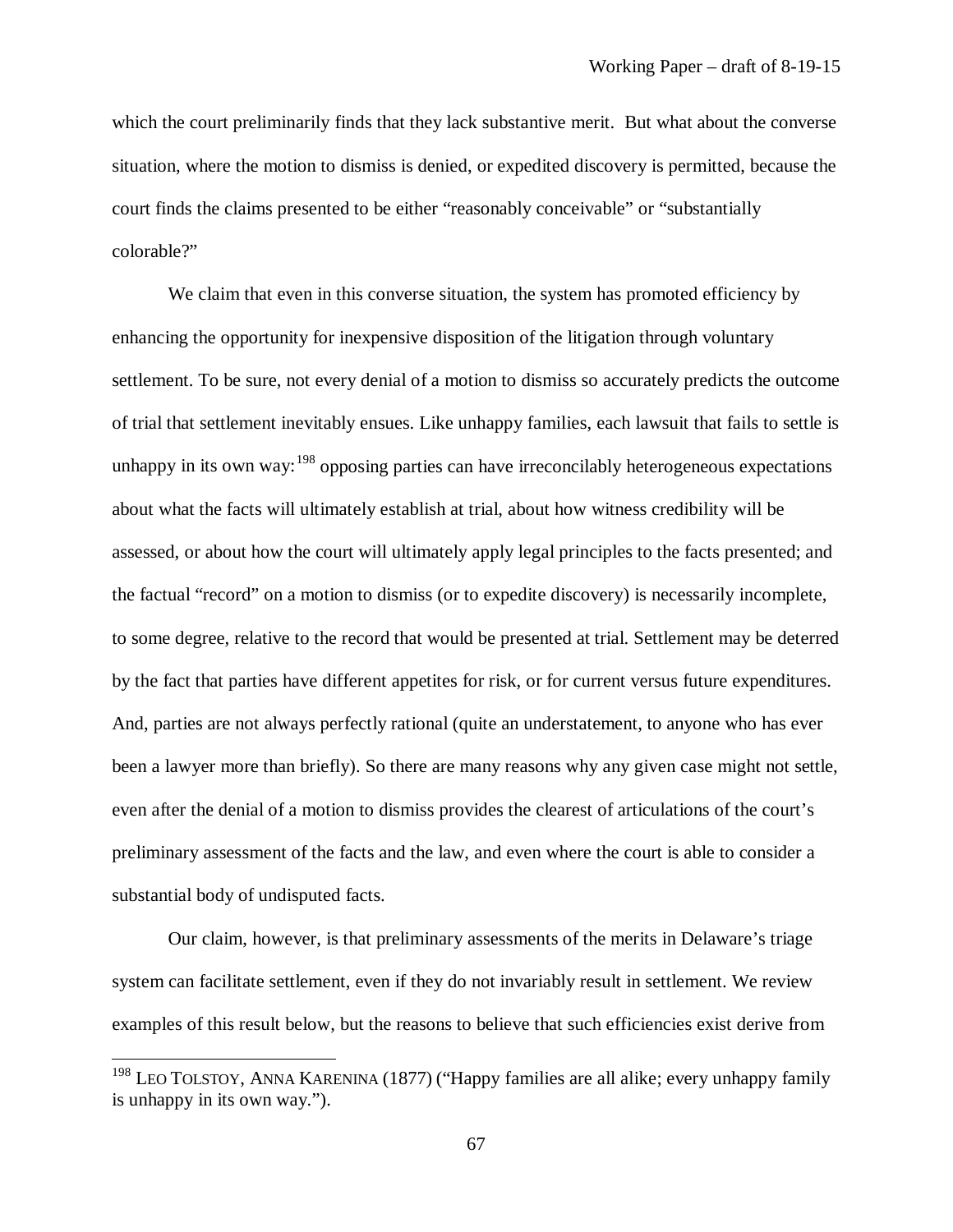the assessment of the Delaware system described above. We posit first that rational clients and their counsel, given reasonably clear legal principles and a shared understanding of the relevant facts, will prefer to settle, on a basis that they predict would emerge after trial, rather than incur the substantial costs of going through with a trial. And because Delaware's triage system in representative shareholder litigation provides (1) a substantive assessment of the merits of the claims, that is (2) presented by the same judge who will hear and decide the case after trial, (3) based on a substantial body of relevant and essentially undisputed facts, that system enables the parties to make a much more informed prediction about the likely outcome after trial, which contributes to making the parties' expectations in that regard much more congruent than in a system with a less searching preliminary inquiry into the merits on a motion to dismiss.

Recent litigation involving a challenge to a "dead hand proxy put" approved by the board of directors of Healthways illustrates the settlement-promoting role of the motion to dismiss. In that case,  $199$  a shareholder of Healthways, Inc. sought to invalidate an agreement, entered into after a threatened proxy context emerged, that the company's principal creditor would be entitled to accelerate the company's debt obligations if in the prior two years directors elected by dissident stockholders came to comprise a majority of the board. Suing both on behalf of a class of Healthways stockholders and, in the alternative, derivatively on behalf of the company, the plaintiff named both the directors of the company and the lender as defendants, the latter on the theory that it aided and abetted the directors' breach of fiduciary duty. All defendants moved to dismiss, with the lender defendant asserting that the complaint failed to state a claim against it, and the directors asserting that the plaintiff's claims were not ripe for adjudication. Plaintiff had sought and obtained, pursuant to statutory inspection rights, documents relating to the adoption

<span id="page-70-0"></span><sup>199</sup> *Pontiac Gen. Emps. Ret. Sys. v. Ballantine, et al*., C.A. No. 9789-VCL (Del. Ch. Oct. 14, 2014) (transcript ruling).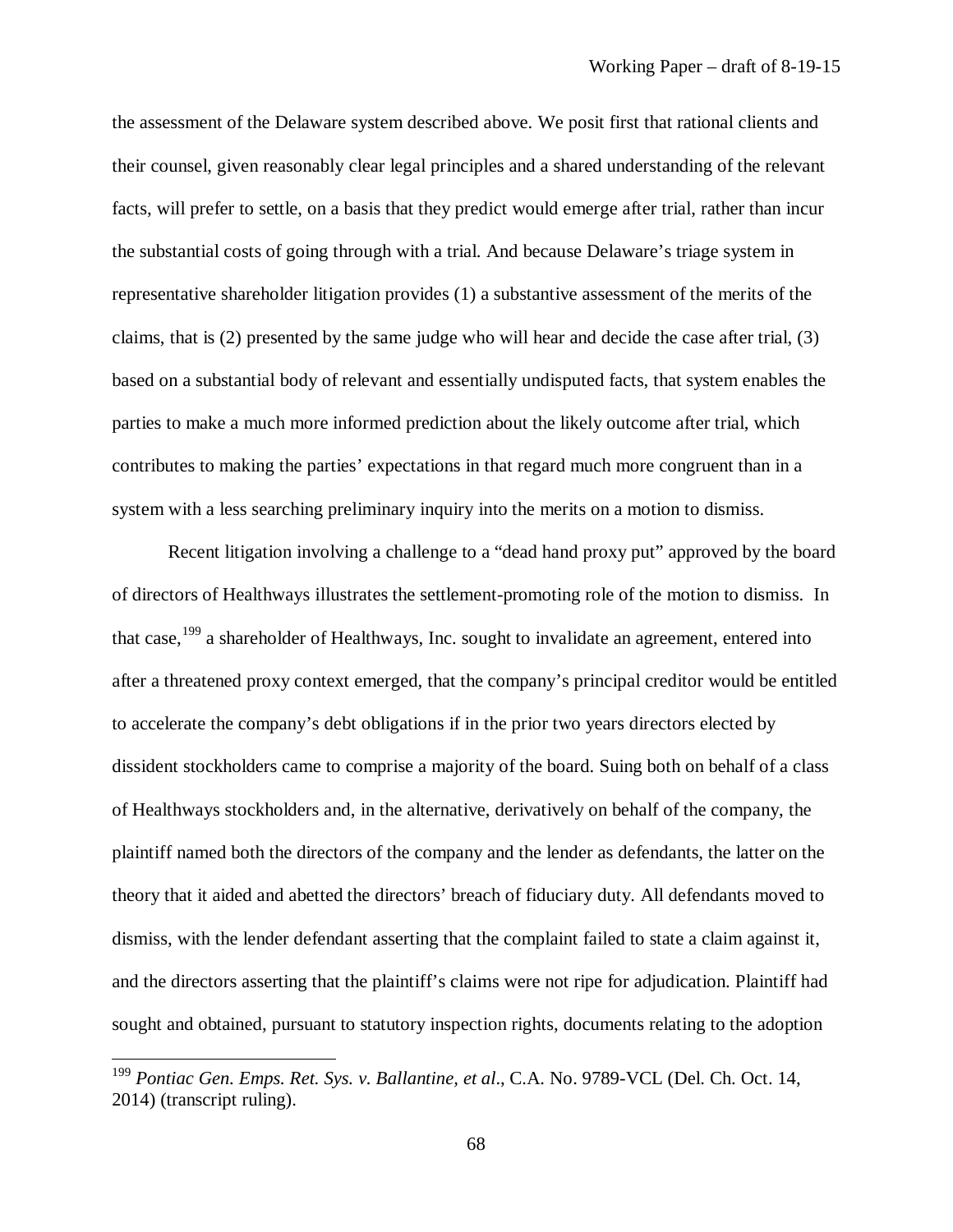of the proxy put, none of which reflected any "substantive negotiation" about the provision or any "extraordinarily valuable economic benefits" received by Healthways on accounting of granting the put. $200$ 

In a ruling from the bench, the court denied the motion to dismiss.<sup>[201](#page-71-1)</sup> In addressing the viability of the aiding and abetting claim, the court rejected the lender's assertion that its arm's length status insulated it from liability: prior rulings on proxy puts, said the court, "should have put people on notice that there was a potential problem here such that the inclusion of the provision was, for pleading-stage purposes, knowing."[202](#page-71-2) That ruling, if nothing else, alerted the lender that its ability to enforce the loan agreement, with the proxy put, was no longer secure. And indeed, on February 11, 2015 – less than four months after the denial of the motion to dismiss – the parties filed a stipulation of settlement providing for the cancellation of the proxy put. The settlement was approved on May 8, 2015.<sup>[203](#page-71-3)</sup> In sum, after having used its statutory inspection rights to establish the absence of any negotiated benefit from the proxy put, the plaintiff was able to survive a motion to dismiss its complaint which, in turn, led to a nearly immediate settlement in which the plaintiff obtained essentially the relief that it would have sought at trial. And according to the court's docket in the case, all of this occurred without a single formal discovery request.

The motion to expedite discovery can serve the same sort of function as the motion to dismiss. We begin with a case where the motion was granted. In *Police & Fire Ret. Sys. v.* 

<span id="page-71-0"></span><sup>200</sup> *Id.* at 71.

<span id="page-71-1"></span><sup>201</sup> *Id.* at 68-81.

<span id="page-71-2"></span><sup>202</sup> *Id.* at 81.

<span id="page-71-3"></span><sup>203</sup> *Pontiac Gen. Emps. Ret. Sys. v. Ballantine, et al.,* C.A. No. 9789-VCL (Del. Ch. May 8, 2015) (transcript ruling).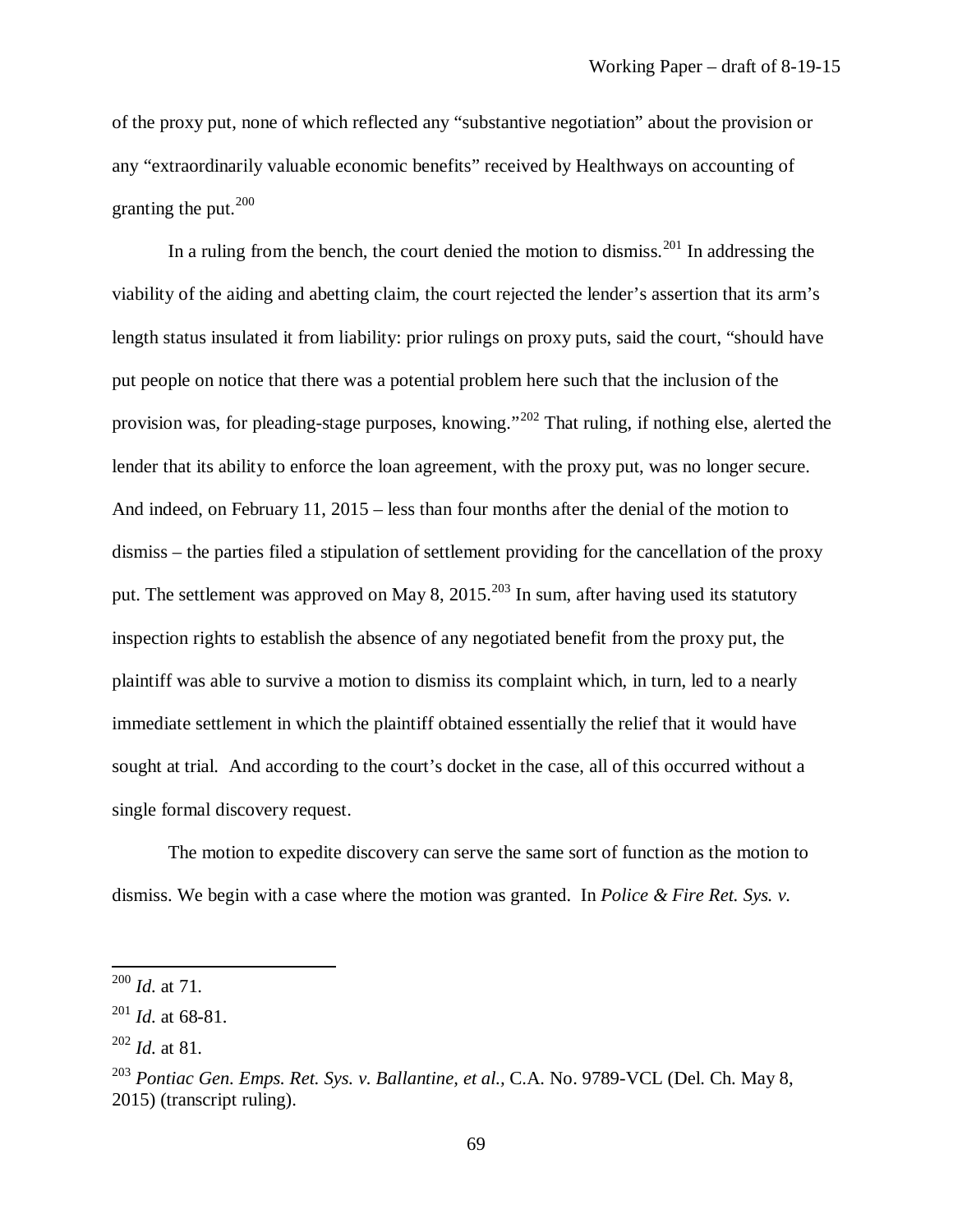Bernal,<sup>[204](#page-72-0)</sup> the plaintiff sought expedited discovery in aid of a motion for a preliminary injunction against a merger with an arm's length acquirer. In some respects the deal protections in the merger agreement seemed conventional – a matching right, a no-shop agreement, and a termination fee – and defendants opposed expedition, arguing that such deal protections did not give rise to a colorable claim. The court rejected defendants' argument, however, and while its expedited opinion does not analyze the merits extensively, it does recite some facts that could explain why refined judicial antennas might have picked up a signal of breach of duty: the merger agreement, including its deal protections, was entered into *after* a competing bidder had expressed interest and a meeting with that potential bidder had been scheduled, but before the meeting took place.<sup>[205](#page-72-1)</sup> The potential bidder then outbid the merger partner by \$5 per share, and after the partner exercised its match right, the target insisted that it was precluded from negotiating further with the competing bidder. In short, the court could well have concluded (and evidently did) that this was a case where the deal protections prematurely stifled the bidding.

In any event, less than two weeks after the court granted the motion to expedite discovery, the competing bidder raised its offer by another \$3.50 per share, and two days later the target entered into a merger agreement with the competing bidder, with none of the challenged deal protections<sup>[206](#page-72-2)</sup> – doing exactly what it had previously told the court it was precluded from doing. Evidently, in the face of the court's ruling on the motion for expedited discovery, neither the target nor the original merger partner felt confident that the no-shop

<span id="page-72-0"></span><sup>204</sup> 2009 Del. Ch. LEXIS 111 (Del. Ch. June 26, 2009).

<span id="page-72-1"></span><sup>205</sup> *Id*. at 1-3.

<span id="page-72-2"></span><sup>&</sup>lt;sup>206</sup> Pontiac Police & Fire Ret. Sys. v. Bernal, C.A. No., 4663-CC, Stipulation of Settlement and Dismissal, entered on Jan. 15, 2010.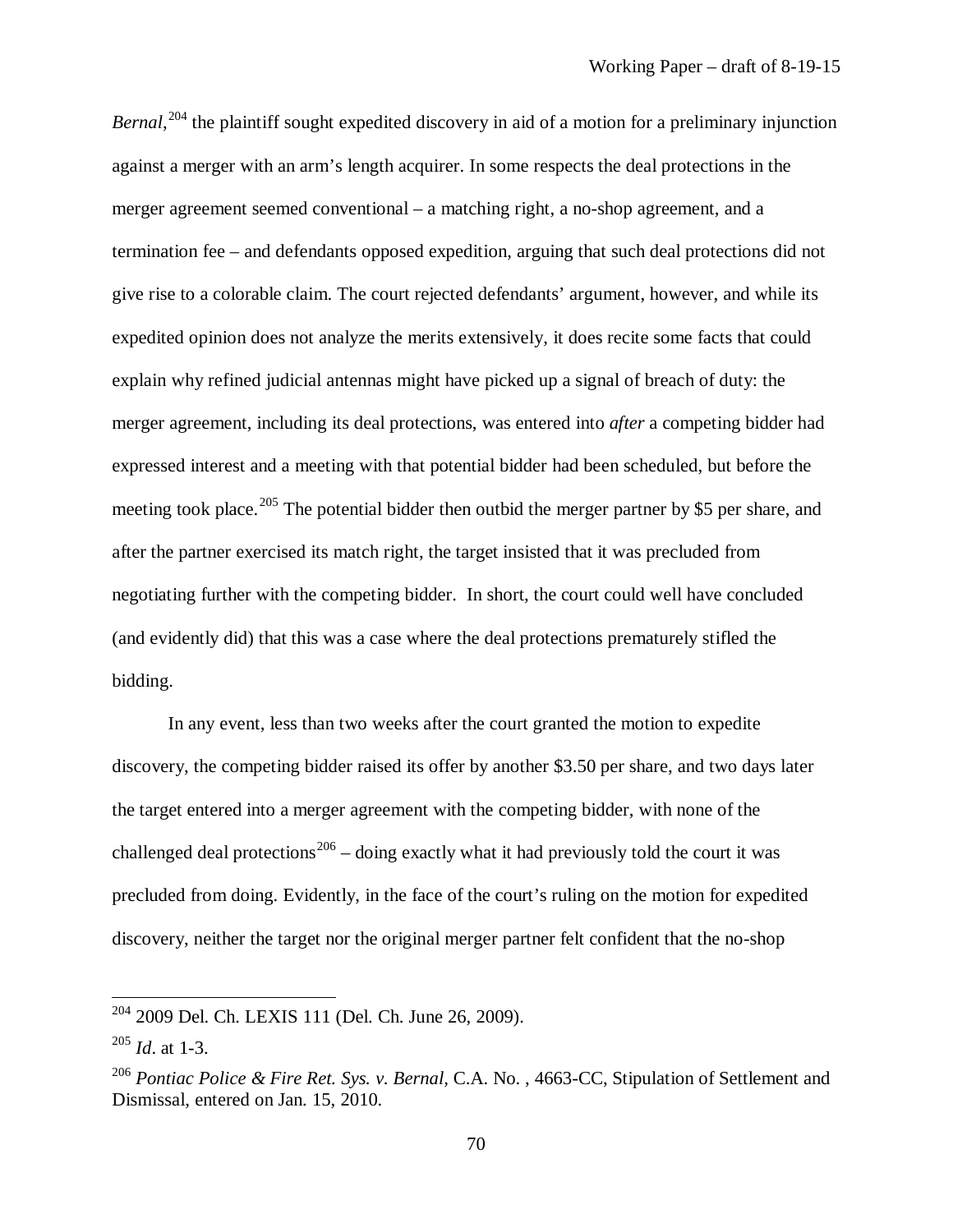provision in the original merger agreement would be enforced. Once the new, topping deal was announced, the plaintiff in the litigation thereupon concluded that the litigation had fully served its function, and moved for a dismissal of the case (and an award of attorney's fees). That motion was granted, and the case ended, without further proceedings and attendant costs. The court's ruling granting expedited discovery contributed to the prompt, effective, and efficient resolution of the litigation.

Where it is denied, a motion to expedite discovery can also promote the efficient resolution of litigation, much as if it were the grant of a motion to dismiss. *Stourbridge Investments LLC v. Bersoff, et al.*<sup>[207](#page-73-0)</sup> is a remarkable example of this, remarkable because the defendants did not even oppose expedition.<sup>[208](#page-73-1)</sup> In this litigation "challenging an arm's length, third party merger agreement," entered into "after an extensive market canvass,"<sup>[209](#page-73-2)</sup> the court responded to plaintiff's motion for expedited discovery by noting that it "conducts a truncated determination of the merits" and inquires whether the merits "are sufficient to impose on both the parties and also on the public and the Court, the increased burden an expedited proceeding entails."<sup>[210](#page-73-3)</sup> Noting that the plaintiff's claim must be "sufficiently colorable," and that "not just any claim will do," the court ruminated that the liberal attitude toward expedition that Chancellor Allen described in 1994 seemed "quaint," in light of the "dramatic transformation" in the volume

l

<span id="page-73-0"></span> $207$  C. A. No. 7300-VCL (Del. Ch. Mar. 13, 2012) (transcript ruling).

<span id="page-73-1"></span> $208$  This was apparently due to a desire to foster activity in the Delaware litigation in an effort to preserve the Court of Chancery as the primary forum, in preference to a parallel case pending in federal court in Virginia. *Id.* at 5 (according to defendants' counsel, "We weren't confident we could successfully oppose expedition in both jurisdictions, so we agreed to not oppose in Delaware and have moved to stay in Virginia based upon the pendency of the Delaware case.").

<span id="page-73-2"></span><sup>209</sup> *Id.* at 7.

<span id="page-73-3"></span><sup>210</sup> *Id.* at 9.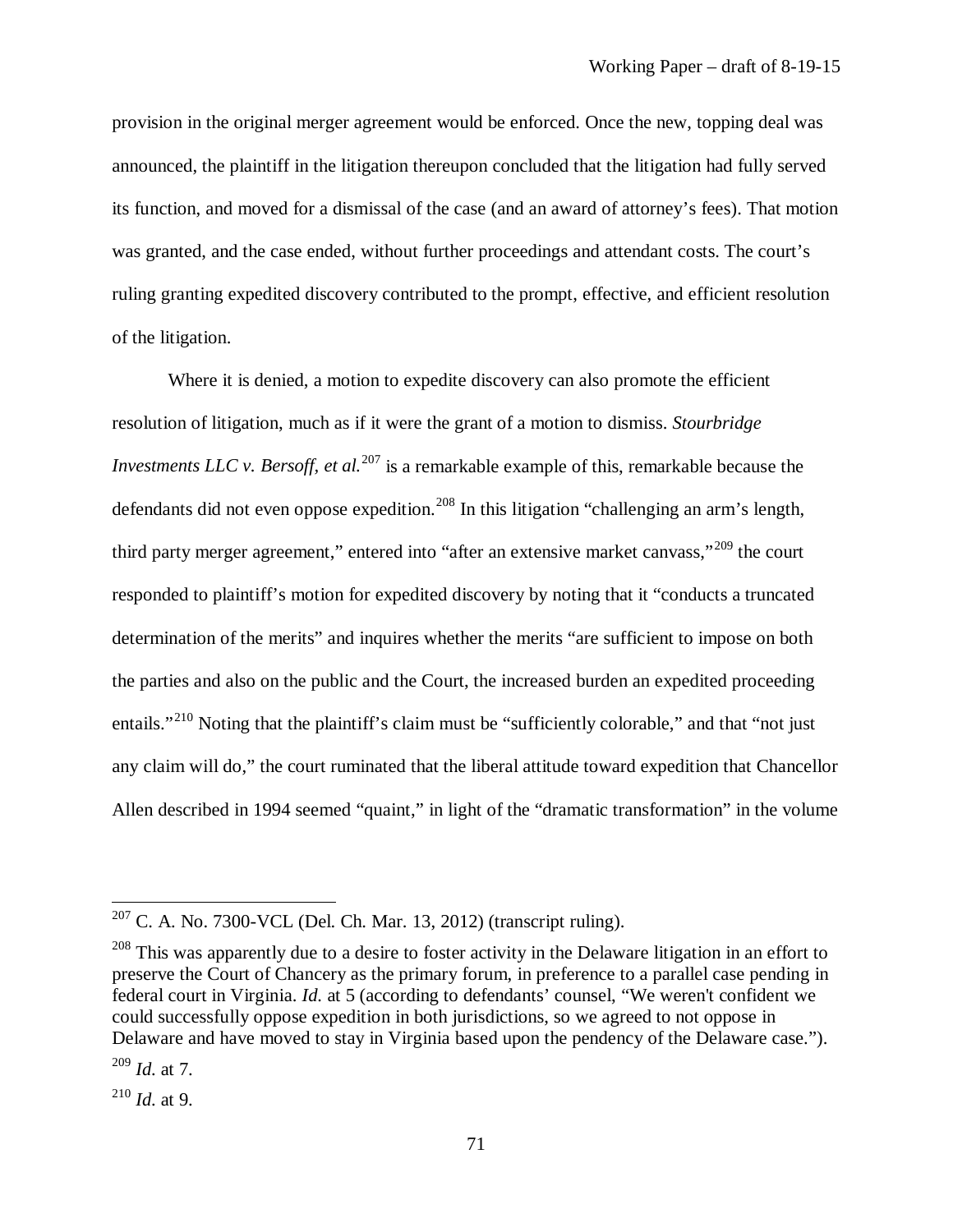of public company merger litigation described at the outset of this article.<sup>[211](#page-74-0)</sup> Expressing the view that the sheer numbers of deal cases indicate "that there are market imbalances here and externalities that are being exploited,"<sup>[212](#page-74-1)</sup> the court pointedly denied expedition, describing the case as "really a harvesting case and not a litigating case," and avowing that "I am not going to facilitate leverage to create a harvest settlement in a case like this where there's been absolutely no colorable reason for anyone to be concerned about this deal."<sup>[213](#page-74-2)</sup>

Having received the court's preliminary (and harsh) assessment of the merits, plaintiff voluntarily dismissed its complaint on April 17, 2012, just about a month after the court denied its motion to expedite discovery. According to the docket in the matter, no formal discovery requests were ever filed.

## **E. Limits of Pleading Stage Evaluation of Shareholder Litigation**

Despite our enthusiasm for the Delaware system of pleading stage evaluation of shareholder litigation, we recognize and review in this section several categories of cases in which such evaluation is, for various reasons, impractical or unavailable. As explained below, perhaps none of these categories involves costs that could be efficiently eliminated through improvements in the pleading stage triage system we describe. It is important, however, to recognize the limitations of that system.

<span id="page-74-0"></span> $^{211}$  *Id.* at 10-11.

<span id="page-74-1"></span><sup>212</sup> *Id.* at 12.

<span id="page-74-2"></span><sup>213</sup> *Id.* at 14. The court also referred to "the profound weakness of this complaint." *Id.* at 16.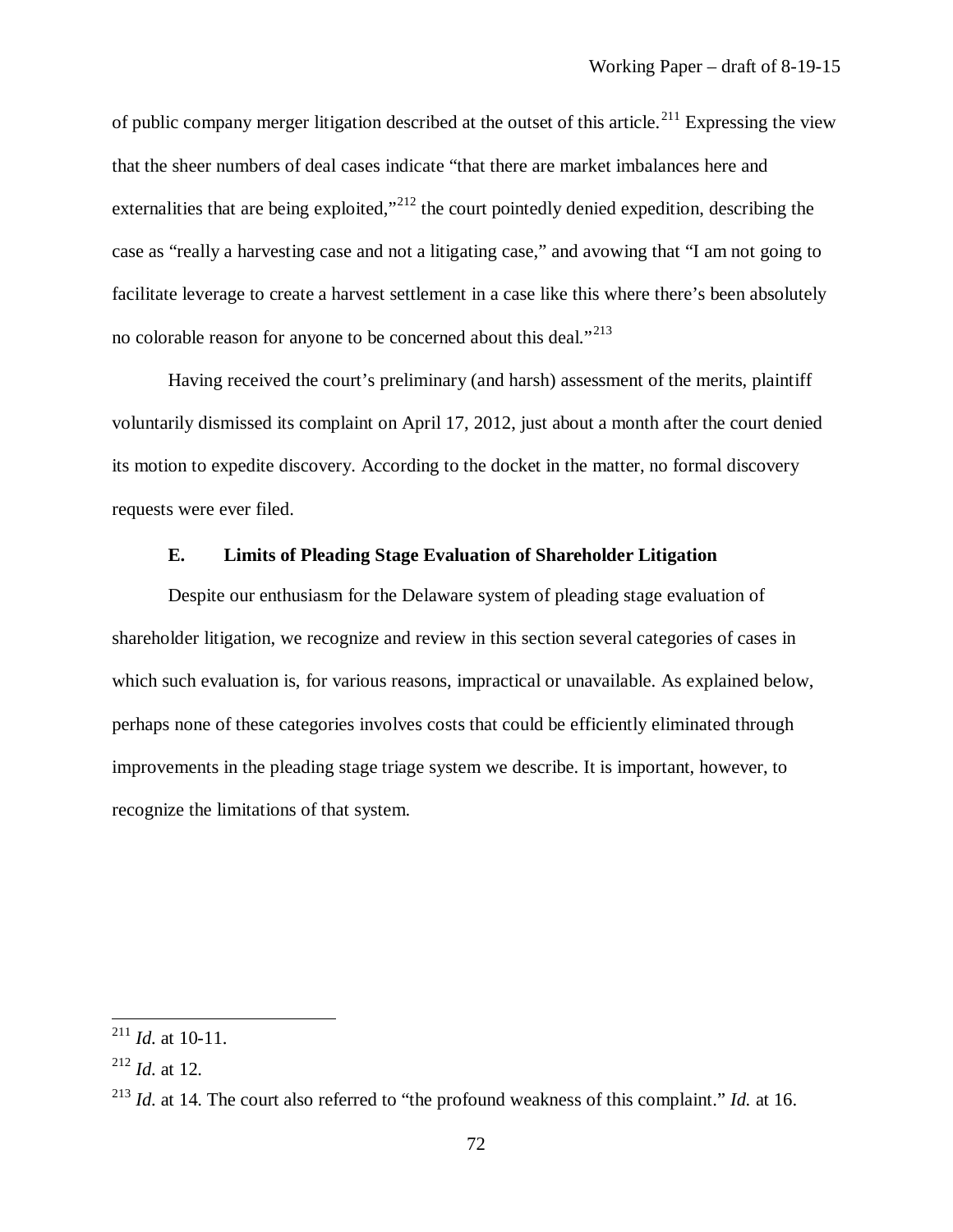*Closely held companies*. Shareholder litigation of course exists in closely held companies as well as in publicly traded companies.<sup>[214](#page-75-0)</sup> But in the case of the closely held corporation the need for pleading stage evaluation of shareholder litigation is far less compelling than in the case of the publicly held company. Because the typical minority shareholder in the closely held corporation indirectly bears a more significant share of the corporation's litigation costs than is the case for a typical shareholder plaintiff in a public company, there is less concern that plaintiffs in closely held companies will exploit a disproportionate burden of litigation expense in order to extract settlements in private company litigation. Moreover, shareholder litigation in the closely held corporation is not amenable to class action treatment because similarly situated shareholders are few in number,  $^{215}$  $^{215}$  $^{215}$  and the plaintiffs' bar is unlikely to take on such cases where the financial stakes are typically smaller than in public company litigation and fee awards are therefore also likely to be smaller. In short, there is no significant "merger tax" problem in closely held company shareholder litigation, and policing such litigation by means of pleading stage evaluation of the sort we describe is largely unnecessary.[216](#page-75-2)

*Statutory appraisal.* In recent years, statutory appraisal proceedings have become an increasingly common form of litigation that, like the class action deal litigation we examine,

<span id="page-75-0"></span><sup>214</sup> *E.g., Zutrau v. Jansing*, C.A. No. 7457-VCP (July 31, 2014); C.A. No. 6001-VCP (Jan. 31, 2013); *Gould v. Gould*, C.A. No. 3332-VCP (Aug. 14, 2012); *Dweck, et al. v. Nasser, et al.*, C.A. No. 1353-VCL (Jan. 18, 2012).

<span id="page-75-1"></span><sup>&</sup>lt;sup>215</sup> *See* Court of Chancery Rule 23(a) (providing in pertinent part that a class action may be maintained "only if … the class is so numerous that joinder of all members is impracticable").

<span id="page-75-2"></span><sup>&</sup>lt;sup>216</sup> This is not to say that such early evaluation, based on a robust factual record, is necessarily inappropriate in shareholder litigation involving a closely held company. It may be, in fact, that a minority shareholder in a closely held corporation, especially an employee-shareholder, is better situated than her public company counterpart to provide specific factual allegations to support claims of breach of fiduciary duty.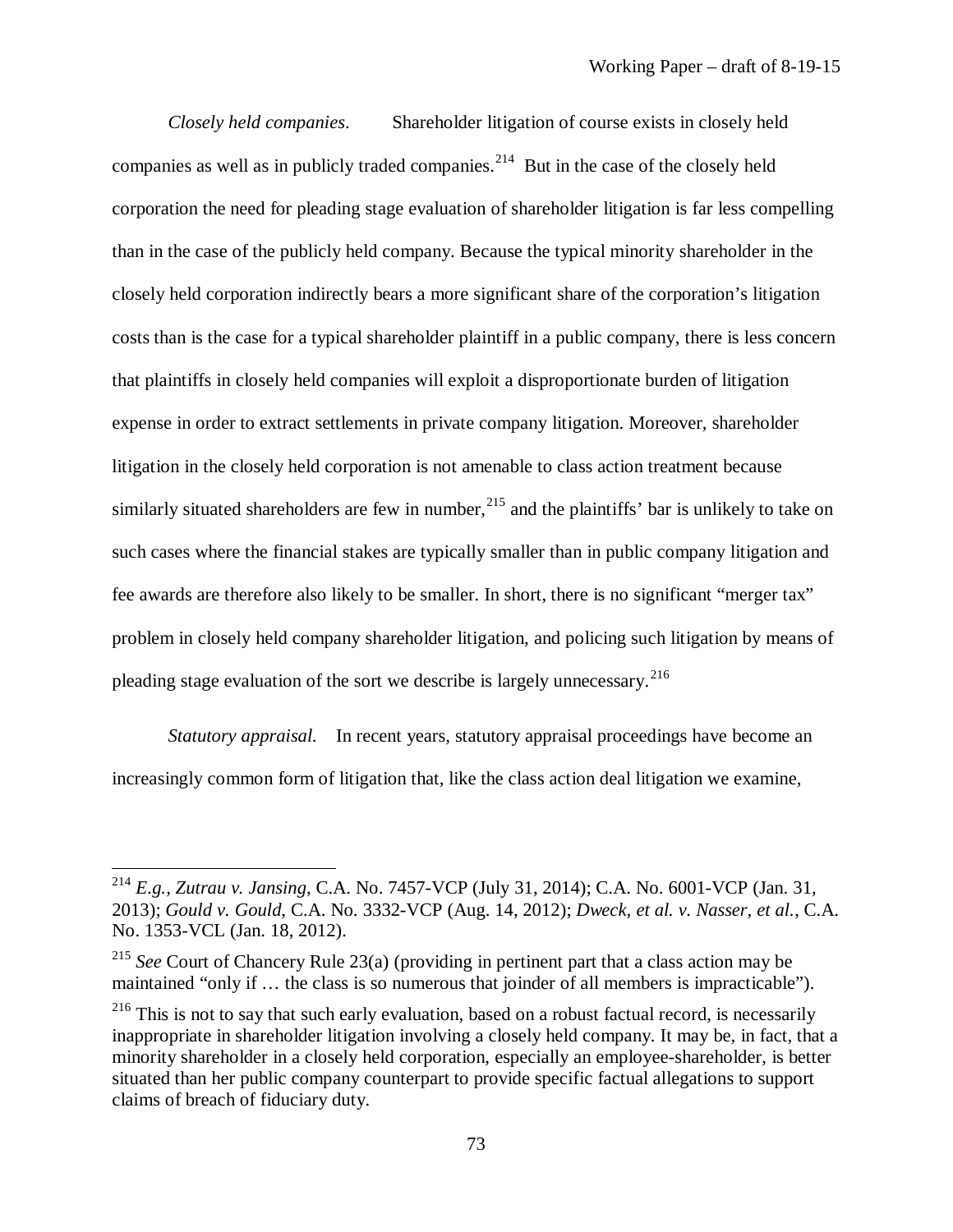challenges the terms of mergers.<sup>[217](#page-76-0)</sup> Like class action deal litigation, appraisal litigation has generated detractors, who focus on perceived abuse by those who purchase shares after a deal is announced, in an effort to profit through receipt of "fair value" in the appraisal litigation that exceeds the deal price.<sup>[218](#page-76-1)</sup> Others defend appraisal litigation on the grounds that, unlike class actions, it is an opt-in affair, in which participating shareholders' incentives incline them to target deals that are underpriced, thereby minimizing or avoiding the "merger tax" problem of unmeritorious litigation.<sup>[219](#page-76-2)</sup> We do not take a position here on that debate; what we note, however, is that the motion to dismiss and the motion to expedite discovery – the key procedural vehicles for early stage triage in shareholder class and derivative actions – are essentially foreign to statutory appraisal litigation, because the petitioners in such litigation (a) need not plead any breach of fiduciary duty,  $220$  and (b) do not typically seek expedited discovery because appraisal aims at a post-deal cash award, rather than any injunction preventing the deal from going

l

<span id="page-76-0"></span><sup>&</sup>lt;sup>217</sup> Korsmo & Myers, note [ ] above, at [ ] ("Appraisal activity involving public companies is undergoing explosive growth in Delaware, driven by sophisticated parties who specialize in bringing appraisal claims.").

<span id="page-76-1"></span><sup>218</sup> Liz Hoffman, *Wall Street Law Firms Challenge Hedge-Fund Deal Tactic*, Wall Street Journal (April 6, 2015), *available at* [http://www.wsj.com/articles/wall-street-law-firms-challenge-hedge](http://www.wsj.com/articles/wall-street-law-firms-challenge-hedge-fund-deal-tactic-1428362171)[fund-deal-tactic-1428362171](http://www.wsj.com/articles/wall-street-law-firms-challenge-hedge-fund-deal-tactic-1428362171) (reporting major New York law firm advocacy of statutory change that would ""reduce the unseemly claims-buying that is rampant and serves no legitimate equitable or other purpose").

<span id="page-76-2"></span><sup>219</sup> Korsmo & Myers, note [ ] above, at [ ] ("the choice to initiate appraisal proceedings appears strongly focused on litigation merit.").

<span id="page-76-3"></span><sup>220</sup> *Ala. By-Products Corp. v. Neal,* 588 A.2d 255, 257 (Del. 1991) ("claims for unfair dealing cannot be litigated in the context of a statutory appraisal."); *Turner v. Bernstein*, 776 A.2d 530, 545 n.37 (Del. Ch. 2000) ("a statutory appraisal action is different from an equitable action in several respects. In an appraisal, the defendant is the resulting or surviving corporation and is bound to pay the fair value of the petitioners' shares as determined by the court. 8 *Del. C*. §  $262(i)$ . In an equitable action, the defendants are the persons (typically the directors) who are alleged to have breached fiduciary duties owed to the plaintiffs, and the plaintiffs must prove a breach to obtain relief.").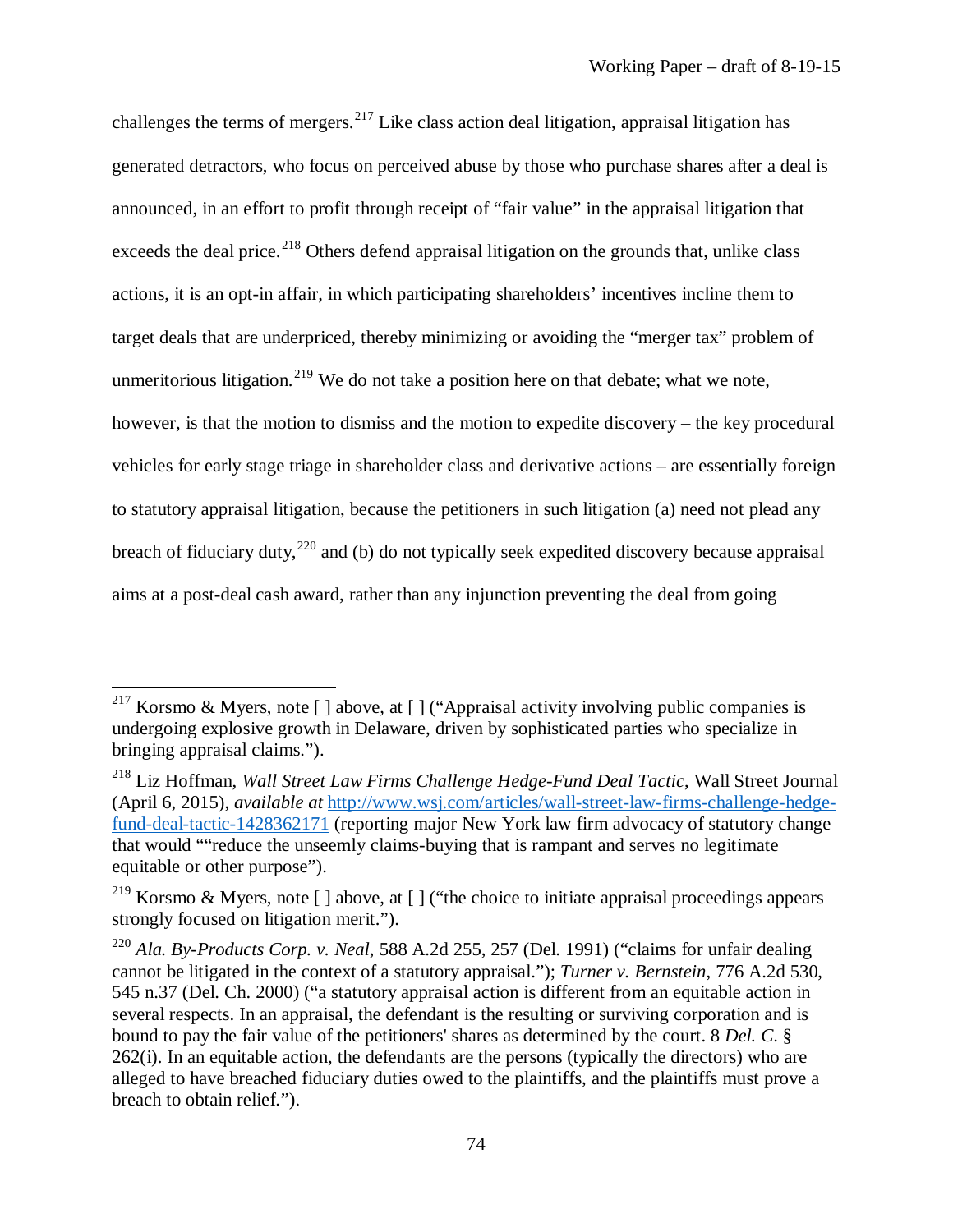forward. As a result, the pleading stage evaluation system we describe is irrelevant in appraisal litigation.

*Entire fairness cases.* We previously noted<sup>[221](#page-77-0)</sup> that the Delaware courts have now afforded controlling shareholders a road map of procedures that would restore the application of the deferential business judgment rule even to a freeze-out merger. It is unclear, however, whether and to what extent controlling shareholders will choose to travel that road; and controller freeze-out mergers that do not employ the procedures invited by the Delaware courts will continue to be subject to scrutiny for entire fairness.<sup>[222](#page-77-1)</sup> That strict standard of judicial scrutiny will also apply to other transactions in which a director, officer or controlling shareholder obtains a benefit at the expense of the corporation or its other shareholders.<sup>[223](#page-77-2)</sup> In such cases, it seems unlikely, or even unthinkable, that a challenge to such a transaction would be dismissed at the pleading stage; even where an ostensibly independent committee of directors approves the transaction, uncertainty about the independence of the directors ordinarily will prevent dismissal at the pleading stage.<sup>[224](#page-77-3)</sup> But we do not urge that the pleading stage triage

<span id="page-77-0"></span> $221$  Part III.B.5.iii above.

<span id="page-77-1"></span><sup>222</sup> *E.g.*, *Leal v. Meeks*, note [] above, [] A.3d at [ ] ("the companies did not follow the process established in *Kahn v. M&F Worldwide Corporation* as a safe harbor to invoke the business judgment rule in the context of a self-interested transaction. Thus, the entire fairness standard presumptively applied").

<span id="page-77-2"></span><sup>223</sup> *E.g.*, *Paramount Commc'ns Inc. v. QVC Network Inc.*, 637 A.2d 34, 42 n.9 (Del. 1994) ("Where actual self-interest is present and affects a majority of the directors approving a transaction, a court will apply . . . exacting scrutiny to determine whether the transaction is entirely fair to the stockholders."); *In re Nine Sys. Corp. S'holders Litig*., 2014 Del. Ch. LEXIS 171, \*99 (Del. Ch. Sept. 4, 2014) ("Absent certain procedural protections not implicated here [namely, the process outlined in *Kahn v. M&F Worldwide*], a minority stockholder's challenge to a transaction in which a controlling stockholder stands on both sides implicates the entire fairness standard of review.").

<span id="page-77-3"></span><sup>&</sup>lt;sup>224</sup> *See, e.g., id.* at  $\lceil \cdot \rceil$  (when the entire fairness standard "is invoked at the pleading stage, the plaintiffs will be able to survive a motion to dismiss by interested parties regardless of the presence of an exculpatory charter provision because their conflicts of interest support a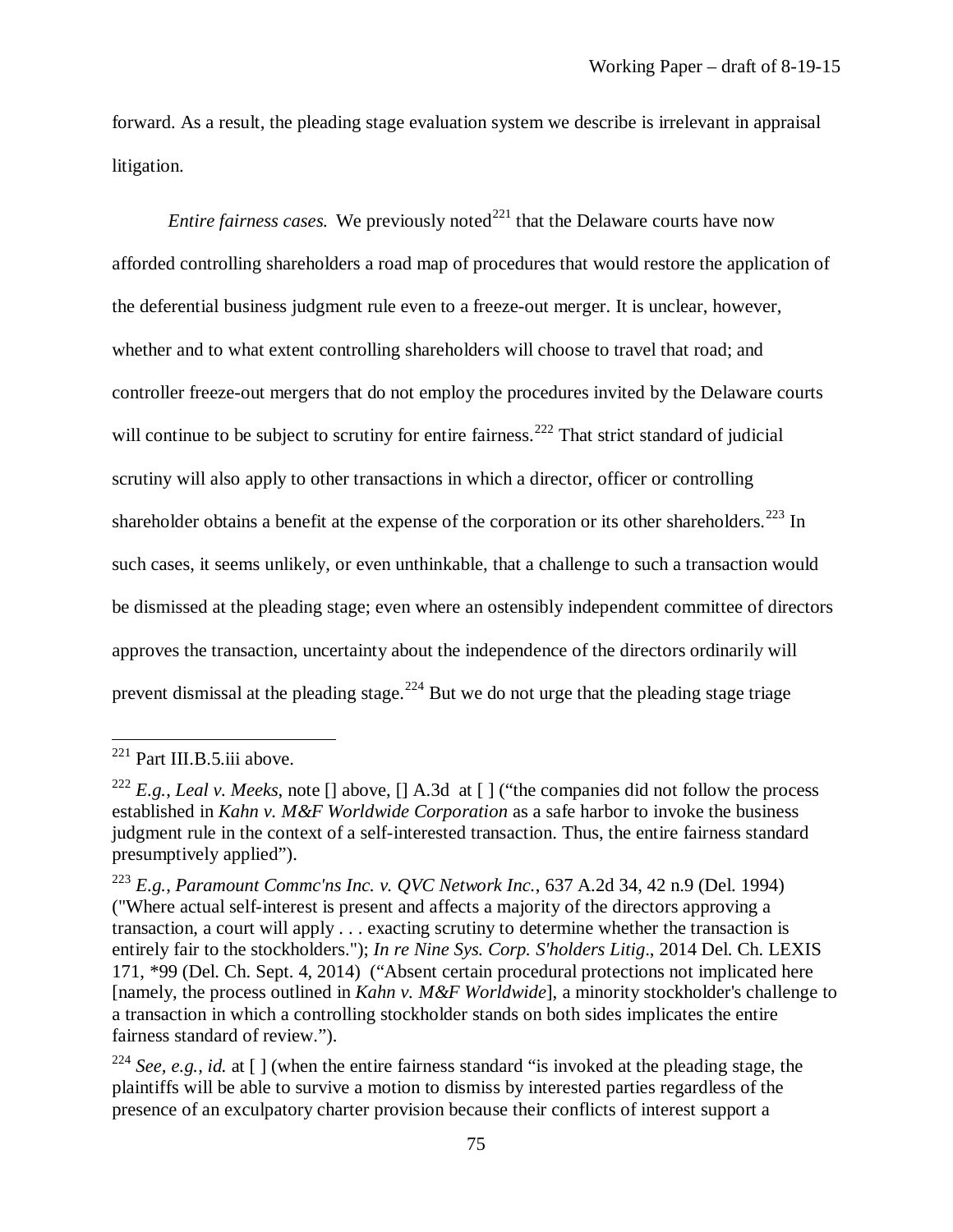system needs to expand to reach such cases; these cases are the likely to have substantial merit, and are thus unlikely to present the merger tax problem of extracting settlements or imposing other costs in litigation lacking merit.

## **IV. CONCLUSION**

 $\overline{\phantom{a}}$ 

In recent years, merger and acquisition activity has generated nearly ubiquitous litigation that to some considerable extent lacks substantive merit. Nevertheless, the risk/reward dynamics of such litigation encourage the defendants to agree to quick settlements with substantial attorneys' fee awards but no payment to shareholders, whether there is a good case, a bad case, or no case at all. Some have suggested that fee-shifting charter and bylaw provisions are an appropriate response to this "merger tax" phenomenon. But while such provisions would certainly discourage the plaintiff's lawyer from bringing a bad case, they would also discourage the plaintiff's lawyer from bringing even a very good case as well.

Active judicial supervision of public company shareholder litigation, at an early stage, provides a better solution that reduces the costs of frivolous litigation to shareholders, while maintaining the incentive for the plaintiffs' bar to search for cases where directors have breached a fiduciary duty owed to shareholders. Using procedures and doctrines that have not previously been catalogued and appreciated as a coherent set of interrelated dynamics, the Delaware Court of Chancery provides a model for such a solution: it is a specialized court whose docket is

pleading-stage inference of disloyalty."); *Krasner v. Moffett*, 826 A.2d 277, 286 (Del. 2003) ("The independence of the special committee involves a fact-intensive inquiry that varies from case to case. Thus, we cannot assume at the pleading stage that the defendants will carry the burden of establishing independence. Beyond that, it is premature to determine the legal effect- and the resulting standard of review--that would apply if a special committee that operated independently recommended a merger to the full board.").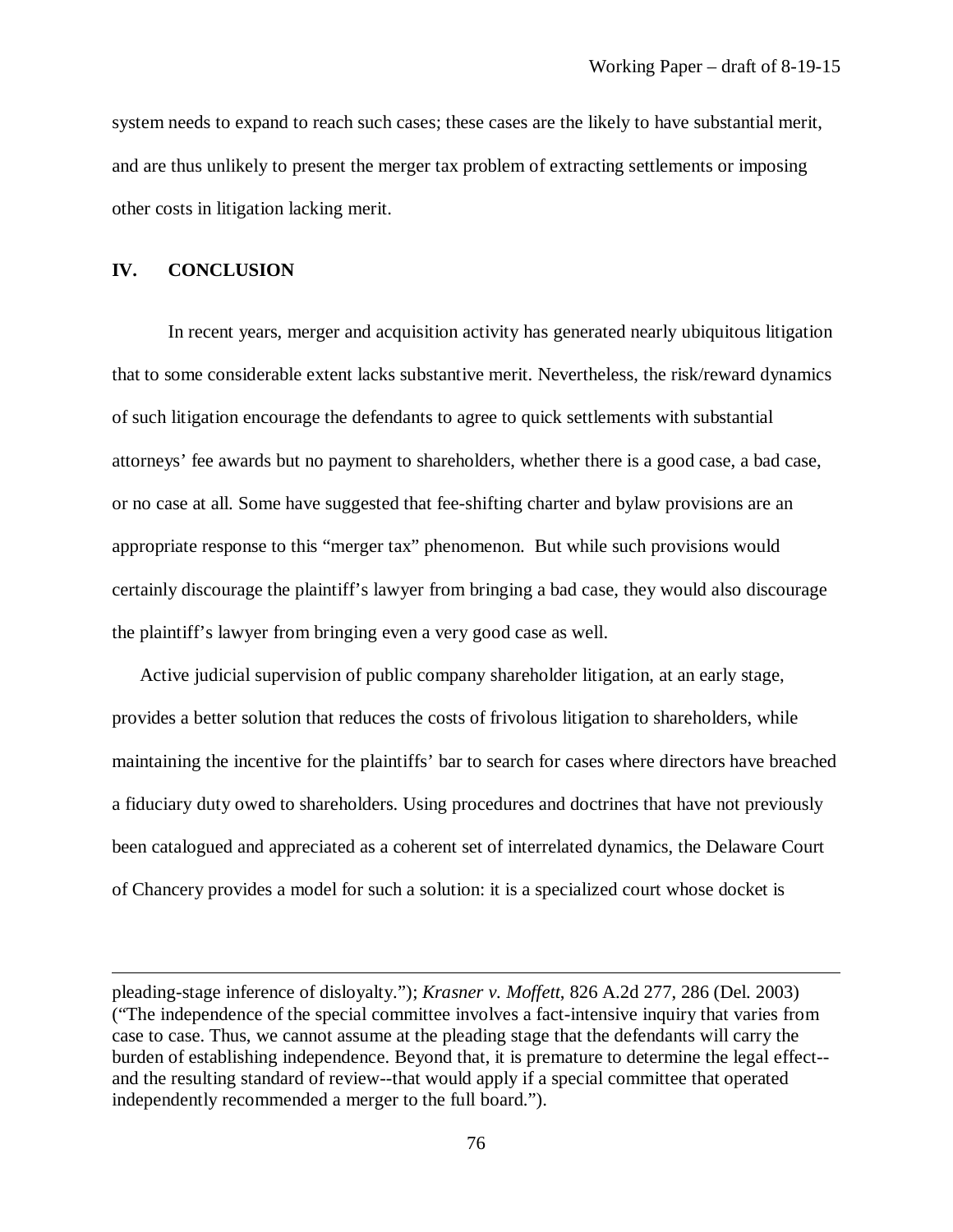primarily business transaction cases, and whose judges become experts at evaluating a complaint and defendants' responses and deciding quickly whether the case has substantive merit.

We show above that in the hands of the Court of Chancery, the motion to dismiss has become the primary procedural vehicle for accomplishing that early stage triage of shareholder litigation. We demonstrate that the Court of Chancery employs the motion to dismiss to engage in a factually robust analysis of the merits, despite liberal pleading standards that ostensibly preclude dismissal where the pleaded facts make a viable claim appear "reasonably conceivable" or "colorable." We demonstrate that such early stage analysis depends upon a judicial insistence on pleading, or allowing for dismissal stage consideration of, essentially undisputed facts, and upon the availability of such facts to the plaintiff shareholder through sources that compensate for the problem of asymmetric access to relevant information. We thus suggest that the motion to dismiss in representative shareholder litigation has thus come to resemble, and substitute for, the motion for summary judgment. The Delaware courts' atypical demand for, and unusual willingness to consider, extensive facts in resolving motions to dismiss encourage defendants to supply relevant information voluntarily, on a cost efficient basis that avoids largely unlimited discovery. Finally, our assessment of the pleading stage triage system suggests that where time constraints, most notably in deal litigation, preclude disposition via a motion to dismiss, the motion for expedited discovery must necessarily come to serve the same efficiency promoting functions as the motion to dismiss, And indeed, we observe that in resolving motions to expedite discovery in deal litigation, the Court of Chancery has come to apply essentially the same level of substantive factual review of the merits encountered in resolving motions to dismiss.

The result is a system in which cases settle at the motion to dismiss stage and few make it to trial on the merits. In the period 2011 to 2014, only four public company class and derivative

77